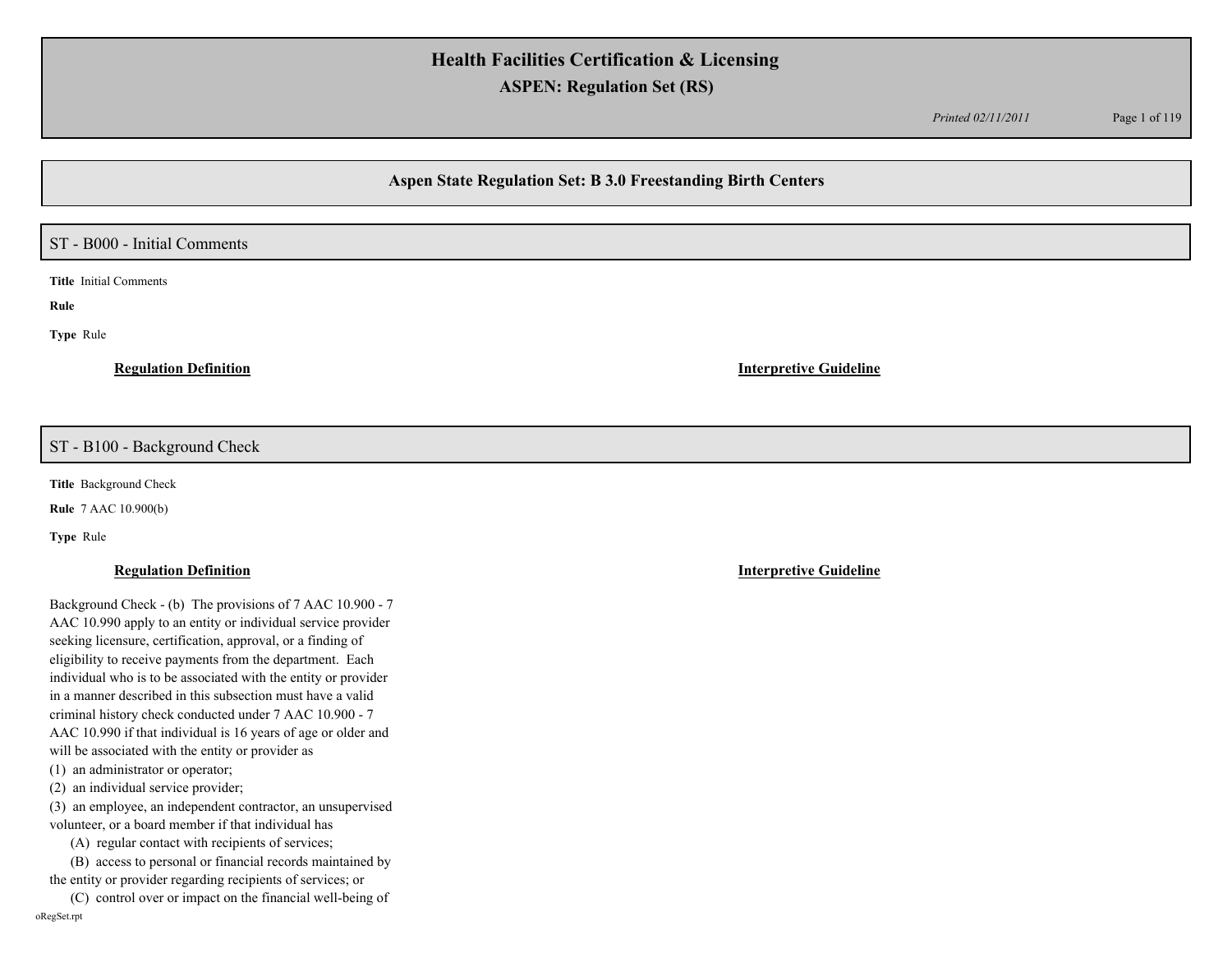*Printed 02/11/2011* Page 2 of 119

# **Aspen State Regulation Set: B 3.0 Freestanding Birth Centers**

recipients of services, unless the only recipient whose financial well-being is affected is a

 (i) relative of the individual who has authorized that individual to make financial decisions for that relative;

 (ii) recipient who has executed a power of attorney for that individual to make financial decisions for that recipient; or

 (iii) recipient for whom a court has authorized that individual to make financial decisions; (4) an officer, director, partner, member, or principal of the

business organization that owns an entity, if that individual has

(A) regular contact with recipients of services;

 (B) access to personal or financial records maintained by the entity or provider regarding recipients of services; or

 (C) control over or impact on the financial well-being of recipients of services, unless the only recipient whose financial well-being is affected is a

 (i) relative of the individual who has authorized that individual to make financial decisions for that relative;

 (ii) recipient who has executed a power of attorney for that individual to make financial decisions for that recipient; or

 (iii) recipient for whom a court has authorized that individual to make financial decisions;

(5) except as provided in (c) and  $(d)(10)$  of this section, an individual who resides in a part of an entity, including a residence if services are provided in the residence, if the individual remains, or intends to remain, in the entity for 45 days or more, in total, in a 12-month period; or (6) except as provided in (c) and (d) of this section, any other individual who is present in the entity and would have regular contact with recipients of services.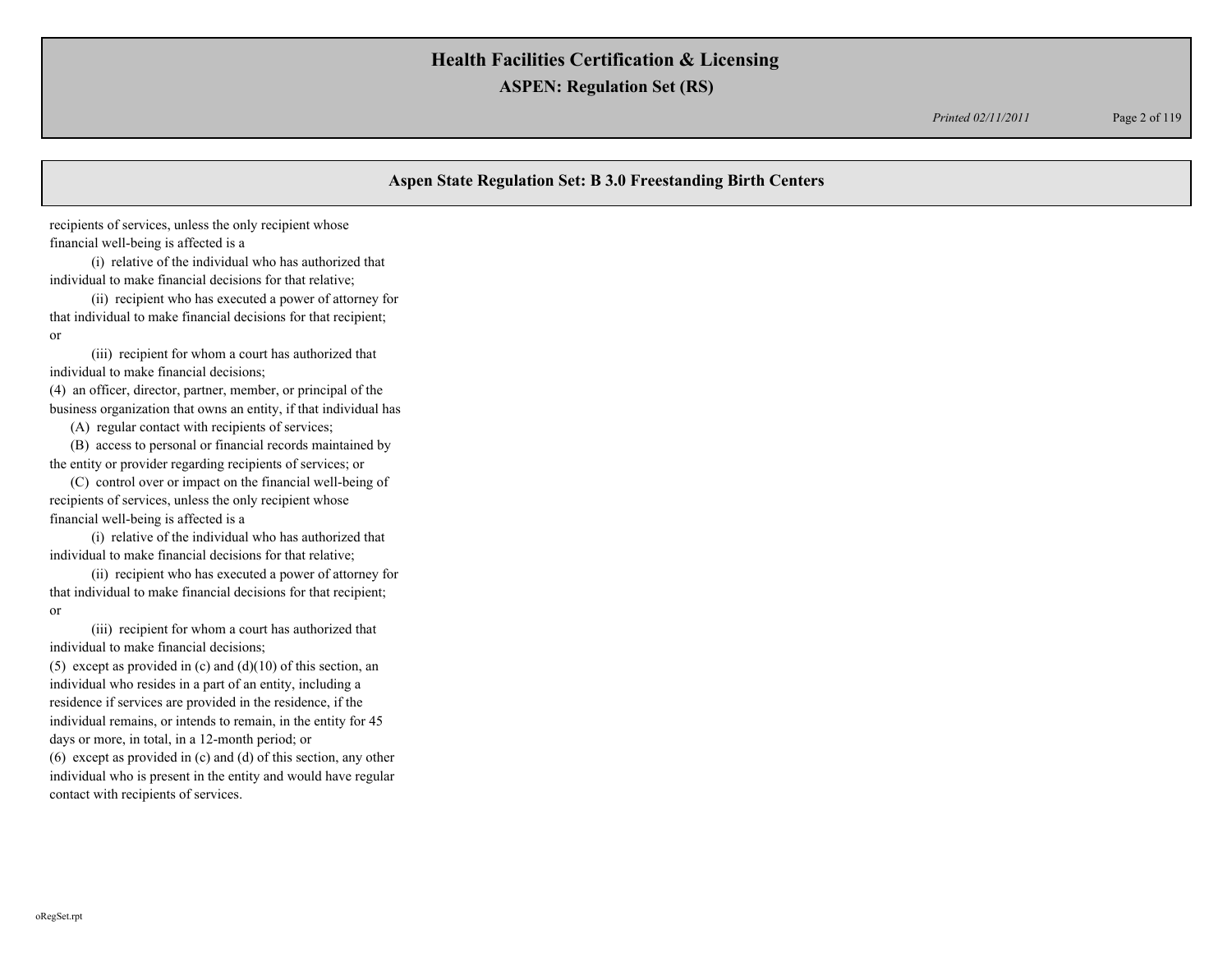*Printed 02/11/2011* Page 3 of 119

# **Aspen State Regulation Set: B 3.0 Freestanding Birth Centers**

# ST - B101 - Background Check

**Title** Background Check

**Rule** 7 AAC 10.900(c)

**Type** Rule

### **Regulation Definition Interpretive Guideline**

Background Check - (c) A criminal history check under 7 AAC 10.900 - 7 AAC 10.990 is not required for a recipient of services, unless that individual is also associated with the entity or individual service provider in any manner described in  $(b)(1) - (4)$  of this section.

ST - B102 - Background Check

**Title** Background Check

**Rule** 7 AAC 10.900(d)

**Type** Rule

## **Regulation Definition Interpretive Guideline**

Background Check - (d) A criminal history check under 7 AAC 10.900 - 7 AAC 10.990 is not required for the following individuals, if supervised access is provided in accordance with (e) of this section:

(1) a relative of a recipient of services, unless that relative is also associated with the entity or provider in any manner described in  $(b)(1) - (5)$  of this section;

(2) a visitor of a recipient of services, unless that visitor is also associated with the entity or provider in any manner described in  $(b)(1) - (4)$  of this section;

(3) an individual for whom the entity or provider submits evidence to the department of a fingerprint-based background check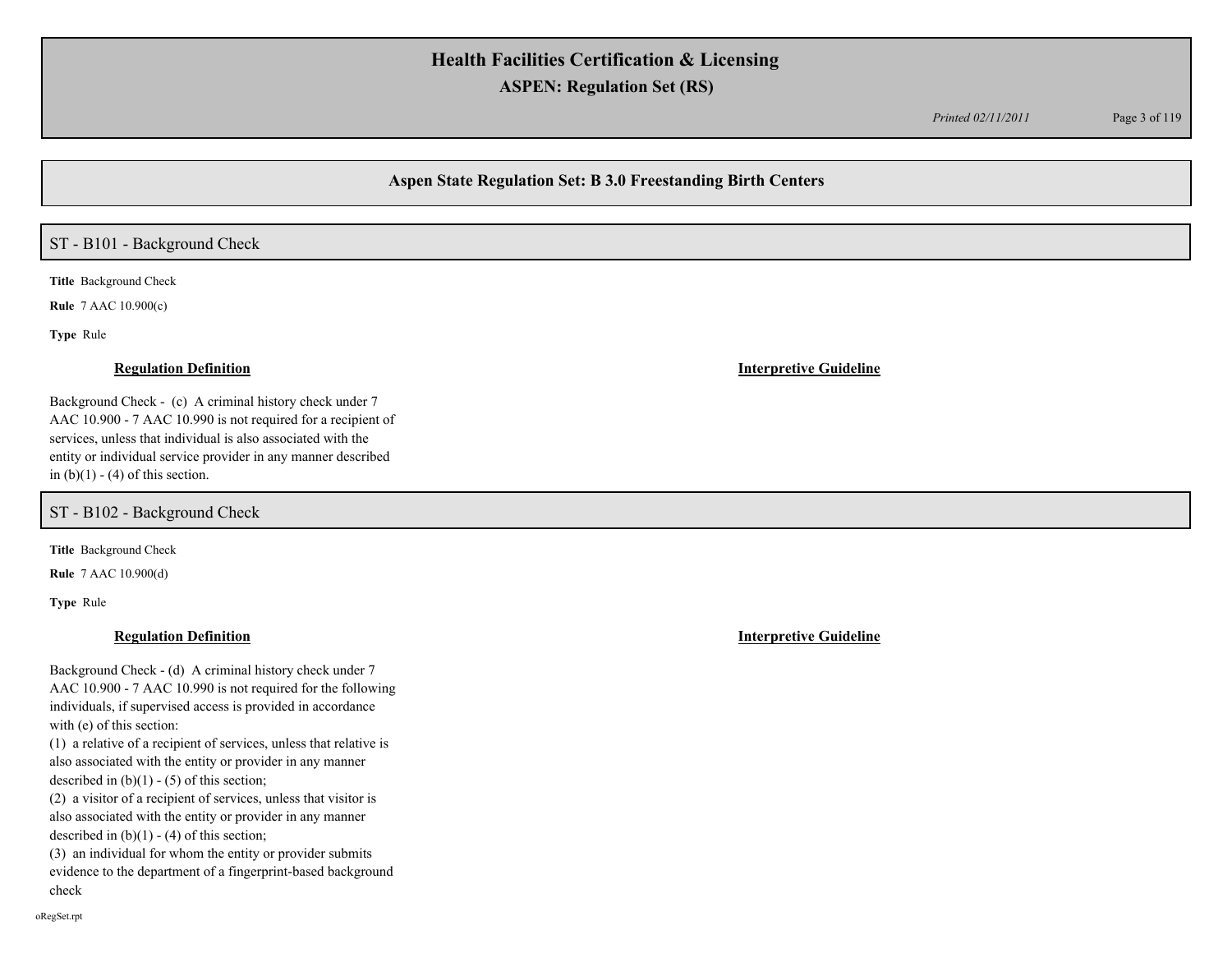*Printed 02/11/2011* Page 4 of 119

# **Aspen State Regulation Set: B 3.0 Freestanding Birth Centers**

 (A) conducted and implemented under a process that meets or exceeds the standards of 7 AAC 10.900 - 7 AAC 10.990; and

(B) that is required

 (i) as a condition for obtaining a professional license or certification under AS 08;

 (ii) by federal law for an entity or individual service provider described in AS 47.05.300; or

 (iii) as a condition of employment or association that is imposed by an entity or individual service provider described in AS 47.05.300;

(4) an employee, independent contractor, unsupervised volunteer, board member, officer, director, partner, member, or principal of the business organization that owns an entity if that individual is not associated with the entity or an individual service provider in any manner described in  $(b)(1) - (4)$  of this section;

(5) an approved relative provider under 7 AAC 41.200(e); (6) a personal physician, an infant learning teacher, an attendant for a child with special needs as described in 7 AAC 57.940, a licensor, a fire marshal, a food services sponsor, or another similar individual who

 (A) is not associated with the entity or provider under (b) of this section; and

 (B) provides support services to the entity or provider or to a recipient of services;

(7) an individual who is a vendor or an industry

representative, or who provides delivery, installation, maintenance, or repair services;

(8) an individual who resides in any part of an entity,

including a residence if services are provided in the residence, if the individual remains in the entity or residence for less than 45 days, in total, in a 12-month period;

(9) a parent's designee to drop off and pick up a child in care, unless the designee is also associated in a manner described in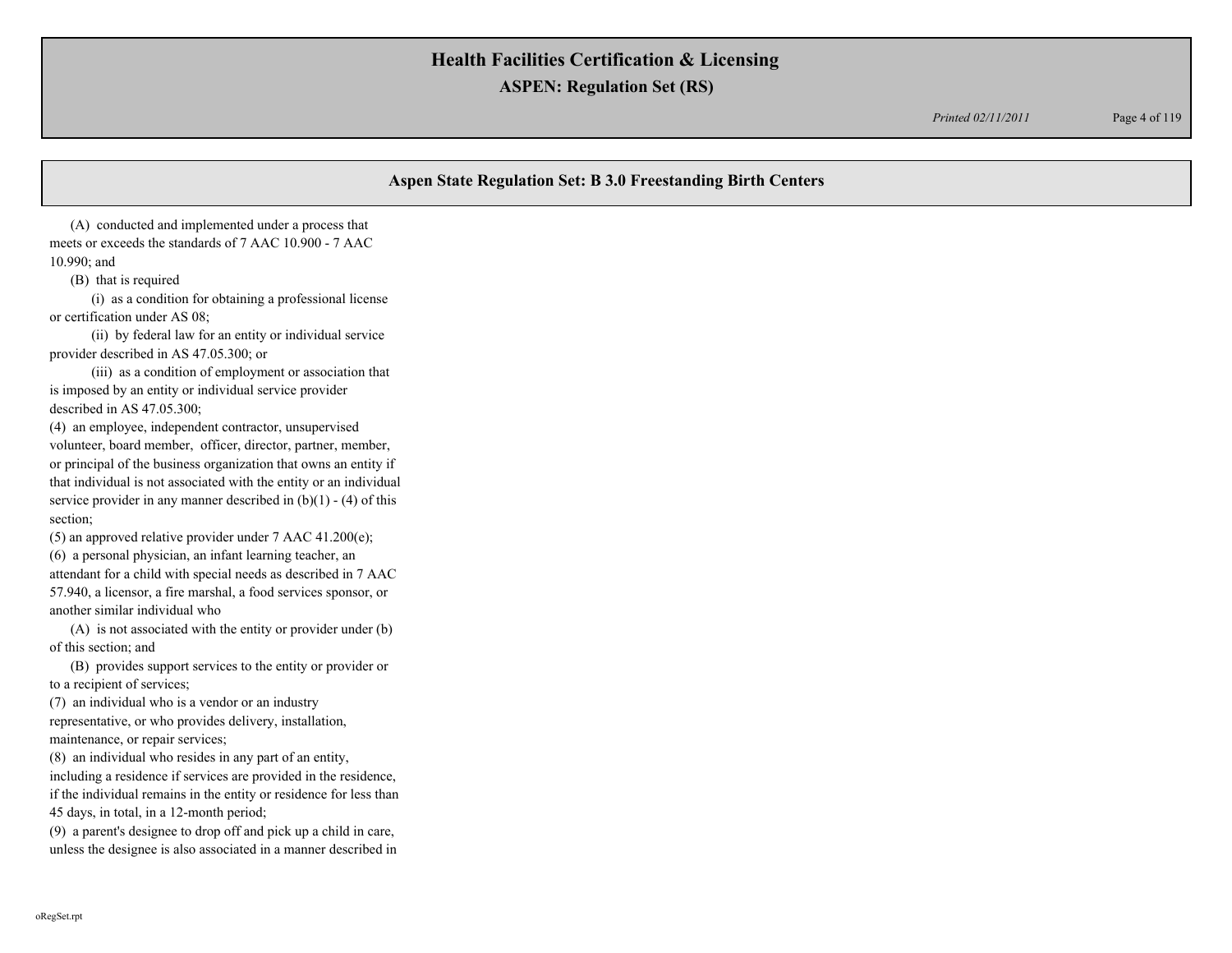*Printed 02/11/2011* Page 5 of 119

# **Aspen State Regulation Set: B 3.0 Freestanding Birth Centers**

(b) of this section with the entity providing child care; (10) a parent who receives money from the department for purposes of paying an approved in-home child care provider under 7 AAC 41.370, and any other individual who resides in that parent's household; however, the exemption in this paragraph does not apply to an approved in-home child care provider who resides in the household; (11) an occasional guest of the administrator or operator of an

entity or of a provider.

ST - B103 - Background Check

**Title** Background Check

**Rule** 7 AAC 10.900(e-f)

**Type** Rule

Background Check - (e) An entity or individual service provider must provide supervised access for an individual exempted under (d) of this section if the individual is present in the entity during hours of operation. Supervised access is not required in a residence where in-home child care is provided under 7 AAC 41.370. (f) For purposes of  $(b)(5)$  and  $(d)(8)$  of this section, "individual who resides in any part of an entity" means an individual who dwells continuously in, or legally occupies, the premises housing the entity or provider, as evidenced by

(1) the individual's address on the individual's permanent fund dividend received under AS 43.23, driver's license, fishing or hunting license, or other official record; or

(2) observation by another individual of the individual occupying the premises. (Eff. 2/9/2007, Register 181)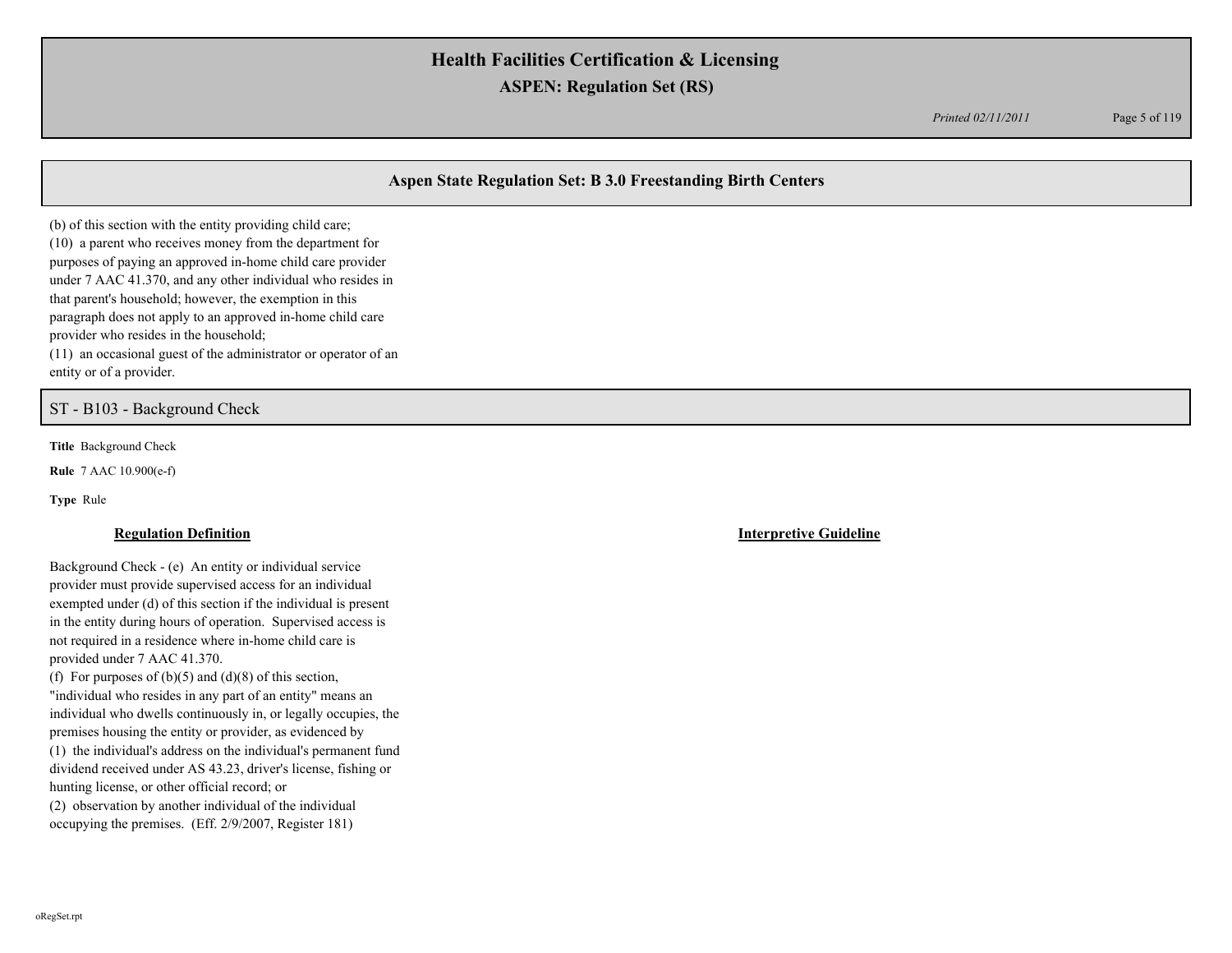*Printed 02/11/2011* Page 6 of 119

# **Aspen State Regulation Set: B 3.0 Freestanding Birth Centers**

# ST - B104 - Background Check

**Title** Background Check

**Rule** 7 AAC 10.910(a)

**Type** Rule

Background Check - Request for criminal History Check. (a) An entity or individual service provider that is subject to AS 47.05.300 - 47.05.390 and 7 AAC 10.900 - 7 AAC 10.990 must request a criminal history check under this section, or provide proof of a valid fingerprint-based criminal history check, for each individual to be associated, or to remain associated, with the entity or provider in a manner described in 7 AAC 10.900(b). An entity or individual must request a criminal history check.

(1) when the entity or provider submits an initial application for a license, certification, approval, or finding of eligibility to receive payments from the department;

(2) for a new owner, officer, director, partner, member, or principal of the business organization if there is a change in ownership of the business organization, or if an officer, director, partner, member, or principal of the business organization is replaced; the criminal history check must be completed before the individual begins association unless the department issues notice of a provisional valid criminal history check under 7 AAC 10.920;

(3) except as provided otherwise in this section, if the entity or provider wishes to hire or retain an employee, independent contractor, or unsupervised volunteer described in 7 AAC 10.900(b)(3); the criminal history check must be completed before hiring unless the department issues notice of a provisional valid criminal history check under 7 AAC 10.920; (4) for an individual 16 years of age or older who is not a

recipient of services, and who wishes to reside in the entity or oRegSet.rpt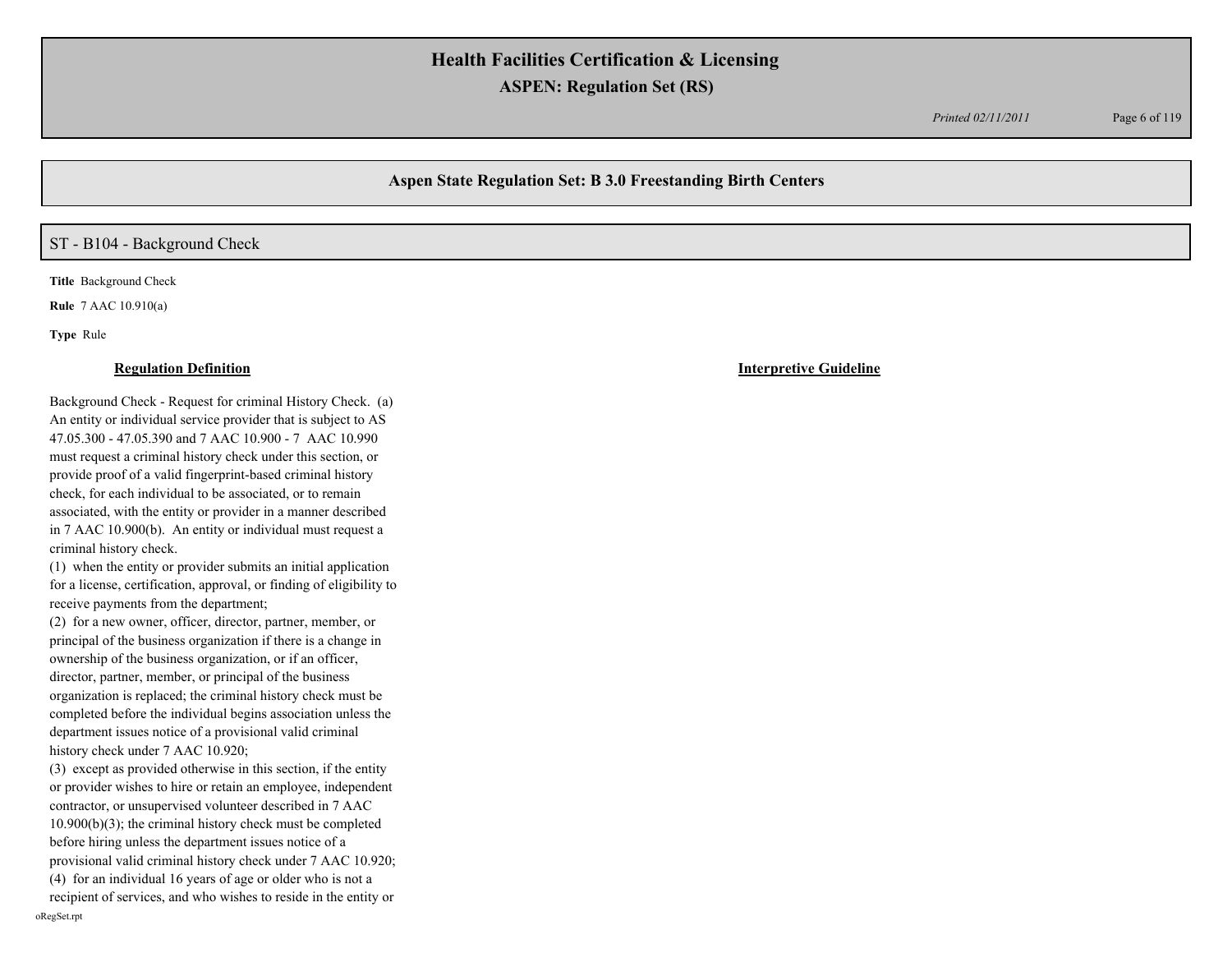*Printed 02/11/2011* Page 7 of 119

# **Aspen State Regulation Set: B 3.0 Freestanding Birth Centers** to be present as described in 7 AAC  $10.900(b)(5)$  or  $(6)$ ; the criminal history check must be completed before the individual begins association unless (A) the department issues notice of a provisional valid criminal history check under 7 AAC 10.920; or (B) the individual is residing in the entity before that individual's 16th birthday; for an individual described in this subparagraph, the entity or provider must submit the information required under (b) of this section within 30 days before the individual's 16th birthday; (5) at any time requested by the department (A) to show compliance with 7 AAC 10.900 - 7 AAC 10.990 during inspection, monitoring, or investigation; or (B) for an individual if the department has good cause to believe that the individual ' s criminal history has changed; or (6) on or before April 10, 2007, for each individual who is associated with an entity or provider operating under a current license, certification, approval, or finding of eligibility to receive payments, and who (A) does not have a valid criminal history check; or (B) passed a criminal history check conducted before February 9, 2007 that (i) was not fingerprint-based; or (ii) was fingerprint-based and conducted more than six years before February 9, 2007.

## ST - B105 - Background Check

**Title** Background Check

**Rule** 7 AAC 10.910(c)

**Type** Rule

### **Regulation Definition Interpretive Guideline**

Background Check - Request for criminal History Check. (c) Unless a more frequent fingerprint-based criminal history check is required under federal law, or for certain entities and oRegSet.rpt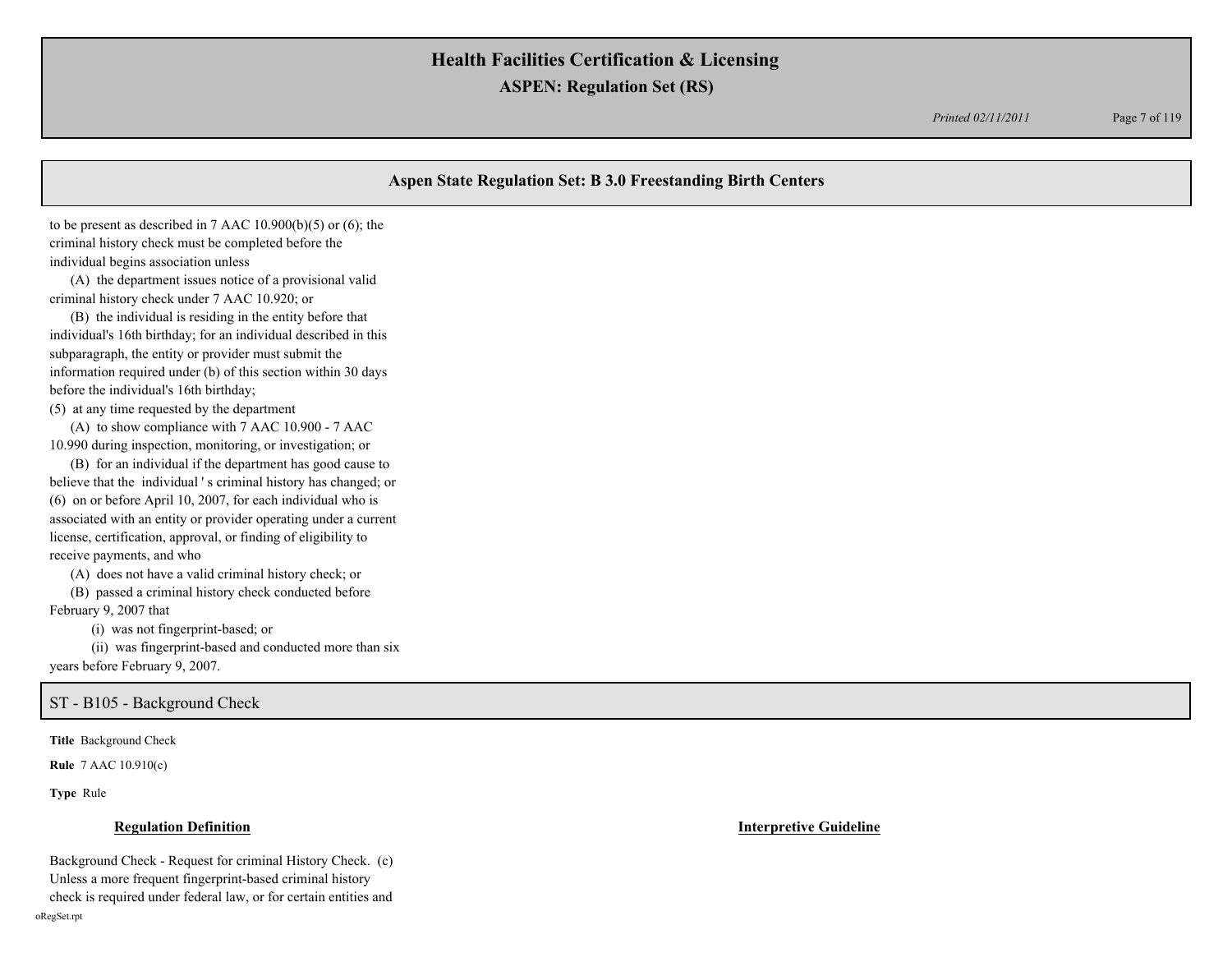*Printed 02/11/2011* Page 8 of 119

# **Aspen State Regulation Set: B 3.0 Freestanding Birth Centers**

providers under (f) of this section, a fingerprint-based criminal history check is valid for six years from the date the check became valid under (h) of this section for an individual who (1) remains associated with an entity or provider in a manner described in 7 AAC 10.900(b), subject to verification under (d) of this section;

(2) becomes re-associated with the same entity or provider in a manner described in 7 AAC 10.900(b) within 100 days after terminating association with that entity or provider, subject to verification under (e) of this section; or

(3) becomes associated with another entity or provider in a manner described in 7 AAC 10.900(b) within 100 days after terminating association with a previous entity or provider, subject to verification under (e) of this section.

## ST - B106 - Background Check

**Title** Background Check

**Rule** 7 AAC 10.910(d)

**Type** Rule

### **Regulation Definition Interpretive Guideline**

Background Check - Request for criminal History Check. (d) Upon renewal of a license, certification, or approval, or when a finding is made for continued eligibility to receive payments, an entity or individual service provider must provide to the department proof that an individual described in (c)(1) of this section has a valid criminal history check. If the department determines that the criminal history check is not valid, the department will notify the entity or provider that a request for a new criminal history check must be submitted under this section.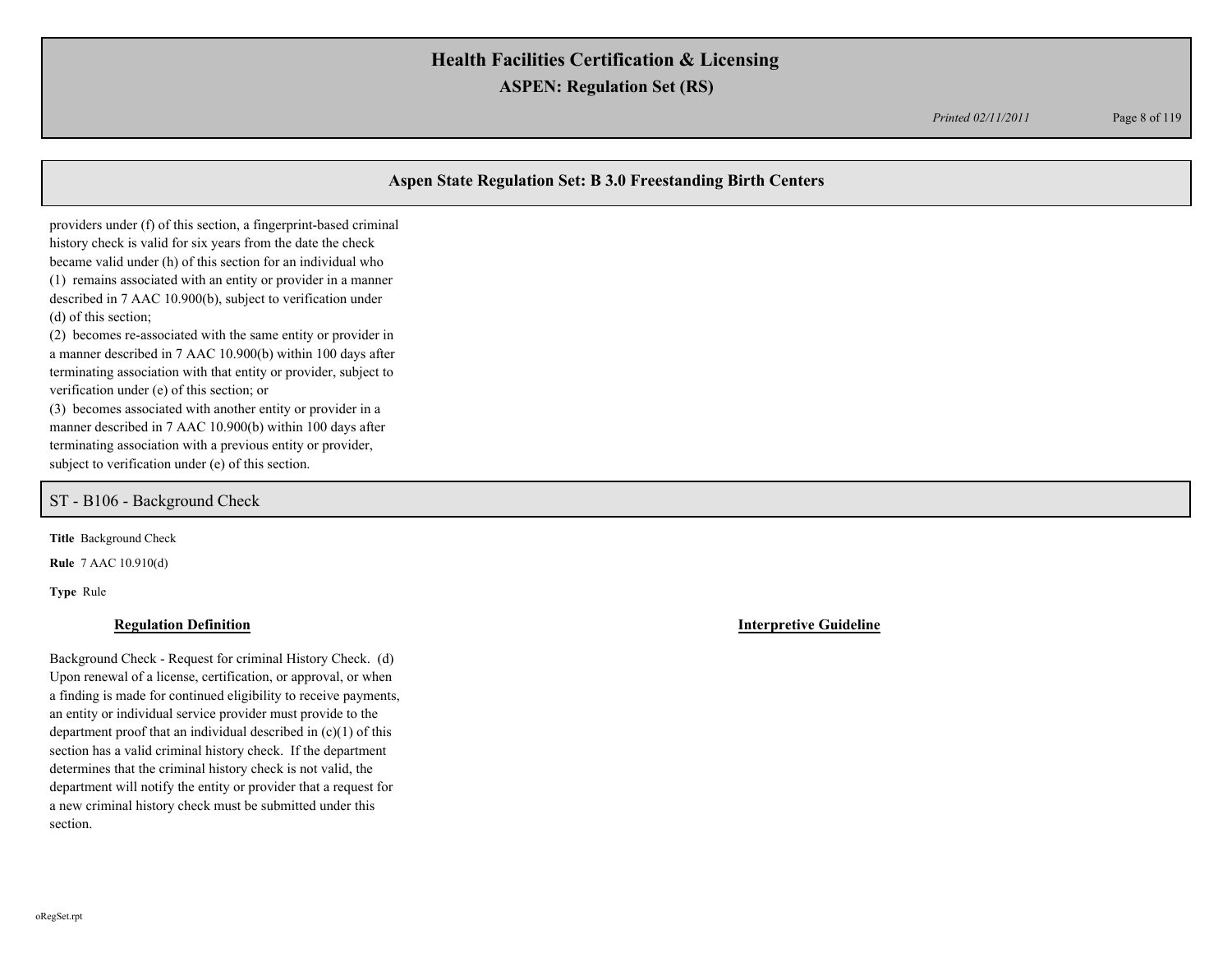*Printed 02/11/2011* Page 9 of 119

## **Aspen State Regulation Set: B 3.0 Freestanding Birth Centers**

## ST - B107 - Criminal history checks

**Title** Criminal history checks

**Rule** 7 AAC 10.910(f)

**Type** Rule

Criminal history checks - (f) Except as provided otherwise in this subsection, an entity or provider must, within 24 hours after receiving notification under (d) or (e) of this section, terminate association with the individual in accordance with 7 AAC 10.960. If the entity or provider requests a variance under 7 AAC 10.930, or if the individual requests reconsideration under 7 AAC 10.950, the individual may remain associated with the entity or provider, pending a decision on the request, if (1) the individual is removed from direct contact with recipients of services; and (2) the entity or provider ensures that the individual is provided with direct supervision if the individual is present in any area where services are provided, during hours of operation.

ST - B108 - Criminal history checks

**Title** Criminal history checks

**Rule** 7 AAC 10.915(f-h)

**Type** Rule

## **Regulation Definition Interpretive Guideline**

Criminal History Check - (f) Except as provided otherwise in this subsection, an entity or provider must, within 24 hours after receiving notification under (d) or (e) of this section,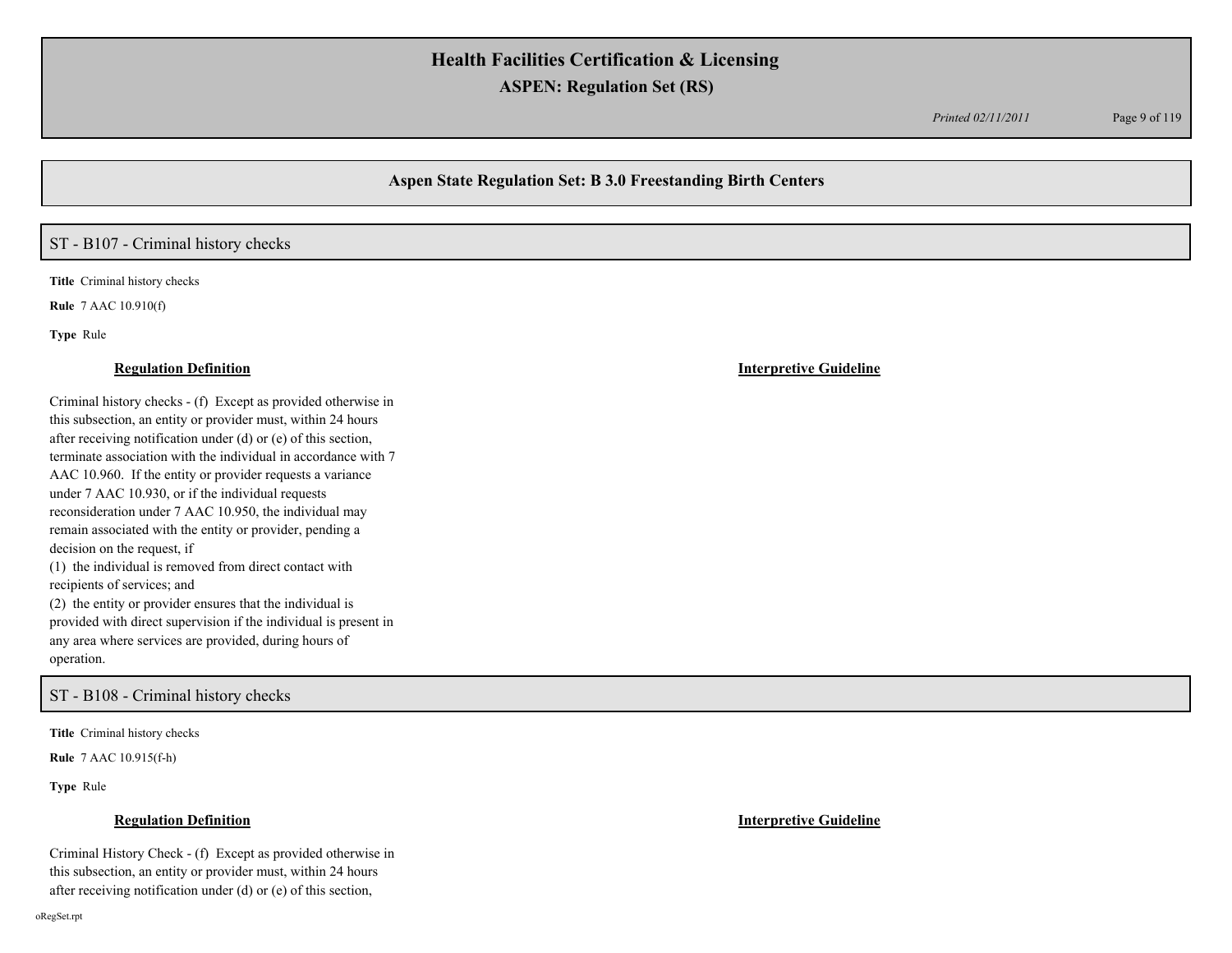*Printed 02/11/2011* Page 10 of 119

# **Aspen State Regulation Set: B 3.0 Freestanding Birth Centers** terminate association with the individual in accordance with 7 AAC 10.960. If the entity or provider requests a variance under 7 AAC 10.930, or if the individual requests reconsideration under 7 AAC 10.950, the individual may remain associated with the entity or provider, pending a decision on the request, if (1) the individual is removed from direct contact with recipients of services; and (2) the entity or provider ensures that the individual is provided with direct supervision if the individual is present in any area where services are provided, during hours of operation. (g) If an individual remains out of association with an entity or provider for 100 days or longer, the department will revoke a valid criminal history check without prior notice. A new criminal history check is required if the individual wishes to become associated with any entity or provider in a manner described in 7 AAC 10.900(b). (h) If an individual with a valid criminal history check ceases to be associated with an entity or provider, and wishes to have the individual's name unmarked in APSIN, the individual shall

criminal history check be rescinded. The department will send a written acknowledgment of the rescission to the individual and to the entity or provider with whom the individual was most recently associated. (Eff. 2/9/2007, Register 181)

submit a written request to the department that the valid

ST - B109 - Monitoring and notification requirements

**Title** Monitoring and notification requirements

**Rule** 7 AAC 10.925(a-b)

**Type** Rule

## **Regulation Definition Interpretive Guideline**

Monitoring and notification requirements. (a) An entity or provider shall monitor to ensure that all individuals associated oRegSet.rpt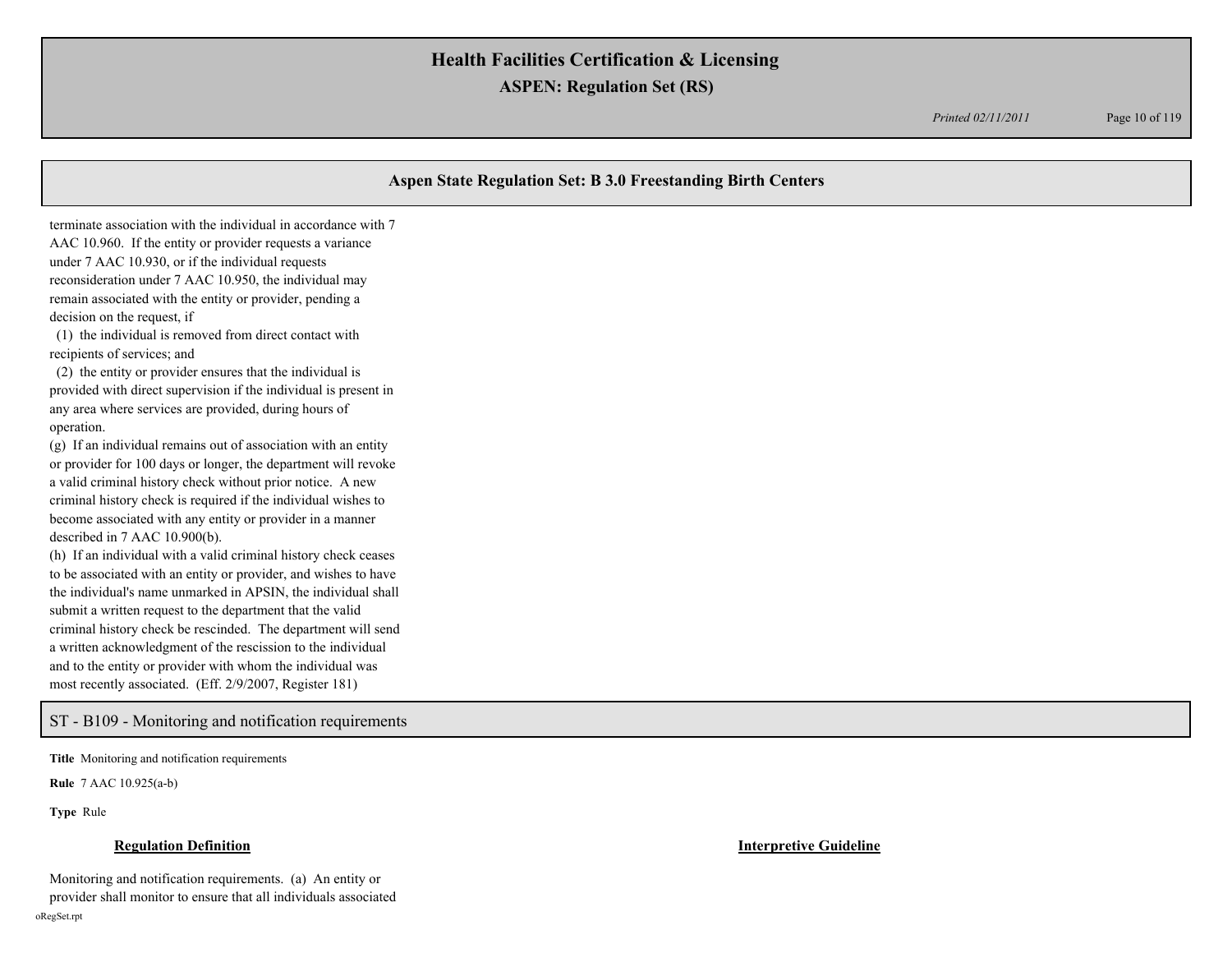*Printed 02/11/2011* Page 11 of 119

# **Aspen State Regulation Set: B 3.0 Freestanding Birth Centers**

with the entity or provider in a manner described in 7 AAC 10.900(b) continue to meet the applicable requirements of AS 47.05.300 - 47.05.390 and 7 AAC 10.900 - 7 AAC 10.990. The entity or provider shall require each individual for whom a criminal history check is required to report to the entity or provider within 24 hours, or the next business day if the individual is

(1) charged with, convicted of, found not guilty by reason of insanity for, or adjudicated as a delinquent for, a barrier crime listed in 7 AAC 10.905; or

(2) is the subject of a matter that must be reported under 7 AAC 10.955(c) for the centralized registry.

 (b) In addition to the reporting requirements of 7 AAC 10.955(c) for the centralized registry, the entity or provider shall notify the department by telephone, by electronic mail, by facsimile, by letter, or in person within

(1) 24 hours, or the next business day, after the entity or provider has knowledge that an individual associated with the entity or provider has been

 (A) arrested for, charged with, convicted of, found not guilty by reason of insanity for, or adjudicated as a delinquent for, a barrier crime listed in 7 AAC 10.905; or

 (B) is the subject of a matter that must be reported under 7 AAC 10.955(c) for the centralized registry; or

(2) 14 days after any change in association with the entity or provider for an individual who has a valid criminal history check or is the subject of a provisional valid criminal history check, including a change that involves an individual

 (A) whose association described in 7 AAC 10.900(b) has been terminated; or

 (B) who has not been associated with the entity or provider for 61 days or more, but becomes re-associated within 100 days.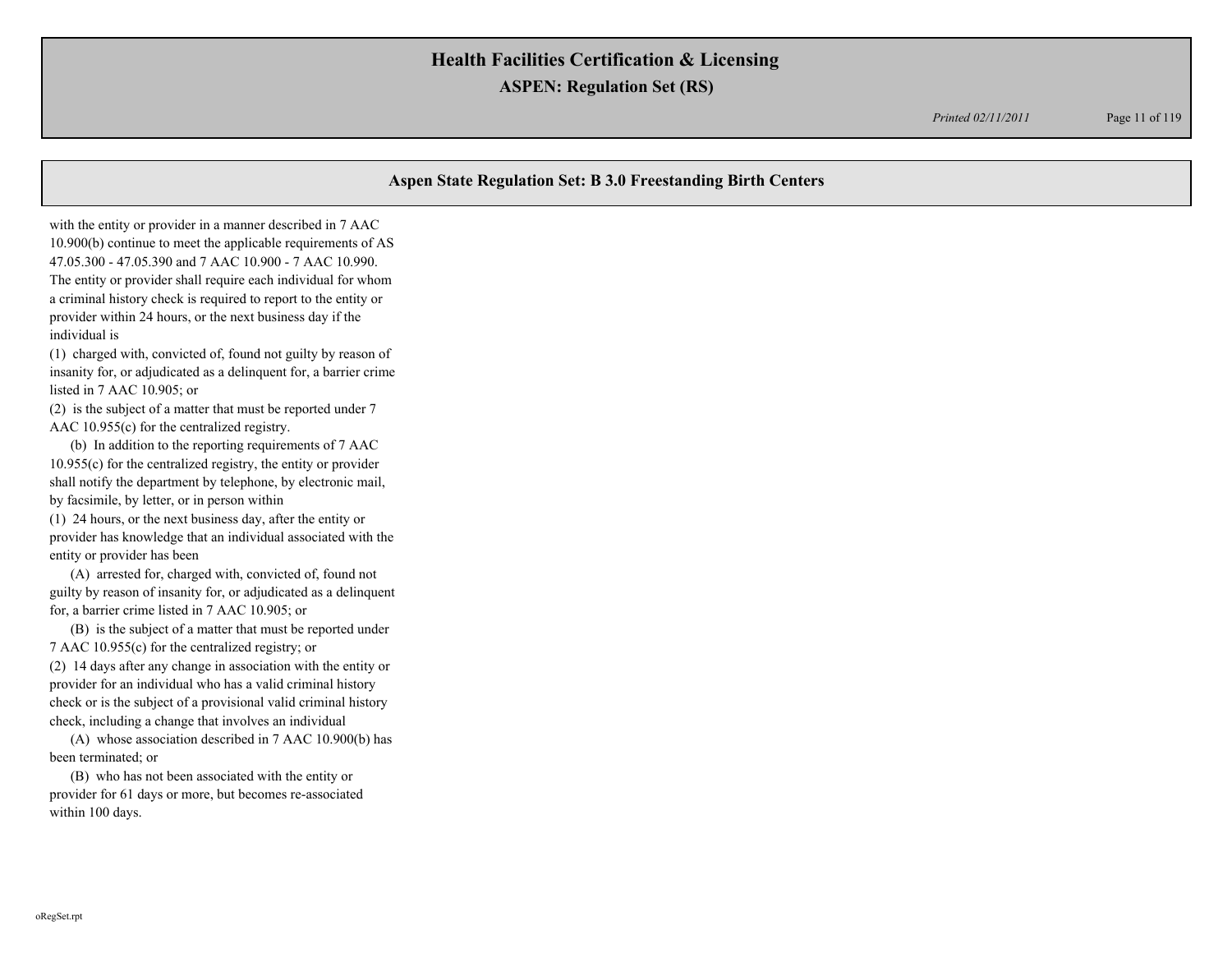*Printed 02/11/2011* Page 12 of 119

## **Aspen State Regulation Set: B 3.0 Freestanding Birth Centers**

## ST - B110 - Monitoring and notification requirements

**Title** Monitoring and notification requirements

**Rule** 7 AAC 10.925(c)

**Type** Rule

Monitoring and notification requirements - (c) Failure to notify the department as required under this section may result in an enforcement action, including suspension or revocation of the license, certification, approval, or finding of eligibility to receive payments. (Eff. 2/9/2007, Register 181)

ST - B111 - Request for variance

**Title** Request for variance

**Rule** 7 AAC 10.930(d-e)

**Type** Rule

## **Regulation Definition Interpretive Guideline**

Request for variance - (d) If the department granted a variance for an offense revealed in a fingerprint-based criminal history check conducted six or more years before February 9, 2007, and if the offense for which the variance was granted is not a permanent barrier under 7 AAC 10.905, the entity or provider must submit a new request for a variance, if allowed under this section, at the time of application for renewal of that entity's current license, certification, approval, or finding of eligibility to receive payments. Except as provided in (h) and (i) of this section, if the offense for which the department granted the variance is a permanent barrier under 7 AAC 10.905, the variance is void and the entity must terminate association with the individual in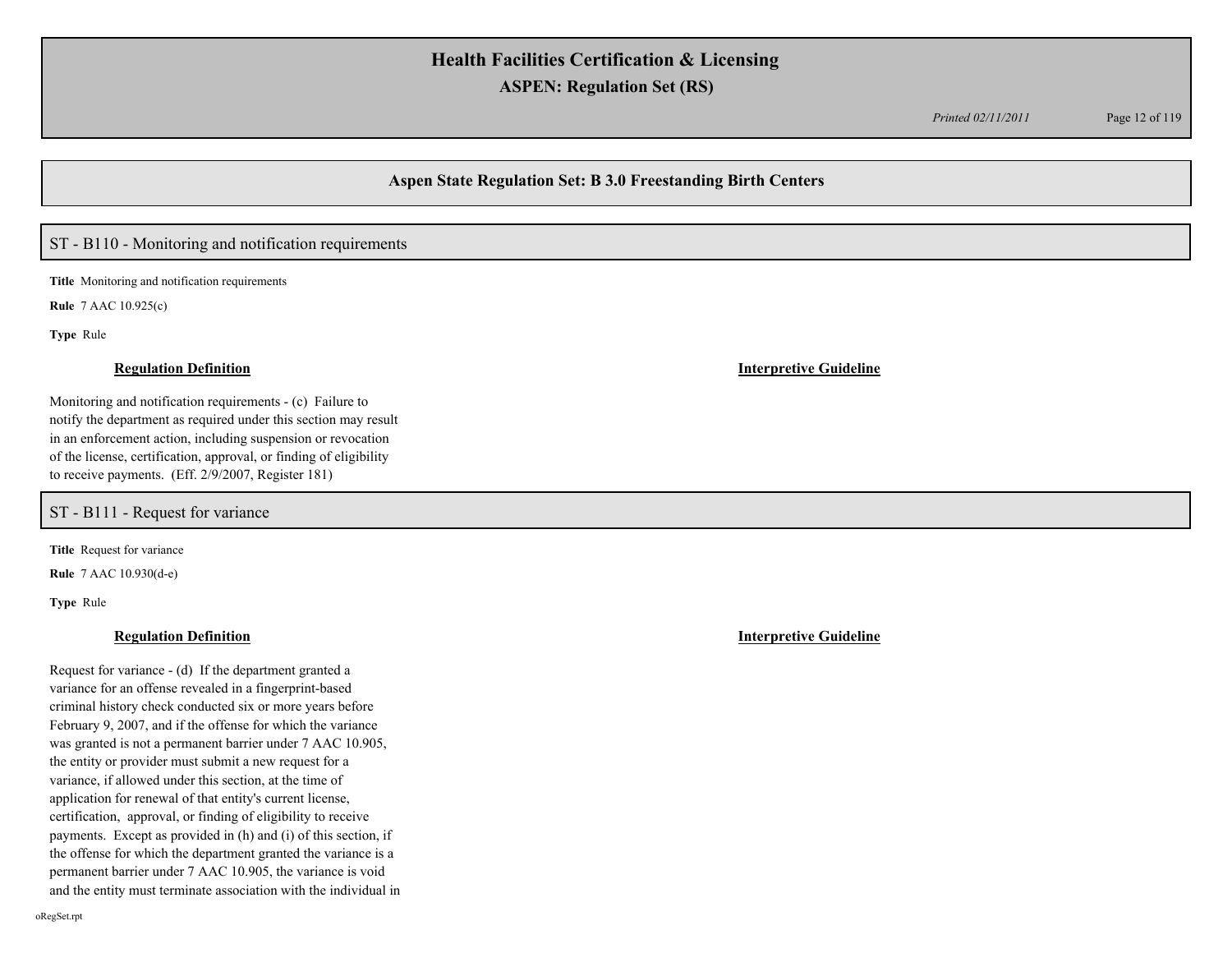*Printed 02/11/2011* Page 13 of 119

# **Aspen State Regulation Set: B 3.0 Freestanding Birth Centers**

accordance with 7 AAC 10.960. (e) If the department granted a variance for a barrier condition described in 7 AAC 10.955 six or more years before February 9, 2007, the entity or provider must submit a new request for a variance at the time of application for renewal of that entity's current license, certification, approval, or finding of eligibility to receive payments.

ST - B112 - Posting of variance decision required

**Title** Posting of variance decision required

**Rule** 7 AAC 10.940

**Type** Rule

Posting of variance decision required - If the department grants a variance under 7 AAC 10.935, the entity or individual service provider shall post a copy of the variance decision with the copy of the license, certification, approval, or finding of eligibility to receive payments that was issued by the department, in a conspicuous place where the copy of the variance can be readily viewed by persons interested in obtaining the services offered by the entity or provider. (Eff. 2/9/2007, Register 181)

ST - B113 - Termination of Association

**Title** Termination of Association

**Rule** 7 AAC 10.960(a)

**Type** Rule

### **Regulation Definition Interpretive Guideline**

Termination of Association - (a) Except as provided in (b) and (c) of this section, if an entity or provider is required to

oRegSet.rpt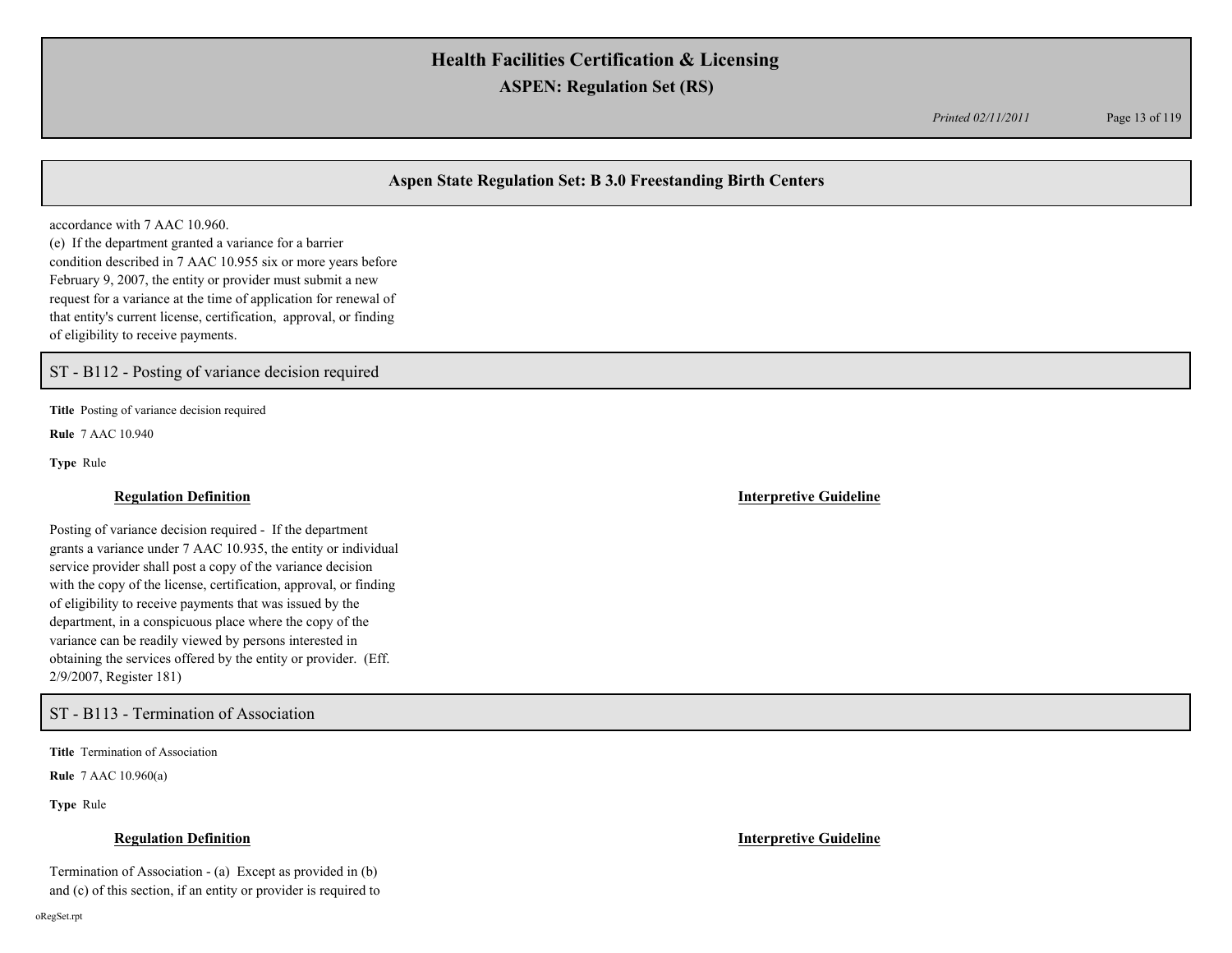*Printed 02/11/2011* Page 14 of 119

# **Aspen State Regulation Set: B 3.0 Freestanding Birth Centers** terminate association with an individual, the entity or provider shall (1) notify the individual that the individual's employment, volunteer services, or other association with the entity or provider under 7 AAC 10.900(b) is ended, effective immediately, unless the entity or provider takes immediate action under (2) of this subsection; the entity or provider must notify the individual under this paragraph (A) immediately, if the individual is present at the entity or premises where the provider is providing services; or (B) before or upon the individual's next arrival at the entity; or (2) if the entity or provider intends to request a variance under 7 AAC 10.930, immediately reassign the duties and responsibilities of that individual so that the individual

(A) does not have contact with recipients of services;

 (B) cannot access personal or financial records maintained by the entity or provider regarding recipients of services;

 (C) has no control over or impact on the financial well-being of a recipient of services, unless the only recipient whose financial well-being is affected is a

 (i) relative of the individual who has authorized that individual to make financial decisions for that relative;

 (ii) recipient who has executed a power of attorney for that individual to make financial decisions for that recipient; or

 (iii) recipient for whom a court has authorized that individual to make financial decisions; and

 (D) is provided with direct supervision if present in the entity or premises where the provider is providing services during hours of operation.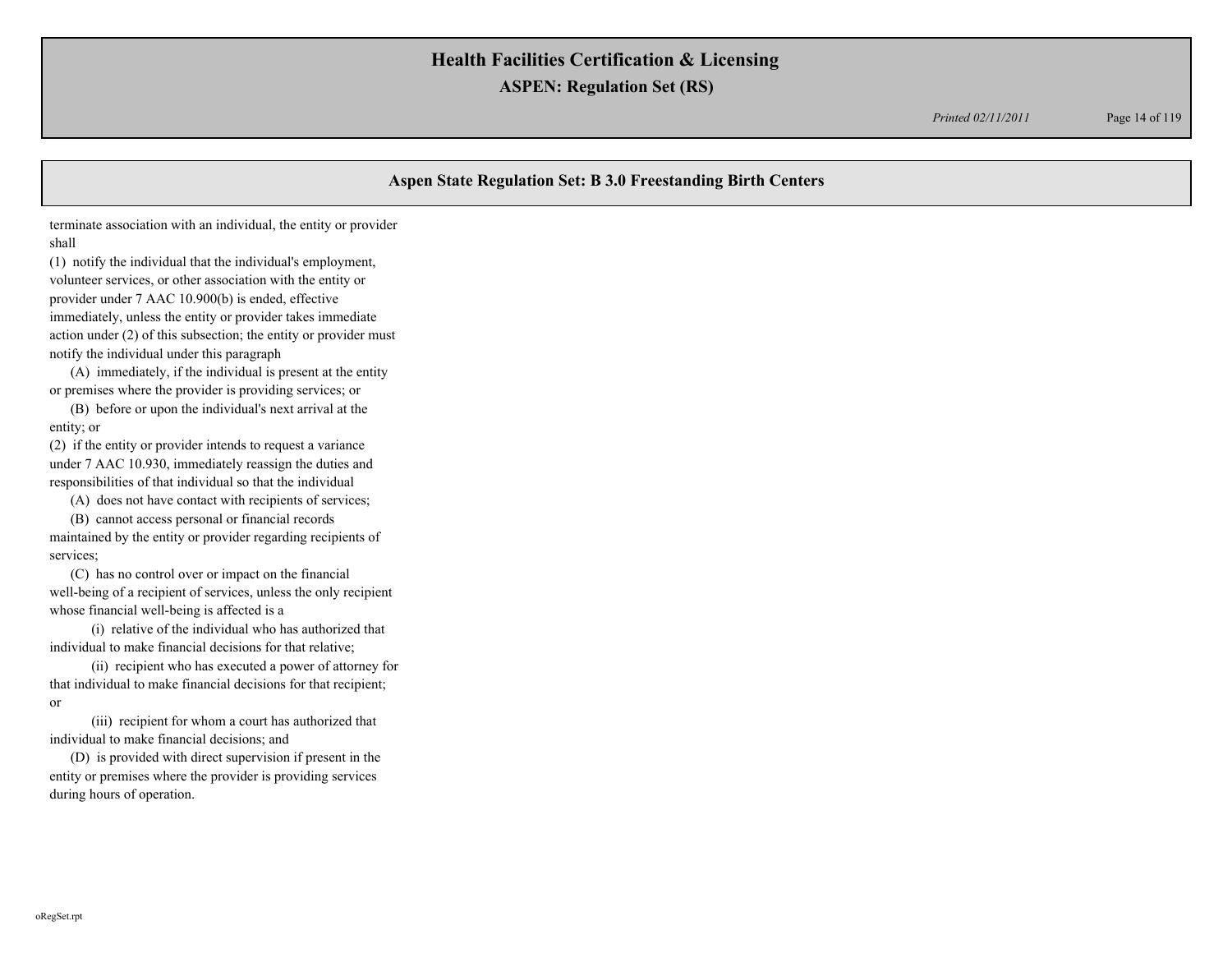*Printed 02/11/2011* Page 15 of 119

## **Aspen State Regulation Set: B 3.0 Freestanding Birth Centers**

## ST - B114 - Termination of Association

**Title** Termination of Association

**Rule** 7 AAC 10.960(b)

**Type** Rule

### **Regulation Definition Interpretive Guideline**

Termination of Association - (b) If the entity or provider is required to terminate association with an individual who is subject to a union agreement or employment contract that requires more notice than allowed under (a) of this section, the entity or provider shall, within 24 hours after receiving notice to terminate association, deliver a copy of the relevant language of the agreement or contract to the department. The entity or provider shall cooperate with the department in developing an appropriate termination plan for the individual that includes the measures set out in  $(a)(2)(A) - (D)$  of this section during the notice period mandated by the agreement or contract.

ST - B115 - Termination of Association

**Title** Termination of Association

**Rule** 7 AAC 10.960(c)

**Type** Rule

Termination of Association - (c) If the individual for whom termination of association is required is a relative of the operator, administrator, or provider, and resides in the entity or premises where services are provided, termination of association must occur within 24 hours, and the entity or provider shall ensure that the individual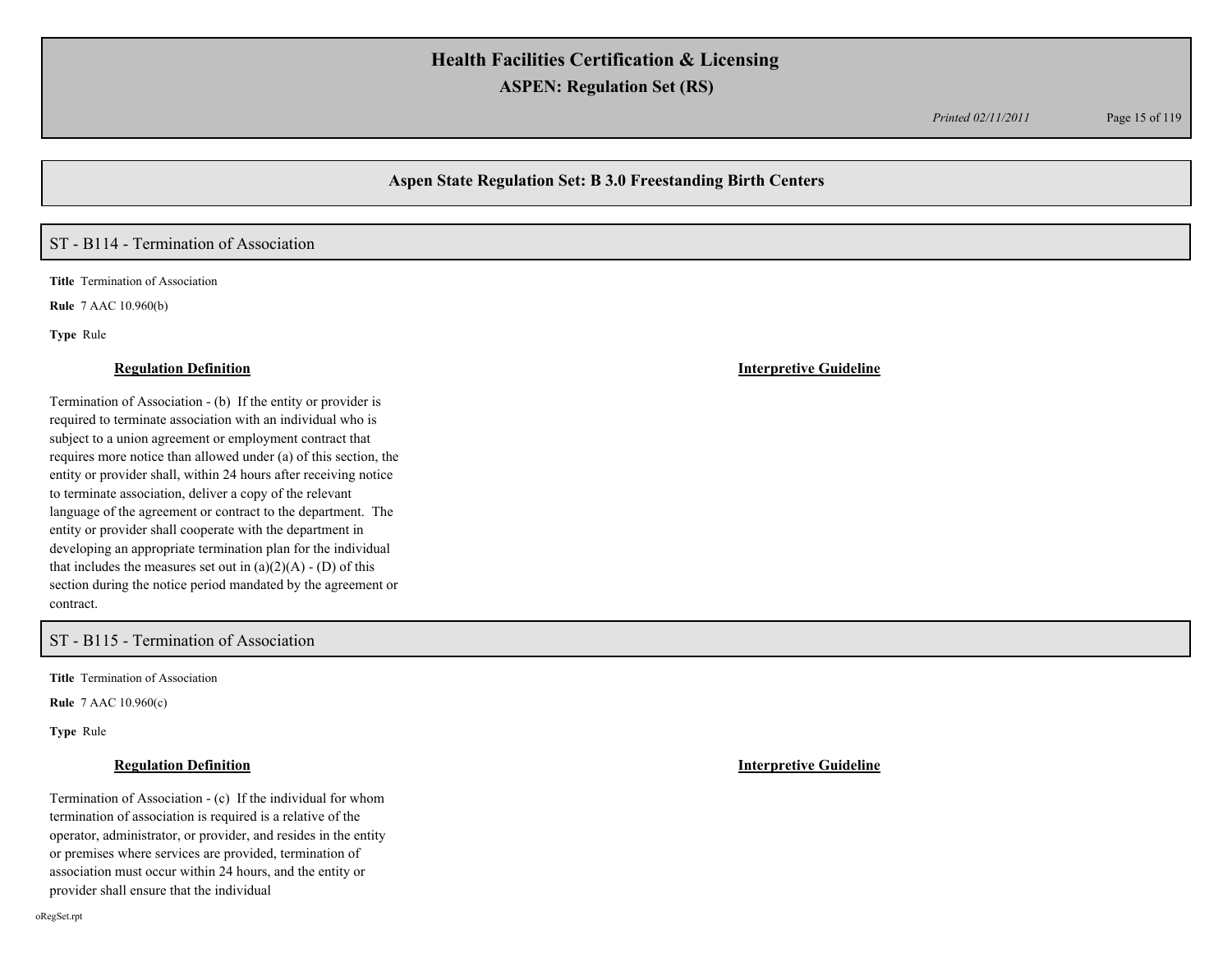*Printed 02/11/2011* Page 16 of 119

# **Aspen State Regulation Set: B 3.0 Freestanding Birth Centers**

(1) does not have contact with recipients of services; and (2) is provided with direct supervision if, during that 24-hour period, the individual is present in the entity or premises where the provider is providing services during hours of operation. (Eff. 2/9/2007, Register 181)

ST - B116 - Grant or denial of a general variance

**Title** Grant or denial of a general variance

**Rule** 7 AAC 10.9525(b)

**Type** Rule

## **Regulation Definition Interpretive Guideline**

Grant or denial of a general variance - Subject to (c) of this section, the department may grant a general variance, for a period that does not exceed one year, if the department determines that the entity (1) is unable to comply with the requirement from which the variance is sought; (2) has an effective plan for achieving compliance during the term of the variance; and (3) is able to adequately provide for the health, safety, and welfare of recipients of services during the term of the

variance.

## ST - B118 - Posting of General Variance

**Title** Posting of General Variance

**Rule** 7 AAC 10.9530(a)

**Type** Rule

## **Regulation Definition Interpretive Guideline**

7 AAC 10.9530. Posting of a general variance. (a) If the department grants a request for a general variance, the entity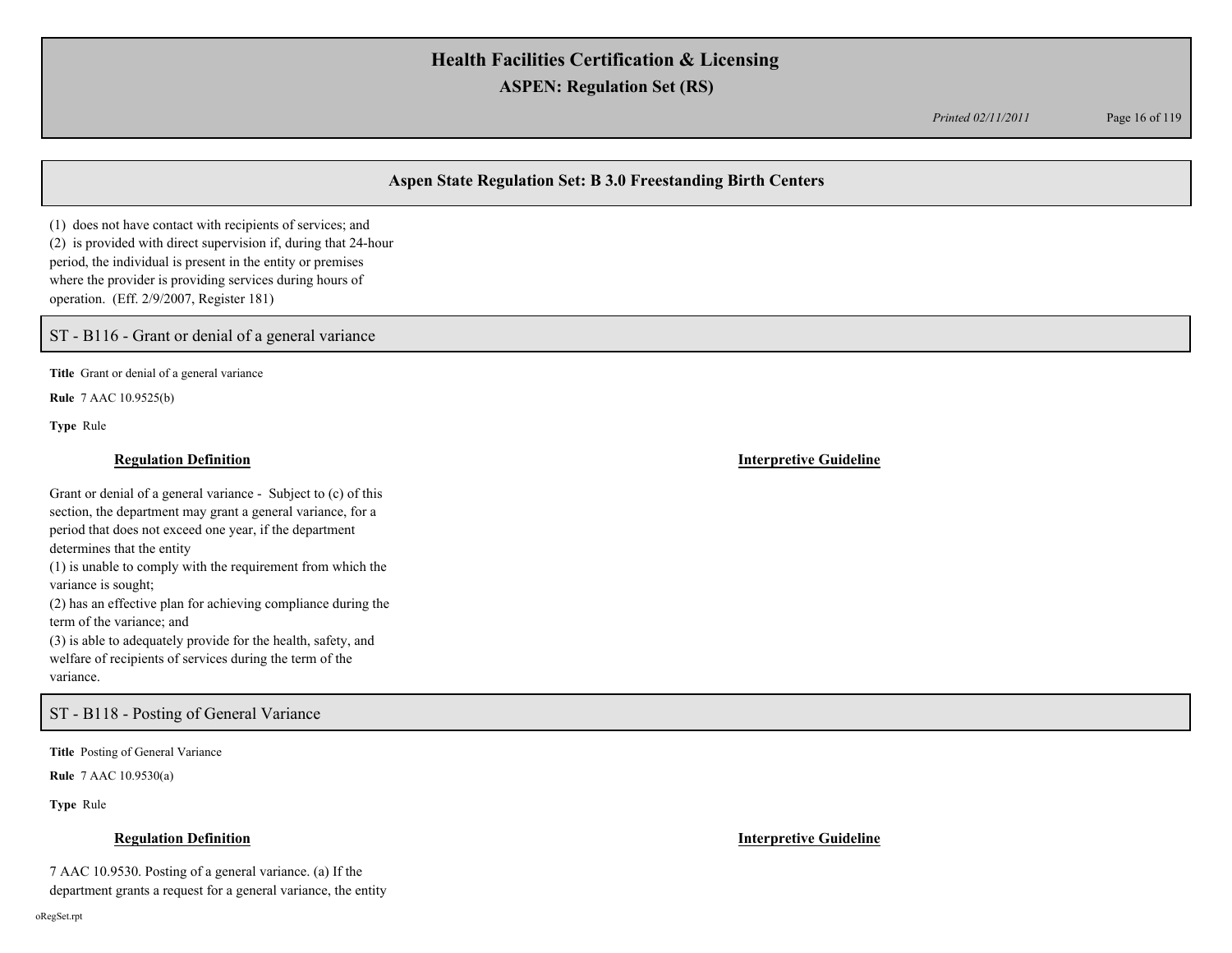*Printed 02/11/2011* Page 17 of 119

# **Aspen State Regulation Set: B 3.0 Freestanding Birth Centers**

shall post a copy of the general variance decision in a conspicuous place, with the entity's license as required by AS 47.32.080 , during the period the variance is in effect, and shall make it available to any person who wishes to review it. A general variance remains in effect for the duration stated, unless the department revokes the variance under (b) of this section.

ST - B121 - Plan of Correction

**Title** Plan of Correction

**Rule** 7 AAC 10.9610 (a)(1) - (4)

**Type** Level A

### **Regulation Definition Interpretive Guideline**

Plan of correction - (a) The plan of correction required under AS 47.32.140 (b) must contain the following information for each violation identified in the report issued under AS 47.32.120 (a):

(1) each action that will be taken to correct the violation

 (2) each measure that will be taken or change that will made to ensure the violation does not recur;

 (3) how the entity will monitor each corrective action to ensure the violation is cured and will not recur;

(4) the date on or before which the violation will be cured.

ST - B122 - Plan of Correction

**Title** Plan of Correction

**Rule** 7 AAC 10.9610(b)

**Type** Rule

## **Regulation Definition Interpretive Guideline**

Plan of correction - (b) The plan of correction must be signed

oRegSet.rpt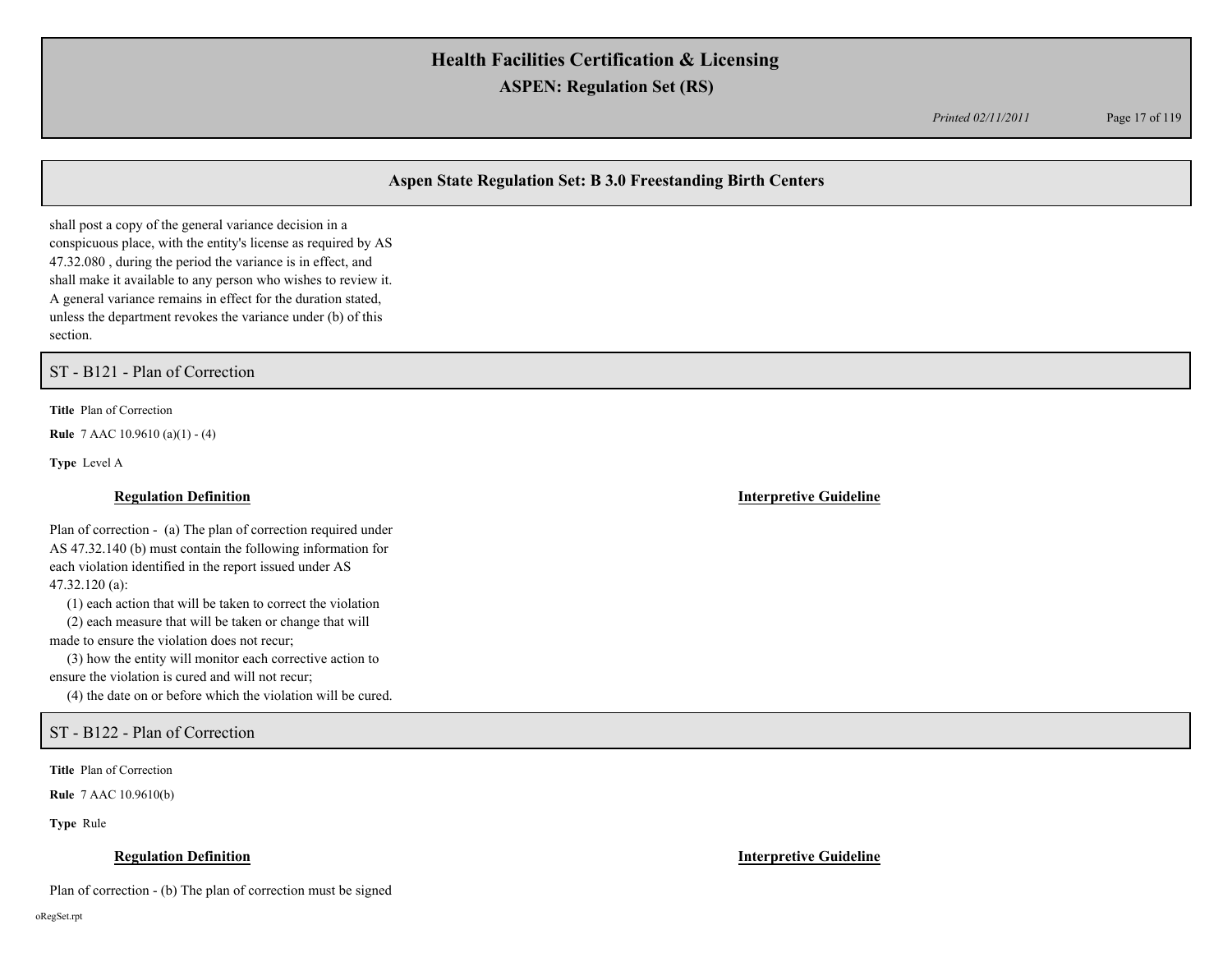*Printed 02/11/2011* Page 18 of 119

# **Aspen State Regulation Set: B 3.0 Freestanding Birth Centers**

by the administrator or another person responsible for operation of the entity.

# ST - B123 - Plan of Correction

**Title** Plan of Correction

**Rule** 7 AAC 19,9610(c)

**Type** Rule

## **Regulation Definition Interpretive Guideline**

Plan of correction - (c) If the department determines that any recipients of services were affected by a violation, the department may also require the entity to describe

 (1) each corrective action that will be taken with regard to those recipients; and

 (2) how the entity will identify other recipients of services who might be affected by the violation, and what corrective action will be taken.

ST - B124 - Plan of Correction

**Title** Plan of Correction

**Rule** 7 AAC 10.9610(d)

**Type** Rule

Plan of correction - (d) The entity may request that the plan of correction also act as the allegation of compliance required under 7 AAC 10.9615 if each violation listed in the report has been corrected before submission of the plan of correction.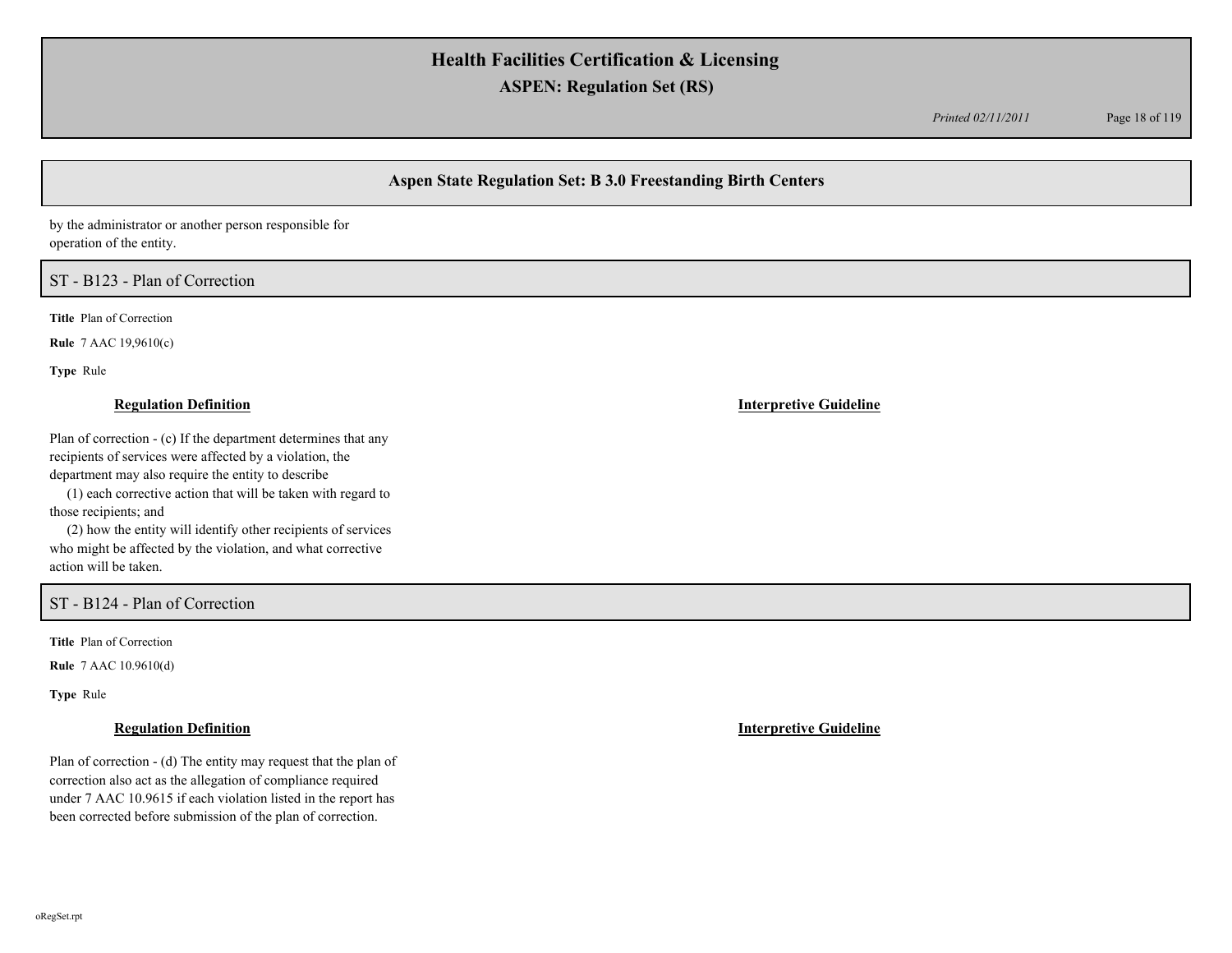*Printed 02/11/2011* Page 19 of 119

# **Aspen State Regulation Set: B 3.0 Freestanding Birth Centers**

# ST - B125 - Plan of Correction

**Title** Plan of Correction

**Rule** 7 AAC 10.9610(e)

**Type** Rule

### **Regulation Definition Interpretive Guideline**

Plan of correction - (e) The department will review a plan of correction submitted under (a) - (d) of this section to determine whether the plan is acceptable. If the department determines that the plan is unacceptable, the department may

 (1) request additional information regarding one or more corrective actions described in the plan;

 (2) require the entity to amend the plan as directed by the department;

 (3) require the entity to comply with a plan of correction developed by the department under (g) of this section.

# ST - B126 - Plan of Correction

**Title** Plan of Correction

**Rule** 7 AAC 10.9610(f)

**Type** Rule

Plan of Correction - (f) If the department finds that an entity has failed to correct a violation of an applicable statute or regulation within the time specified by the department under AS 47.32.140 (a), has failed to submit a plan of correction for department approval under AS 47.32.140 (b), or has submitted an unacceptable plan, the department may require the entity to participate in a plan of correction developed by the department under (g) of this section.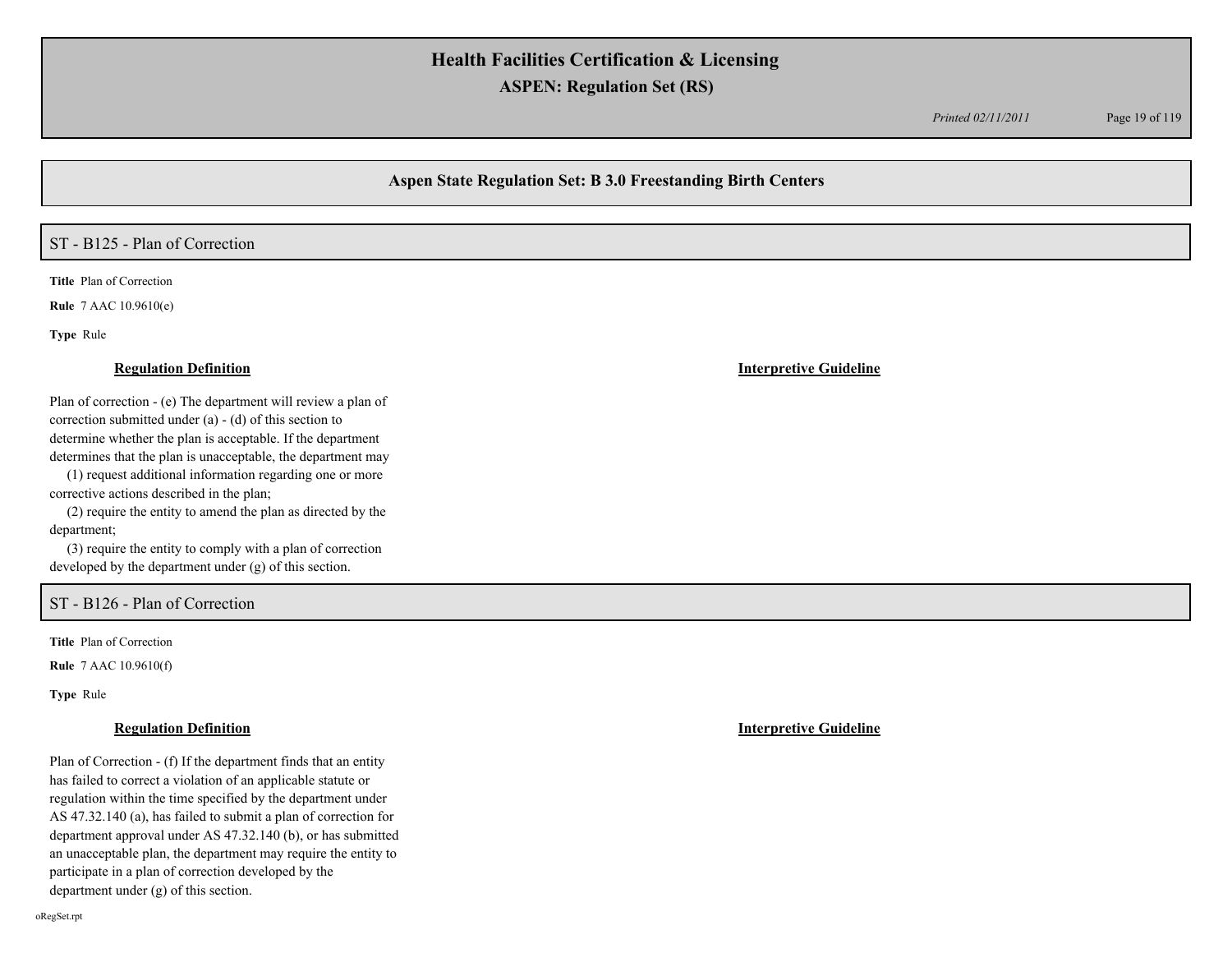*Printed 02/11/2011* Page 20 of 119

# **Aspen State Regulation Set: B 3.0 Freestanding Birth Centers**

# ST - B127 - Plan of Correction

**Title** Plan of Correction

**Rule** 7 AAC 10.9610(i)

**Type** Rule

Plan of Correction - (i) The entity shall keep on the premises a copy of each inspection document described in AS 47.32.180 (b) for at least three years from the date of inspection and shall make each document available to any interested person upon request.

ST - B128 - Allegation of Compliance

**Title** Allegation of Compliance

**Rule** 7 AAC 10.9615

**Type** Rule

Allegation of compliance. An allegation of compliance required under AS 47.32.140 (c) must describe each action that was taken by the entity to correct each violation, and must include the date the violation was corrected. The allegation must be signed by the administrator or another person responsible for operation of the entity. The department will review the allegation to determine whether it provides enough detail to establish that each violation was corrected by any applicable deadline. The department may also conduct a follow-up inspection to validate the allegation of compliance.

**Regulation Definition Interpretive Guideline**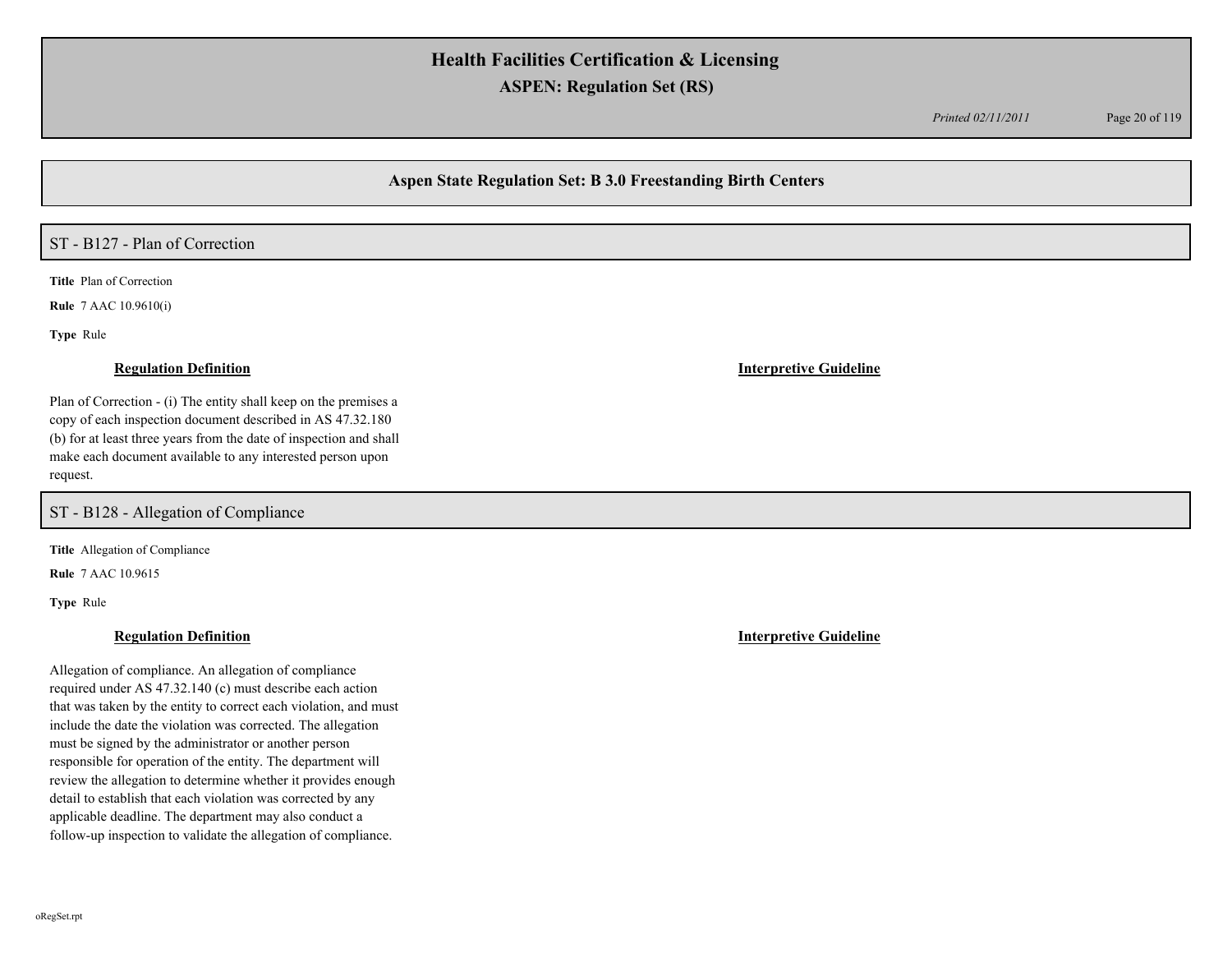*Printed 02/11/2011* Page 21 of 119

# **Aspen State Regulation Set: B 3.0 Freestanding Birth Centers**

# ST - B130 - Determination of a free-standing birth center

**Title** Determination of a free-standing birth center

**Rule** 7 AAC 12.401(a)

**Type** Rule

Determination of a free-standing birth center - (a) Subject to (b) of this section, the department will consider an entity to be

a free-standing birth center if the entity

(1) is a publicly or privately owned facility, place, or

institution that is constructed, renovated, leased, rented, or otherwise established;

(2) is a place

(A) where midwifery services are provided;

(B) that is physically separate from acute care obstetrical services;

(C) that is administratively autonomous from a hospital or other health facility; and

(D) that has a separate and required staff, including administrative staff;

(3) is located within 20 miles by road from a hospital that provides the services required under 7 AAC 12.405(g); and (4) provides planned, nonemergency midwifery services for

low-risk maternal clients

(A) away from the client's residence; a birth center may not offer or provide labor or delivery services at a location other than its licensed premises;

(B) after a documented period of prenatal care for a normal, uncomplicated pregnancy that is determined to be low-risk through physical examinations, and through risk assessments conducted in accordance with the standards developed under 7 AAC 12.403(f); and

(C) who do not require hospitalization.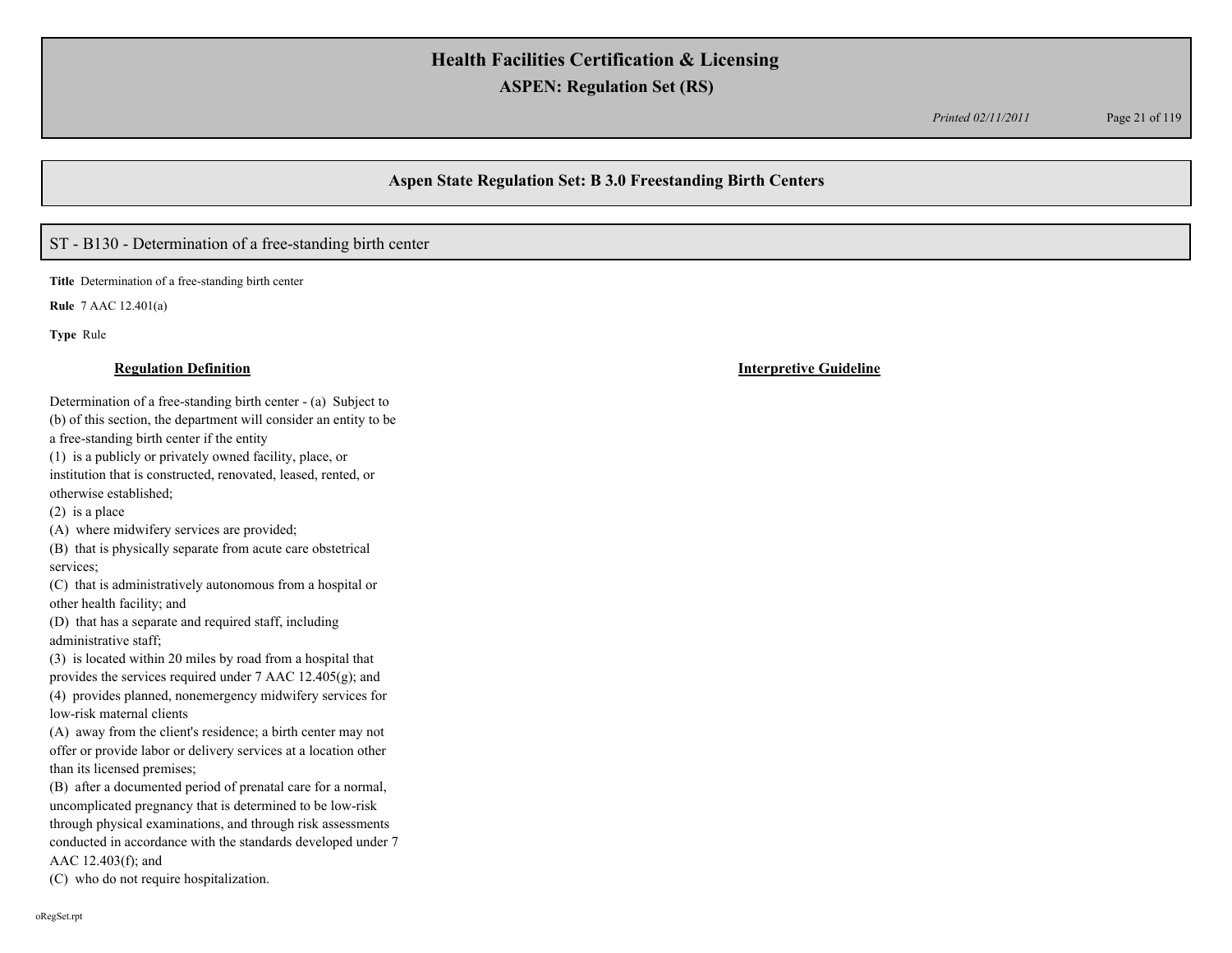*Printed 02/11/2011* Page 22 of 119

# **Aspen State Regulation Set: B 3.0 Freestanding Birth Centers**

# ST - B131 - Determination of a free-standing birth center

**Title** Determination of a free-standing birth center

**Rule** 7 AAC 12.401(b)

**Type** Rule

Determination of a free-standing birth center - (b) Notwithstanding  $(a)(2)(B)$ ,  $(C)$ , and  $(D)$  of this section, a hospital or other health facility may own and operate a birth center if (1) the birth center is physically separate from the hospital's obstetrical unit; (2) each primary care provider in the birth center is a midwife; (3) the birth center operates as an administratively autonomous department and is responsible for reporting directly to the governing body of the hospital or health facility on all matters concerning the birth center; and

(4) the birth center is licensed separately.

## ST - B132 - Determination of a free-standing birth center

**Title** Determination of a free-standing birth center

**Rule** 7 AAC 12.401(c)

**Type** Rule

## **Regulation Definition Interpretive Guideline**

Determination of a free-standing birth center - (c) In addition to the provisions of 7 AAC 12.401 - 7 AAC 12.449, a free-standing birth center is subject to the applicable requirements of 7 AAC 12.600(a), (e), and (g).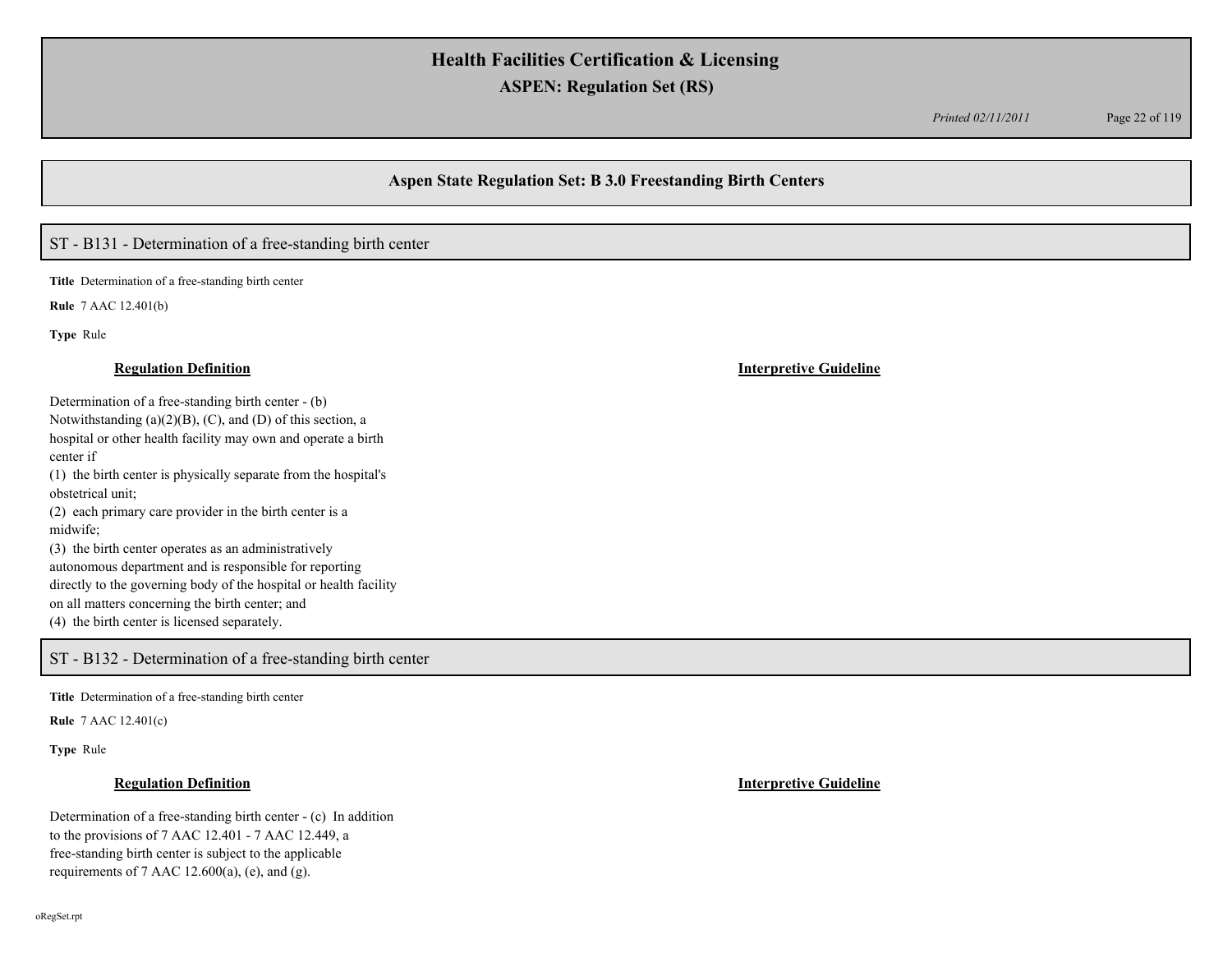*Printed 02/11/2011* Page 23 of 119

## **Aspen State Regulation Set: B 3.0 Freestanding Birth Centers**

# ST - B140 - General service requirements; restrictions

**Title** General service requirements; restrictions

**Rule** 7 AAC 12.403(a)

**Type** Rule

### **Regulation Definition Interpretive Guideline**

General service requirements; restrictions - (a) A birth center may provide midwifery services only to a woman who is a low-risk maternal client under 7 AAC 12.446.

## ST - B141 - General service requirements; restrictions

**Title** General service requirements; restrictions

**Rule** 7 AAC 12.403(b)

**Type** Rule

General service requirements; restrictions - (b) If the midwife providing midwifery services in a birth center is a (1) direct-entry midwife, the birth center shall ensure that the direct-entry midwife provides midwifery services in accordance with the requirements of AS 08.65 and 12 AAC 14, and within the scope of practice set out under AS 08.65 and 12 AAC 14; and

(2) certified nurse midwife, the birth center shall ensure that the certified nurse midwife provides midwifery services in accordance with the requirements of AS 08.68 and 12 AAC 44, and within the scope of practice set out under AS 08.68 and 12 AAC 44.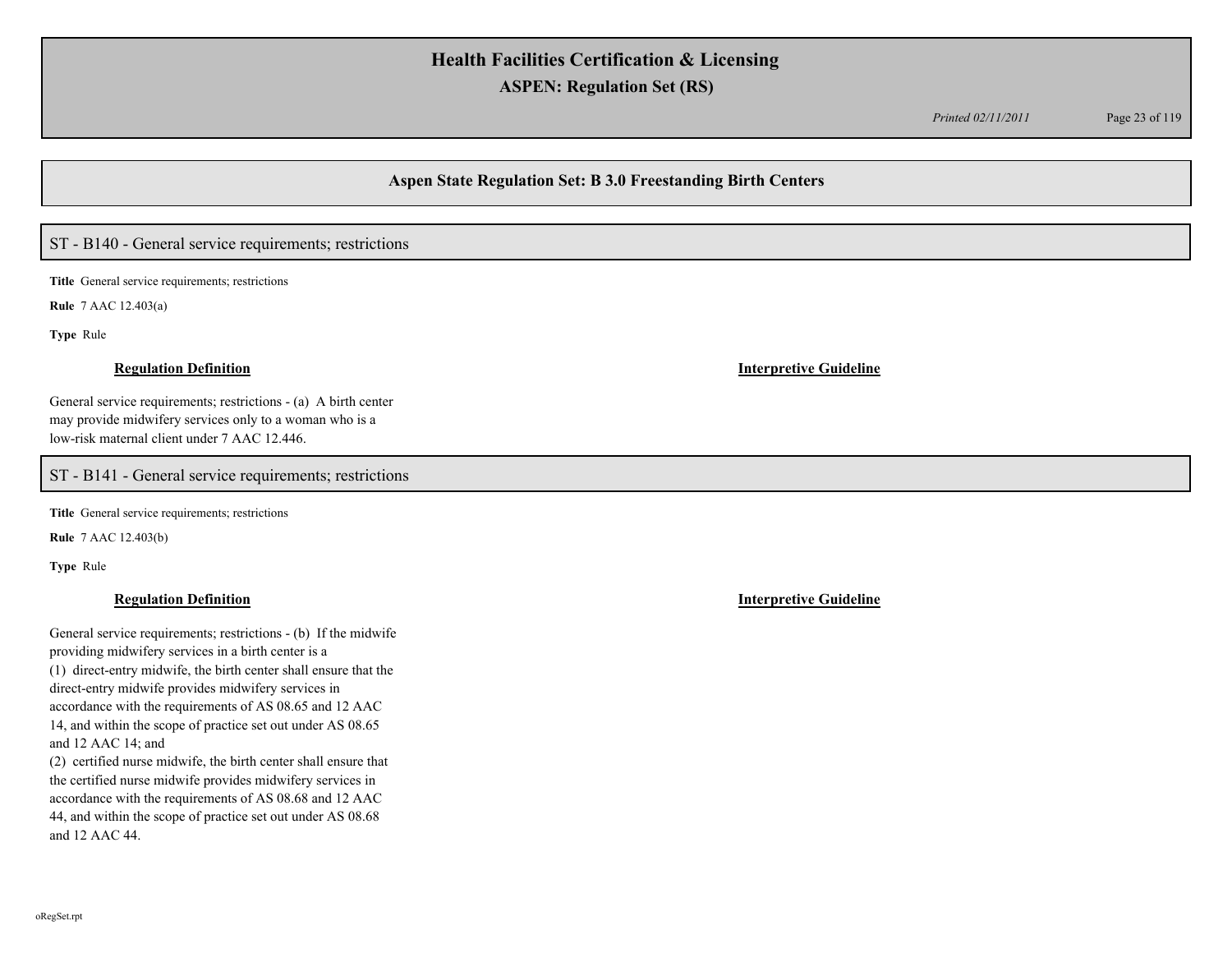*Printed 02/11/2011* Page 24 of 119

## **Aspen State Regulation Set: B 3.0 Freestanding Birth Centers**

## ST - B142 - General service requirements; restrictions

**Title** General service requirements; restrictions

**Rule** 7 AAC 12.403(c)

**Type** Rule

### **Regulation Definition Interpretive Guideline**

General service requirements; restrictions - (c) The birth center shall ensure that its policies and procedures clearly describe the rights and responsibilities of a client and her family or support person. The birth center shall explain those rights and responsibilities to the client and the client's family or support person before or upon admission for care.

ST - B143 - General service requirements; restrictions

**Title** General service requirements; restrictions

**Rule** 7 AAC 12.403(d)

**Type** Rule

### **Regulation Definition Interpretive Guideline**

General service requirements; restrictions - (d) In addition to implementing the client rights set out in 7 AAC 12.890, the birth center shall

(1) inform each client of the right to request transfer to a hospital for care, and advise the client that the birth center will make arrangements for any transfer;

(2) inform each client of the right to refuse transfer if recommended by the midwife, and advise the client that the risks of refusing transfer include maternal or fetal death; the birth center shall document in writing any refusal described in this paragraph; and

(3) provide each client with a written statement, including a

oRegSet.rpt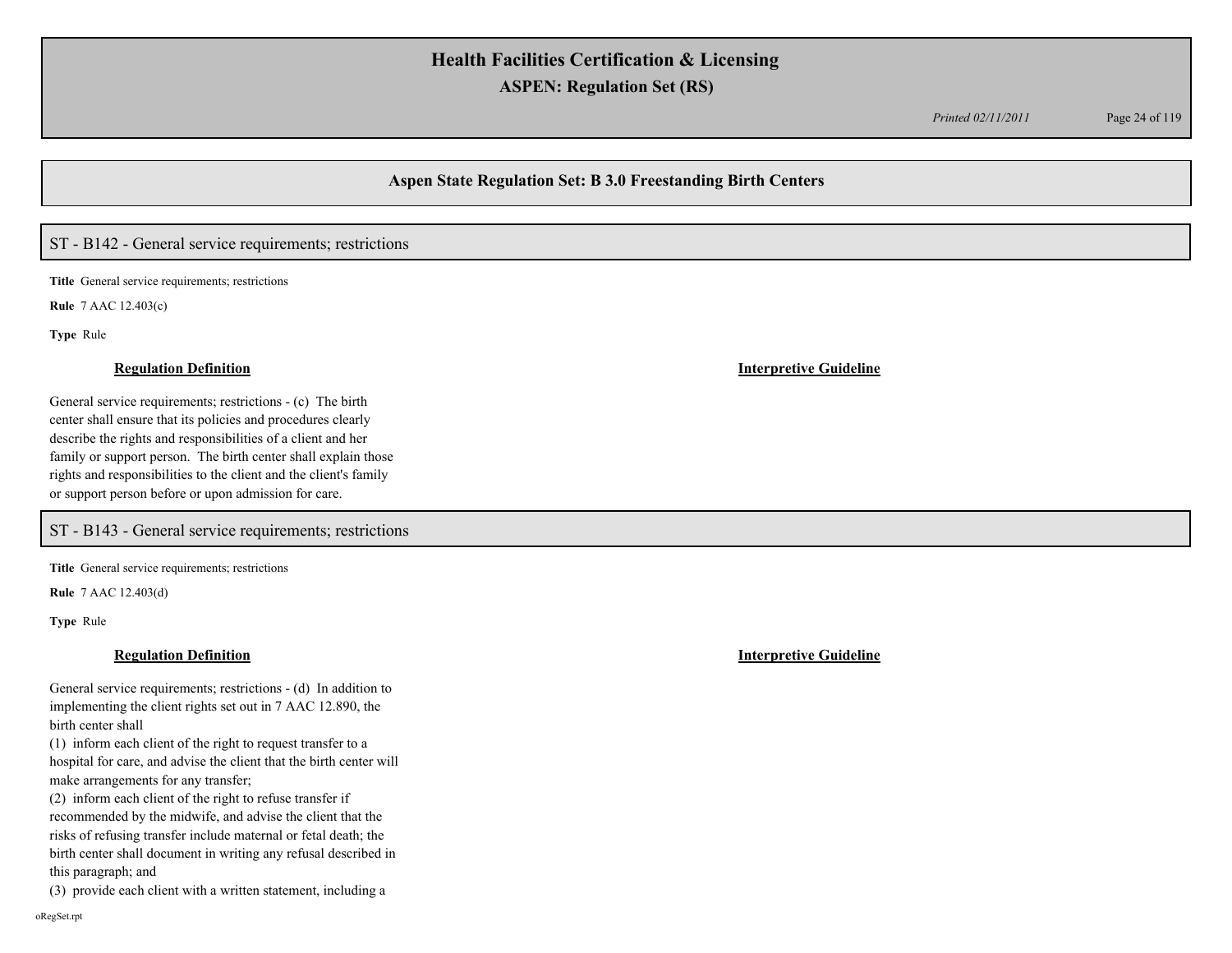*Printed 02/11/2011* Page 25 of 119

# **Aspen State Regulation Set: B 3.0 Freestanding Birth Centers**

glossary of terms, regarding

(A) fees for services and responsibilities for payment;

(B) the established criteria for admission to, and continuation in, the birth center program of care;

(C) the benefits, risks, and eligibility requirements for an out-of-hospital labor and birth;

(D) the services that are provided by the birth center and those that are provided by contract, consultation, or referral;

(E) the identity and qualifications of care providers, consultants, and related services and institutions, including the type of current license or certification held by the midwife providing care;

(F) all diagnostic procedures, reports, recommendations, and treatments;

(G) the birth center ' s plan for providing emergency and nonemergency care to the client or newborn if a complication occurs during pregnancy or labor;

(H) the approximate amount of time required to reach the nearest hospital if emergency transfer is necessary;

(I) information regarding health care options, and the state of the science regarding each option, to assist the client in making informed decisions;

(J) the client ' s rights regarding participation in

(i) decisions relating to the plan for management of her care and any changes in that plan, including referral and transfer to other practitioners or other levels of care if requested by the client or if the care required is not within the midwife ' s scope of practice; and

(ii) research or student education programs;

(K) the birth center ' s plan for hearing grievances; (L) the client's right to submit a complaint to the department regarding the care provided by the birth center, including information about how to contact the department; and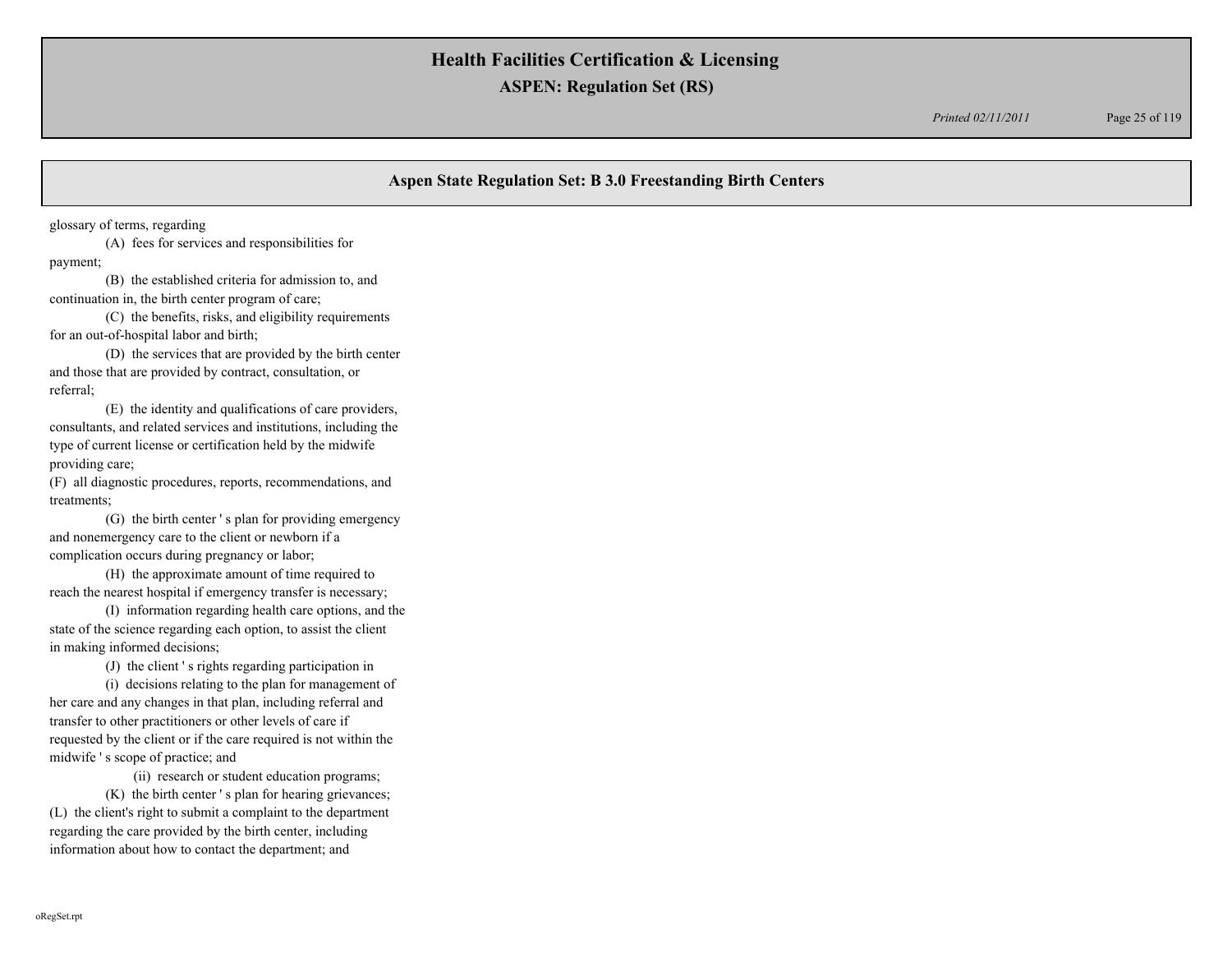*Printed 02/11/2011* Page 26 of 119

# **Aspen State Regulation Set: B 3.0 Freestanding Birth Centers**

(M) whether the birth center and clinical staff have malpractice liability insurance, if the client requests that information.

ST - B144 - General service requirements; restrictions

**Title** General service requirements; restrictions

**Rule** 7 AAC 12.403(e)

**Type** Rule

### **Regulation Definition Interpretive Guideline**

General service requirements; restrictions - (e) The birth center shall provide, or demonstrate the availability at another appropriate entity of, a range of services necessary to meet the physical, emotional, socioeconomic, informational, and medical needs of clients and newborns, as those needs relate to care at the birth center, including

(1) an orientation to the fees and services of the birth center as described in (d) of this section;

(2) prenatal care; prenatal care may be provided by a practitioner at another site, regardless of whether that practitioner is associated with the birth center;

(3) an educational program for pregnancy, labor, breastfeeding, newborn care, parenting, self-care, self-help, and sibling preparation;

(4) laboratory service;

- (5) 24-hour telephone consultation;
- (6) library resources;
- (7) intrapartum care;
- (8) light nourishment during labor and postpartum care;
- (9) immediate postpartum care;
- (10) home or office follow-up for the client and newborn;
- (11) exercise programs;
- (12) parent support groups;
- (13) postpartum classes;
- (14) family planning;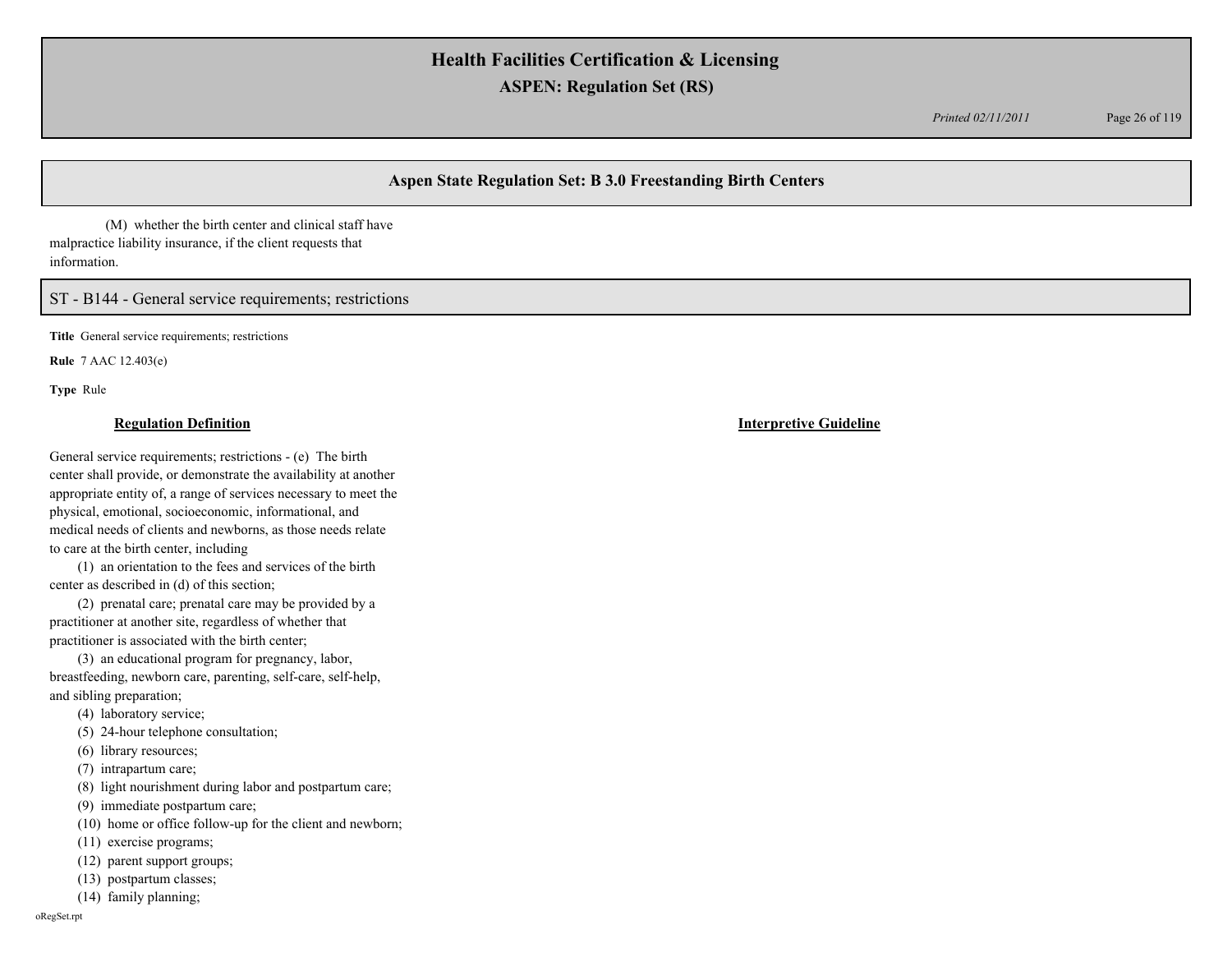*Printed 02/11/2011* Page 27 of 119

# **Aspen State Regulation Set: B 3.0 Freestanding Birth Centers**

(15) well baby care;

(16) information regarding the availability of circumcision procedures at another appropriate entity;

(17) a nursing mother support program;

(18) well woman gynecological care; and

(19) public education.

ST - B145 - General service requirements; restrictions

**Title** General service requirements; restrictions

**Rule** 7 AAC 12.403(f)

**Type** Rule

General service requirements; restrictions - (f) The birth center shall develop and implement a risk assessment tool to be completed for each client at admission and at regular intervals after admission, and a method or plan for consultation if necessary, to determine whether a client is a low-risk maternal client under 7 AAC 12.446. The risk assessment tool must include standards that, at a minimum, address

(1) whether the physical examination conducted at admission or a physical examination conducted after admission detected any abnormalities;

(2) the client's menstrual history;

(3) any past pregnancies, including, for each pregnancy,

(A) the length of the pregnancy at birth;

(B) any complications during pregnancy or labor;

(C) the length of labor;

(D) the type of delivery; and

(E) the place of delivery;

(4) the client's medical history, including any history of

(A) diabetes;

(B) hypertension;

(C) heart disease;

oRegSet.rpt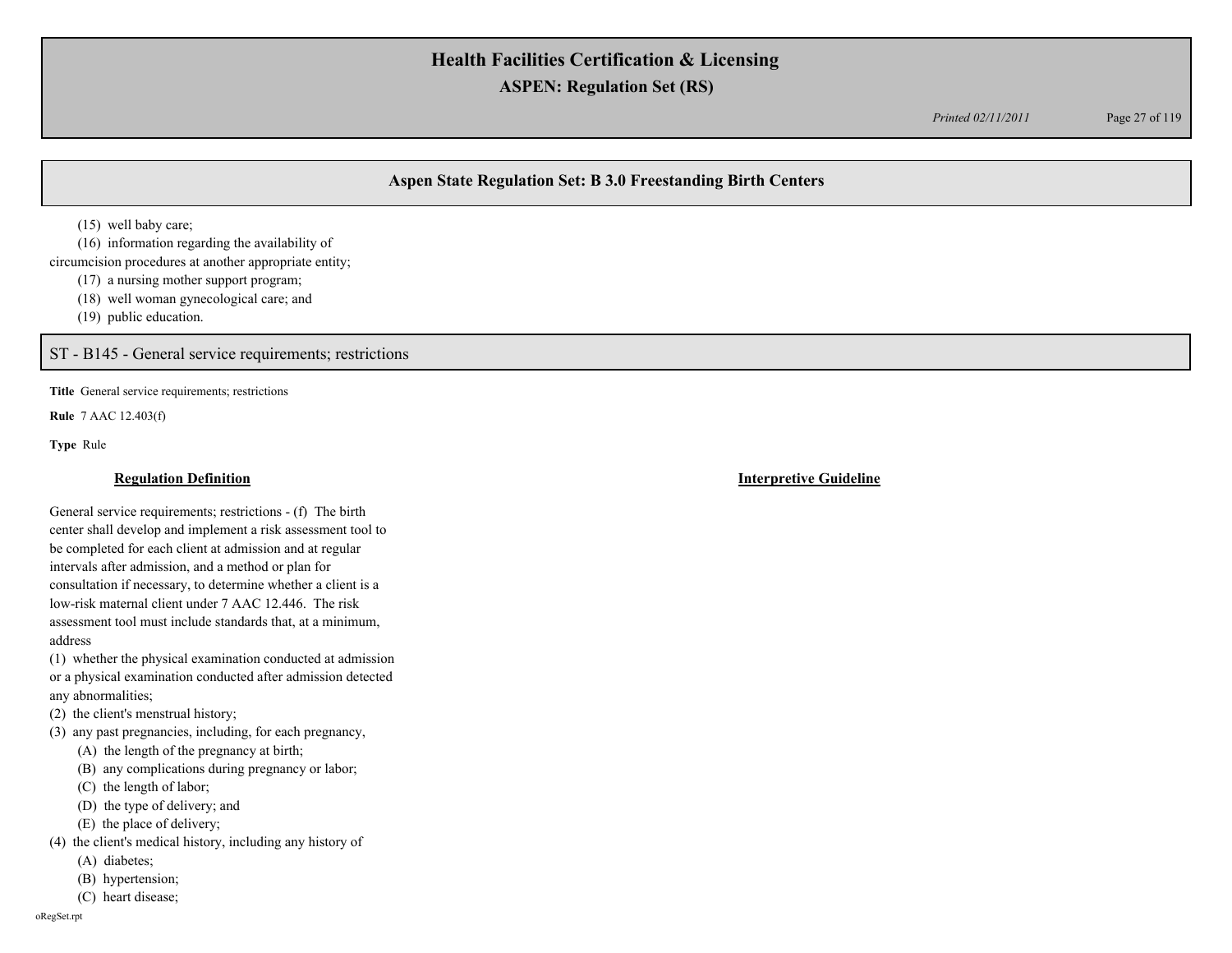*Printed 02/11/2011* Page 28 of 119

# **Aspen State Regulation Set: B 3.0 Freestanding Birth Centers**

- (D) autoimmune disorders;
- (E) kidney disease;
- (F) neurological disorders;
- (G) epilepsy;
- (H) depression;
- (I) postpartum depression;
- (J) psychiatric problems;
- (K) hepatitis;
- (L) liver disease;
- (M) asthma;
- (N) tuberculosis or other pulmonary disorders;
- (O) varicosities;
- (P) phlebitis;
- (Q) thyroid dysfunction;
- (R) blood transfusions;
- (S) bleeding disorders;
- (T) trauma;
- (U) domestic violence;
- (V) allergies;
- (W) abnormal Papanicolaou (PAP) tests;
- (X) uterine anomalies;
- (Y) surgery;
- (Z) anesthetic complications;
- (AA) Rh sensitivity;
- (BB) infertility;
- (CC) use of prescription or nonprescription medications;
	- (DD) alcohol use;
	- (EE) tobacco use;
	- (FF) substance abuse; and
- (GG) use of vitamins, herbs, or other nutritional, dietary, or

health supplements;

- (5) any pertinent family history related to diabetes,
- hypertension, heart disease, bleeding disorders, kidney
- disease, stroke, or other genetic disorders or family conditions
- that may be significant; and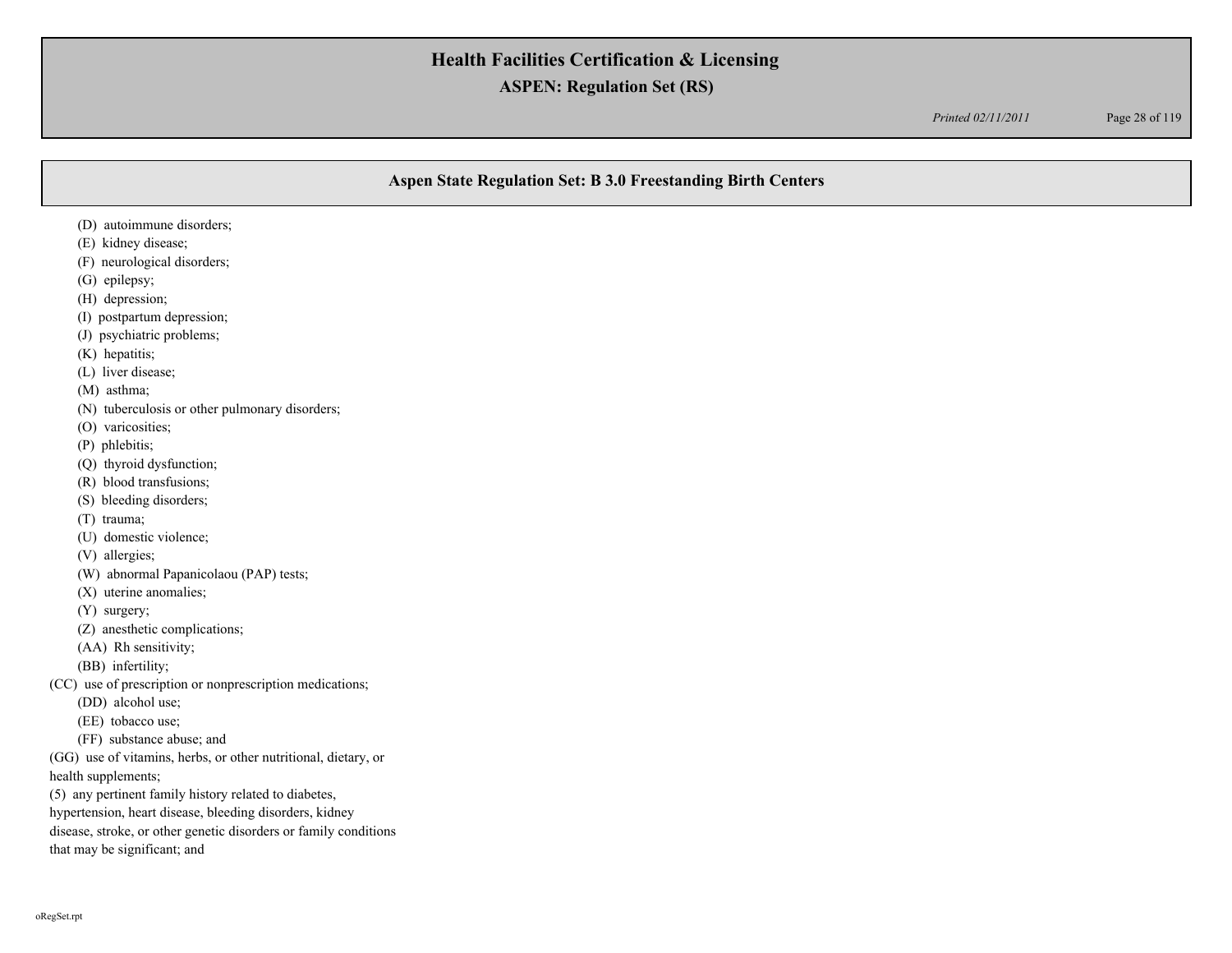*Printed 02/11/2011* Page 29 of 119

# **Aspen State Regulation Set: B 3.0 Freestanding Birth Centers**

(6) infection history, including

(A) exposure to tuberculosis;

(B) whether the client or the baby's father has a history of acquired immune deficiency syndrome (AIDS), the human immunodeficiency virus (HIV), genital herpes, or any sexually transmitted disease; (C) whether the client has a history of gram positive Group B

Streptococcus; and (D) whether the client has experienced any rash or viral

illness since her last menstrual period.

ST - B146 - General service requirements; restrictions

**Title** General service requirements; restrictions

**Rule** 7 AAC 12.403(g)

**Type** Rule

### **Regulation Definition Interpretive Guideline**

General service requirements; restrictions - (g) The birth center shall have a written plan for evaluating the services provided, for assessing outcomes, and for making necessary changes based on each evaluation.

ST - B147 - General service requirements; restrictions

**Title** General service requirements; restrictions

**Rule** 7 AAC 12.403(h)

**Type** Rule

General service requirements; restrictions - (h) Before admitting a client, the birth center shall ensure that the client has received ongoing prenatal care. If a client requests the services of the birth center late in pregnancy and has no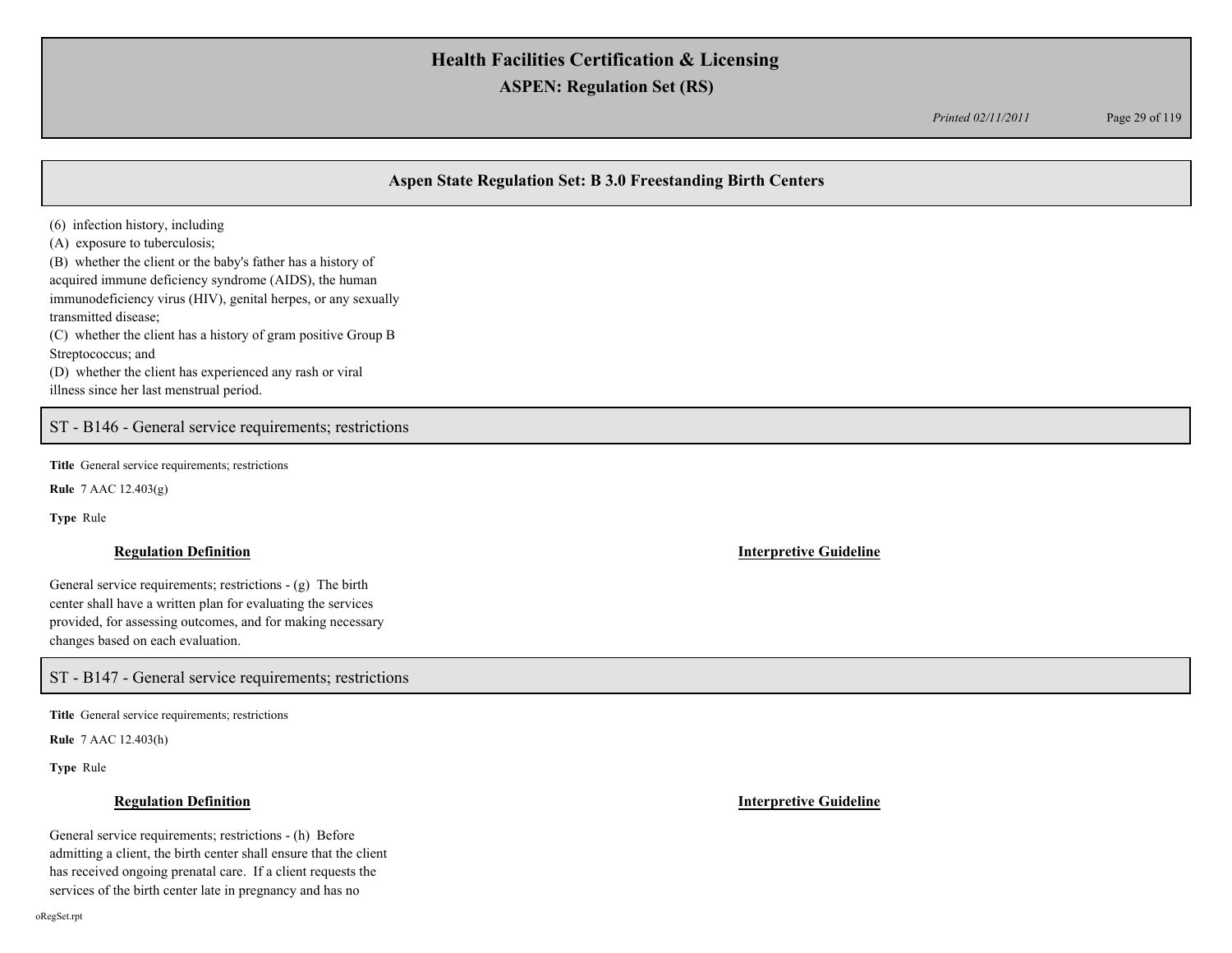*Printed 02/11/2011* Page 30 of 119

# **Aspen State Regulation Set: B 3.0 Freestanding Birth Centers**

evidence of ongoing prenatal care, the birth center shall ensure

that

(1) the risk assessment conducted in accordance with the standards developed under (f) of this section includes

necessary laboratory testing;

(2) the client establishes regular and ongoing prenatal care; and

(3) the period of time before admission for labor and delivery is adequate to establish the client ' s appropriateness for birth center services.

ST - B148 - General service requirements; restrictions

**Title** General service requirements; restrictions

**Rule** 7 AAC 12.403(i)

**Type** Rule

### **Regulation Definition Interpretive Guideline**

General service requirements; restrictions - (i) The birth center shall develop and implement a policy approved by the governing body that provides the protocols, procedures, and parameters for acceptance of a client who requests services late in pregnancy and who has not had regular ongoing prenatal care.

ST - B149 - General service requirements; restrictions

**Title** General service requirements; restrictions

**Rule** 7 AAC 12.403(j)

**Type** Rule

## **Regulation Definition Interpretive Guideline**

General service requirements; restrictions - (j) The birth center shall develop and implement policies and procedures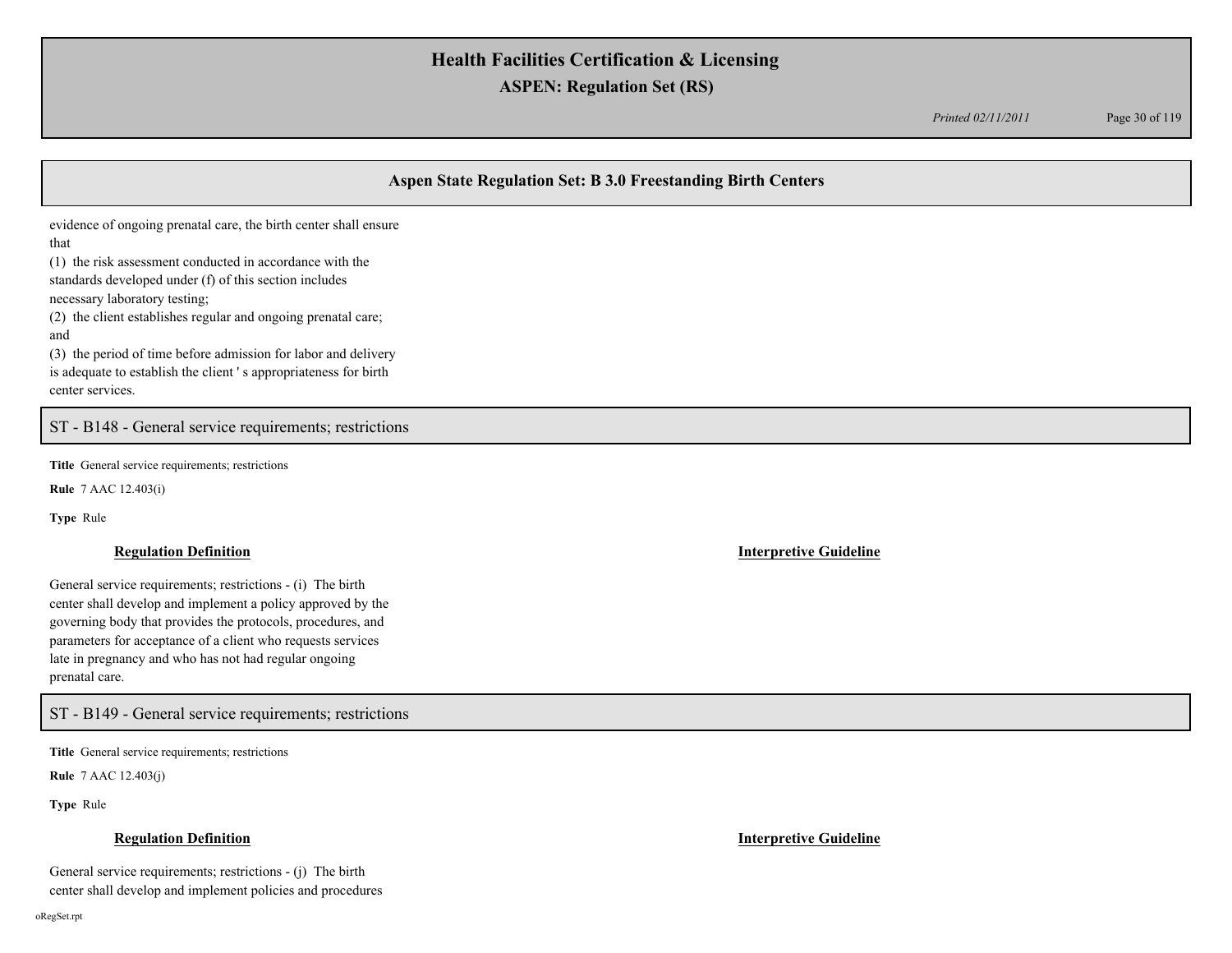*Printed 02/11/2011* Page 31 of 119

# **Aspen State Regulation Set: B 3.0 Freestanding Birth Centers**

that

(1) include screening for domestic violence or other relationship safety issues at least once during each trimester; and (2) describe how the birth center will address a domestic violence or relationship safety issue if encountered, including (A) informing the client about available resources for assistance; and

(B) reporting to authorities, if appropriate.

ST - B150 - General service requirements; restrictions

**Title** General service requirements; restrictions

**Rule** 7 AAC 12.403(k)

**Type** Rule

### **Regulation Definition Interpretive Guideline**

General service requirements; restrictions - (k) The birth center shall develop and implement a policy and procedures manual that includes all aspects of birth center practice and care, and shall ensure that the manual is available to the clinical and support staff at all times.

ST - B151 - General service requirements; restrictions

**Title** General service requirements; restrictions

**Rule** 7 AAC 12.403(l)

**Type** Rule

General service requirements; restrictions - (l) The birth center shall develop written practice protocols that reflect how the birth center will implement applicable standards of practice. The birth center shall ensure that the governing body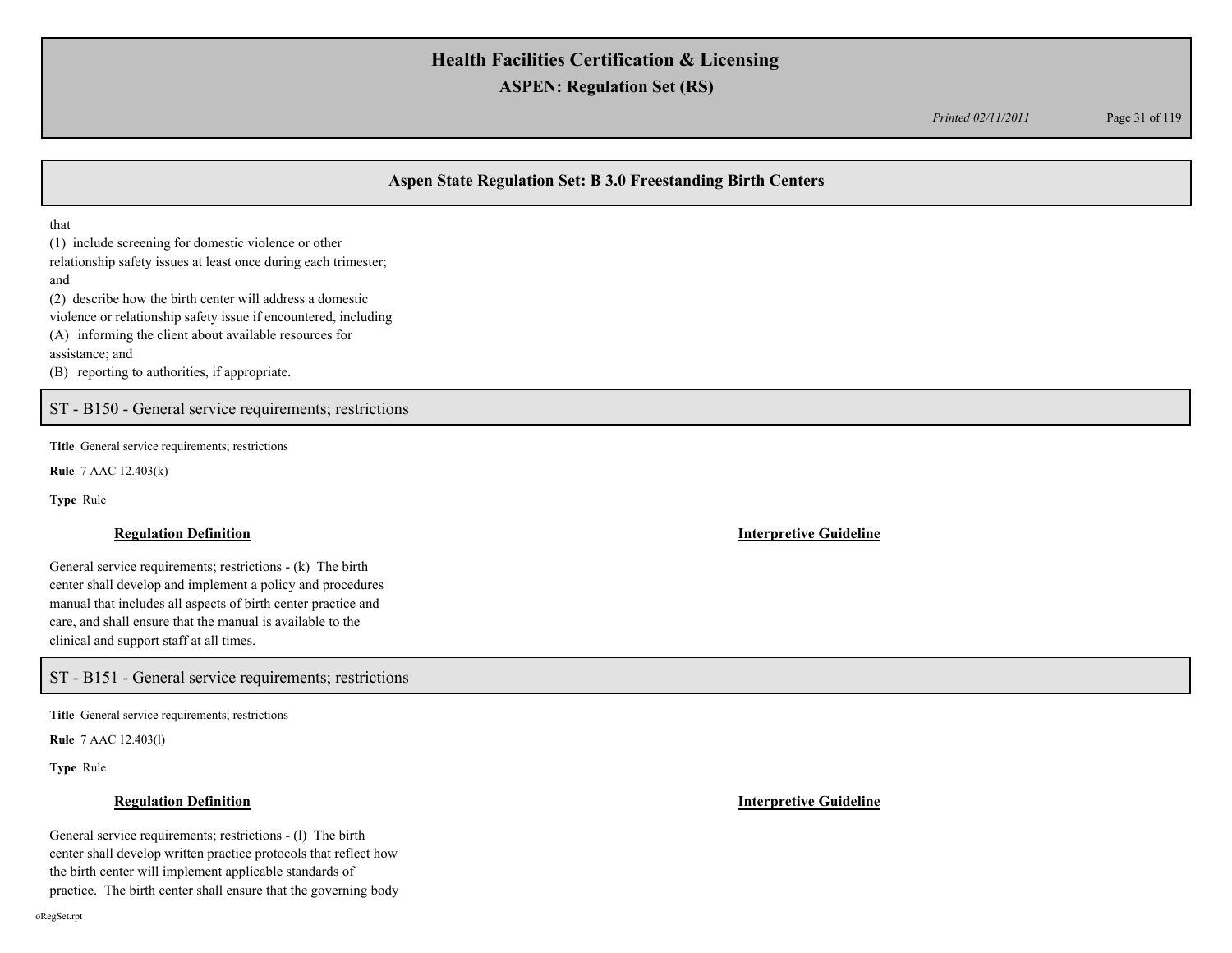*Printed 02/11/2011* Page 32 of 119

# **Aspen State Regulation Set: B 3.0 Freestanding Birth Centers**

approves the practice protocols. The practice protocols must (1) include a comprehensive, step-by-step guide to care that addresses specific conditions that are expected or that may arise during prenatal care, delivery, or postpartum care; and (2) be designed to ensure and enhance safe, high-quality care.

ST - B152 - General service requirements; restrictions

**Title** General service requirements; restrictions

**Rule** 7 AAC 12.403(m)

**Type** Rule

## **Regulation Definition Interpretive Guideline**

General service requirements; restrictions - (m) Surgical procedures provided in a birth center must be limited to those normally performed during and after uncomplicated childbirth, and must be performed in accordance with the practice protocols developed under (l) of this section. A surgical procedure that includes operative obstetrics or a cesarean section may not be performed in a birth center.

## ST - B153 - General service requirements; restrictions

**Title** General service requirements; restrictions

**Rule** 7 AAC 12.403(n)

**Type** Rule

General service requirements; restrictions - (n) General or conduction anesthesia may not be administered in a birth center. Local anesthesia may be administered, and an episiotomy and episiotomy or laceration repair may be provided, if performed by a midwife in accordance with that midwife's applicable scope of practice as required under (b) of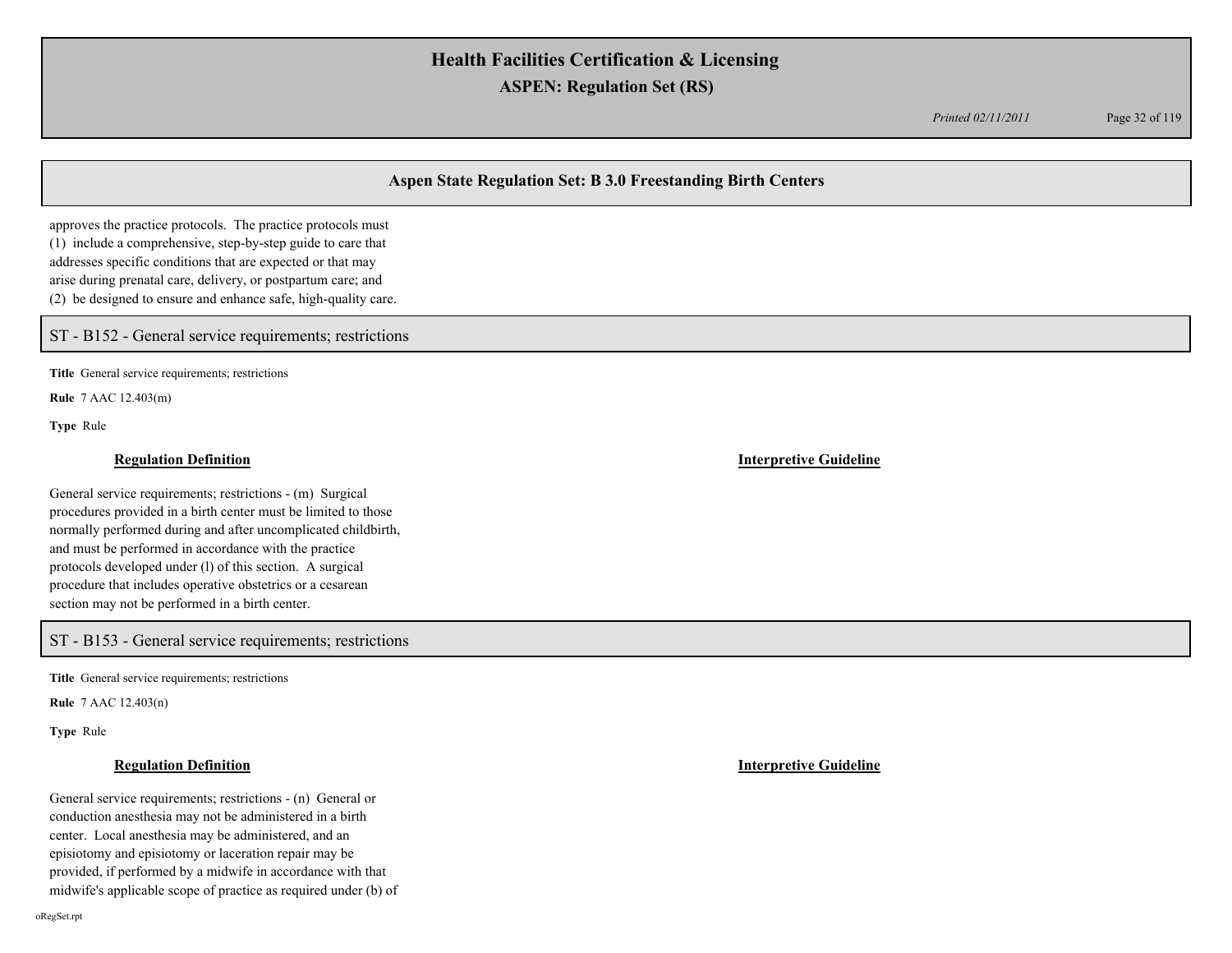*Printed 02/11/2011* Page 33 of 119

# **Aspen State Regulation Set: B 3.0 Freestanding Birth Centers**

this section. The birth center shall establish and implement policies and procedures that address the administration of local anesthesia, the provision of episiotomies, and episiotomy or laceration repair.

ST - B154 - General service requirements; restrictions

**Title** General service requirements; restrictions

**Rule** 7 AAC 12.403(o)

**Type** Rule

### **Regulation Definition Interpretive Guideline**

General service requirements; restrictions - (o) Labor may not be induced, stimulated, or augmented with oxytocin or any other pharmacological agent. If there is fetal distress or a prolapsed cord, the birth center may use a pharmacological agent to inhibit labor while making arrangements to transport the client to a hospital.

ST - B155 - General service requirements; restrictions

**Title** General service requirements; restrictions

**Rule** 7 AAC 12.403(p)

**Type** Rule

General service requirements; restrictions - (p) A birth center may not use vacuum extractors, forceps, or ultrasound imaging in the birth center. Except as provided in 7 AAC 12.430(a)(3) (G), a birth center may not use recorded electronic fetal monitors in the birth center.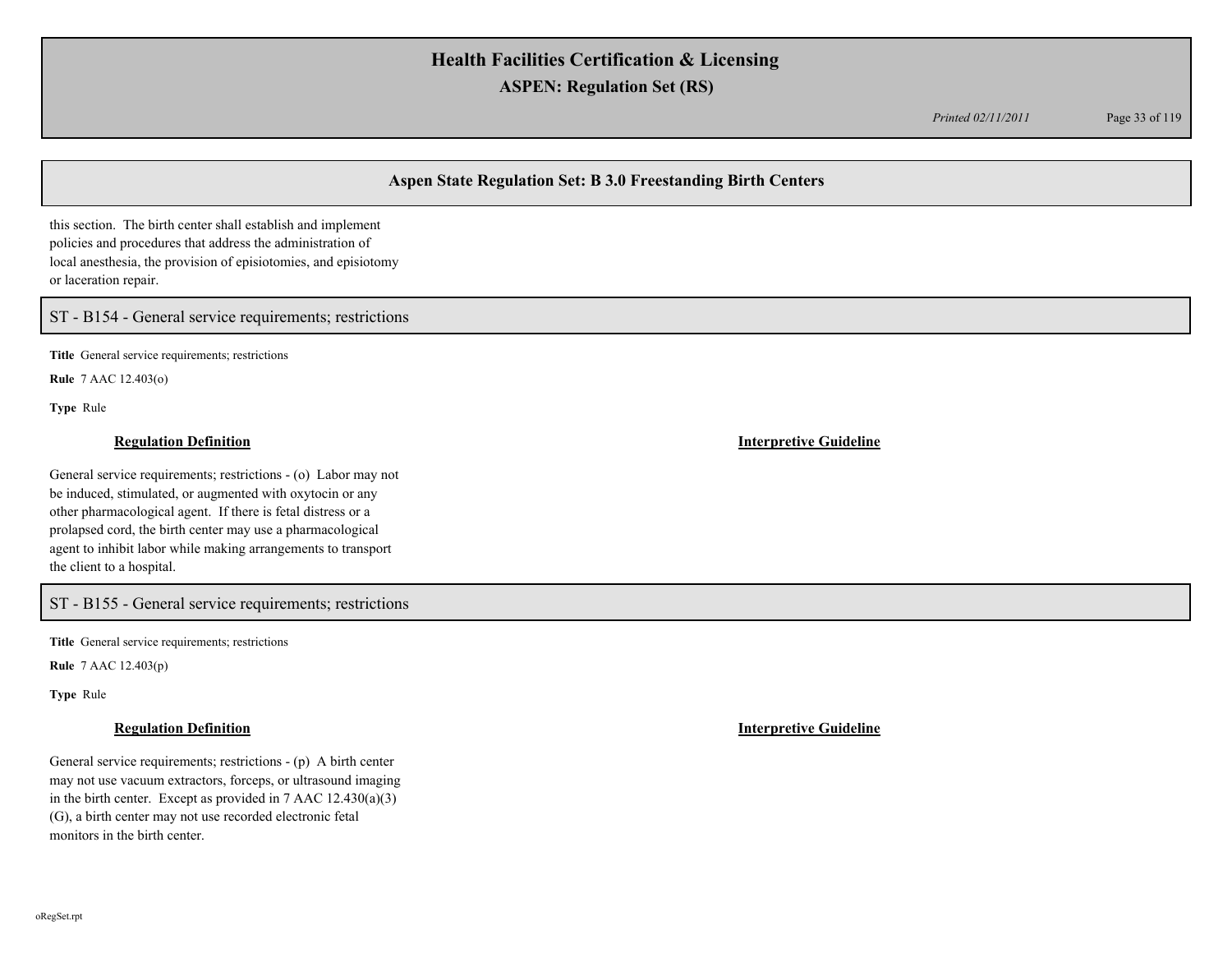*Printed 02/11/2011* Page 34 of 119

# **Aspen State Regulation Set: B 3.0 Freestanding Birth Centers**

## ST - B156 - General service requirements; restrictions

**Title** General service requirements; restrictions

**Rule** 7 AAC 12.403(q)

**Type** Rule

### **Regulation Definition Interpretive Guideline**

General service requirements; restrictions - (q) Each client and newborn must be discharged, or transferred if necessary, within 24 hours after the newborn's birth. If a longer stay becomes necessary for a client or newborn, the birth center must

(1) document in the medical record that the client and newborn were expected, at the time of admission, to be discharged within 24 hours after the newborn's birth; and (2) describe in the report required under  $7$  AAC  $12.405(j)(10)$ the reason for any stay beyond 24 hours after the newborn's birth.

### ST - B160 - License Application

**Title** License Application

**Rule** 7 AAC 12.404

**Type** Rule

License Application - Before providing services, a free-standing birth center must have a current license issued under 7 AAC 12.605 - 7 AAC 12.610. In addition to meeting the requirements of 7 AAC 12.605 - 7 AAC 12.610, the applicant shall provide the following information with the initial application for a license, and with each application for renewal: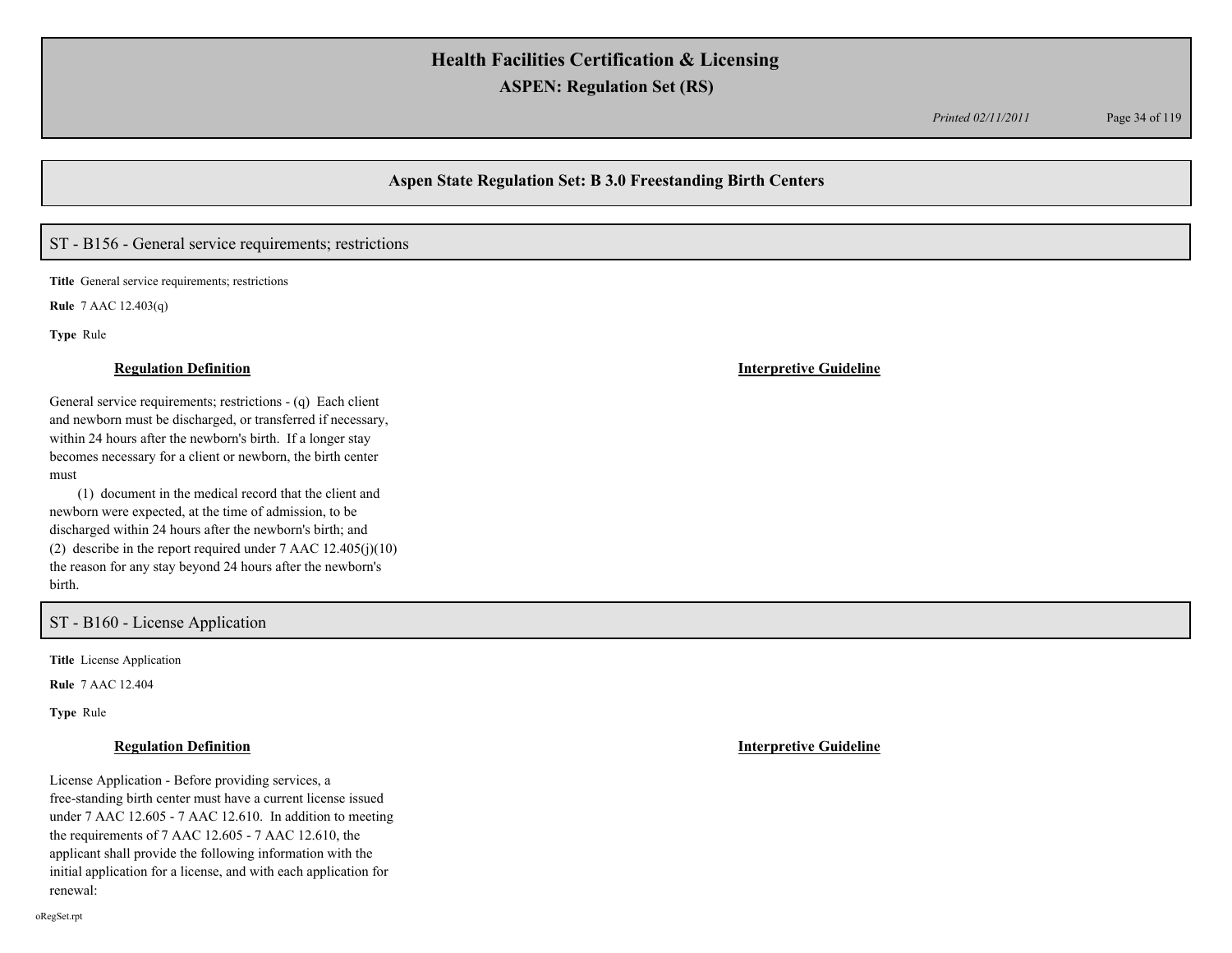*Printed 02/11/2011* Page 35 of 119

# **Aspen State Regulation Set: B 3.0 Freestanding Birth Centers**

(1) identification of the proposed service area;

(2) an assessment of the demographic data and vital

statistics of the community served, including

(A) the population to be served;

(B) environmental factors that might affect access to the birth

center or transfer to a hospital;

(C) availability of and access to maternal and newborn

services, including

(i) practitioners;

(ii) hospital obstetrics and newborn services;

(iii) home birth services;

(iv) family-centered maternity care programs;

(v) birth rooms and suites;

(vi) clinics for disadvantaged families;

(vii) laboratory services;

(viii) supplementary social and welfare services;

(ix) childbirth education; and

(x) parent support programs;

(D) the birth center ' s impact on the community and the needs of childbearing families in the population served; and

(E) for an application for license renewal,

(i) changes in the demographic data and vital statistics under

(A) - (C) of this paragraph since the previous application was submitted;

(ii) the number of births at the birth center during the previous 12 months;

(iii) the number of births with complications that required transfer of the newborn to a hospital during the previous 12 months; and

(iv) the number of births with complications that required transfer of the client to a hospital during the previous 12 months.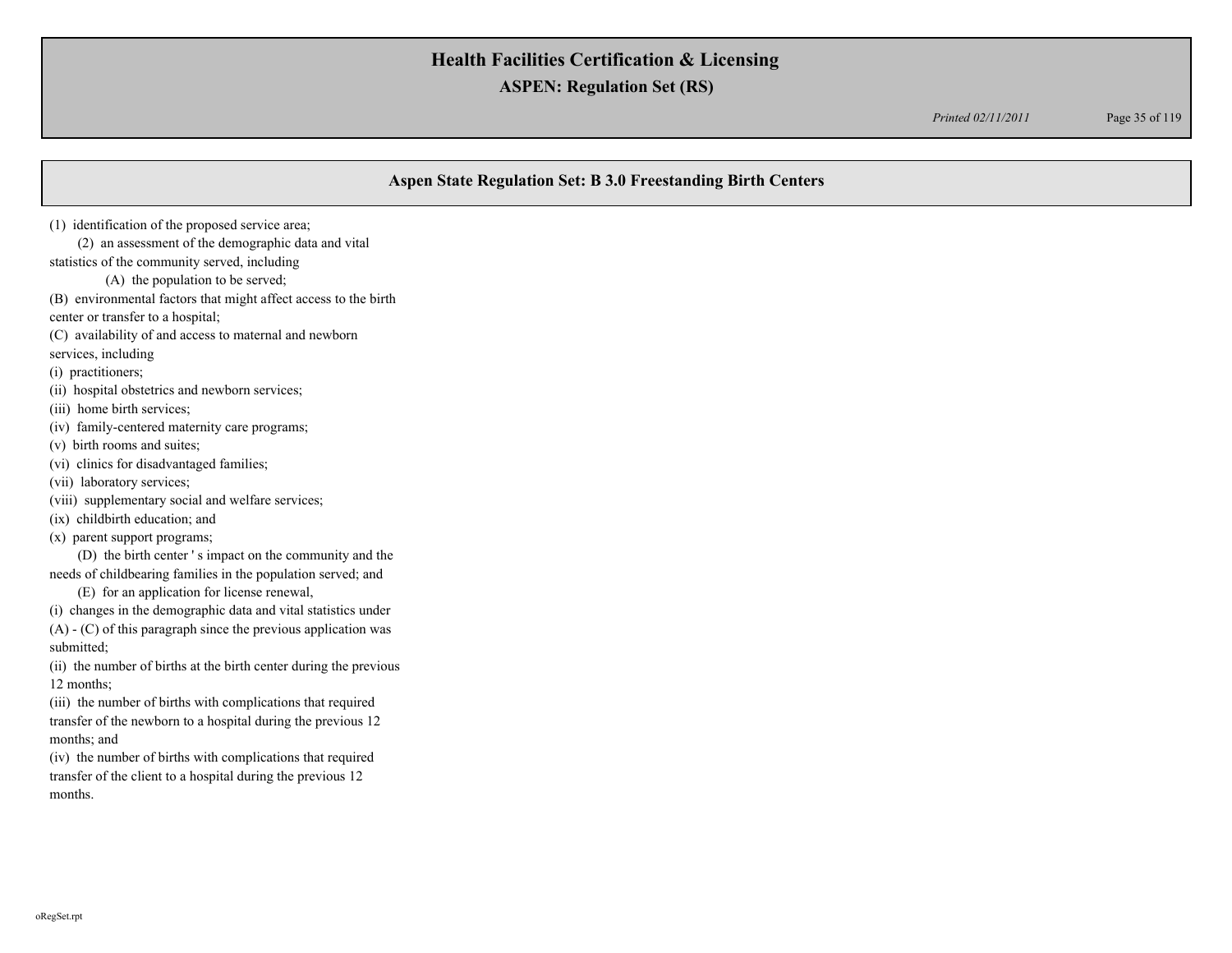*Printed 02/11/2011* Page 36 of 119

## **Aspen State Regulation Set: B 3.0 Freestanding Birth Centers**

## ST - B165 - Administration (Governing Body)

**Title** Administration (Governing Body)

**Rule** 7 AAC 12.405(a)

**Type** Rule

Administration (Governing Body) - (a) A birth center must have a governing body that is responsible for the overall operation and maintenance of the birth center, including personnel, facilities, equipment, and supplies. The birth center shall (1) ensure that its governing body includes one or more

individuals who reside in the service area; or (2) establish a mechanism for an advisory committee comprised of representatives of the public and private sector to advise the birth center regarding the quality of services provided by the birth center.

## ST - B166 - Administration (Governing Body)

**Title** Administration (Governing Body)

**Rule** 7 AAC 12.405(b)

**Type** Rule

## **Regulation Definition Interpretive Guideline**

Administration (Governing Body) - (b) The governing body shall

(1) adopt policies for the care of clients and newborns at the birth center;

(2) establish and maintain a written organizational plan that describes the

(A) responsibilities and accountability of each staff position,

oRegSet.rpt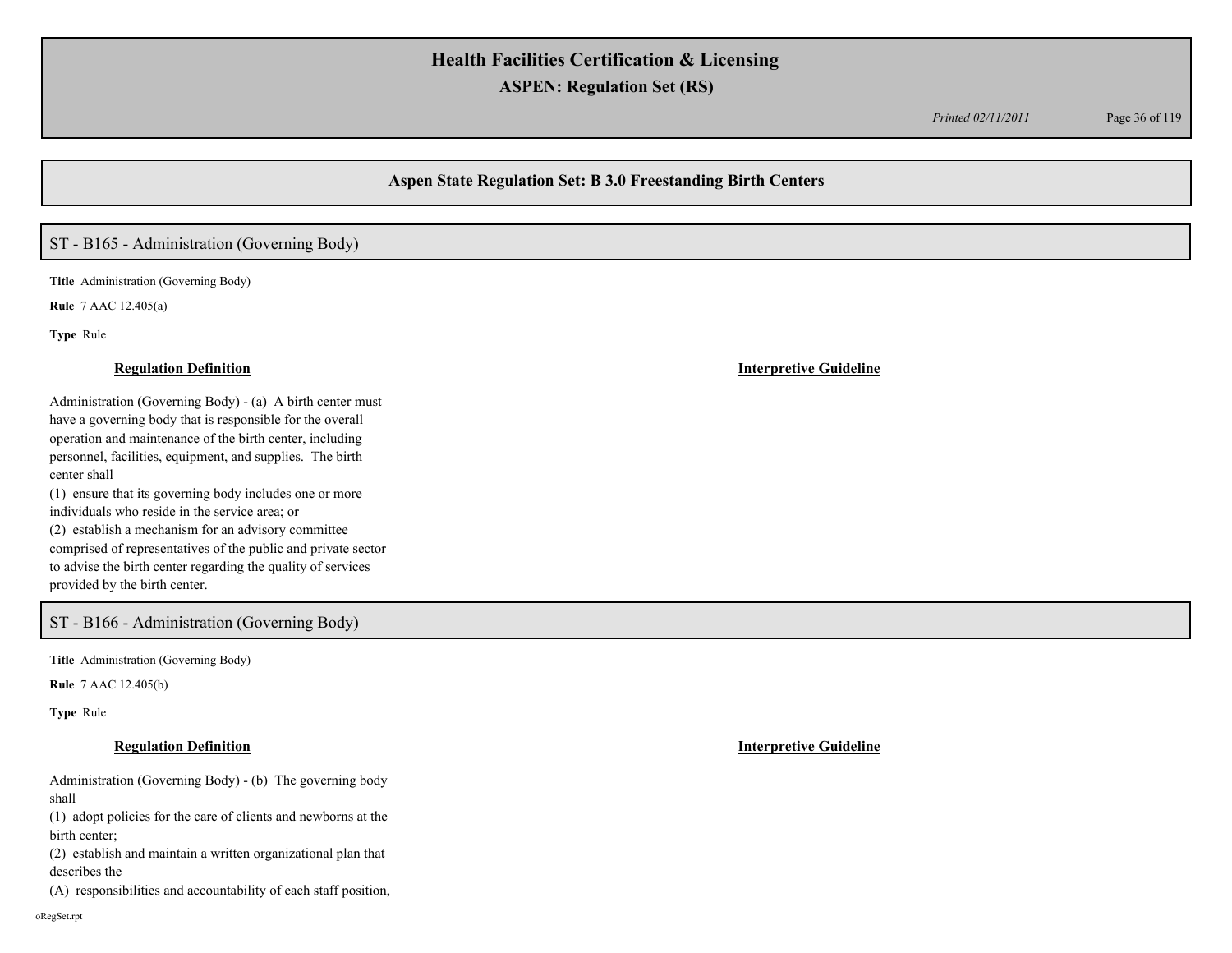*Printed 02/11/2011* Page 37 of 119

# **Aspen State Regulation Set: B 3.0 Freestanding Birth Centers**

including direct and delegated authority; and

(B) interrelationship of each staff position within the birth center;

(3) exercise authority and responsibility for appointments to the clinical staff; and

(4) ensure that

(A) only a member of the clinical staff admits clients to the birth center;

(B) during the active phase of the first stage of labor through delivery and postpartum, at least two individuals are present as provided in 7 AAC 12.415(e), each of whom has a current

(i) adult cardiopulmonary resuscitation (CPR) certification by or equivalent to the American Heart Association's Basic Life Support Healthcare Provider Course (BLS); and

(ii) neonatal resuscitation provider (NRP) certification by or equivalent to the Neonatal Resuscitation Program approved by the American Academy of Pediatrics; and

(C) each physician, certified nurse midwife, and direct-entry midwife on the clinical staff has a current license to practice in this state;

(5) meet at least twice each year to execute responsibilities for the operation of the birth center, and maintain minutes of each meeting;

(6) approve all contracts and agreements with individuals or with service agencies, including hospitals, laboratories, emergency transportation agencies, consulting specialists, teaching institutions, and organizations that conduct research; and

(7) approve all contracts for student education or field experience; the governing body shall ensure that all members of the clinical staff responsible for the provision of services to clients and their families also approve these contracts.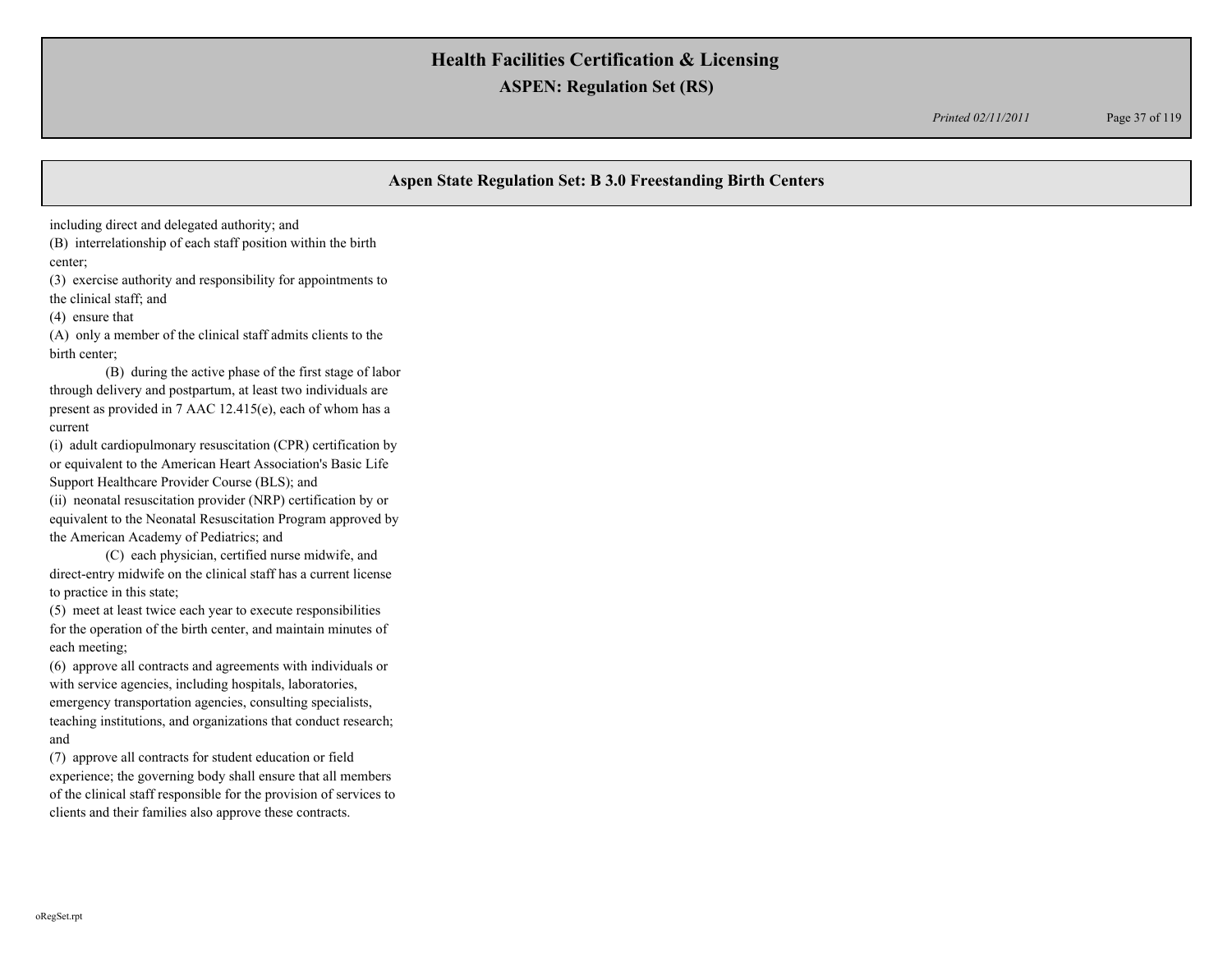*Printed 02/11/2011* Page 38 of 119

## **Aspen State Regulation Set: B 3.0 Freestanding Birth Centers**

### ST - B167 - Administration

**Title** Administration

**Rule** 7 AAC 12.405(c)

**Type** Rule

Administration - (c) The governing body shall appoint (1) an administrator who is responsible for operation of the birth center, and ensure that a qualified alternate individual is available in the administrator's absence; and (2) a director of the clinical staff.

ST - B168 - Administration (Governing Body)

**Title** Administration (Governing Body)

**Rule** 7 AAC 12.405(d)

**Type** Rule

Administration (Governing Body) - (d) The governing body shall adopt bylaws that include requirements for membership on the clinical staff and delineation of clinical privileges.

ST - B169 - Administration (Governing Body)

**Title** Administration (Governing Body)

**Rule** 7 AAC 12.405(e)

**Type** Rule

**Regulation Definition Interpretive Guideline**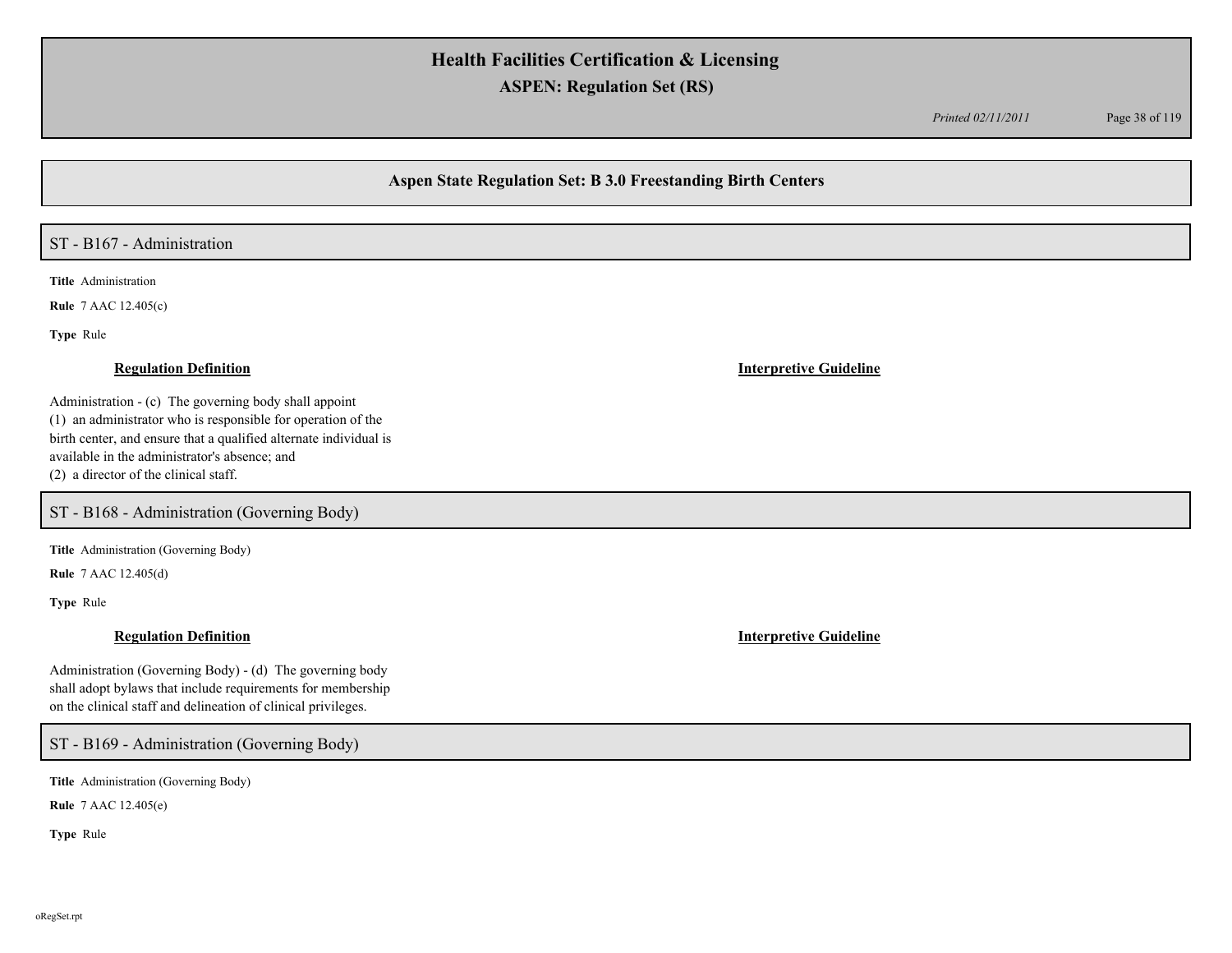*Printed 02/11/2011* Page 39 of 119

# **Aspen State Regulation Set: B 3.0 Freestanding Birth Centers**

Administration (Governing Body) - (e) The governing body shall establish policies and procedures for implementing the quality evaluation and improvement program under 7 AAC 12.418 and shall, if requested, disclose to the department the nature and results of each review.

ST - B170 - Administration (Governing Body)

**Title** Administration (Governing Body)

**Rule** 7 AAC 12.405(f)

**Type** Rule

Administration (Governing Body) - (f) The governing body shall establish the organizational structure of the birth center operation, and shall develop, implement, and revise as necessary personnel, clinical, and administrative policies.

ST - B171 - Administration

**Title** Administration

**Rule** 7 AAC 12.405(g) - (h)

**Type** Rule

Administration - (g) A birth center shall develop and implement a written plan for transferring clients and newborns to a hospital that is located within 20 miles by road of the birth center and that provides services that include (1) full-time physician coverage; and (2) the availability of full perinatal, obstetrical, and surgical capability, including

### **Regulation Definition Interpretive Guideline**

**Regulation Definition Interpretive Guideline**

**Regulation Definition Interpretive Guideline**

oRegSet.rpt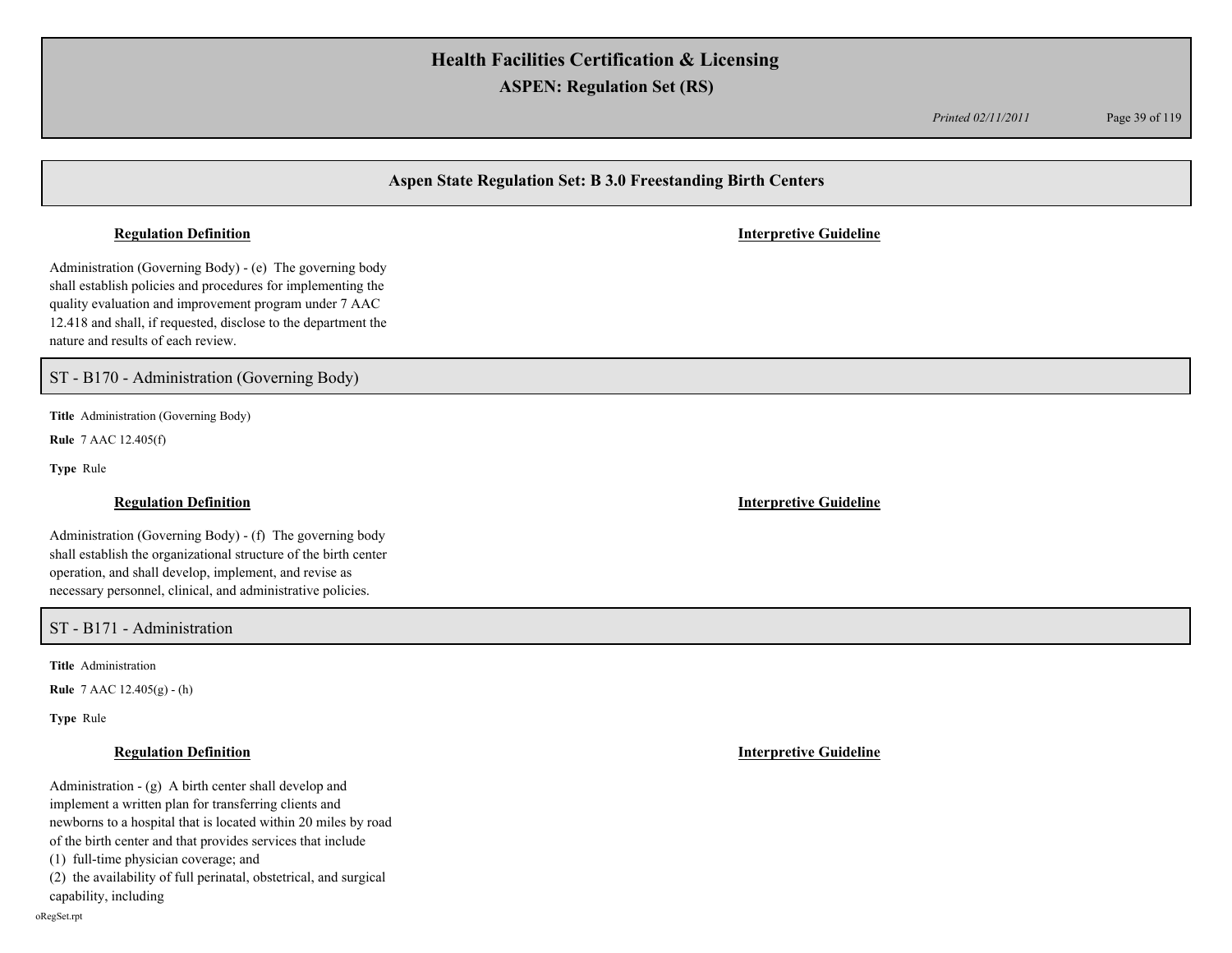*Printed 02/11/2011* Page 40 of 119

## **Aspen State Regulation Set: B 3.0 Freestanding Birth Centers**

(A) anesthesia;

(B) a clinical laboratory;

(C) a blood bank; and

(D) diagnostic radiology services.

(h) The plan required under (g) of this section must include

(1) criteria for determining medical necessity for emergency and nonemergency transfer;

(2) the procedures for transfer that will be followed if medical care is required for a client or newborn because complications occur during the antepartum, intrapartum, postpartum, or newborn period; in this paragraph, "newborn period" means the first 24 hours after birth; and

(3) a requirement that, at the time of transfer, the birth center will provide a complete clinical record to the practitioner who assumes care of the client or newborn.

### ST - B172 - Administration

**Title** Administration

**Rule** 7 AAC 12.405(i)

**Type** Rule

Administration - (i) The birth center shall provide evidence satisfactory to the department that clients and newborns transferred to a hospital by the birth center are being accepted and treated by that hospital.

ST - B173 - Administration

**Title** Administration

**Rule** 7 AAC 12.405(j)

**Type** Rule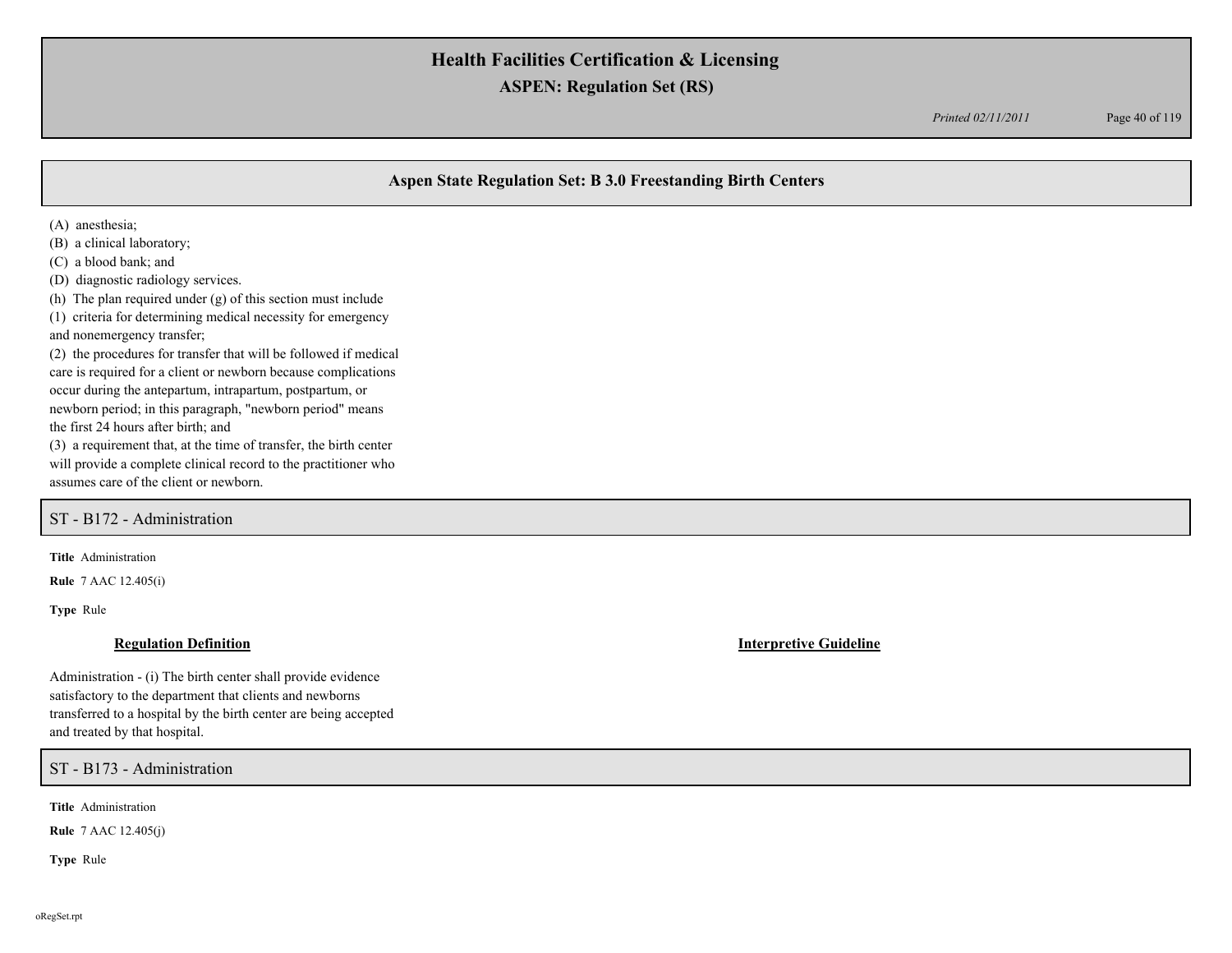*Printed 02/11/2011* Page 41 of 119

# **Aspen State Regulation Set: B 3.0 Freestanding Birth Centers**

### **Regulation Definition Interpretive Guideline**

Administration - (j) In addition to meeting the requirements of 7 AAC 12.660, the administrator shall maintain and secure for confidentiality a personnel record for each employee, including contract staff, that includes, as appropriate, evidence of current CPR and NRP certification as described in (b)(4) (B) of this section.

ST - B174 - Administration

**Title** Administration

**Rule** 7 AAC 12.405(j)(1)

**Type** Rule

Administration - The administrator shall also ensure that (1) the birth center ' s records are maintained and stored in an orderly, secure manner;

### ST - B175 - Administration

**Title** Administration

**Rule** 7 AAC 12.405(j)(2)

**Type** Rule

Administration - The administrator shall also ensure that

(2) the birth center develops and implements policies and procedures for interaction with other agencies, institutions, and individuals for services to clients and newborns, including

(A) obstetric and newborn acute care in a licensed

hospital;

(B) transportation services;

oRegSet.rpt

**Regulation Definition Interpretive Guideline**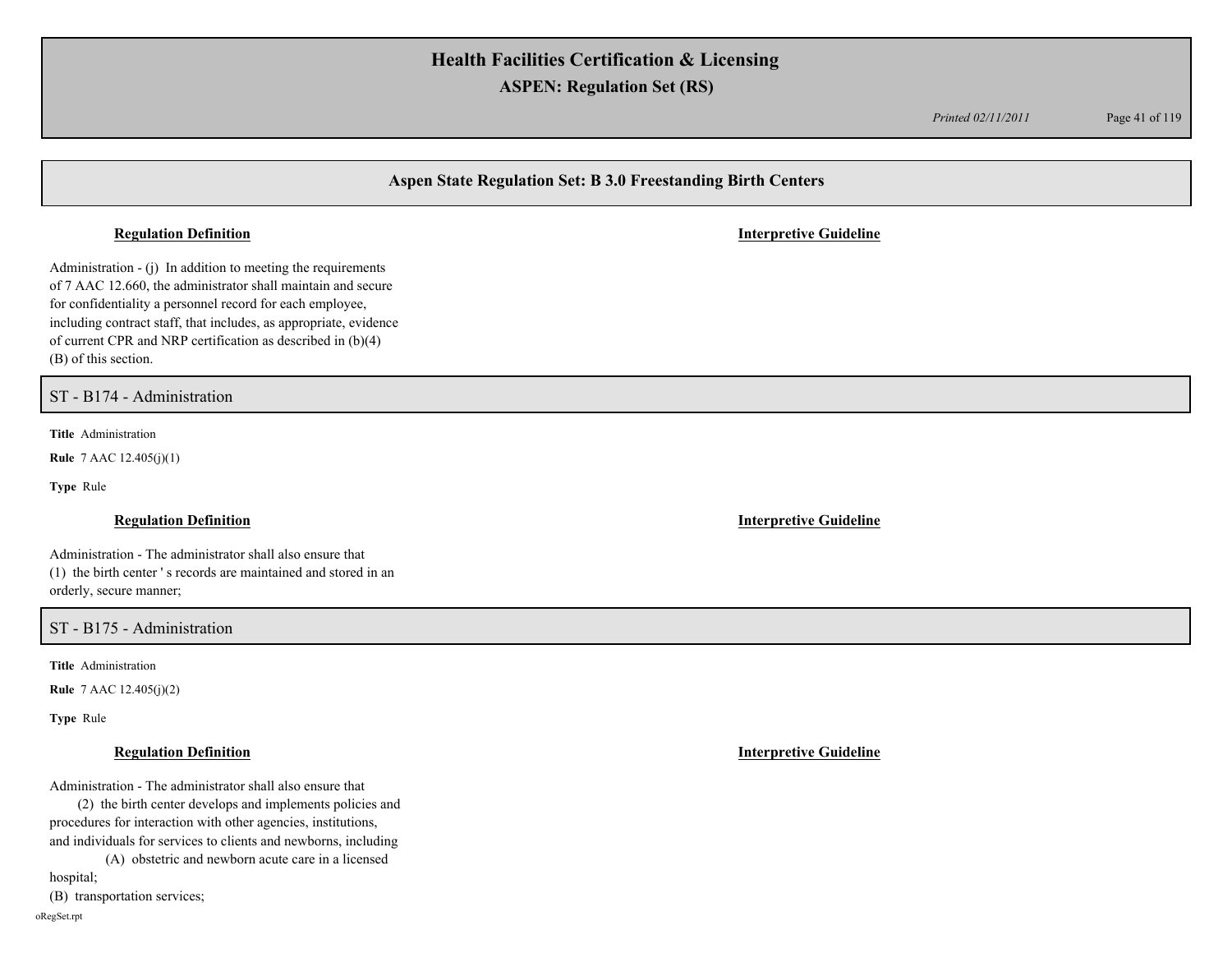*Printed 02/11/2011* Page 42 of 119

# **Aspen State Regulation Set: B 3.0 Freestanding Birth Centers**

(C) obstetric, pediatric, or neonatal consultation

services, including consultation through telemedicine;

(D) laboratory and diagnostic services;

(E) childbirth education and parent education

support services; and

(F) home health care services;

ST - B176 - Administration

**Title** Administration

**Rule** 7 AAC 12.405(j)(3)

**Type** Rule

Administration - The administrator shall also ensure that

(3) contracts, agreements, policies, and procedures are reviewed under 7 AAC 12.418 at least annually, are updated as necessary, and are approved by the governing body;

ST - B177 - Administration

**Title** Administration

**Rule** 7 AAC 12.405(j)(4)

**Type** Rule

Administration - The administrator shall also ensure that

(4) the birth center develops and implements a public education plan for informing the community of the services available at, and limitations of, the birth center;

**Regulation Definition Interpretive Guideline**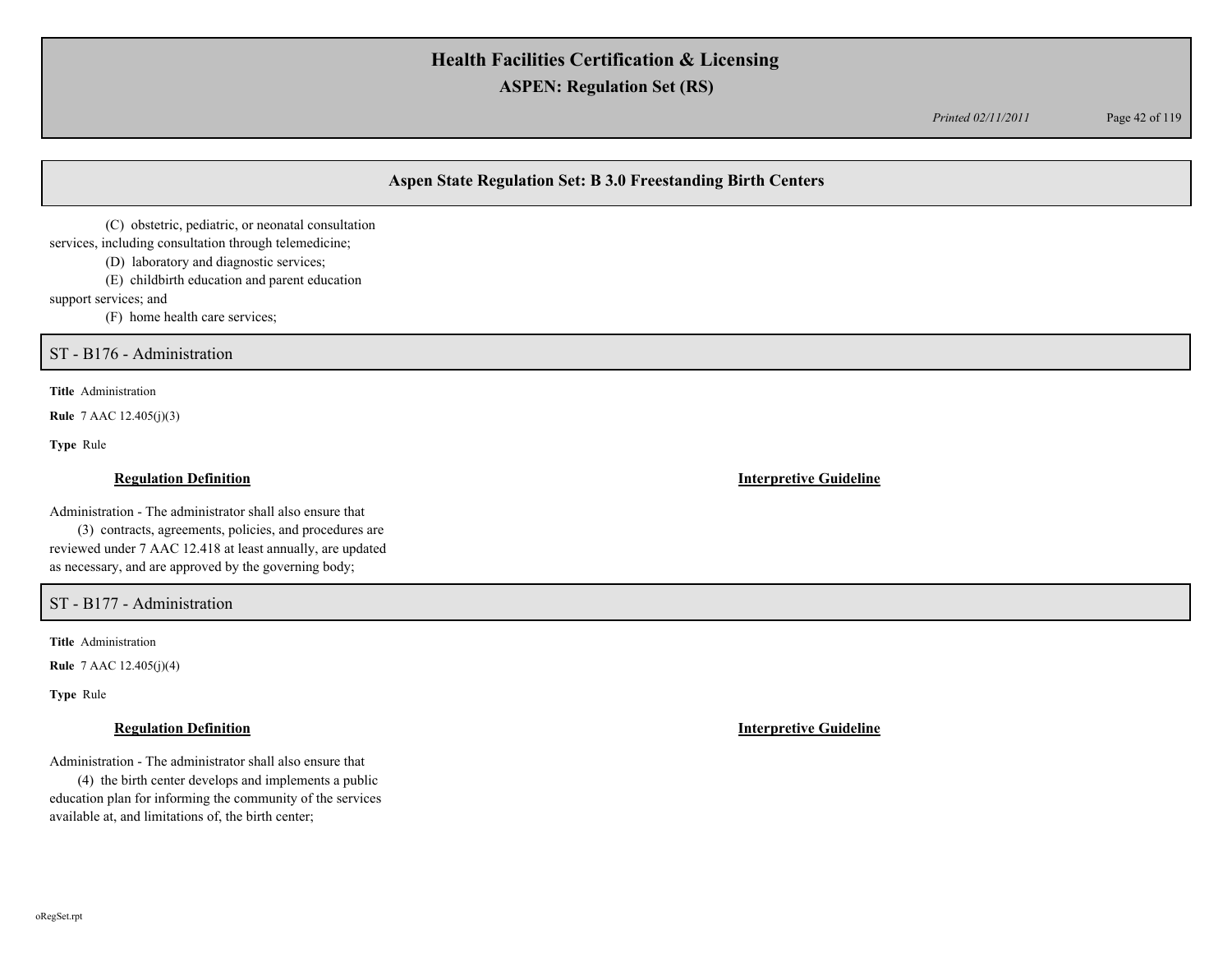*Printed 02/11/2011* Page 43 of 119

## **Aspen State Regulation Set: B 3.0 Freestanding Birth Centers**

# ST - B178 - Administration

**Title** Administration

**Rule** 7 AAC 12.405(j)(5)

**Type** Rule

Administration - The administrator shall also ensure that

(5) the birth center establishes and maintains a safe, home-like environment for its clients;

ST - B179 - Administration

**Title** Administration

**Rule** 7 AAC 12.405(j)(6)

**Type** Rule

Administration - The administrator shall also ensure that (6) the birth center provides adequate space for furnishings, equipment, and supplies to comfortably accommodate the number of childbearing families to be served and the personnel providing services;

### ST - B180 - Administration

**Title** Administration

**Rule** 7 AAC 12.405(j)(7)

**Type** Rule

**Regulation Definition Interpretive Guideline**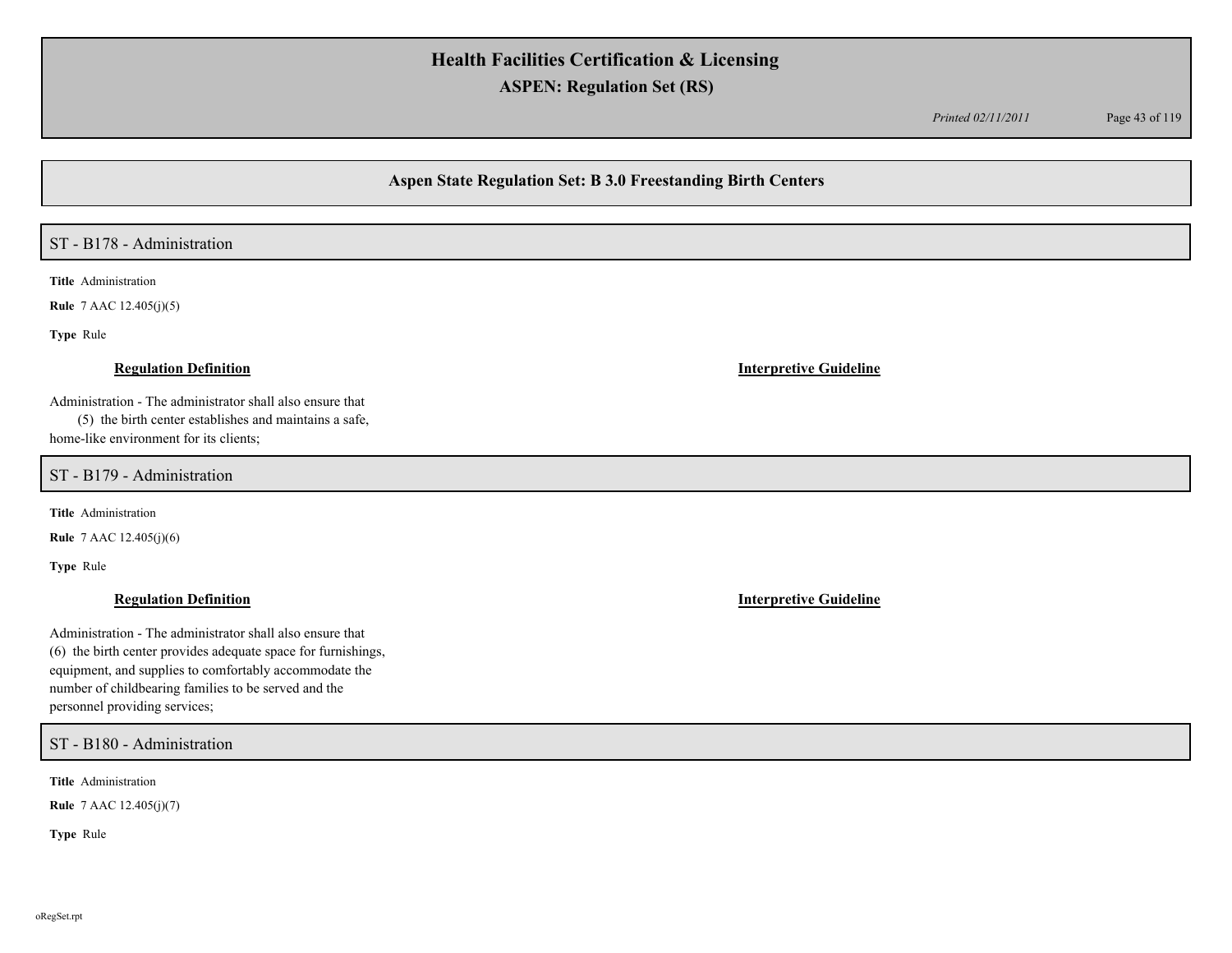*Printed 02/11/2011* Page 44 of 119

# **Aspen State Regulation Set: B 3.0 Freestanding Birth Centers**

Administration - The administrator shall also ensure that

(7) the birth center, in addition to complying with 7 AAC 10.9610(i), maintains a record of routine periodic inspections by state and municipal authorities responsible for health, fire, building, and public safety;

ST - B181 - Administration

**Title** Administration

**Rule** 7 AAC 12.405(j)(8)

**Type** Rule

Administration - The administrator shall also ensure that (8) smoking is prohibited in the birth center;

ST - B182 - Administration

**Title** Administration

**Rule** 7 AAC 12.405(j)(9)

**Type** Rule

Administration - The administrator shall also ensure that

(9) the birth center submits a detailed written report to the department within 24 hours after any event involving

(A) the emergency transfer of a client or newborn to a hospital; and

(B) a significant outcome, including

(i) the death of a client or newborn;

(ii) respiratory instability;

(iii) cardiac arrest;

oRegSet.rpt

**Regulation Definition Interpretive Guideline**

**Regulation Definition Interpretive Guideline**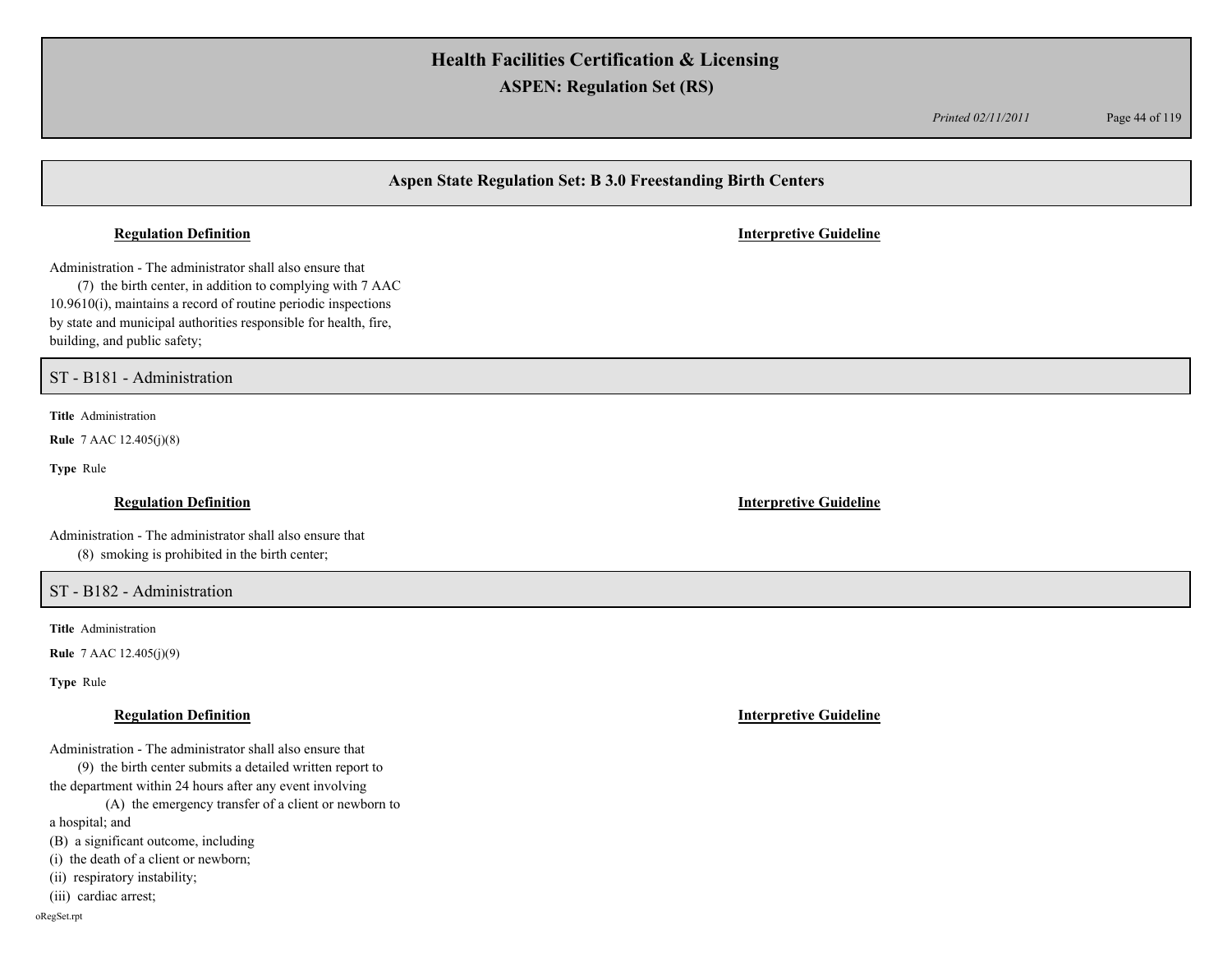*Printed 02/11/2011* Page 45 of 119

## **Aspen State Regulation Set: B 3.0 Freestanding Birth Centers**

(iv) a newborn born with a low Apgar score; (v) a newborn born prematurely; (vi) a newborn displaying a seizure, hyptonia, unresponsiveness, or another neurological manifestation; and (vii) a newborn displaying an organ dysfunction or other

abnormality;

ST - B183 - Administration

**Title** Administration

**Rule** 7 AAC 12.405(j)(10)

**Type** Rule

Administration - The administrator shall also ensure that (10) the birth center reports in writing to the department within seven days after any occurrence involving a client stay of more than 24 hours, and includes the reason for the stay.

## ST - B190 - Clinical staff and support staff

**Title** Clinical staff and support staff

**Rule** 7 AAC 12.415(a)

**Type** Rule

Clinical staff and support staff - (a) In addition to meeting the requirements of 7 AAC 12.660, a birth center shall ensure that sufficient, qualified clinical staff and support staff are on duty and on call for the routine delivery of services needed by clients and newborns, and for the safe maintenance and operation of the birth center. The birth center shall assure client and newborn safety, including during any period of high demand or emergency, and shall assure that each client who is

**Regulation Definition Interpretive Guideline**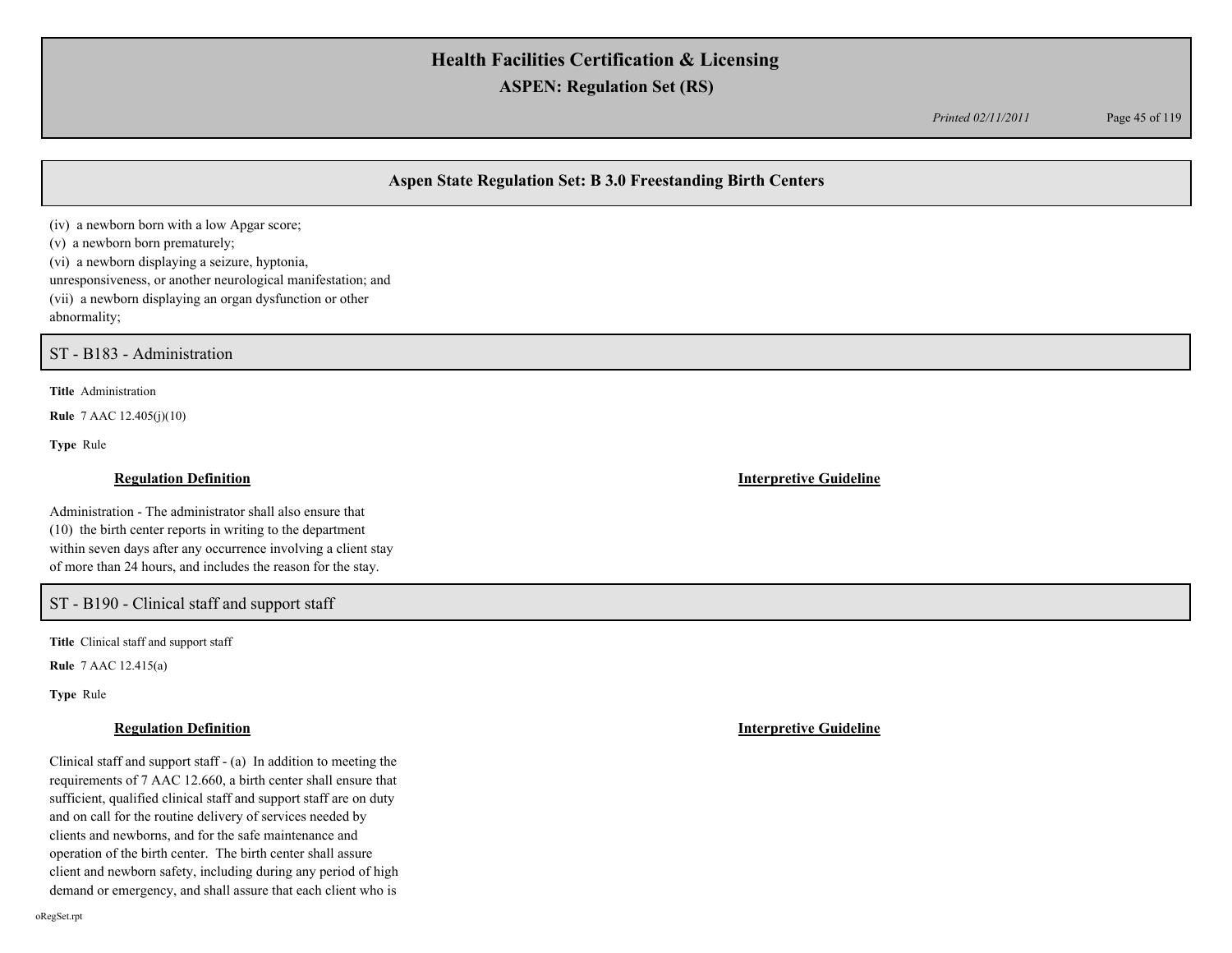*Printed 02/11/2011* Page 46 of 119

# **Aspen State Regulation Set: B 3.0 Freestanding Birth Centers**

in active labor is attended as required under (e) of this section.

## ST - B191 - Clinical staff and support staff

**Title** Clinical staff and support staff

**Rule** 7 AAC 12.415(a)(1)

**Type** Rule

Clinical staff and support staff - The birth center shall

(1) post a schedule listing available clinical staff and consulting specialists who may be contacted if necessary;

ST - B192 - Clinical staff and support staff

**Title** Clinical staff and support staff

**Rule** 7 AAC 12.415(a)(2)

**Type** Rule

### **Regulation Definition Interpretive Guideline**

Clinical staff and support staff - The birth center shall

(2) ensure that written personnel policies are available to

personnel; these policies must include at least the following:

(A) conditions of employment;

(B) the respective obligations of employer and

employee;

(C) grievance procedures;

ST - B193 - Clinical staff and support staff

**Title** Clinical staff and support staff

**Rule** 7 AAC 12.415(a)(3)

**Type** Rule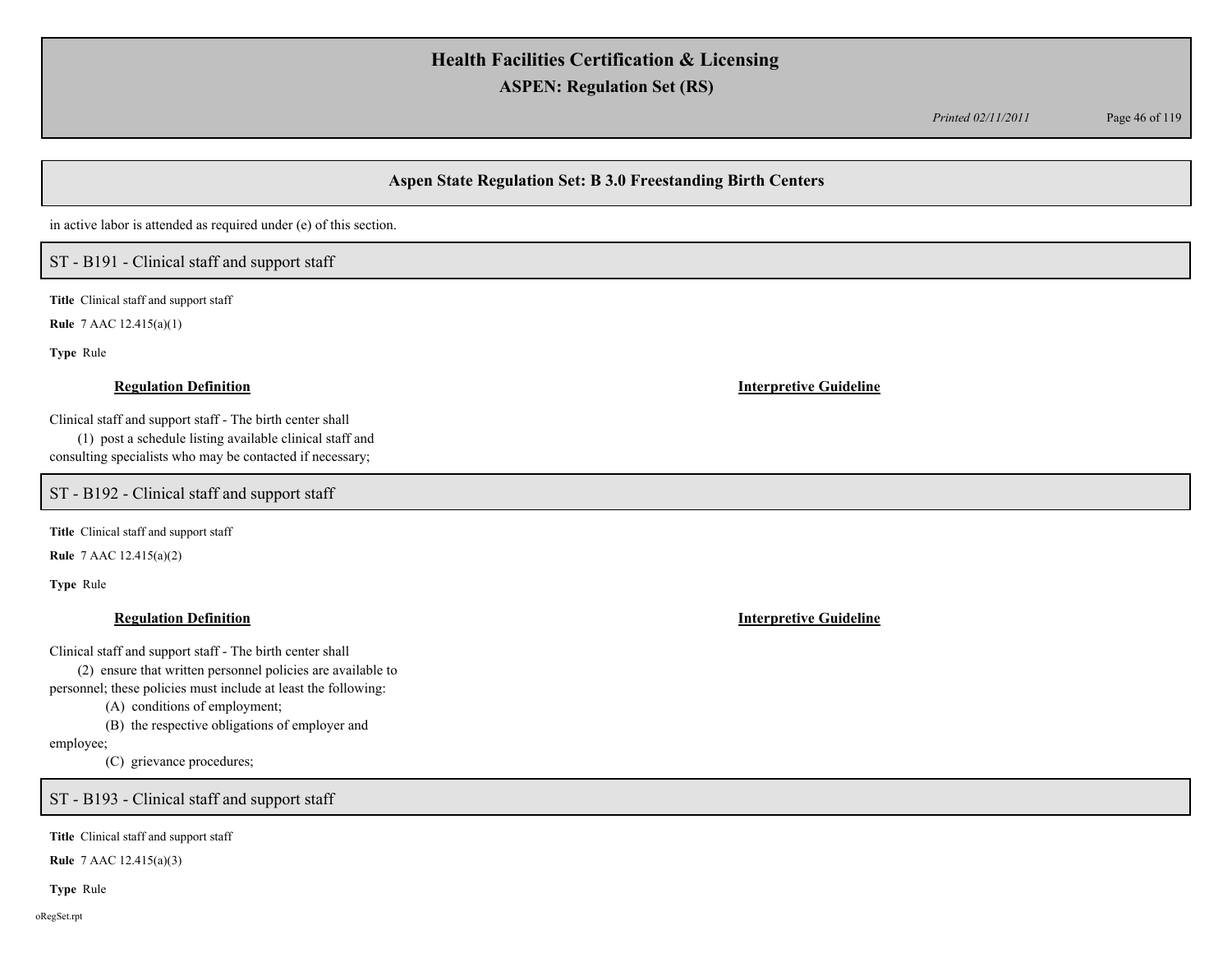*Printed 02/11/2011* Page 47 of 119

# **Aspen State Regulation Set: B 3.0 Freestanding Birth Centers** Clinical staff and support staff - The birth center shall (3) provide for training, education, and development of the clinical staff and support staff, including at least the following: (A) orientation of new staff members, including policies and procedures, infection control, fire safety, and the proper use of equipment used to care for clients and newborns in the birth center; (B) a reference library of current, relevant materials; (C) an in-service education program to maintain currency in relevant knowledge and skills, including skills that are used infrequently in birth center practice; (D) participation in continuing professional education programs, or information to assist the staff in participating in professional education programs provided elsewhere; (E) involvement in activities of professional organizations; (F) the annual training required under 7 AAC **Regulation Definition Interpretive Guideline**

12.860(4);

(G) the training required under 7 AAC 12.416(b).

### ST - B194 - Clinical staff and support staff

**Title** Clinical staff and support staff

**Rule** 7 AAC 12.415(b)

**Type** Rule

### **Regulation Definition Interpretive Guideline**

Clinical staff and support staff - (b) The birth center shall ensure that an experienced, competent practitioner in obstetrics and gynecology is immediately available to the birth center by radio, telephone, or another means of direct communication for consultation or transfer of care. The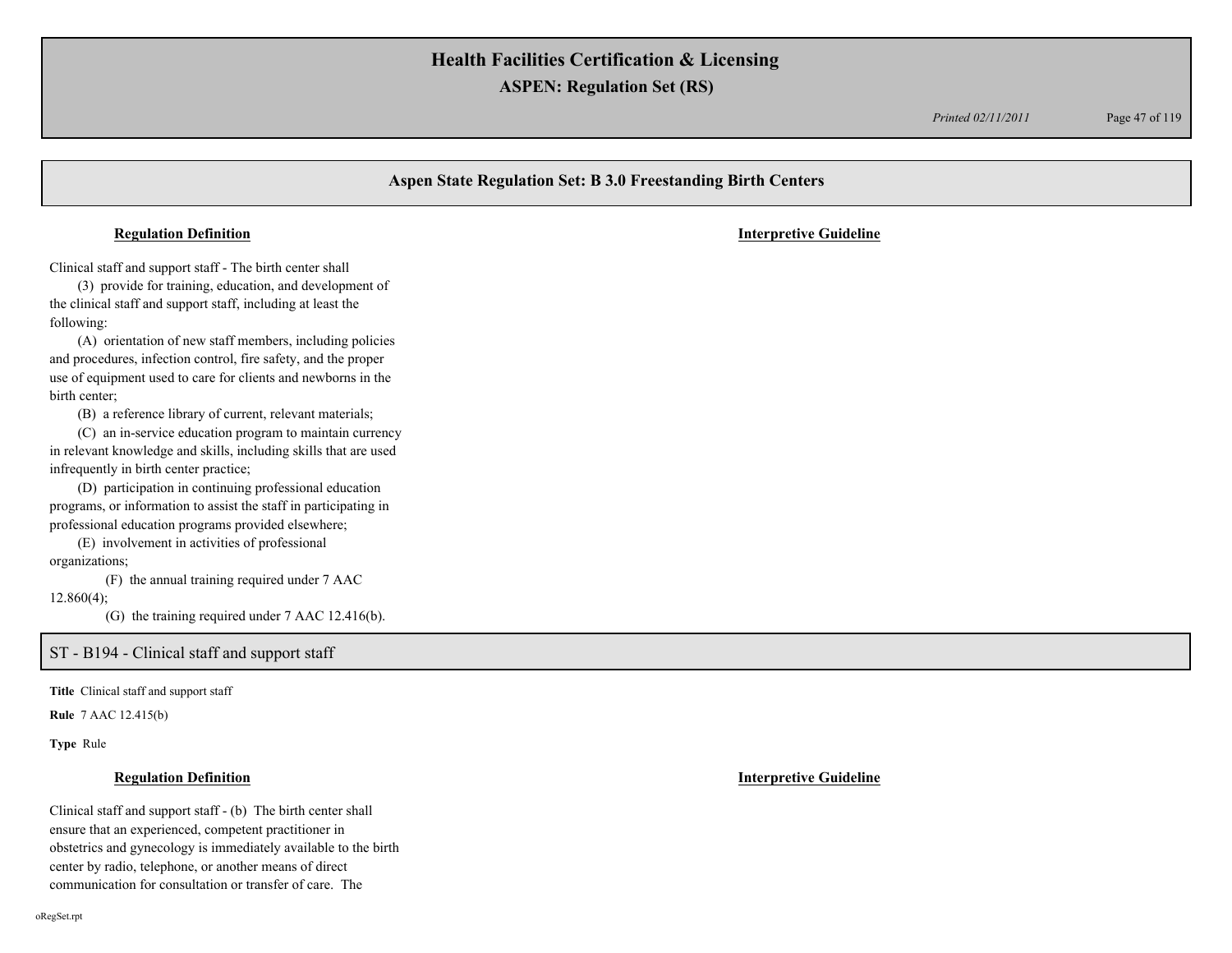*Printed 02/11/2011* Page 48 of 119

# **Aspen State Regulation Set: B 3.0 Freestanding Birth Centers**

practitioner must be a physician certified by the American Board of Obstetrics and Gynecology, a physician who is otherwise qualified through training and experience in obstetrics and gynecology, or a certified nurse midwife. The birth center shall develop and follow a written plan for consultation or transfer of care that includes (1) a plan for the delivery of care in a life-threatening situation; and (2) detailed instructions for the staff if no practitioner can be

ST - B195 - Clinical staff and support staff

reached for consultation or transfer of care.

**Title** Clinical staff and support staff

**Rule** 7 AAC 12.415(c)

**Type** Rule

Clinical staff and support staff - (c) If the practitioner providing services in a birth center is a (1) certified nurse midwife, the birth center must maintain a record of the written plan required under 12 AAC 44.400(a) (5) and include that plan in the written plan for consultation required under (b) of this section; or (2) direct-entry midwife, the birth center must maintain a record of the written medical back-up arrangements required in 12 AAC 14.550(a) and include it in the plan for consultation required under (b) of this section.

ST - B196 - Clinical staff and support staff

**Title** Clinical staff and support staff

**Rule** 7 AAC 12.415(d)

**Type** Rule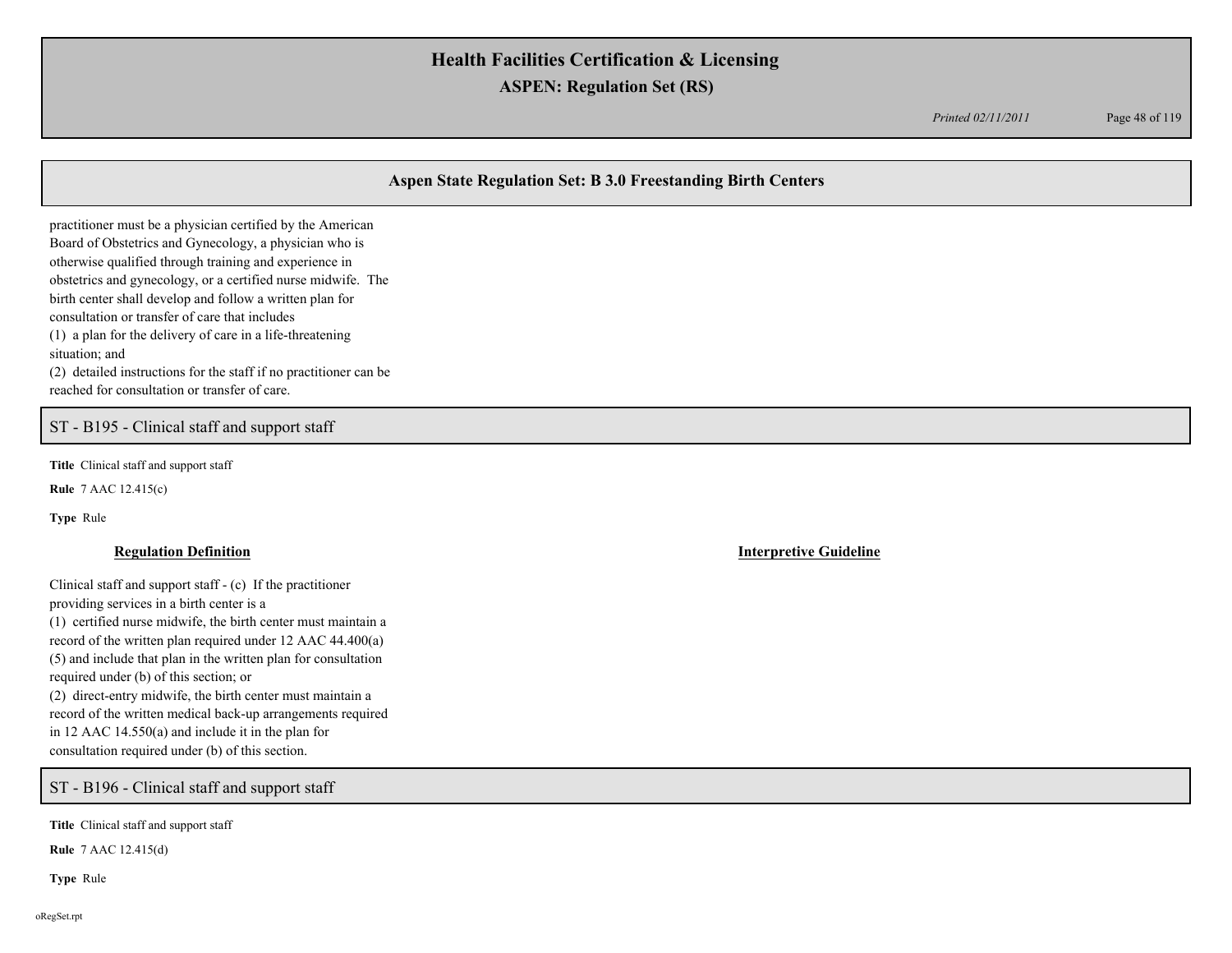*Printed 02/11/2011* Page 49 of 119

## **Aspen State Regulation Set: B 3.0 Freestanding Birth Centers**

### **Regulation Definition Interpretive Guideline**

Clinical staff and support staff - (d) Midwifery services must include antepartum, intrapartum, and postpartum care.

ST - B197 - Clinical staff and support staff

**Title** Clinical staff and support staff

**Rule** 7 AAC 12.415(e)

**Type** Rule

### **Regulation Definition Interpretive Guideline**

Clinical staff and support staff - (e) For each client who is admitted for delivery, a physician or a midwife who is certified in CPR and NRP as required under 7 AAC 12.405(b) (4)(B) must be present from the time of admission through all stages of labor and delivery. A second person, who is an employee, a member of the clinical staff, or a student midwife, and who is certified in CPR and NRP as required under 7 AAC 12.405(b)(4)(B), must be

(1) immediately available to the birth center during the latent phase of the first stage of labor;

(2) present in the birth center during the active phase of the first stage of labor, if determined necessary by the midwife; and

(3) present during delivery and for at least the first hour of the postpartum phase.

ST - B200 - Client management

**Title** Client management

**Rule** 7 AAC 12.416(a)(1)

**Type** Rule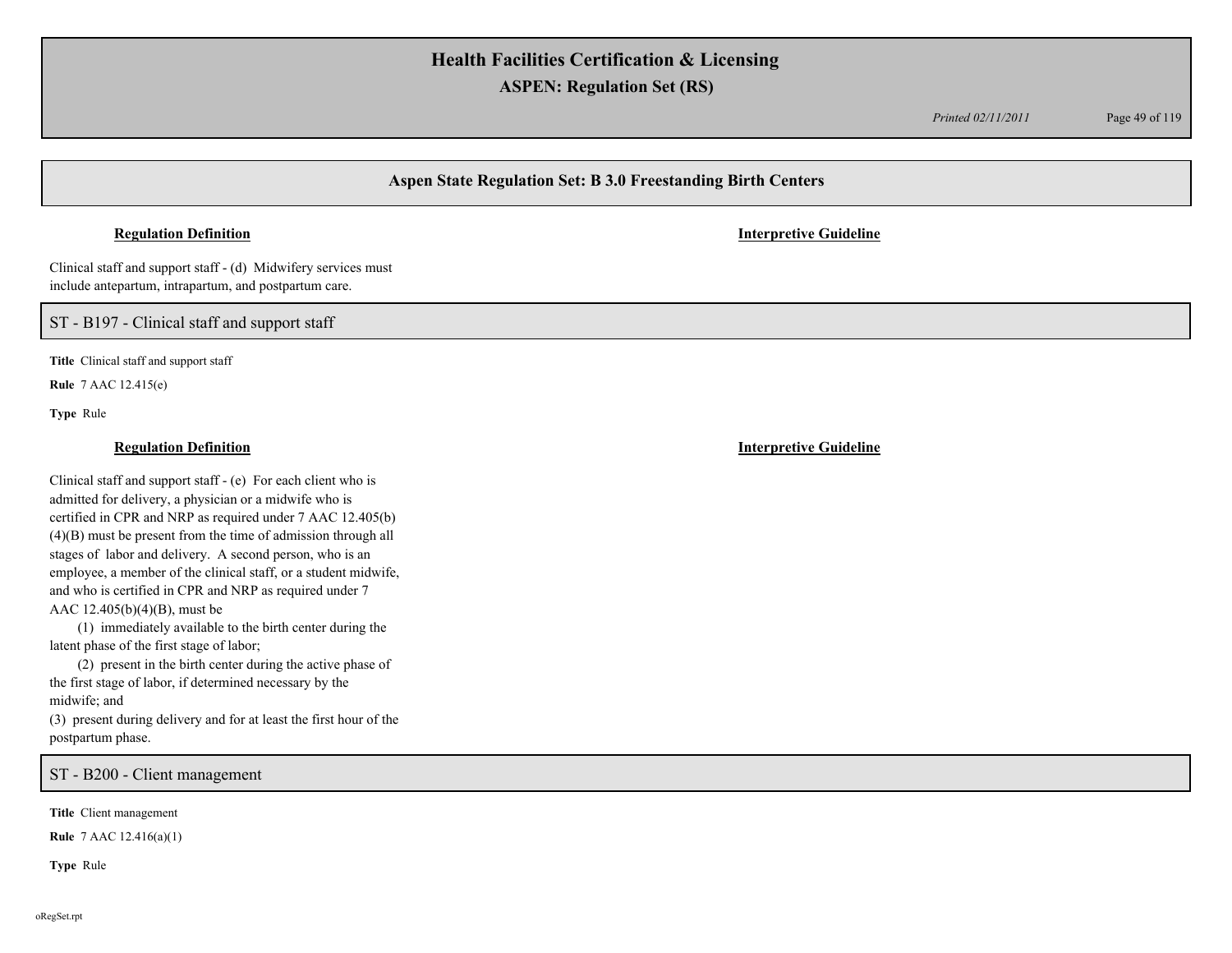*Printed 02/11/2011* Page 50 of 119

# **Aspen State Regulation Set: B 3.0 Freestanding Birth Centers** Client management - (a) A birth center must develop and implement written policies and procedures for client management that are approved by the governing body and that include (1) policies and procedures to ensure that eligibility for birth services offered by the birth center is limited to low-risk maternal clients, as determined upon admission and at regular intervals after admission through a physical examination and through a risk assessment conducted in accordance with the standards developed under 7 AAC 12.403(f); **Regulation Definition Interpretive Guideline Title** Client management **Rule** 7 AAC 12.416(a)(2) **Type** Rule ST - B201 - Client management

### **Regulation Definition Interpretive Guideline**

Client management - (a) A birth center must develop and implement written policies and procedures for client management that are approved by the governing body and that include

(2) a procedure for identification and transfer of a client who, during the course of pregnancy, labor, or recovery, is determined to be ineligible for continued care in the birth center;

ST - B202 - Client management

**Title** Client management

**Rule** 7 AAC 12.416(a)(3)

**Type** Rule

oRegSet.rpt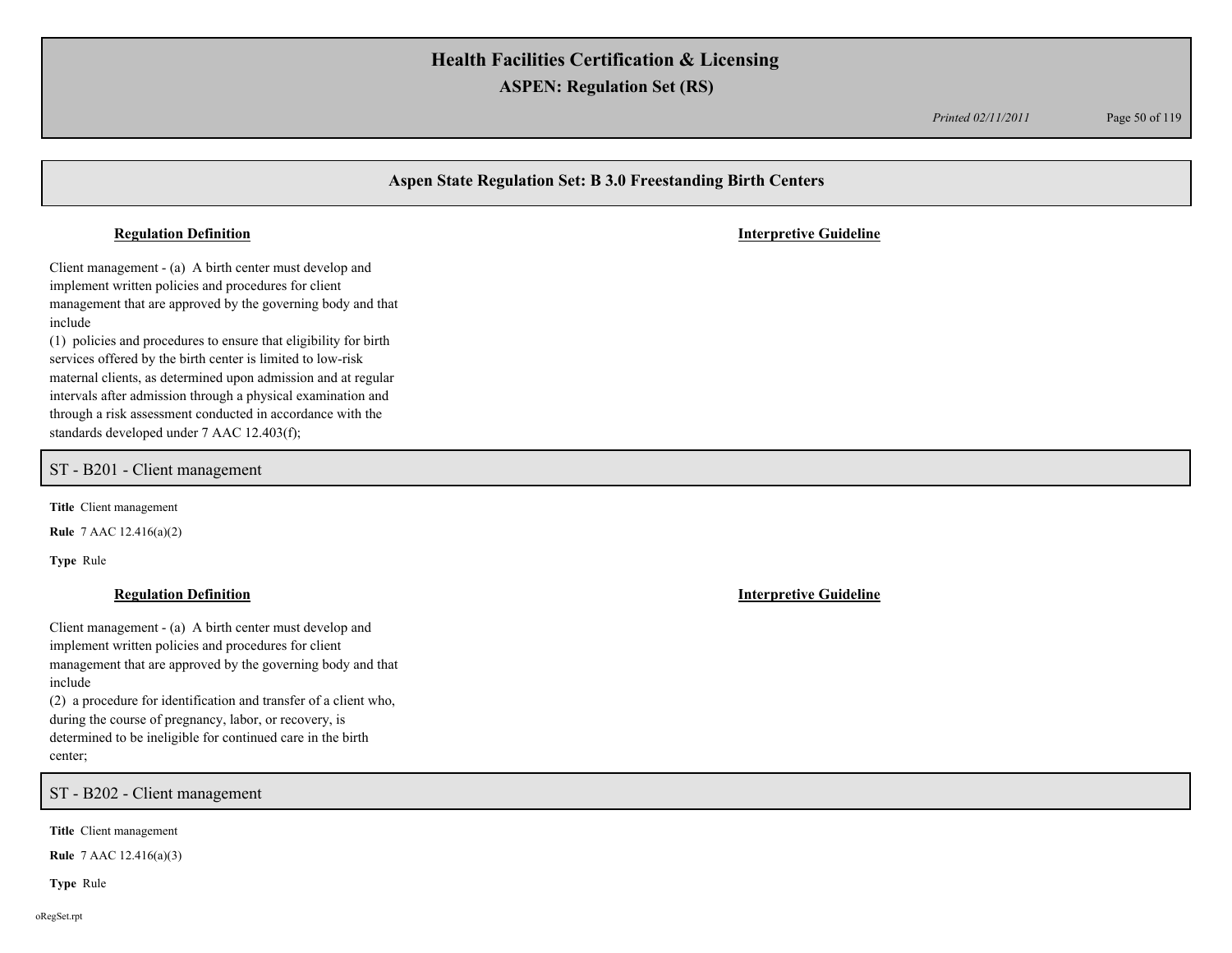*Printed 02/11/2011* Page 51 of 119

## **Aspen State Regulation Set: B 3.0 Freestanding Birth Centers**

### **Regulation Definition Interpretive Guideline**

Client management - (a) A birth center must develop and implement written policies and procedures for client management that are approved by the governing body and that include

(3) plans for consultation, backup services, transfer, and transport of a client or newborn to a hospital where appropriate care is available;

## ST - B203 - Client management

**Title** Client management

**Rule** 7 AAC 12.416(a)(4)

**Type** Rule

### **Regulation Definition Interpretive Guideline**

Client management - (a) A birth center must develop and implement written policies and procedures for client management that are approved by the governing body and that include

(4) a requirement for an informed consent that

(A) is signed by the client before the onset of labor; and

(B) includes evidence that the client has received an

explanation by personnel of the birth services offered and potential risks involved;

ST - B204 - Client management

**Title** Client management

**Rule** 7 AAC 12.416(a)(5)

**Type** Rule

oRegSet.rpt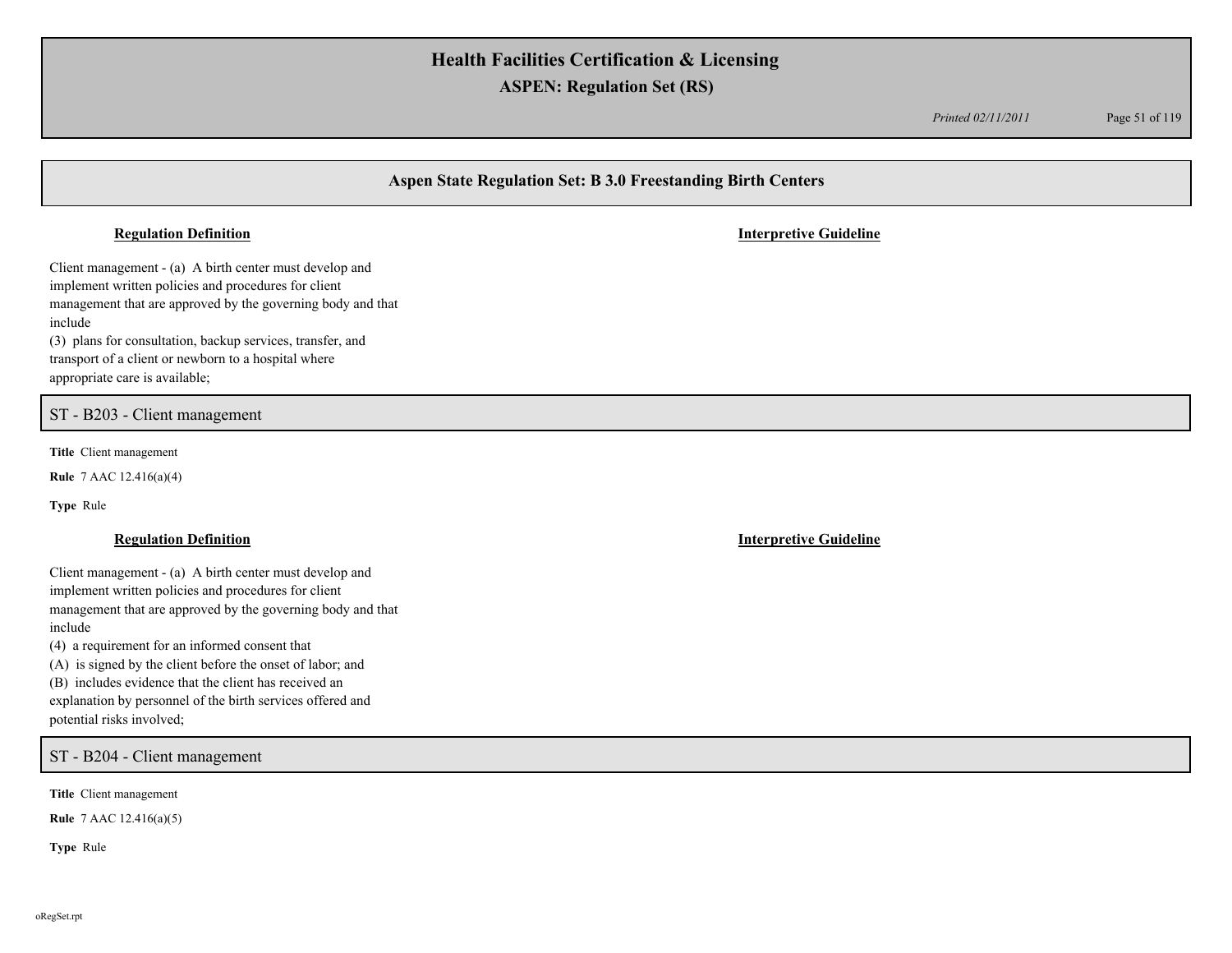*Printed 02/11/2011* Page 52 of 119

# **Aspen State Regulation Set: B 3.0 Freestanding Birth Centers**

### **Regulation Definition Interpretive Guideline**

Client management - (a) A birth center must develop and implement written policies and procedures for client management that are approved by the governing body and that include

(5) provision of education of clients, family, and support persons in childbirth and newborn care;

ST - B205 - Client management

**Title** Client management

**Rule** 7 AAC 12.416(a)(6)

**Type** Rule

Client management - (a) A birth center must develop and implement written policies and procedures for client management that are approved by the governing body and that include (6) plans for immediate follow-up of clients after discharge from the birth center;

ST - B206 - Client management

**Title** Client management

**Rule** 7 AAC 12.416(a)(7)

**Type** Condition

Client management - (a) A birth center must develop and implement written policies and procedures for client management that are approved by the governing body and that include

**Regulation Definition Interpretive Guideline**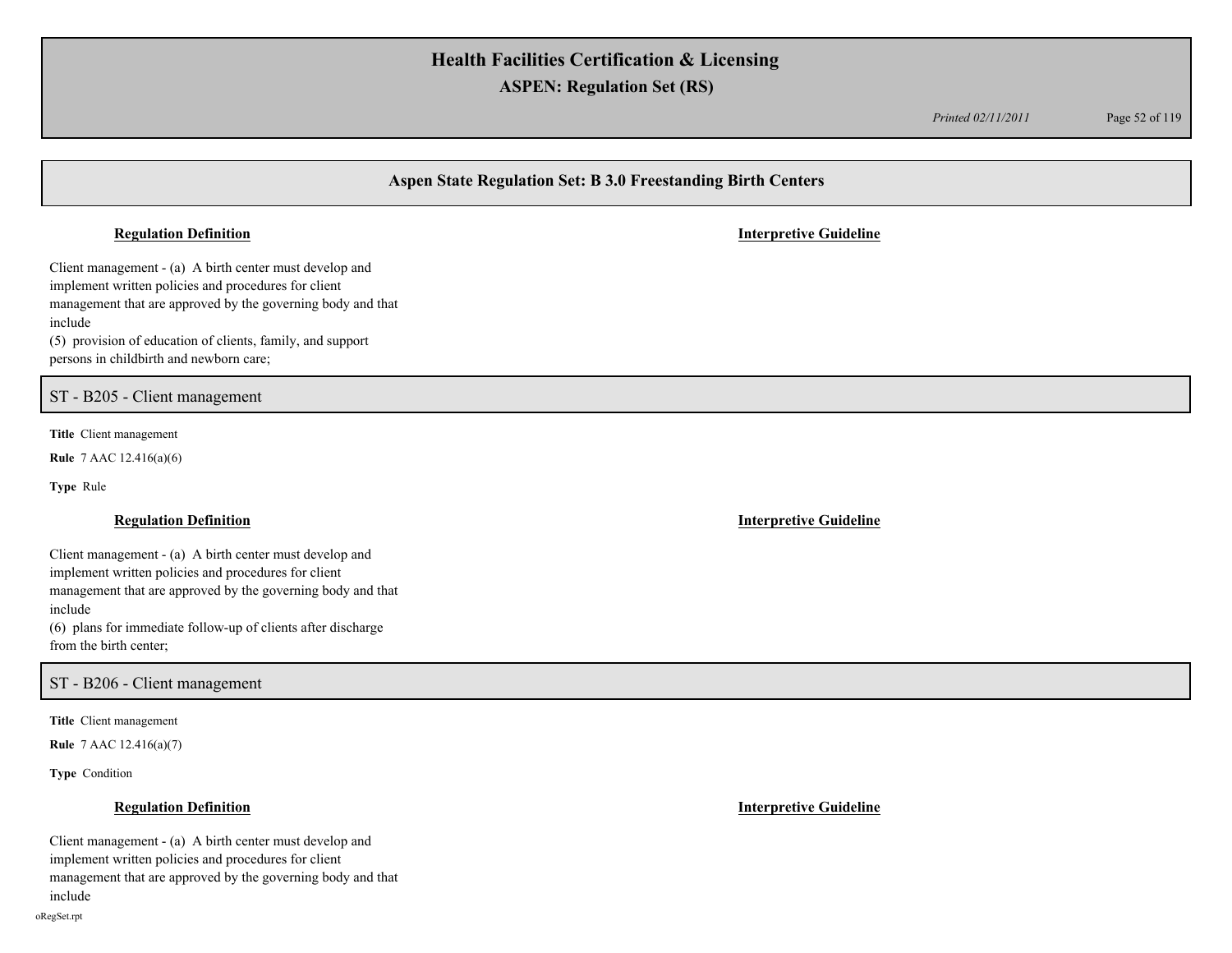*Printed 02/11/2011* Page 53 of 119

# **Aspen State Regulation Set: B 3.0 Freestanding Birth Centers**

(7) entering onto the client's medical record evidence of registration of birth with the bureau of vital statistics and completion of a birth certificate;

## ST - B207 - Client management

**Title** Client management

**Rule** 7 AAC 12.416(a)(8)

**Type** Rule

### **Regulation Definition Interpretive Guideline**

Client management - (a) A birth center must develop and implement written policies and procedures for client management that are approved by the governing body and that include (8) reporting of complications and anomalies to the department, and to the pediatric or neonatal provider

identified by the client;

## ST - B208 - Client management

**Title** Client management

**Rule** 7 AAC 12.416(a)(9)

**Type** Rule

## **Regulation Definition Interpretive Guideline**

Client management - (a) A birth center must develop and implement written policies and procedures for client management that are approved by the governing body and that include

(9) prophylactic care of the newborn's eyes;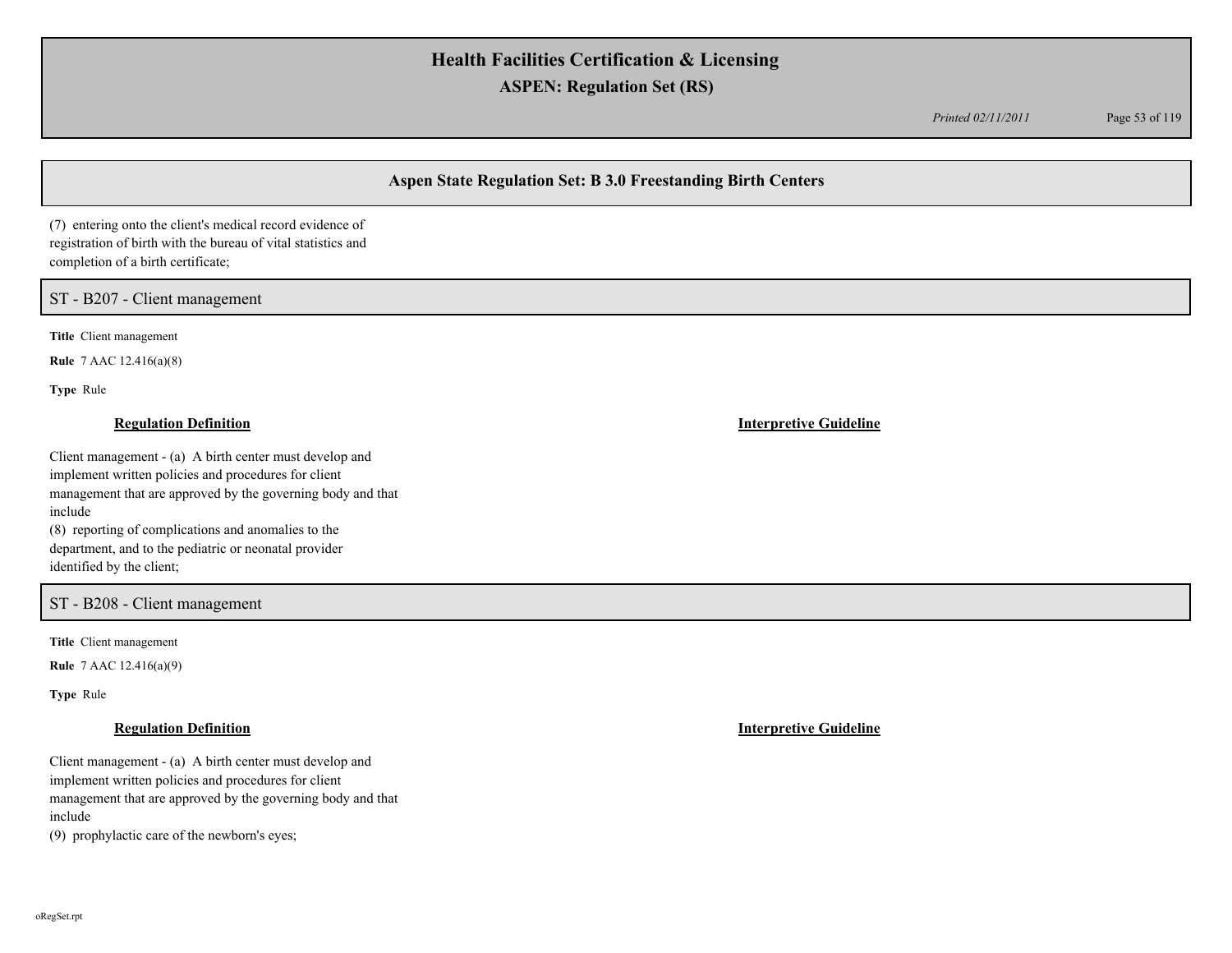*Printed 02/11/2011* Page 54 of 119

## **Aspen State Regulation Set: B 3.0 Freestanding Birth Centers**

## ST - B209 - Client management

**Title** Client management

**Rule** 7 AAC 12.416(a)(10)

**Type** Rule

### **Regulation Definition Interpretive Guideline**

Client management - (a) A birth center must develop and implement written policies and procedures for client management that are approved by the governing body and that include

(10) procedures for

(A) distribution of information to clients regarding availability of resources for vitamin K, erythromycin eye prophylaxis, newborn hearing screening tests, metabolic screening, and other screening tests required by law;

(B) providing a referral to each client before discharge;

(C) following up with each client after discharge to remind the client that the tests referred to in (A) of this paragraph are critical to the newborn's health; and

(D) documenting that the steps set out in (A) - (C) of this paragraph have been followed;

## ST - B210 - Client management

**Title** Client management

**Rule** 7 AAC 12.416(a)(11)

**Type** Rule

### **Regulation Definition Interpretive Guideline**

Client management - (a) A birth center must develop and implement written policies and procedures for client management that are approved by the governing body and that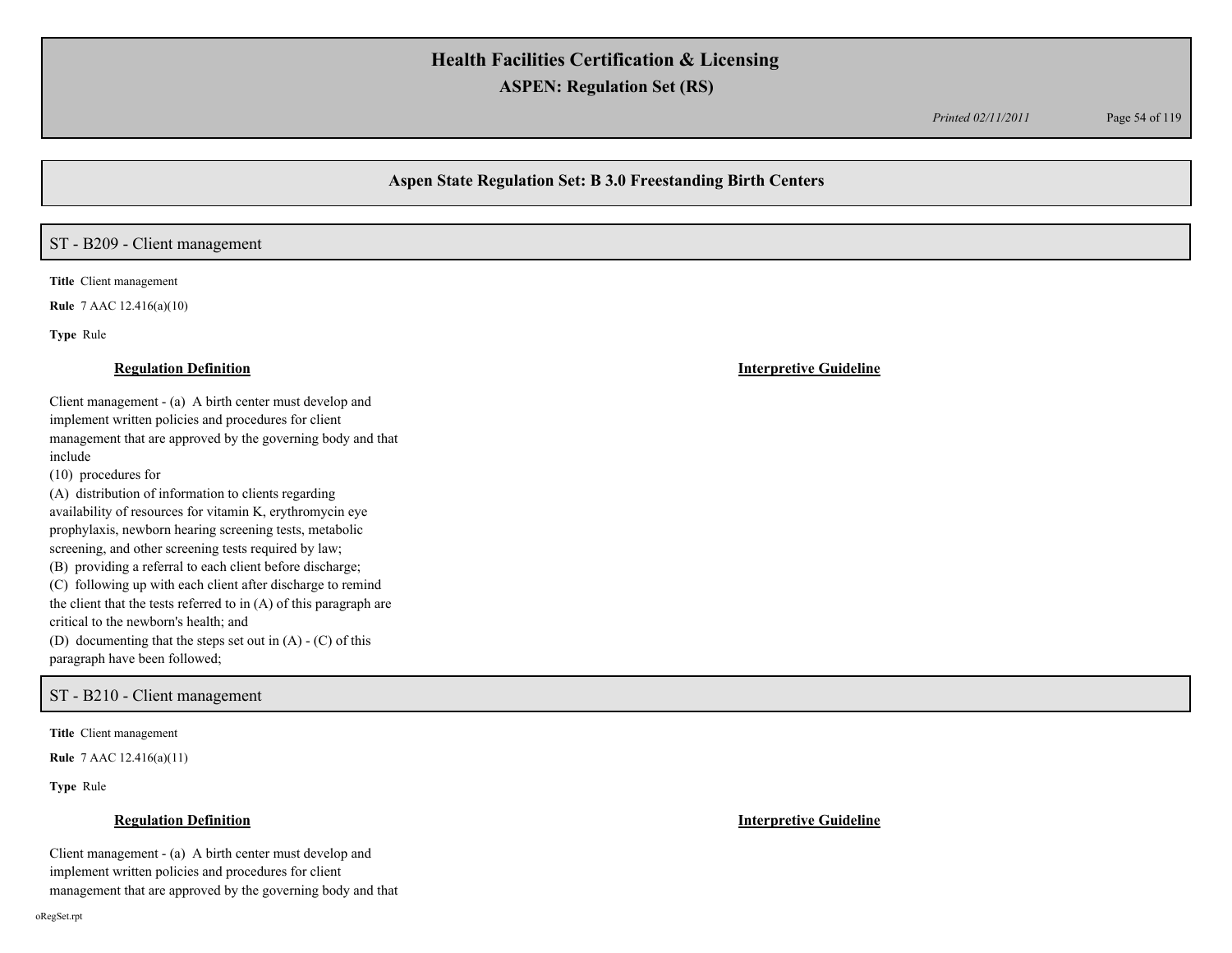*Printed 02/11/2011* Page 55 of 119

## **Aspen State Regulation Set: B 3.0 Freestanding Birth Centers**

include

(11) methods to protect each client's right to dignity, privacy, safety, and confidentiality;

ST - B211 - Client management

**Title** Client management

**Rule** 7 AAC 12.416(a)(12)

**Type** Rule

### **Regulation Definition Interpretive Guideline**

Client management - (a) A birth center must develop and implement written policies and procedures for client management that are approved by the governing body and that include (12) procedures for administering newborn metabolic screening in compliance with 7 AAC 27.510 - 7 AAC 27.590

(Screening of Newborn Children for Metabolic Disorders);

# ST - B212 - Client management

**Title** Client management

**Rule** 7 AAC 12.416(a)(13)

**Type** Rule

## **Regulation Definition Interpretive Guideline**

Client management - (a) A birth center must develop and implement written policies and procedures for client management that are approved by the governing body and that include

(13) policies and procedures that cover medical emergencies, client teaching, and discharge planning; in this paragraph, "client teaching" means instruction of a client in diet,

medication, exercise, and other therapeutic measures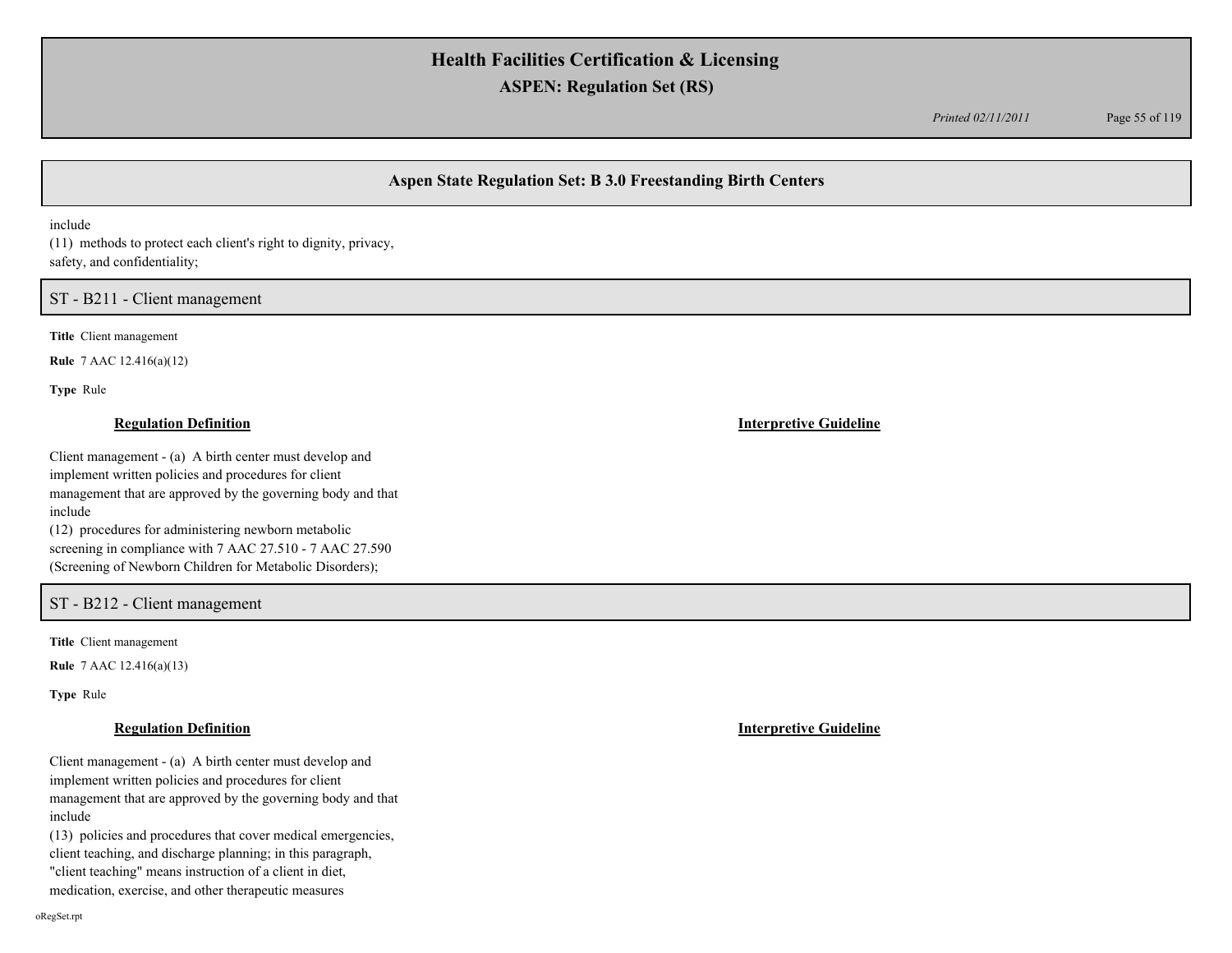*Printed 02/11/2011* Page 56 of 119

# **Aspen State Regulation Set: B 3.0 Freestanding Birth Centers**

suggested for consideration by the client after discharge;

## ST - B213 - Client management

**Title** Client management

**Rule** 7 AAC 12.416(a)(14)

**Type** Rule

### **Regulation Definition Interpretive Guideline**

Client management - (a) A birth center must develop and implement written policies and procedures for client management that are approved by the governing body and that include (14) policies and procedures for (A) gram positive Group B Streptococcus screening, management, and treatment; (B) information to be provided to the client regarding Group

B Streptococcus; and

(C) monitoring after delivery of each newborn born to a client who tests positive for Group B Streptococcus or to a client with unknown status.

## ST - B214 - Client management

**Title** Client management

**Rule** 7 AAC 12.416(b)

**Type** Rule

Client management - (b) In addition to the orientation and training required under 7 AAC 12.860(4), the birth center shall provide and document orientation and in-service training for all employees in client management consistent with the policies and procedures developed under (a) of this section.

oRegSet.rpt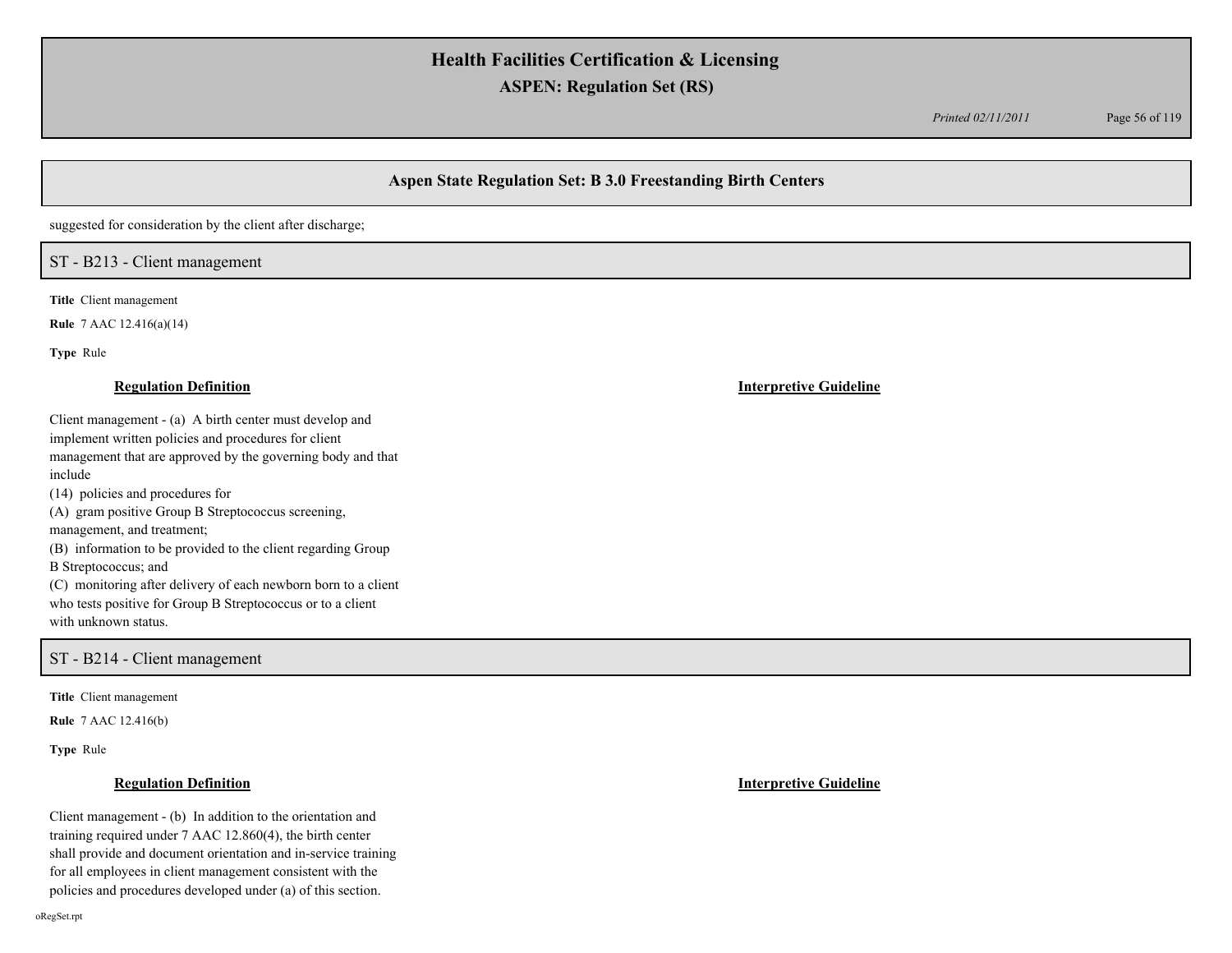*Printed 02/11/2011* Page 57 of 119

## **Aspen State Regulation Set: B 3.0 Freestanding Birth Centers**

# ST - B220 - Evaluation and improvement of quality of care

**Title** Evaluation and improvement of quality of care

**Rule** 7 AAC 12.418(a)

**Type** Rule

Evaluation and improvement of quality of care - (a) The birth center shall develop and implement a program for evaluating and improving the quality of (1) direct care services to childbearing families; and (2) the environment in which services are provided.

ST - B221 - Evaluation and improvement of quality of care

**Title** Evaluation and improvement of quality of care

**Rule** 7 AAC 12.418(b)

**Type** Rule

### **Regulation Definition Interpretive Guideline**

Evaluation and improvement of quality of care - (b) The birth center shall

(1) include in its evaluation and improvement program an organizational plan to identify and resolve problems; and (2) hold regular meetings of the clinical staff to review the management of care of individual clients and newborns and to make recommendations for improving the plan of care.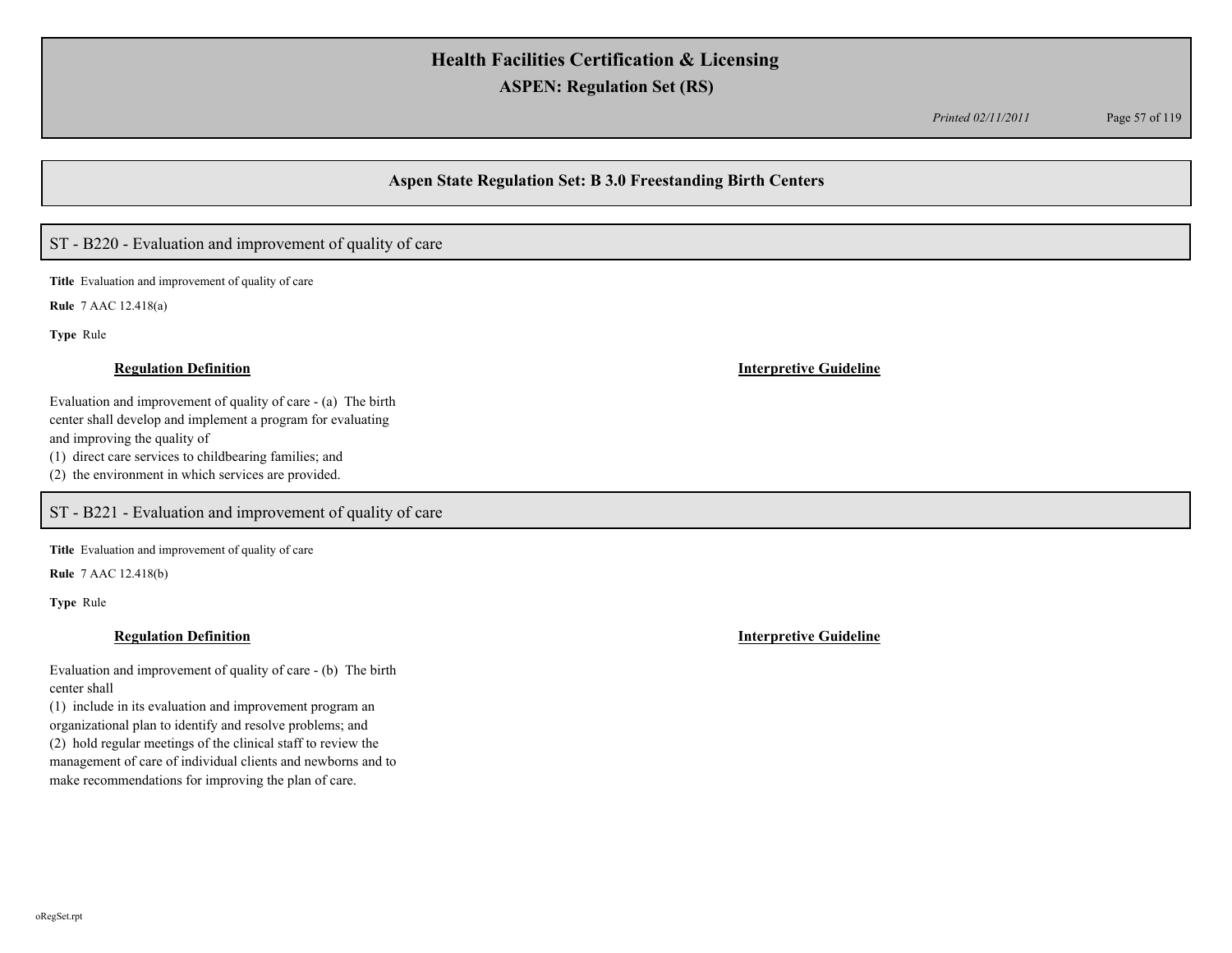*Printed 02/11/2011* Page 58 of 119

## **Aspen State Regulation Set: B 3.0 Freestanding Birth Centers**

# ST - B222 - Evaluation and improvement of quality of care

**Title** Evaluation and improvement of quality of care

**Rule** 7 AAC 12.418(c)

**Type** Rule

### **Regulation Definition Interpretive Guideline**

Evaluation and improvement of quality of care - (c) In the evaluation and improvement program for direct care services for clients and newborns, the birth center shall review and document at least annually

(1) protocols, policies, and procedures relating to client and newborn care, and revise any protocol, policy, or procedure as necessary;

(2) the appropriateness of the risk assessment standards developed under 7 AAC 12.403(f) for determining eligibility for admission to and continuation in the birth center program of care;

(3) the appropriateness of diagnostic and screening procedures, including laboratory studies, sonography, and non-stress tests, as those procedures affect quality of care and cost to the client;

(4) the appropriateness of medications prescribed, dispensed, or administered by the birth center;

(5) performance evaluation, including peer review, for each employee, including contract staff, with results maintained in the personnel record;

(6) transfers of clients and newborns to hospital care; to determine the appropriateness and quality of each transfer, the birth center shall establish procedures for the evaluation of emergency and non-emergency transfers, including

- (A) the amount of time to complete transfers;
- (B) the efficiency of transportation services;

(C) the reception of the client and newborn at the hospital;

and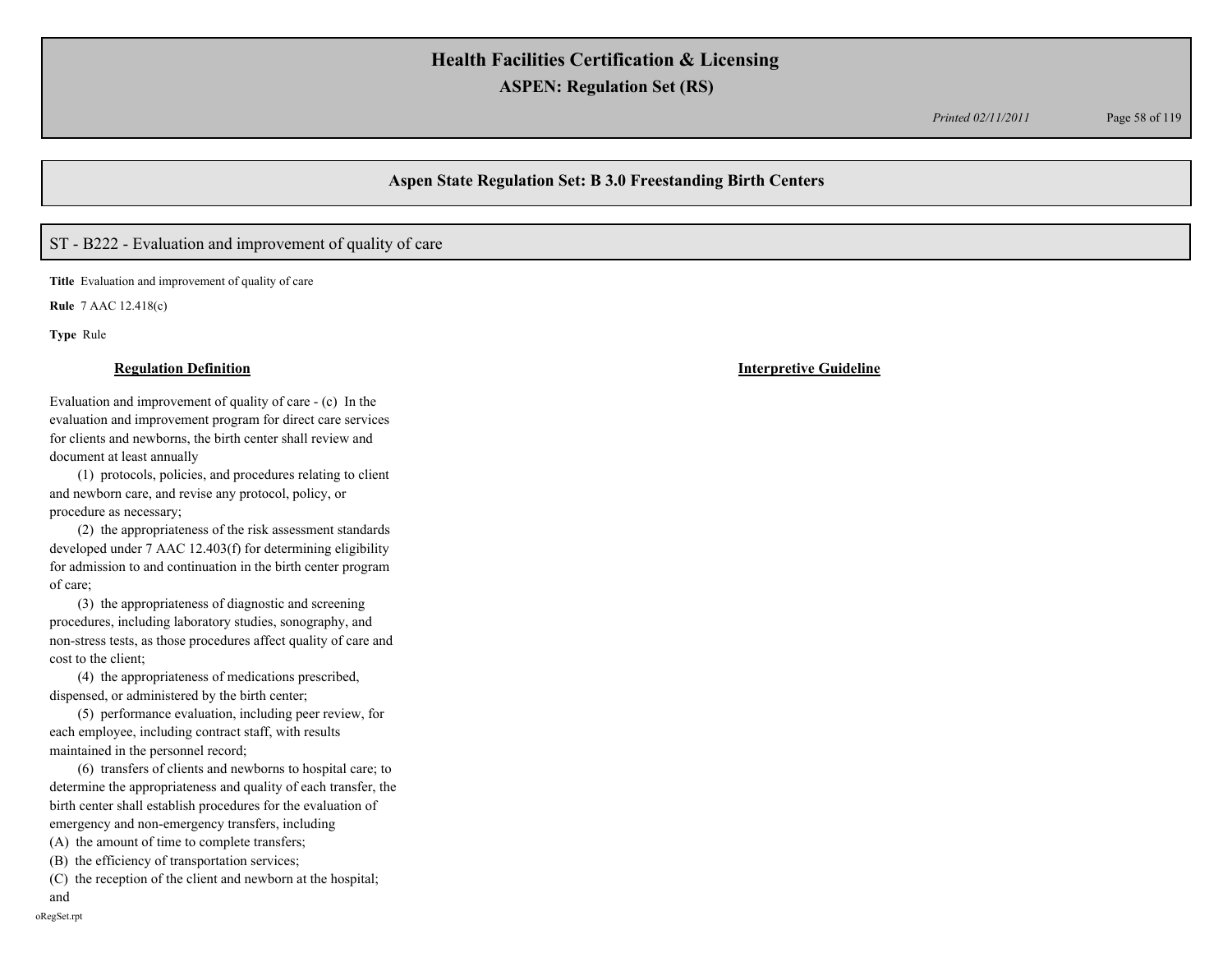*Printed 02/11/2011* Page 59 of 119

# **Aspen State Regulation Set: B 3.0 Freestanding Birth Centers**

(D) client satisfaction with the transfer, if that information is provided by the client, either verbally or in writing;

(7) problems or complications of pregnancy, labor, and postpartum care, and the appropriateness of the practitioner's clinical judgment in obtaining consultation and addressing each problem; and

(8) an evaluation of staff ability to manage emergency situations, including client and newborn emergencies, power failures and similar emergencies, and unannounced periodic fire drills.

## ST - B223 - Evaluation and improvement of quality of care

**Title** Evaluation and improvement of quality of care

**Rule** 7 AAC 12.418(d)

**Type** Rule

Evaluation and improvement of quality of care - (d) The birth center shall ensure that each review under this section includes at least 20 percent of all births, 100 percent of all transfers to a hospital of clients or newborns, and all significant outcomes required to be reported under  $7$  AAC  $12.405(j)(9)(B)$ , during the period covered by the review. The birth center shall document each review and any action taken as a result of the identification of issues that might affect the quality of care and services.

ST - B224 - Evaluation and improvement of quality of care

**Title** Evaluation and improvement of quality of care

**Rule** 7 AAC 12.418(e)

**Type** Rule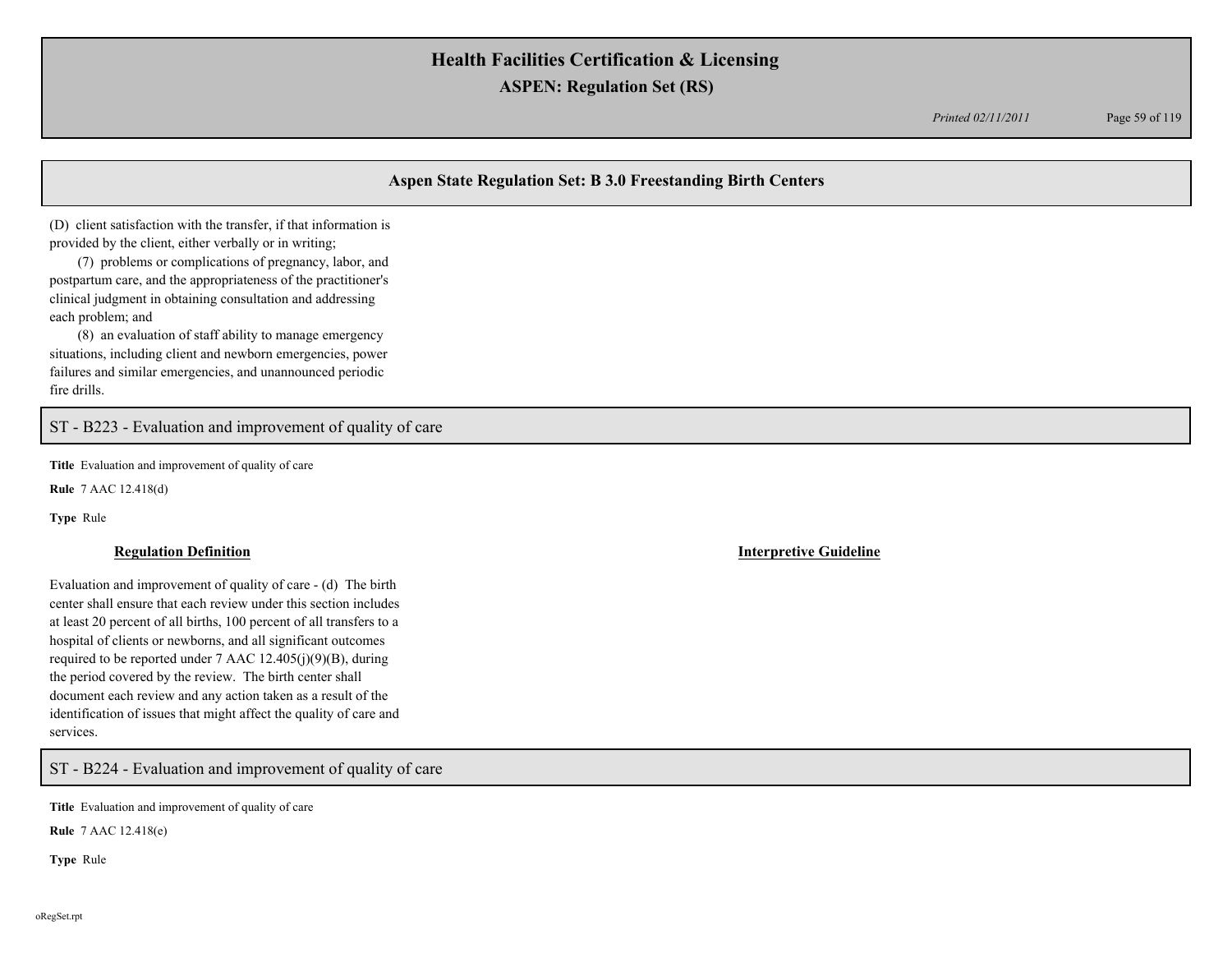*Printed 02/11/2011* Page 60 of 119

# **Aspen State Regulation Set: B 3.0 Freestanding Birth Centers** Evaluation and improvement of quality of care - (e) The birth center shall include in the evaluation and improvement program at least the following measures, for purposes of ensuring a safe, home-like environment: (1) routine testing of the efficiency and effectiveness of equipment, including sphygmomanometers, Doppler fetal heart monitors, sterilizers, resuscitation equipment, transport equipment, oxygen equipment, communication equipment, heat sources for newborns, smoke alarms, and fire extinguishers; (2) routine review of housekeeping procedures and infection control; (3) an evaluation of maintenance policies and procedures **Regulation Definition Interpretive Guideline**

for heat, ventilation, emergency lighting, waste disposal, water supply, and laundry and kitchen equipment.

# ST - B225 - Evaluation and improvement of quality of care

**Title** Evaluation and improvement of quality of care

**Rule** 7 AAC 12.418(f)

**Type** Rule

### **Regulation Definition Interpretive Guideline**

Evaluation and improvement of quality of care - (f) The birth center shall ensure that the evaluation and improvement program monitors and promotes quality of care to clients and newborns through an effective system for collection and analysis of data, including

(1) utilization of

(A) orientation sessions;

(B) childbirth-related educational programs;

(C) postpartum home visits;

(D) follow-up postpartum office visits by the client;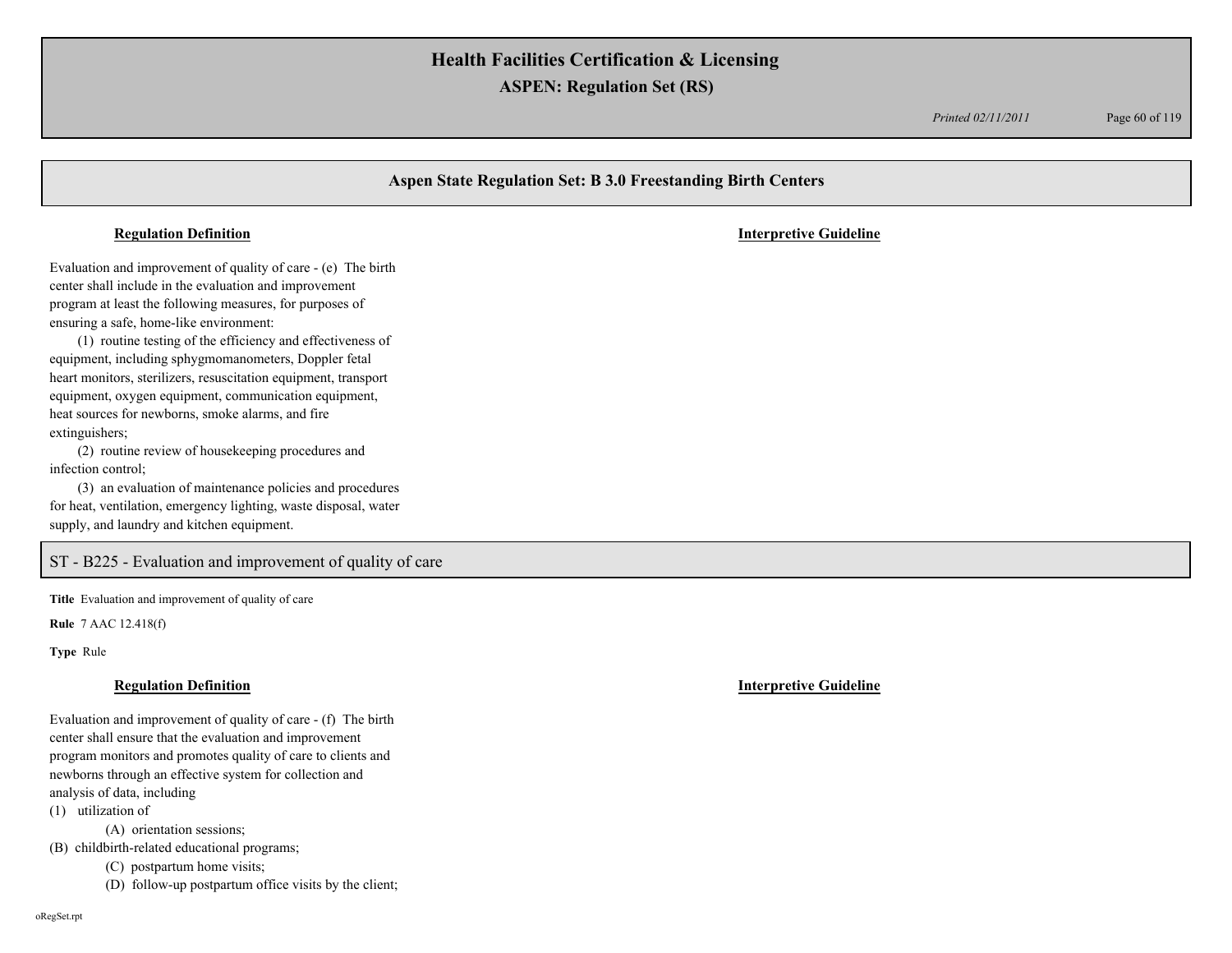*Printed 02/11/2011* Page 61 of 119

# **Aspen State Regulation Set: B 3.0 Freestanding Birth Centers**

and

- (E) follow-up office visits for the newborn;
- (2) types of local anesthetics and analgesia used; and
- (3) outcomes of care provided, including
- (A) clients registered for care;
	- (B) time in the birth center before birth;
	- (C) time in the birth center after birth;
	- (D) clients admitted to the birth center for intrapartum

care;

- (E) births in the birth center;
- (F) births en route to the birth center;
- (G) clients transferred antepartum, intrapartum, or
- postpartum, including the reason for the transfer;
- (H) newborns transferred, including the reason for the transfer;
	- (I) type of delivery, including nonsterile vaginal delivery;
	- (J) episiotomies;
	- (K) fourth degree lacerations;
- (L) newborns with birth weight less than 2,500 grams;
	- (M) newborns with birth weight greater than 4,500

grams;

- (N) Apgar scores six and below, when taken at five minutes after birth;
- (O) neonatal mortality;
- (P) spontaneous abortions;
- (Q) maternal mortality; and

(R) client satisfaction with services provided, if that information is provided by the client, either verbally or in writing.

ST - B226 - Evaluation and improvement of quality of care

**Title** Evaluation and improvement of quality of care

**Rule** 7 AAC 12.418(g)

**Type** Rule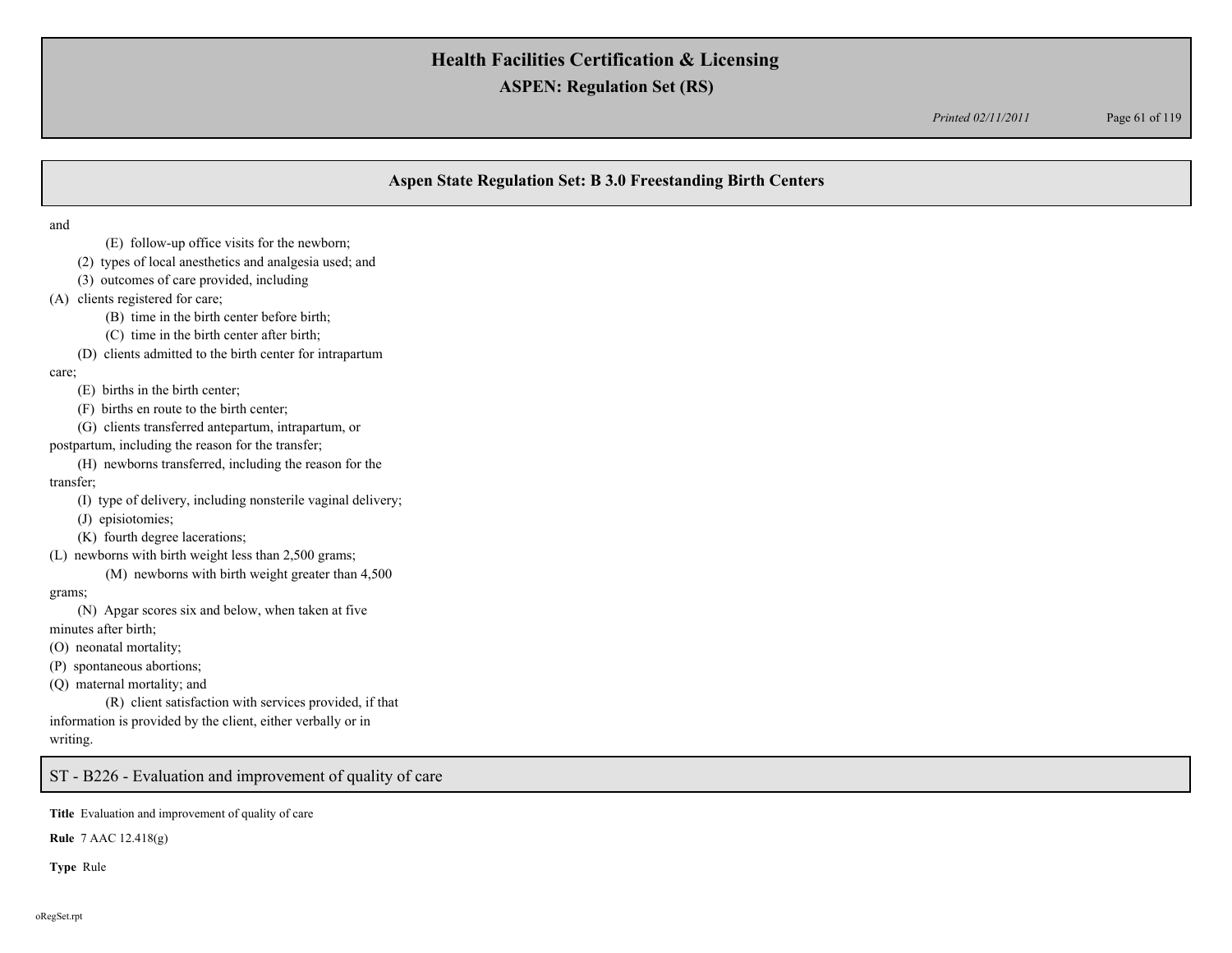*Printed 02/11/2011* Page 62 of 119

# **Aspen State Regulation Set: B 3.0 Freestanding Birth Centers**

### **Regulation Definition Interpretive Guideline**

Evaluation and improvement of quality of care - (g) The birth center shall seek consultation and expertise from individuals who are not associated with the birth center to review problems that are identified through the evaluation and improvement program and that the birth center is unable to resolve internally.

ST - B227 - Evaluation and improvement of quality of care

**Title** Evaluation and improvement of quality of care

**Rule** 7 AAC 12.418(h)

**Type** Rule

### **Regulation Definition Interpretive Guideline**

Evaluation and improvement of quality of care - (h) The birth center shall take appropriate action to resolve problems, including

(1) administrative or supervisory action;

(2) in-service education and training;

(3) modification of policies and procedures;

(4) revision of the risk assessment standards developed under

7 AAC 12.403(f); and

(5) revision of any standard forms used for client and newborn records or other purposes.

ST - B228 - Evaluation and improvement of quality of care

**Title** Evaluation and improvement of quality of care

**Rule** 7 AAC 12.418(i)

**Type** Rule

oRegSet.rpt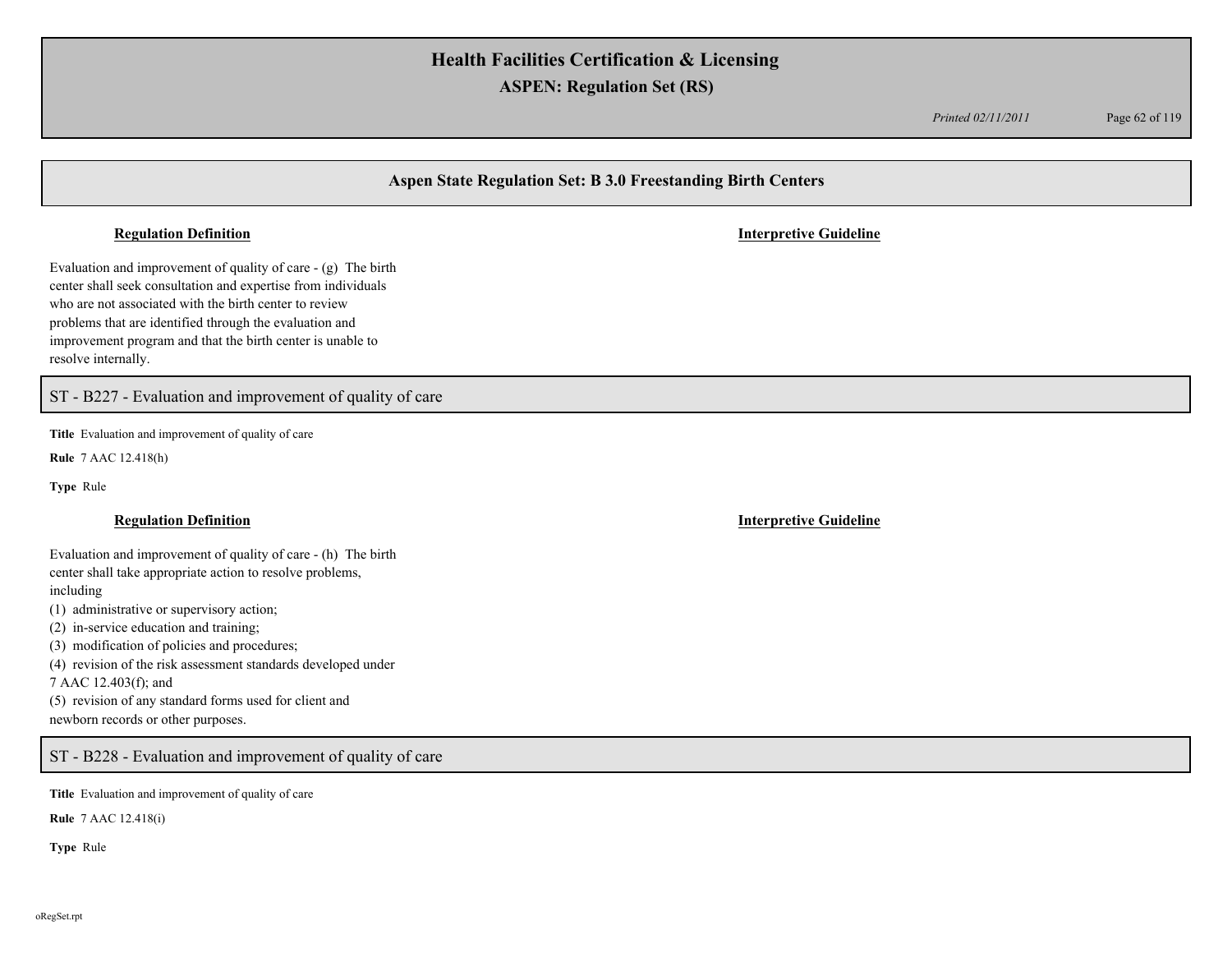*Printed 02/11/2011* Page 63 of 119

# **Aspen State Regulation Set: B 3.0 Freestanding Birth Centers** Evaluation and improvement of quality of care - (i) The birth center may provide an alternative intervention appropriate for use in birth centers, including water birth, use of homeopathic or herbal medicines, or another alternative intervention intended for use in the perinatal period. In this subsection, " alternative intervention " means a low-technology intervention that is not generally used in a medical or hospital setting. Before using an alternative intervention, the birth center must ensure that (1) documented science-based evidence exists that the alternative intervention can be used safely in a birth center setting for pregnant or laboring women; and (2) the alternative intervention is supported by the American College of Nurse Midwives, the American Association of Birth Centers, the Midwives Association of North America, or another nationally-recognized professional organization. **Regulation Definition Interpretive Guideline** ST - B230 - Drugs and biologicals

**Title** Drugs and biologicals

**Rule** 7 AAC 12.420

**Type** Rule

### **Regulation Definition Interpretive Guideline**

Drugs and biologicals - (a) A birth center must have and observe written policies and procedures for (1) receiving, transcribing, and implementing orders for the

administration of drugs; (2) labeling of every drug, medication, and chemical in the

center with its name, strength, and expiration date; and (3) ensuring that a midwife who administers medications and intravenous solutions does so only as authorized under

(A) AS 08.68 and 12 AAC 44, if the midwife is a certified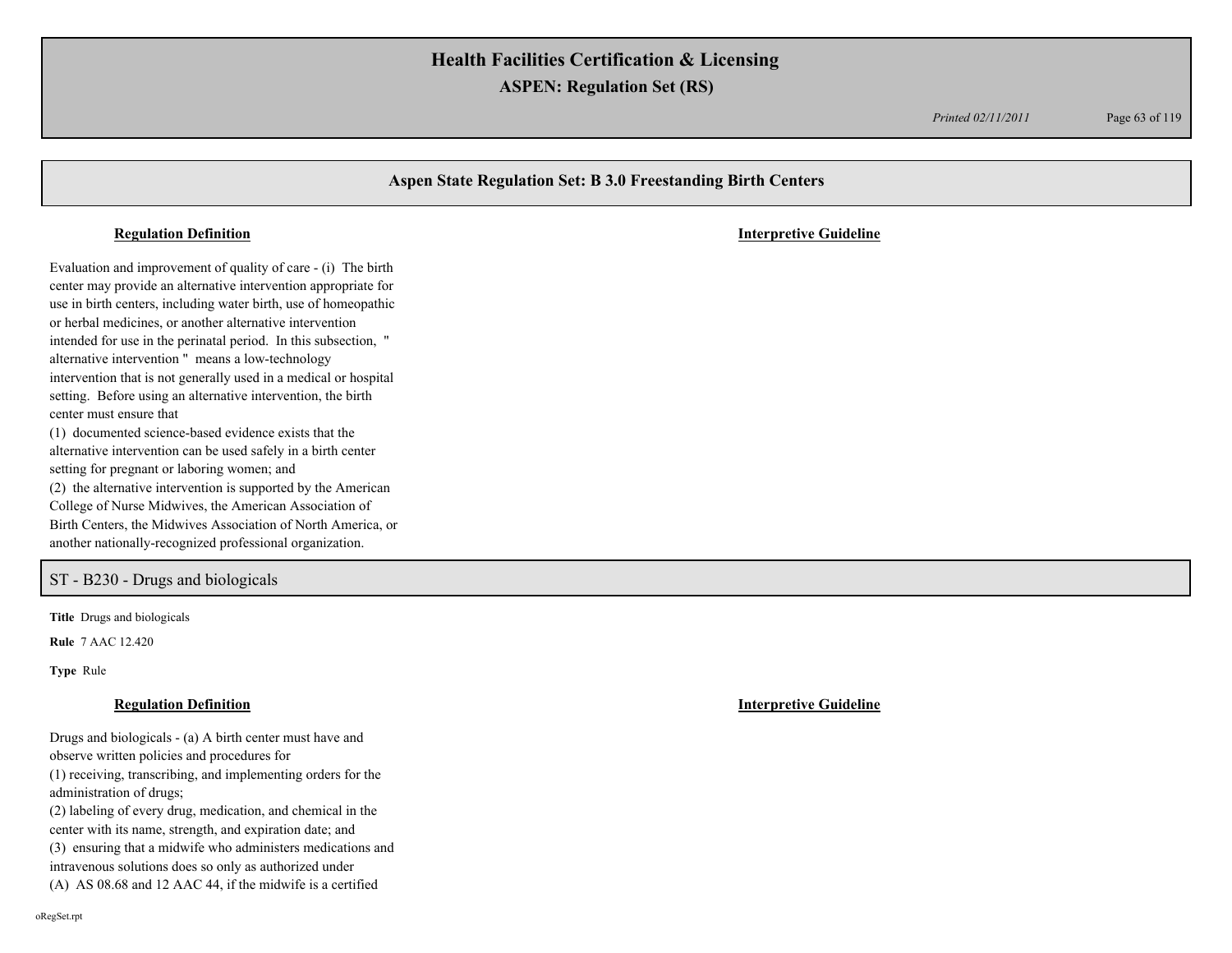*Printed 02/11/2011* Page 64 of 119

# **Aspen State Regulation Set: B 3.0 Freestanding Birth Centers**

nurse midwife; and

(B) AS 08.65 and 12 AAC 14, if the midwife is a direct-entry midwife.

(b) Anesthetic agents other than local anesthetics may not be present at a birth center.

(c) Every drug, chemical, and medication must be stored and secured in a cabinet, closet, drawer, or storeroom and may be accessible only to authorized persons.

(d) Every poisonous chemical, caustic material, or drug must have a warning or poison label and must be stored separately from other drugs. Drugs for external use must be separated from drugs for internal use.

(e) A birth center shall ensure that drugs listed in schedules II, III, IV, and V under 21 U.S.C. 801 - 904 (Comprehensive Drug Abuse Prevention and Control Act of 1970) are kept locked within a secure area in accordance with a written procedure for accountability.

ST - B235 - Medical Records

**Title** Medical Records

**Rule** 7 AAC 12.425(a)

**Type** Rule

### **Regulation Definition Interpretive Guideline**

Medical Records - (a) A birth center shall keep records for all clients admitted. Originals, or accurate reproductions of the contents of the originals, of all records, including x-rays, must be maintained in a form that is legible and uniform, contains complete and accurate client and newborn information, and fully describes continuity of care. The birth center shall ensure that these records are readily available upon the request of the physician, consulting physician, midwife, or the department or, upon the client's written request, to other practitioners. The birth center shall maintain each record in a system that protects confidentiality of the information oRegSet.rpt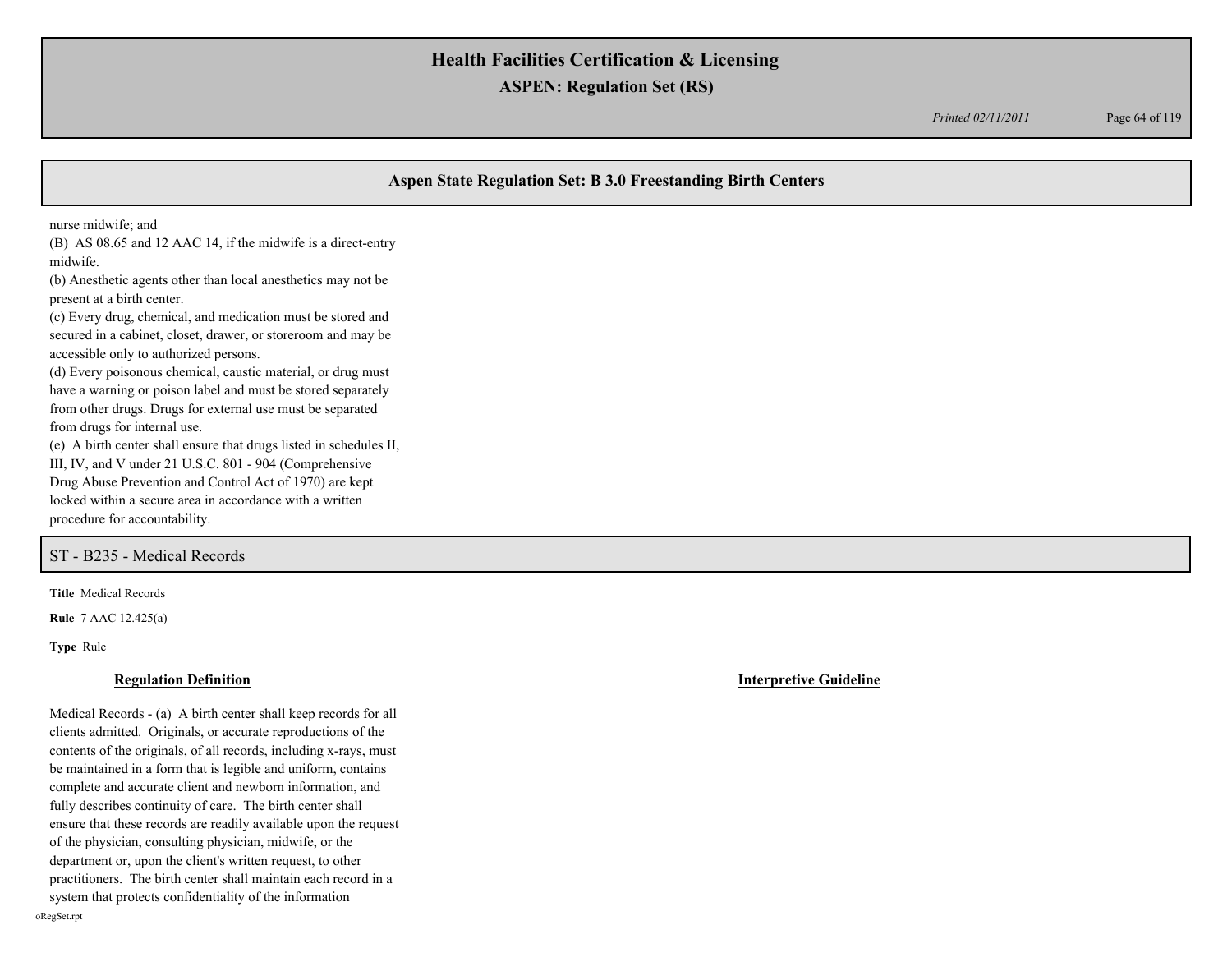*Printed 02/11/2011* Page 65 of 119

# **Aspen State Regulation Set: B 3.0 Freestanding Birth Centers**

contained in its records, that provides for proper storage, easy retrieval, and prevention of loss, and that protects against the use or disclosure of protected health information except as required or permitted by 45 C.F.R. Part 160, subpart C, and 45 C.F.R. Part 164, subpart E, adopted by reference in 7 AAC 12.770(d). The birth center shall develop, for use by the clinical staff, a form for providing information necessary for a transfer of a client or newborn to a hospital. The birth center shall ensure that a copy of the prenatal record is available before and during labor. The birth center shall ensure that a copy of the complete record for a client or newborn is provided at the time of any transfer or referral.

### ST - B236 - Medical Records

**Title** Medical Records

**Rule** 7 AAC 12.425(b)

**Type** Rule

### **Regulation Definition Interpretive Guideline**

Medical Records - (b) Each medical record must include

- (1) an identification sheet that includes
	- (A) the client's

(i) name;

- (ii) medical record number;
- (iii) address on admission;
- (iv) date of birth; and
- (v) marital status;
- (B) the date of admission;

(C) the name, address, and telephone number of a contact person;

(D) proof that the birth center provided the client a complete orientation in accordance with 7 AAC 12.403(d);

(E) a plan for payment for services;

(F) the client's social, family, medical, reproductive, nutritional, and behavioral history;

oRegSet.rpt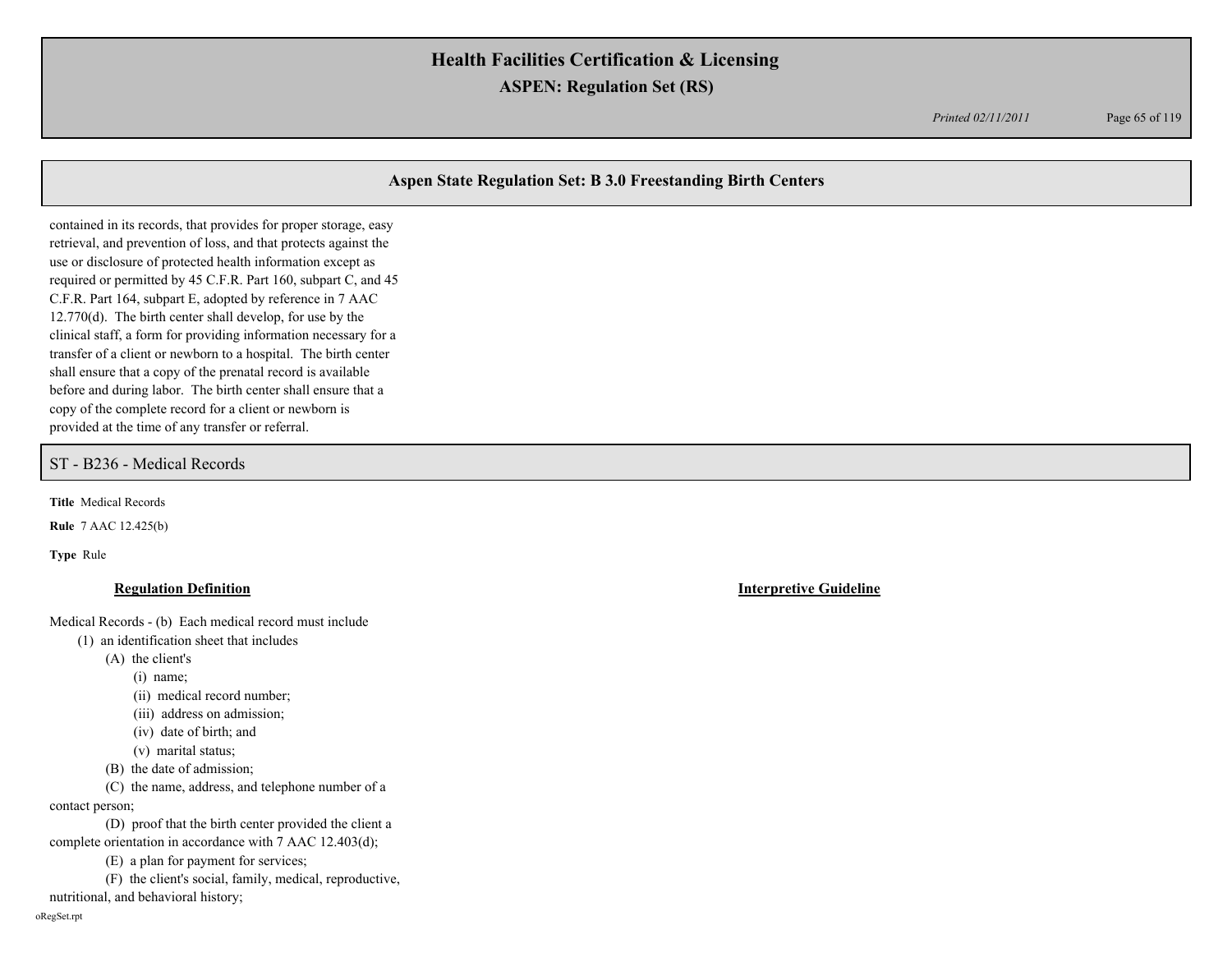*Printed 02/11/2011* Page 66 of 119

# **Aspen State Regulation Set: B 3.0 Freestanding Birth Centers**

(G) the results of an initial physical examination;

(H) the results of a risk assessment conducted upon admission in accordance with the standards developed under 7 AAC 12.403(f);

(I) evidence of appropriate referral for an ineligible client, including the report completed during initial screening;

(J) the results of continuous periodic prenatal examination, including evaluation of risk factors and risk status in accordance with the standards developed under 7 AAC 12.403(f); and

(K) information regarding instruction and education provided, including nutritional counseling, changes in pregnancy, self-care in pregnancy, orientation to health records, understanding of findings on examinations and laboratory tests, preparation for labor, sibling preparation, and newborn assessment and care;

(2) an order sheet that includes medication and treatment, signed by a midwife or another practitioner who ordered the medication or treatment;

(3) notes entered by the clinical staff, including

(A) an accurate record of care given;

(B) a record of pertinent observations and responses to treatment of the client including psychosocial and physical manifestations;

(C) an assessment at the time of admission;

(D) a discharge plan;

(E) the name, dosage, and time of administration of a medication or treatment, the route of administration and site of injection of a medication if other than by oral administration, the client's or newborn's response, and the signature of the person who administered the medication or treatment;

(F) documentation that initial metabolic screening was completed for the newborn;

(G) documentation on admission of the client's vital signs, including temperature, pulse, respiration, and blood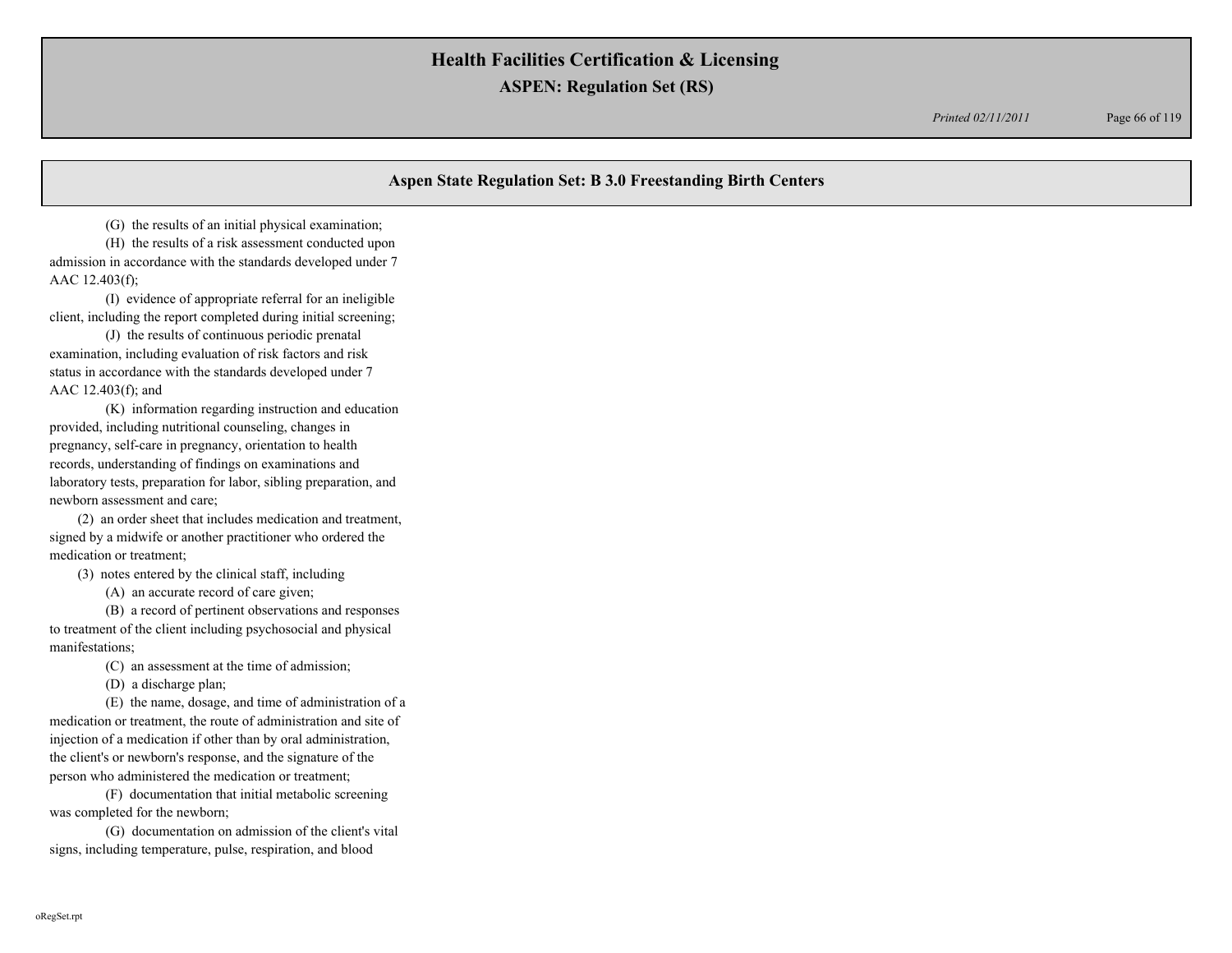*Printed 02/11/2011* Page 67 of 119

# **Aspen State Regulation Set: B 3.0 Freestanding Birth Centers**

pressure;

(H) documentation of the client's vital signs at least every four hours during the latent phase of labor;

(I) documentation of any change in vital signs in the presence of risk factors, including rupture of membranes and borderline blood pressure;

(J) documentation on admission of uterine contractions;

(K) documentation of fetal heart tones on admission and periodically during the latent phase of labor;

(L) documentation of fetal heart tones at least every 30 minutes during the active phase of labor;

(M) documentation of fetal heart tones at least every 5 to 15 minutes when pushing is occurring;

(N) documentation of fetal heart tones after rupture of membranes;

(O) documentation of the client's vital signs within the first hour after delivery;

(P) documentation of the newborn's vital signs, including tone color, within the first hour after delivery; and

(Q) documentation of at least one additional set of client and newborn vital signs before discharge from the birth center;

(4) treatments, consultations, and laboratory reports;

(5) informed consent forms signed by the client and midwife;

(6) monitoring of progress in labor with ongoing assessment of client and fetal reaction to the process of labor;

(7) the delivery record;

(8) the record of a neonatal physical examination, including Apgar scores, client and newborn interaction, prophylactic procedures, accommodation of the newborn to extrauterine life, and blood glucose if clinically indicated;

(9) any consultation regarding referral and transfer for any client or neonatal problem that elevates risk status under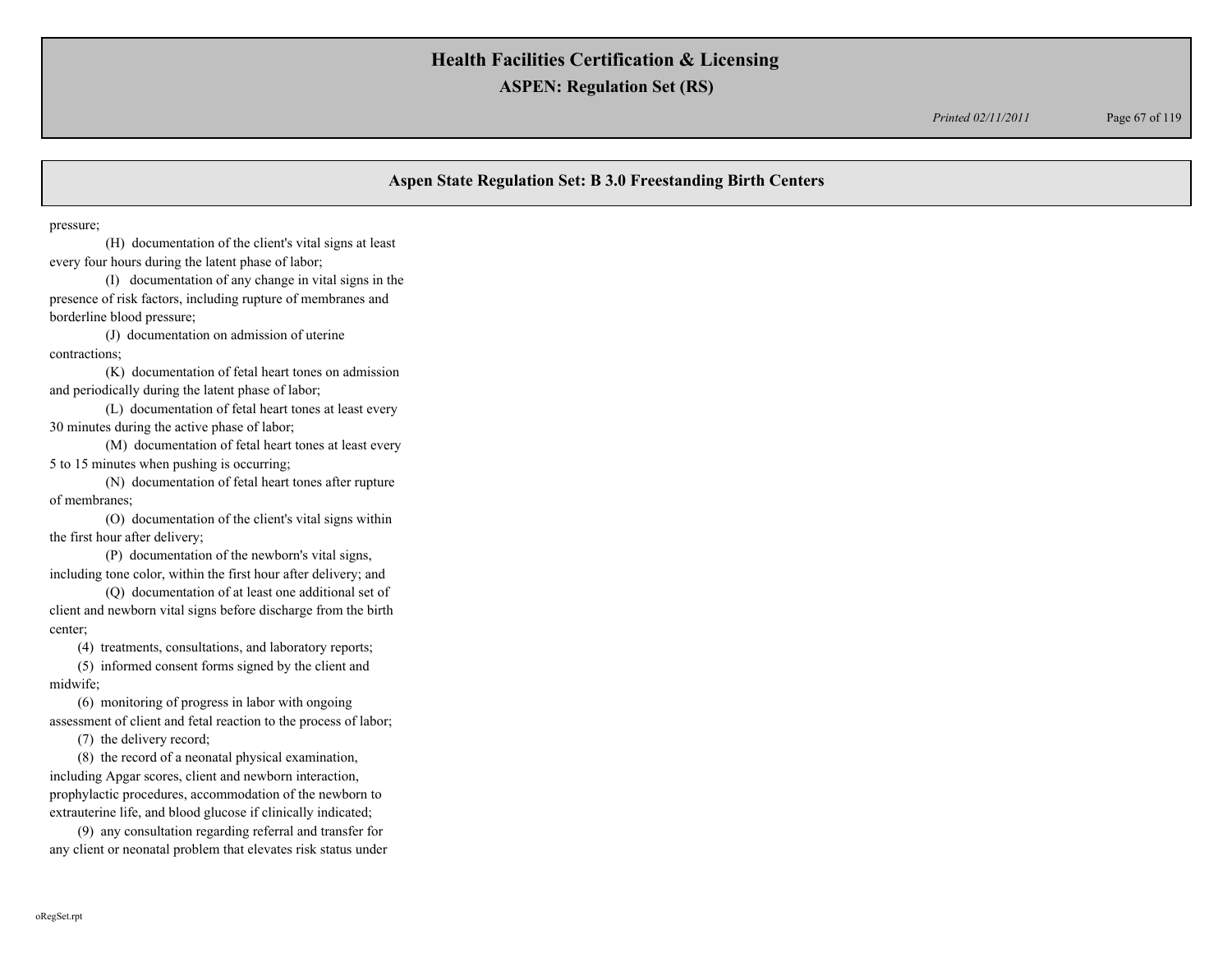*Printed 02/11/2011* Page 68 of 119

# **Aspen State Regulation Set: B 3.0 Freestanding Birth Centers**

the standards developed under 7 AAC 12.403(f);

(10) evidence of screening for gram positive Group B Streptococcus by an approved laboratory, Group B Streptococcus treatment as necessary, information provided to the client regarding Group B Streptococcus, and monitoring after delivery of each newborn born to a client who tests positive for Group B Streptococcus or to a client with unknown status;

(11) ongoing physical assessment of the client and newborn during recovery;

(12) a summary of the progress of labor;

(13) a discharge summary for the client and the newborn;

(14) a plan for newborn health supervision, completion of the initial metabolic screening, and required follow-up screening, including the provision for newborn hearing screening; and

(15) follow-up postpartum evaluation of the client, counseling for family planning, and other services.

# ST - B237 - Medical Records

**Title** Medical Records

**Rule** 7 AAC 12.425(c)

**Type** Rule

### **Regulation Definition Interpretive Guideline**

Medical Records - (c) The birth center shall maintain procedures to protect the information in medical records from loss, defacement, tampering, or access by unauthorized persons.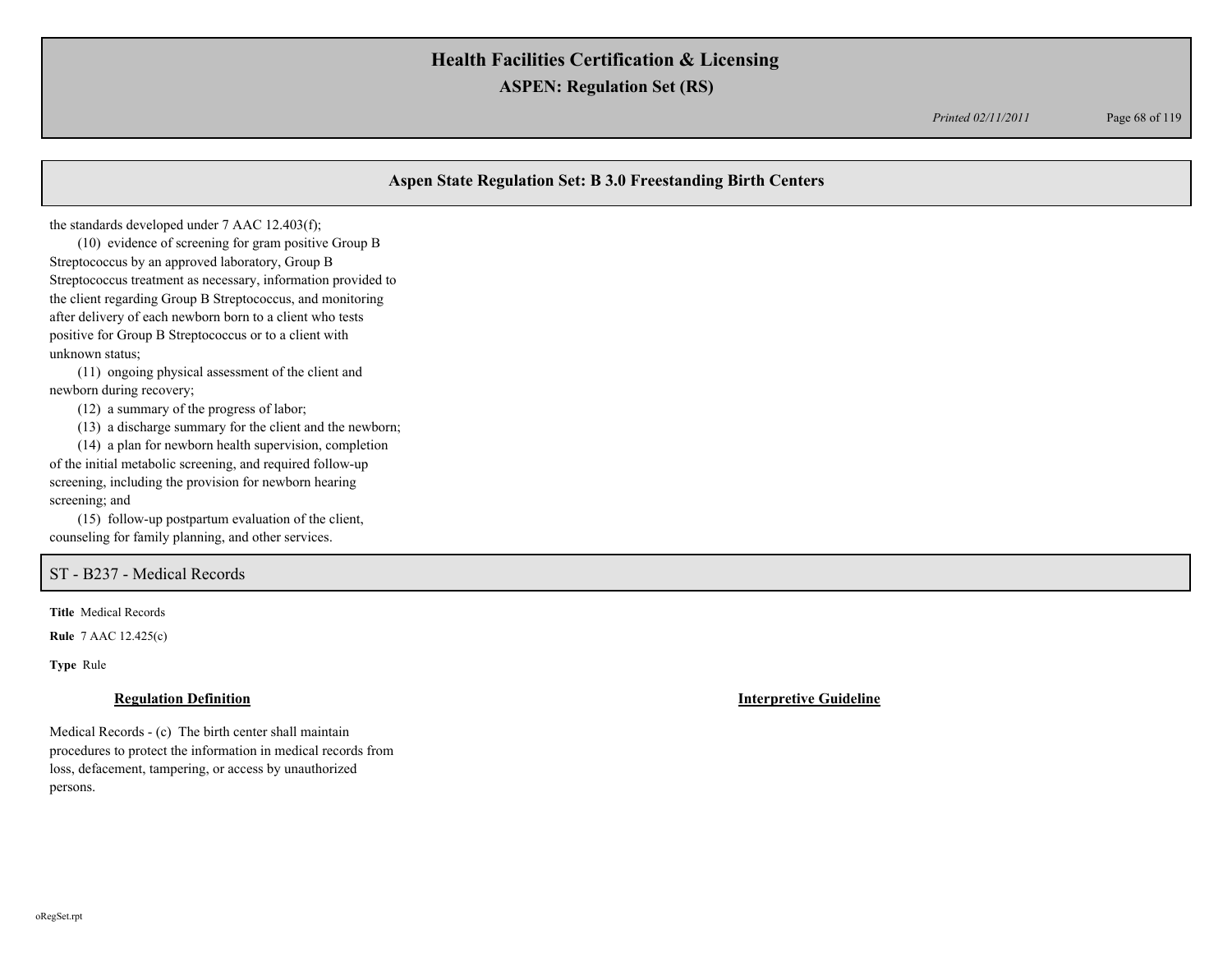*Printed 02/11/2011* Page 69 of 119

## **Aspen State Regulation Set: B 3.0 Freestanding Birth Centers**

### ST - B238 - Medical Records

**Title** Medical Records

**Rule** 7 AAC 12.425(d)

**Type** Rule

Medical Records - (d) The birth center shall index and file records using a uniform system that allows for efficient retrieval according to a single identifying number for each client.

ST - B239 - Medical Records

**Title** Medical Records

**Rule** 7 AAC 12.425(e)

**Type** Rule

# **Regulation Definition Interpretive Guideline**

Medical Records - (e) A transfer summary, signed by the midwife or collaborating physician, must accompany the client or newborn if the client or newborn is transferred to a hospital. The transfer summary must include essential information regarding the client's or newborn's diagnosis, condition, medications, treatments, dietary requirements, known allergies, and treatment plan.

ST - B240 - Medical Records

**Title** Medical Records

**Rule** 7 AAC 12.425(f)

**Type** Rule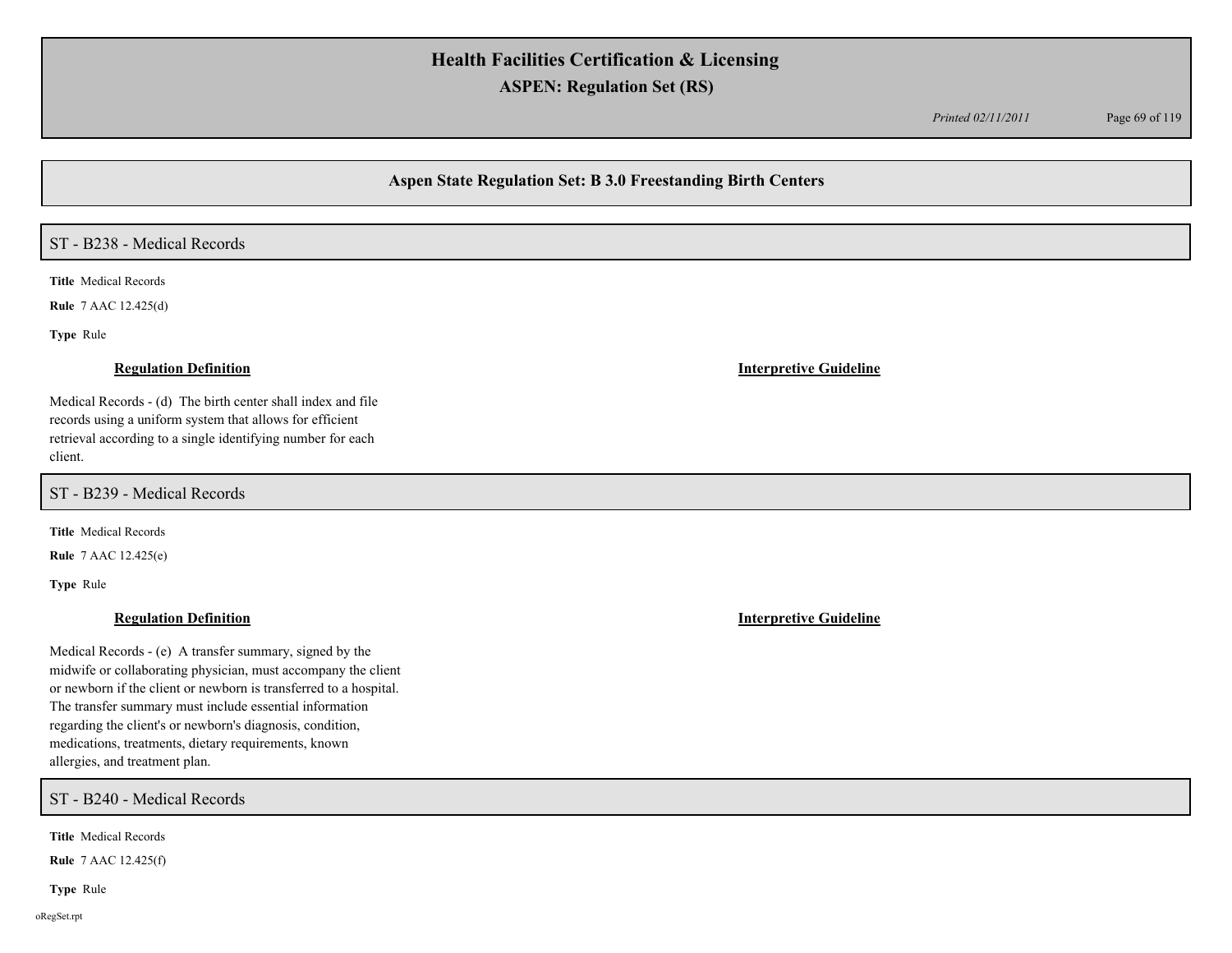*Printed 02/11/2011* Page 70 of 119

# **Aspen State Regulation Set: B 3.0 Freestanding Birth Centers**

### **Regulation Definition Interpretive Guideline**

Medical Records - (f) The birth center shall establish and maintain a system for periodic review of the birth center ' s record-keeping system and its policies and procedures for the maintenance, storage, retrieval, and retirement of client and newborn records.

ST - B241 - Medical Records

**Title** Medical Records

**Rule** 7 AAC 12.425(g)

**Type** Rule

Medical Records - (g) The birth center shall appoint an individual who is a member of the clinical or support staff to be responsible for the processing, maintenance, and storage of records, and who will ensure that access to records is limited to persons authorized to review those records.

ST - B242 - Medical Records

**Title** Medical Records

**Rule** 7 AAC 12.425(h)

**Type** Rule

Medical Records - (h) The birth center shall retain and preserve records that relate directly to the care and treatment of a client or newborn for at least seven years after discharge. However, the records of a client who is under 19 years of age must be kept until at least two years after the client has reached 19 years of age or until seven years after discharge,

**Regulation Definition Interpretive Guideline**

**Regulation Definition Interpretive Guideline**

oRegSet.rpt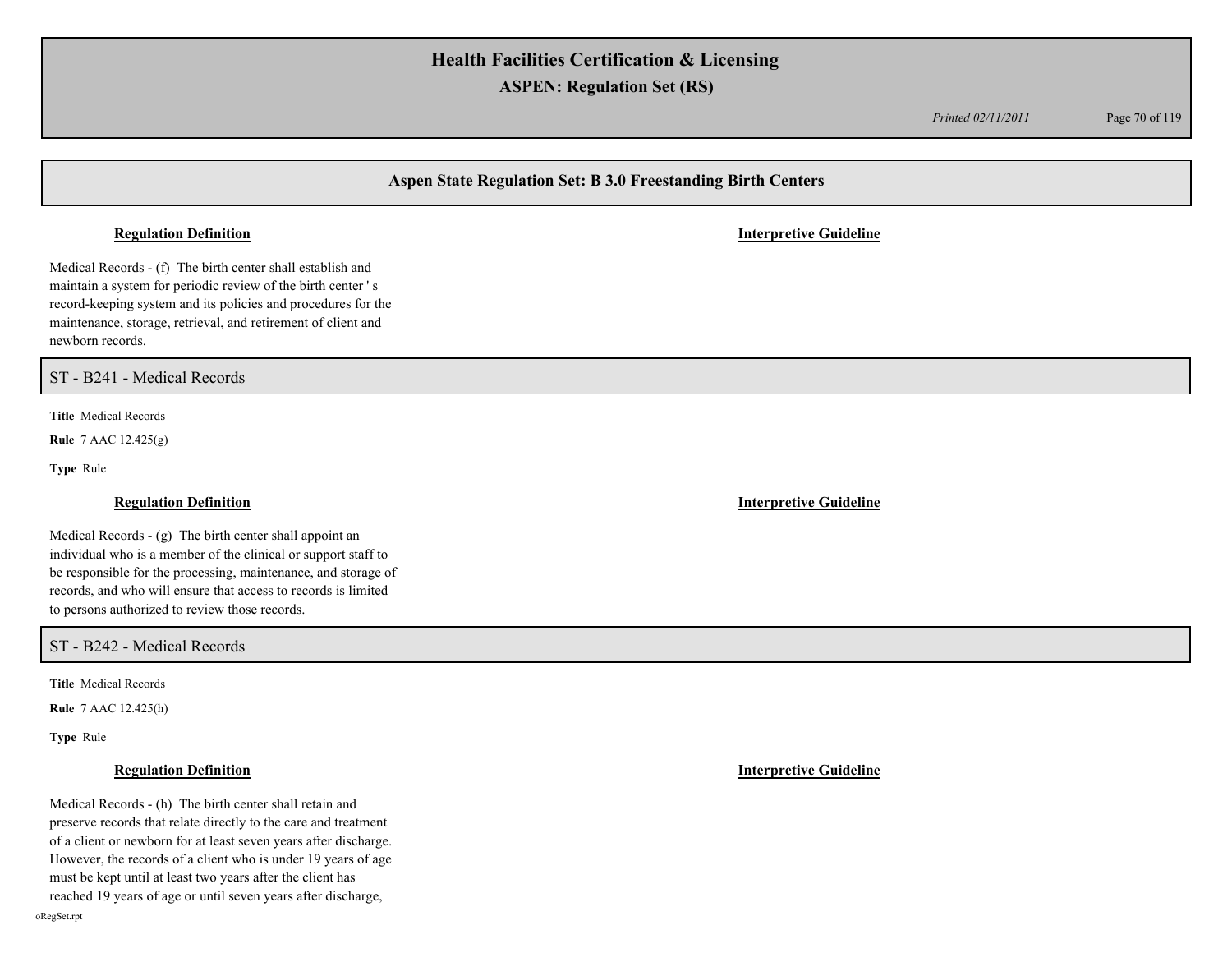*Printed 02/11/2011* Page 71 of 119

# **Aspen State Regulation Set: B 3.0 Freestanding Birth Centers**

whichever is longer. The birth center shall retain and preserve records consisting of x-ray film for at least five years.

## ST - B245 - Equipment And Supplies

**Title** Equipment And Supplies

**Rule** 7 AAC 12.430

**Type** Rule

### **Regulation Definition Interpretive Guideline**

Equipment and supplies - (a) A birth center shall ensure that sufficient supplies and equipment are maintained in a convenient area and immediately available for the care of maternal clients and newborns. Supplies and equipment must include

(1) an emergency cart or tray for the client that

(A) is equipped to assist the staff in carrying out the birth center's written emergency procedures;

(B) is kept secure from unauthorized access;

(C) is readily accessible in an emergency; and

(D) includes a written log of routine maintenance for readiness;

(2) an emergency cart or tray for the newborn that

(A) is equipped to assist the staff in carrying out the birth center's written emergency procedures;

(B) is kept secure from unauthorized access;

(C) is readily accessible in an emergency; and

(D) includes a written log of routine maintenance for readiness;

(3) properly maintained equipment for the routine care of clients and newborns, including

(A) a bed suitable for labor, birth, and recovery;

(B) at least 30 minutes' supply of oxygen with flow meters and appropriate-sized masks or the equivalent for the client and the newborn; if a portable oxygen tank is used, the tank must be readily accessible and secure to prevent tipping; oRegSet.rpt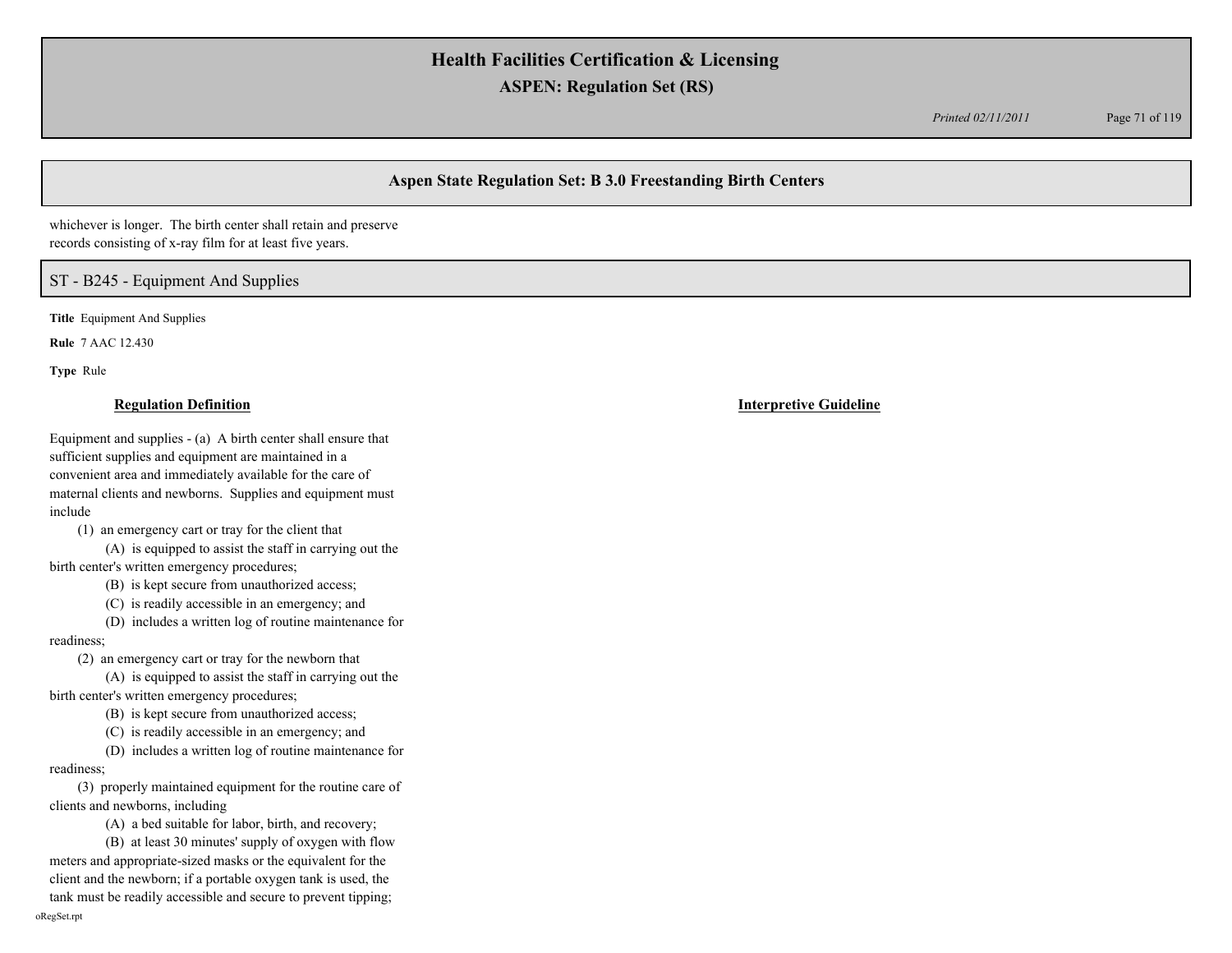*Printed 02/11/2011* Page 72 of 119

# **Aspen State Regulation Set: B 3.0 Freestanding Birth Centers**

(C) wall-mounted or mechanical suction and bulb suction;

(D) bag valve mask (BVM) resuscitators and oral airways appropriate for the client and the newborn;

(E) laryngoscopes and endotracheal tubes appropriate for the newborn;

(F) firm surfaces suitable for client and newborn resuscitation;

(G) fetal monitoring equipment, including a fetoscope or Doppler fetal heart monitor;

(H) equipment for monitoring and maintaining the optimum body temperature of the newborn, including a heat source appropriate for use in newborn warming, examination, or resuscitation;

(I) a transfer incubator or isolette or demonstrated capability of ready access to a transfer incubator or isolette; the incubator or isolette must be equipped with a heat source that is appropriate for newborns, and that measures and maintains normal body temperature;

(J) a clock with a sweep second hand;

(K) a sterilizer or demonstration of sterilizing

capability;

(L) blood pressure equipment with an appropriate range of cuffs;

(M) thermometers;

(N) intravenous equipment;

(O) sterile suturing equipment and instruments for

episiotomy repair and suturing of lacerations;

(P) adjustable examination lights; and

(Q) closed or covered containers for soiled linen and

waste materials;

(4) properly maintained accessory equipment, including

(A) conveniently placed telephones;

(B) portable lighting;

(C) kitchen equipment of the type typically found in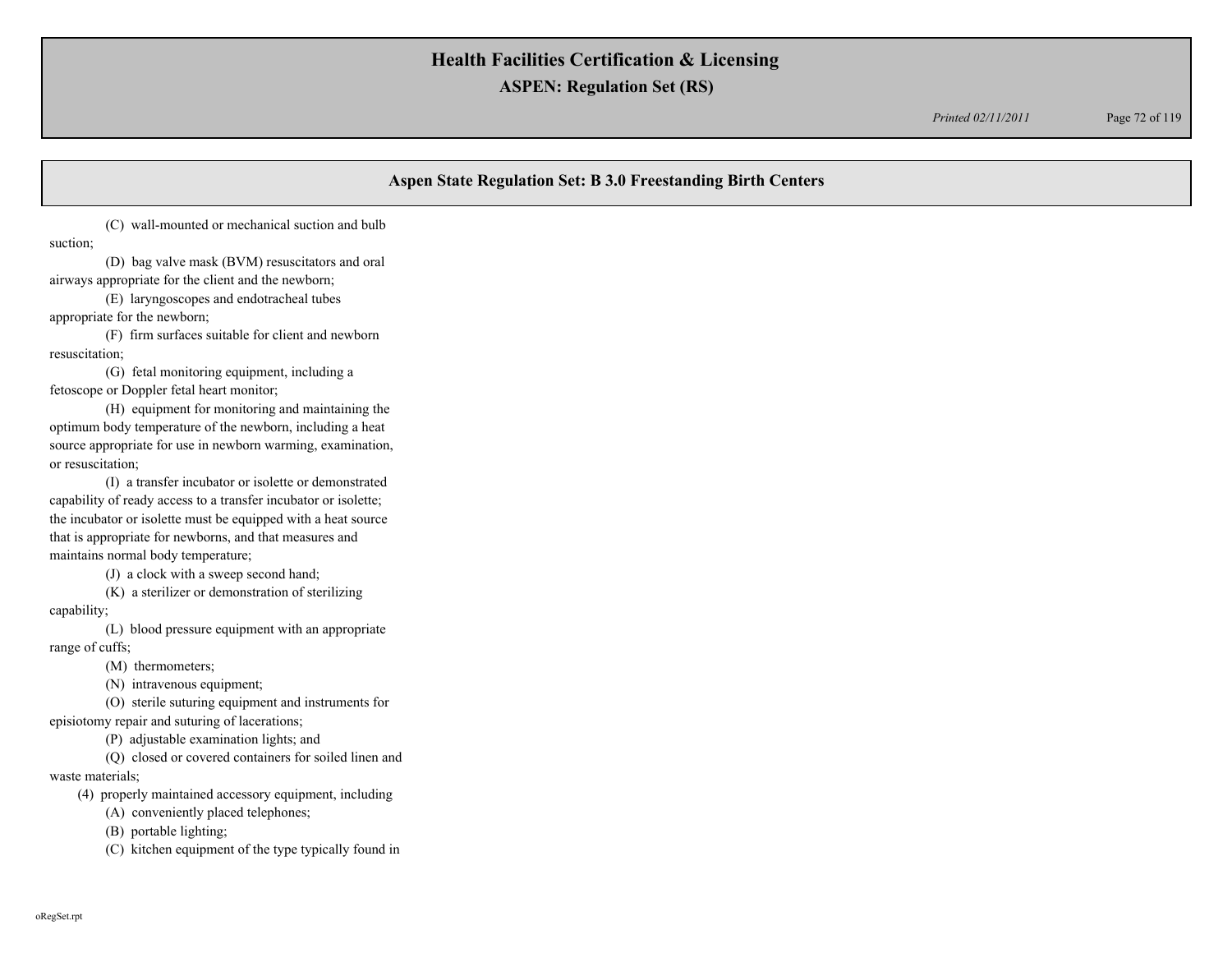*Printed 02/11/2011* Page 73 of 119

# **Aspen State Regulation Set: B 3.0 Freestanding Birth Centers**

a private home, for light refreshment; and

(D) laundry equipment of the type typically found in a private home, or contracted laundry services;

(5) an inventory of medications, intravenous medications, and intravenous fluids for routine and emergency treatment, sufficient for the number of clients registered for care; the inventory must include, at a minimum, the medications listed in 12 AAC 14.570;

(6) routine monitoring of the shelf life of medications and intravenous fluids; and

(7) a sufficient inventory of disposable supplies, including needles, suturing supplies, and prescription pads; the birth center shall ensure that these supplies are stored and disposed of appropriately.

(b) Equipment must be maintained in a clean, safe, and operable condition.

(c) Supplies must be maintained and stored in a clean environment.

## ST - B250 - Physical environment

**Title** Physical environment

**Rule** 7 AAC 12.435(a)

**Type** Rule

### **Regulation Definition Interpretive Guideline**

Physical environment - (a) A birth center must have at least one birth room that is adequate to provide for the equipment, staff, supplies, and emergency procedures required for the physical and emotional care of a client, her support person, and the newborn during birth, labor, and the recovery period. A birth room must

(1) be located so as to provide unimpeded, rapid access to an exit of the building that opens to an area that will accommodate an emergency transportation vehicle;

(2) have a minimum room area, exclusive of a toilet room, oRegSet.rpt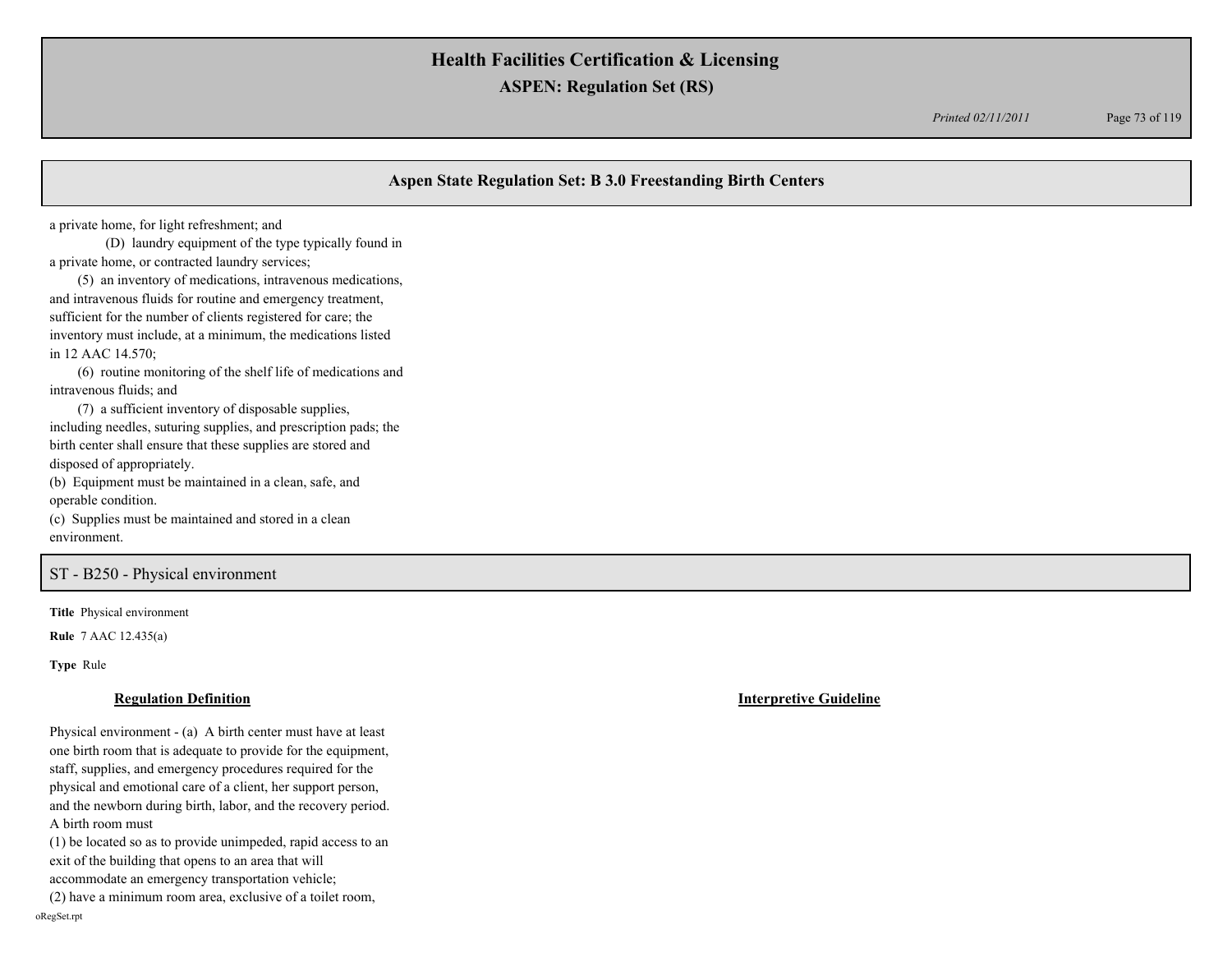*Printed 02/11/2011* Page 74 of 119

# **Aspen State Regulation Set: B 3.0 Freestanding Birth Centers**

closet, locker, wardrobe, alcove, or vestibule, of 100 square feet in a single-bed room, and 80 square feet for each bed in a multi-bed room;

(3) have adequate fixed or portable work surface areas; and (4) have a toilet and lavatory in its vicinity.

ST - B251 - Physical environment

**Title** Physical environment

**Rule** 7 AAC 12.435(b)

**Type** Rule

## **Regulation Definition Interpretive Guideline**

Physical environment - (b) A birth center must have available for its clients (1) one shower for every six clients; (2) one toilet and lavatory for every six clients; (3) secure storage for a client's personal belongings and valuables; and (4) visual privacy for each client and her support person.

## ST - B252 - Physical environment

**Title** Physical environment

**Rule** 7 AAC 12.435(c)

**Type** Rule

Physical environment - (c) All floor and wall surfaces, water closets, lavatories, tubs, and showers must be kept clean and in good condition.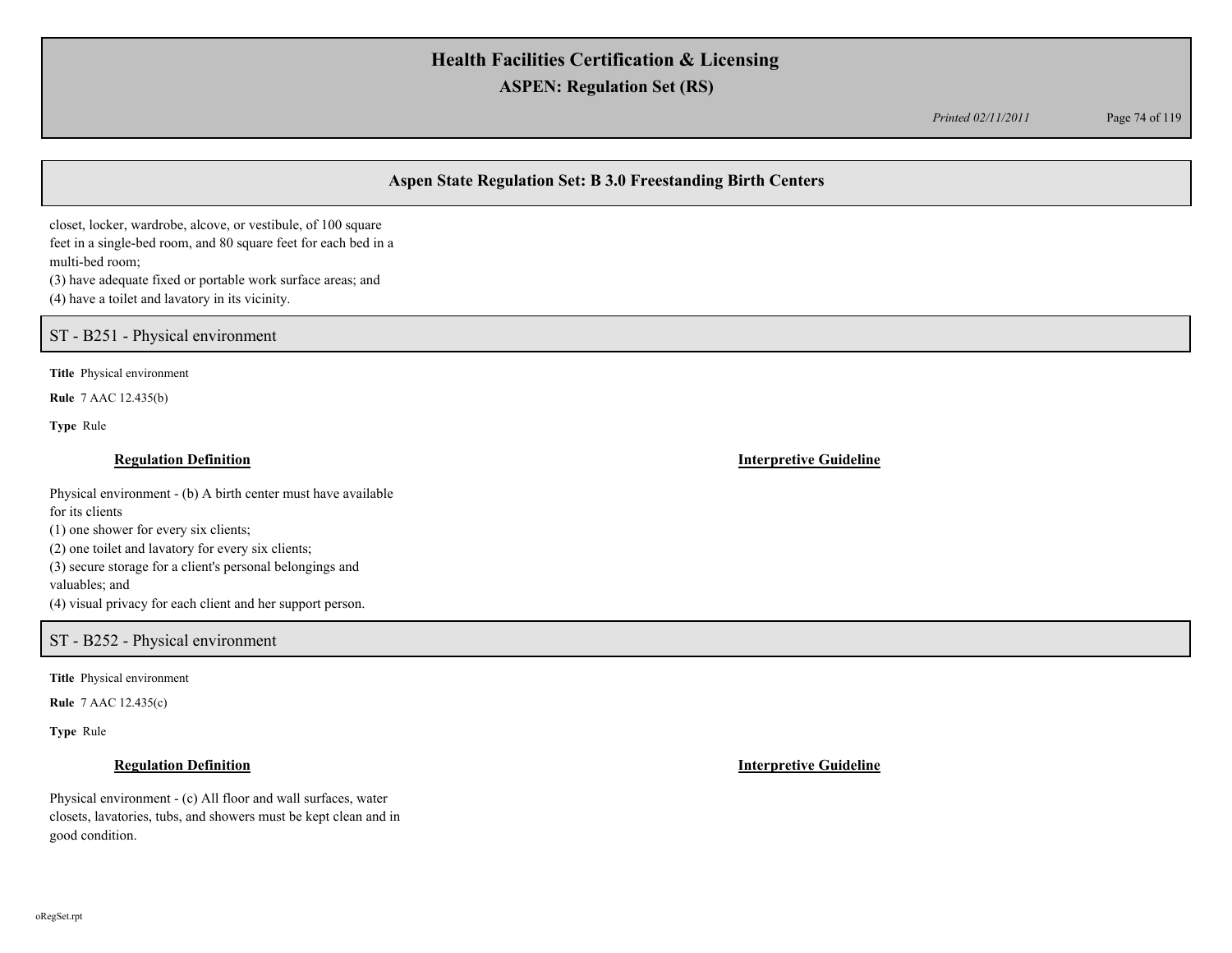*Printed 02/11/2011* Page 75 of 119

## **Aspen State Regulation Set: B 3.0 Freestanding Birth Centers**

# ST - B253 - Physical environment

**Title** Physical environment

**Rule** 7 AAC 12.435(d)

**Type** Rule

Physical environment - (d) A birth center must provide safe emergency lighting if it does not have automatic emergency lighting.

ST - B254 - Physical environment

**Title** Physical environment

**Rule** 7 AAC 12.435(e)

**Type** Rule

Physical environment - (e) All sewage, garbage, refuse, and liquid waste must be collected and disposed of in a manner to prevent the creation of an unsafe or unsanitary condition.

## ST - B255 - Physical environment

**Title** Physical environment

**Rule** 7 AAC 12.435(f)

**Type** Rule

### **Regulation Definition Interpretive Guideline**

Physical environment - (f) A birth center must have an electric or gas refrigerator capable of maintaining a temperature of 45

### **Regulation Definition Interpretive Guideline**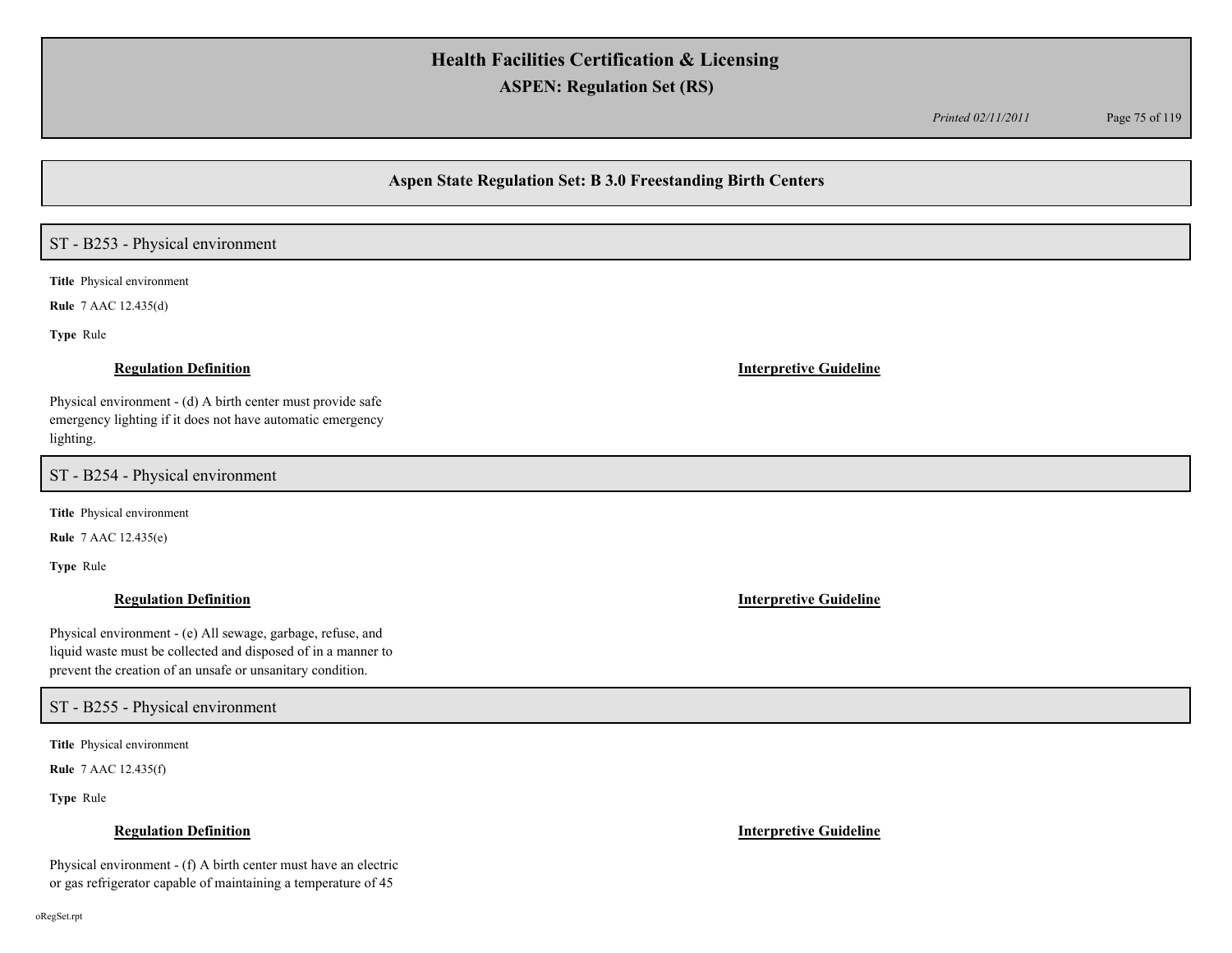*Printed 02/11/2011* Page 76 of 119

# **Aspen State Regulation Set: B 3.0 Freestanding Birth Centers**

degrees Fahrenheit or lower.

## ST - B256 - Physical environment

**Title** Physical environment

**Rule** 7 AAC 12.435(g)

**Type** Rule

Physical environment - (g) Vehicle parking must be provided at the ratio of two spaces for each birth room plus sufficient parking spaces to accommodate the maximum number of staff on duty at one time. On-street parking, if available, may be considered as meeting part of this requirement. Exceptions may be made with approval of the department for a center located in an area with a high population density if adequate public parking is available or if the center is accessible to a public transportation system.

## ST - B257 - Physical environment

**Title** Physical environment

**Rule** 7 AAC 12.435(h)

**Type** Rule

Physical environment - (h) The birth center must protect clients, their families, and others from any environmental hazard that might cause injury, including injury from a fall, electrical shock, poisoning, or burns. The birth center shall ensure that

(1) electrical outlets are covered;

(2) any toys provided by the birth center are safe for the children who will play with them;

**Regulation Definition Interpretive Guideline**

oRegSet.rpt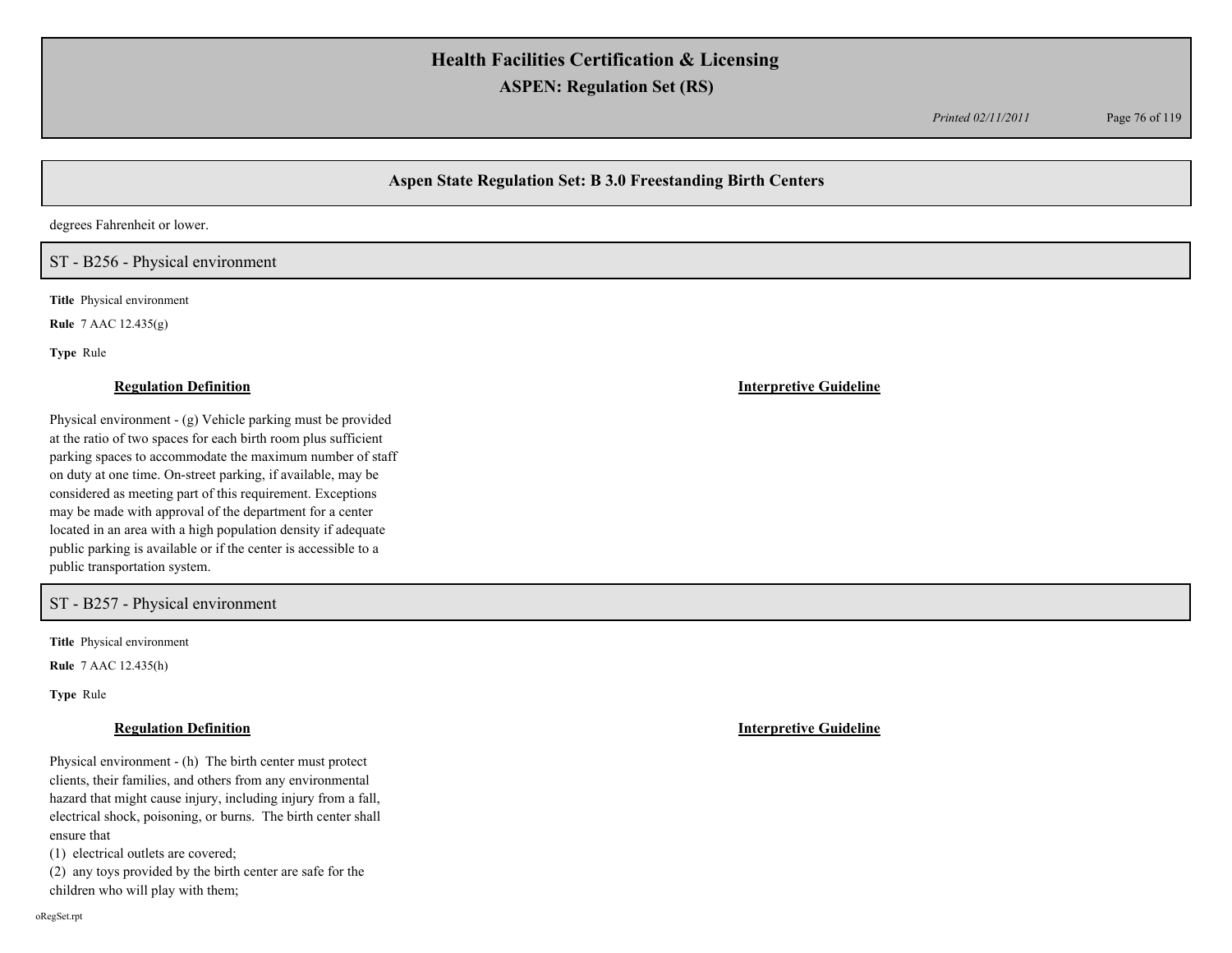*Printed 02/11/2011* Page 77 of 119

# **Aspen State Regulation Set: B 3.0 Freestanding Birth Centers**

- (3) access by children to stairways is prevented;
- (4) storage cabinets are kept locked;
- (5) walkways, parking lots, and outside play areas are safe;
- (6) ventilation and lighting are adequate;
- (7) privacy is provided for clients and their families;
- (8) clients, their families, and birth center personnel have
- adequate space, including space allotted for
	- (A) business operations;
	- (B) secure medical records storage;
	- (C) a waiting room and reception area;
	- (D) examination rooms;
	- (E) family rooms and play areas for children;
	- (F) bath and toilet facilities;
	- (G) birth rooms;
	- (H) staff areas;
	- (I) utility and work areas;
	- (J) storage;
- (K) emergency care areas;
- (L) office and laboratory areas; and
- (M) coats, boots, and umbrellas.

ST - B258 - Physical environment

**Title** Physical environment

**Rule** 7 AAC 12.435(i)

**Type** Rule

### **Regulation Definition Interpretive Guideline**

Physical environment - (i) The birth center must provide

(1) adequate handwashing facilities for clients, their families, and birth center personnel;

(2) adequate and sanitary trash storage;

(3) for the safe storage and removal of waste, including biomedical waste; in this paragraph, " biomedical waste " means any solid or liquid waste that may present a threat of

infection to humans, including non-liquid human tissue and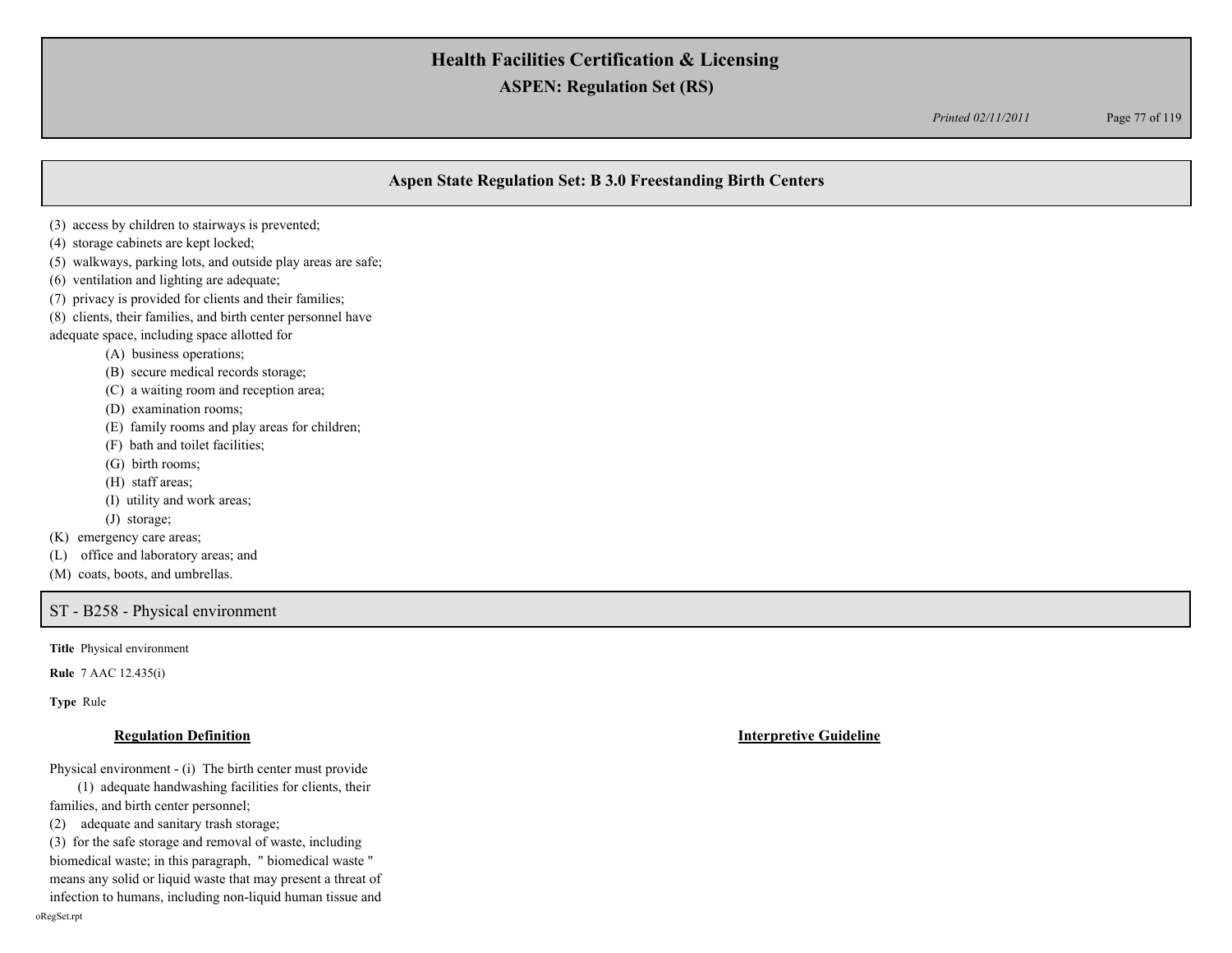*Printed 02/11/2011* Page 78 of 119

# **Aspen State Regulation Set: B 3.0 Freestanding Birth Centers**

body parts, discarded sharps, human blood, human blood products, and any waste that contains human disease-causing agents or body fluids; and (4) equipment, or a contract, for snow removal.

ST - B260 - Physical plant

**Title** Physical plant

**Rule** 7 AAC 12.437(a)

**Type** Rule

### **Regulation Definition Interpretive Guideline**

Physical plant - (a) Any renovation, expansion, or new construction must comply with (1) the requirements of Guidelines for Design and Construction of Hospital and Health Care Facilities, American Institute of Architects, 2001 edition, secs. 1 - 6 and sec. 9, adopted by reference; (2) 7 AAC 09.010 - 7 AAC 09.170; (3) AS 18.60.580 - 18.60.660; and (4) AS 18.60.705 - 18.60.740.

ST - B261 - Physical Plant

**Title** Physical Plant

**Rule** 7 AAC 12.437(b)

**Type** Rule

Physical Plant - (b) A birth center must comply with municipal fire safety regulations, with 13 AAC 50 - 13 AAC 55, and with the following National Fire Protection Association (NFPA) standards: (1) NFPA 99: Standard for Health Care Facilities 2005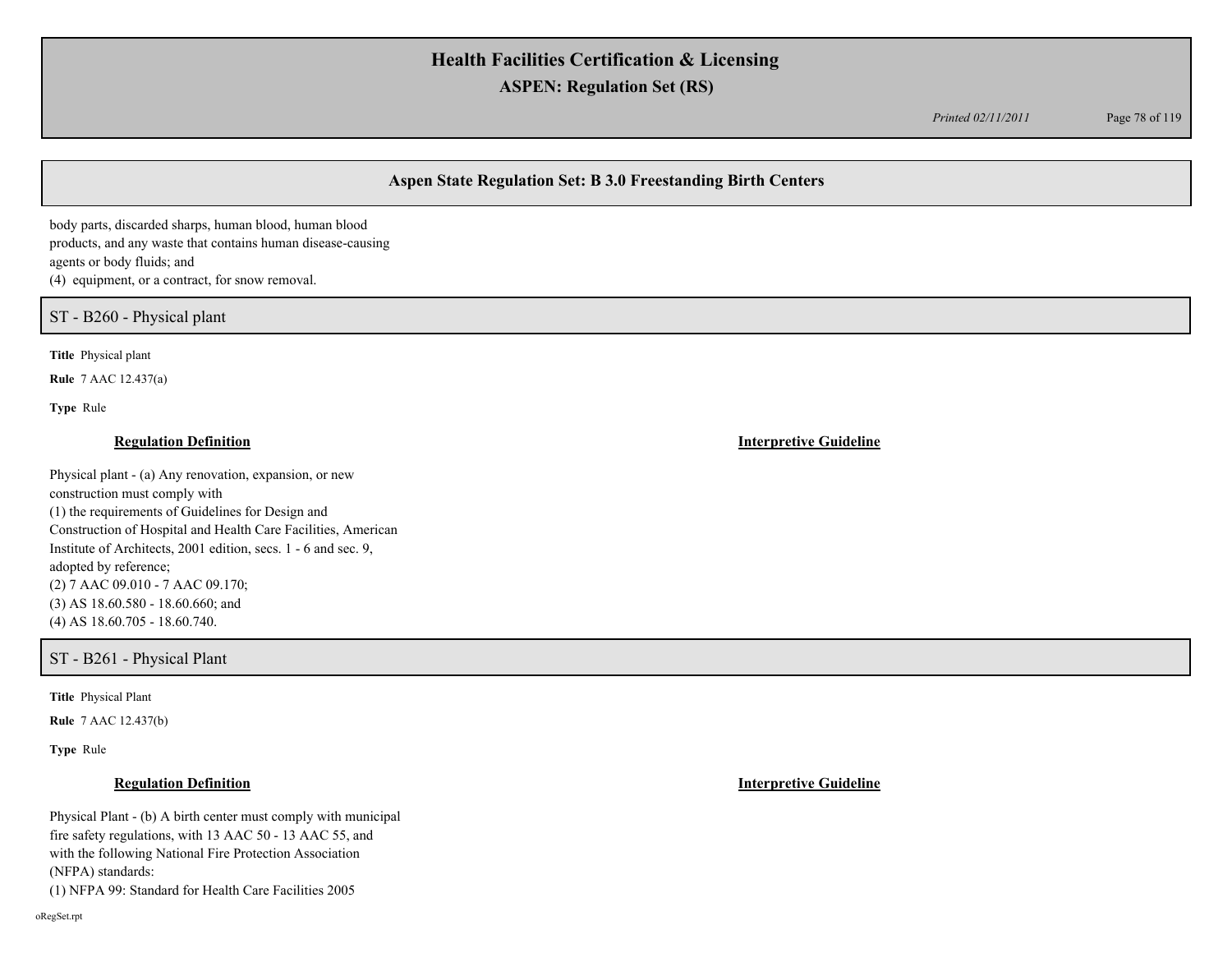*Printed 02/11/2011* Page 79 of 119

# **Aspen State Regulation Set: B 3.0 Freestanding Birth Centers**

edition, adopted by reference; (2) NFPA 101: Life Safety Code, 2000 edition, adopted by reference; (3) NFPA 10: Standard for Portable Fire Extinguishers, 2002 edition, adopted by reference.

ST - B262 - Physical Plant

**Title** Physical Plant

**Rule** 7 AAC 12.437(c)

**Type** Rule

### **Regulation Definition Interpretive Guideline**

Physical Plant - (c) A birth center must specify in writing the maximum allowable water temperature at an outlet for client bathing, showering, and washing, and a safety factor expressed in minutes required to reduce water temperature for particular client sensitivity due to illness or medication.

ST - B263 - Physical Plant

**Title** Physical Plant

**Rule** 7 AAC 12.437(d)

**Type** Rule

Physical Plant - (d) The department may waive compliance with, or grant a variance from, a requirement in this section if the commissioner determines that an equivalent alternative is provided and the safety and well-being of clients is assured. If a birth center wishes to obtain a waiver or variance, its governing body must apply in writing to the commissioner and must include in the application (1) the justification for the waiver;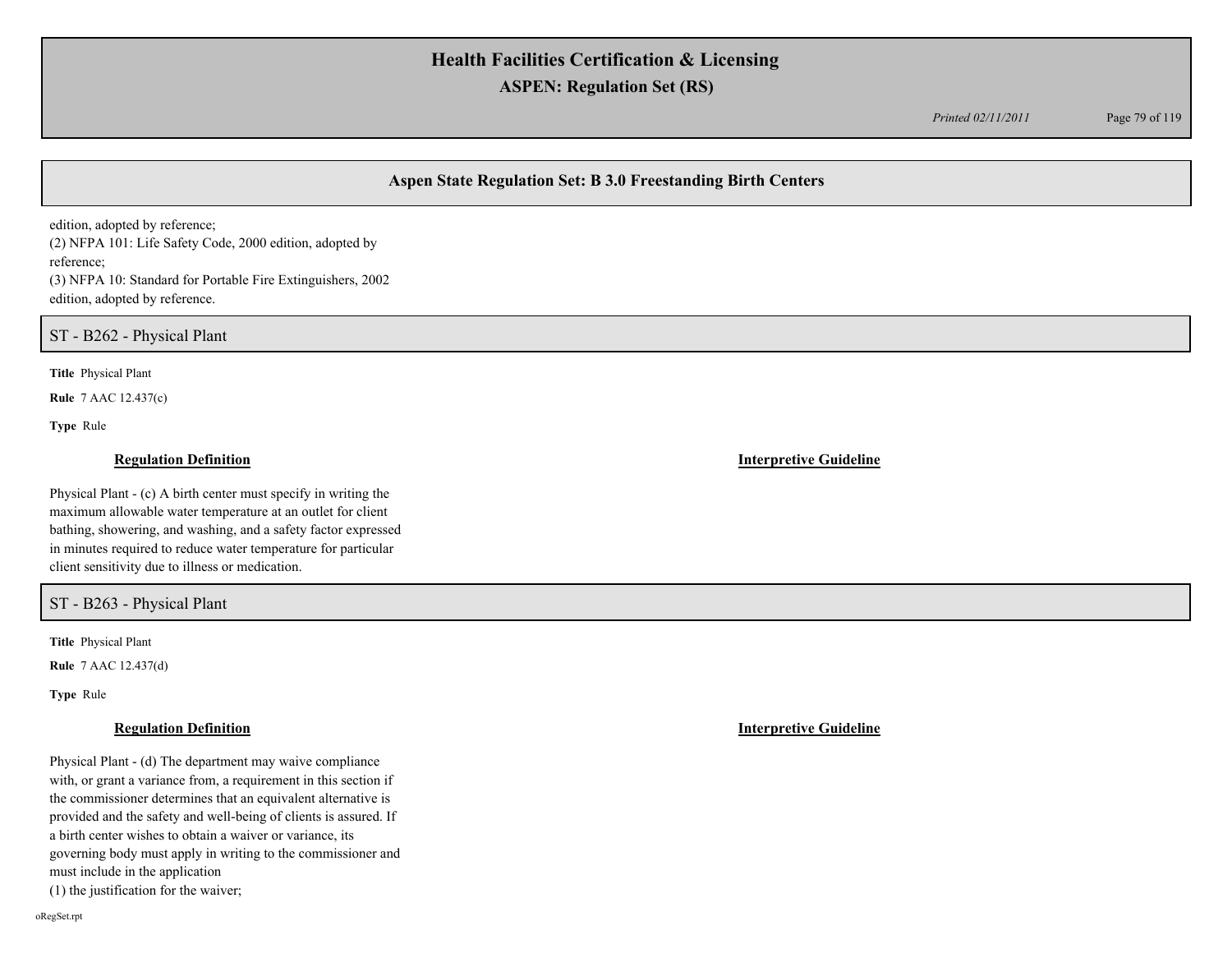*Printed 02/11/2011* Page 80 of 119

# **Aspen State Regulation Set: B 3.0 Freestanding Birth Centers**

(2) an explanation of the reasons why the particular requirement cannot be satisfied; (3) a description of the equivalent alternative proposed; and (4) if the application for waiver involves fire safety or other municipal or state requirements, evidence that it has been reviewed by the appropriate municipal or state authorities.

ST - B265 - Determination of low-risk maternal client

**Title** Determination of low-risk maternal client

**Rule** 7 AAC 12.446

**Type** Rule

### **Regulation Definition Interpretive Guideline**

Determination of low-risk maternal client - For purposes of 7 AAC 12.401 - 7 AAC 12.449, the department will consider a woman who seeks the services of a free-standing birth center to be a low-risk maternal client if, based on physical examinations and risk assessments conducted in accordance with the standards developed under 7 AAC 12.403(f), the woman

(1) is in general good health with uncomplicated prenatal care;

(2) is 16 years of age or older;

(3) has documented evidence of ongoing prenatal care or meets the requirements of 7 AAC  $12.403(h)(1) - (3)$ ;

(4) has no major medical problems;

(5) has no previous significant obstetrical complications that are likely to recur;

(6) has gestation that is

(A) greater than or equal to 37 weeks at the onset of labor; and

(B) less than or equal to 42 weeks;

(7) has never had uterine wall surgery, including a previous cesarean section;

(8) is appropriate for a setting where anesthesia is limited to oRegSet.rpt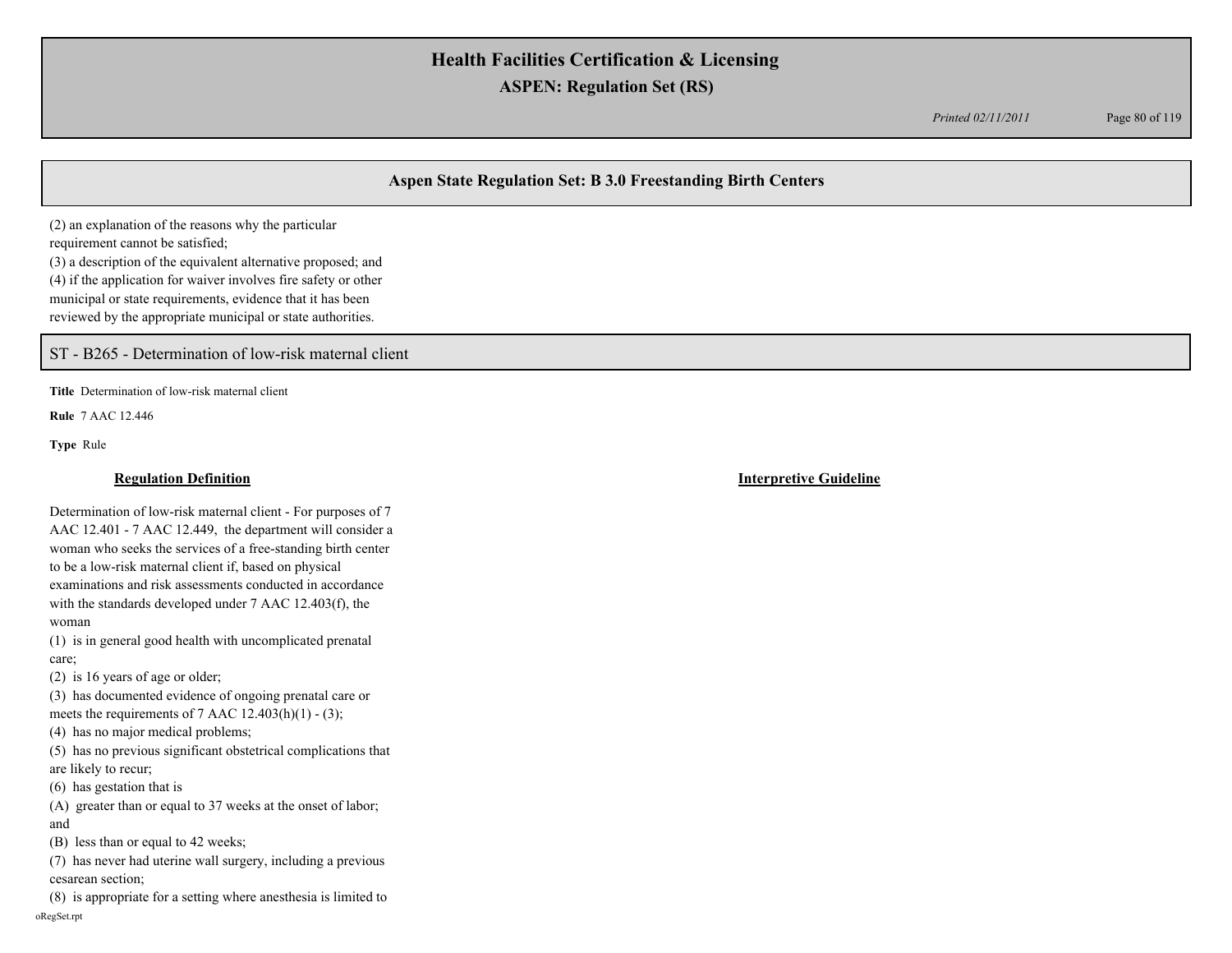*Printed 02/11/2011* Page 81 of 119

## **Aspen State Regulation Set: B 3.0 Freestanding Birth Centers**

local anesthesia as described in 7 AAC 12.403(n); (9) during labor, is progressing normally; and (10) has no signs or symptoms that cannot be remedied by normal midwifery intervention before labor, and has no signs or symptoms during labor, of

(A) active herpes genitalis;

(B) chronic or significant hypertension; in this subparagraph, "significant hypertension" means a sustained

blood pressure in excess of 140/90, or the presence of chronic hypertension that has been diagnosed before pregnancy;

(C) placenta previa or abruption;

(D) chorioamnionitis;

(E) anemia or thrombocytopenia;

(F) nonreassuring fetal heart tones; in this subparagraph, "nonreassuring fetal heart tones" means that, based on assessment of fetal heart tones, the physician or midwife has lost confidence regarding, or is unable to alleviate doubts about, fetal condition;

(G) thick fetal meconium;

(H) breech presentation;

(I) prolonged ruptured membranes in the absence of active labor; in this subparagraph, "prolonged" means that the membranes have been ruptured or leaking for 24 hours or longer;

(J) toxemia;

(K) poly-hydramnios or oligo-hydramnios;

(L) intrauterine growth retardation;

(M) multiple gestation;

(N) intrauterine fetal malformation;

(O) insulin-dependent diabetes mellitus or uncontrolled gestational diabetes;

(P) immunosuppressive disorder

(Q) alcoholism or inappropriate use of controlled substances,

including those obtained by prescription;

(R) compromised fetal status according to antepartum testing;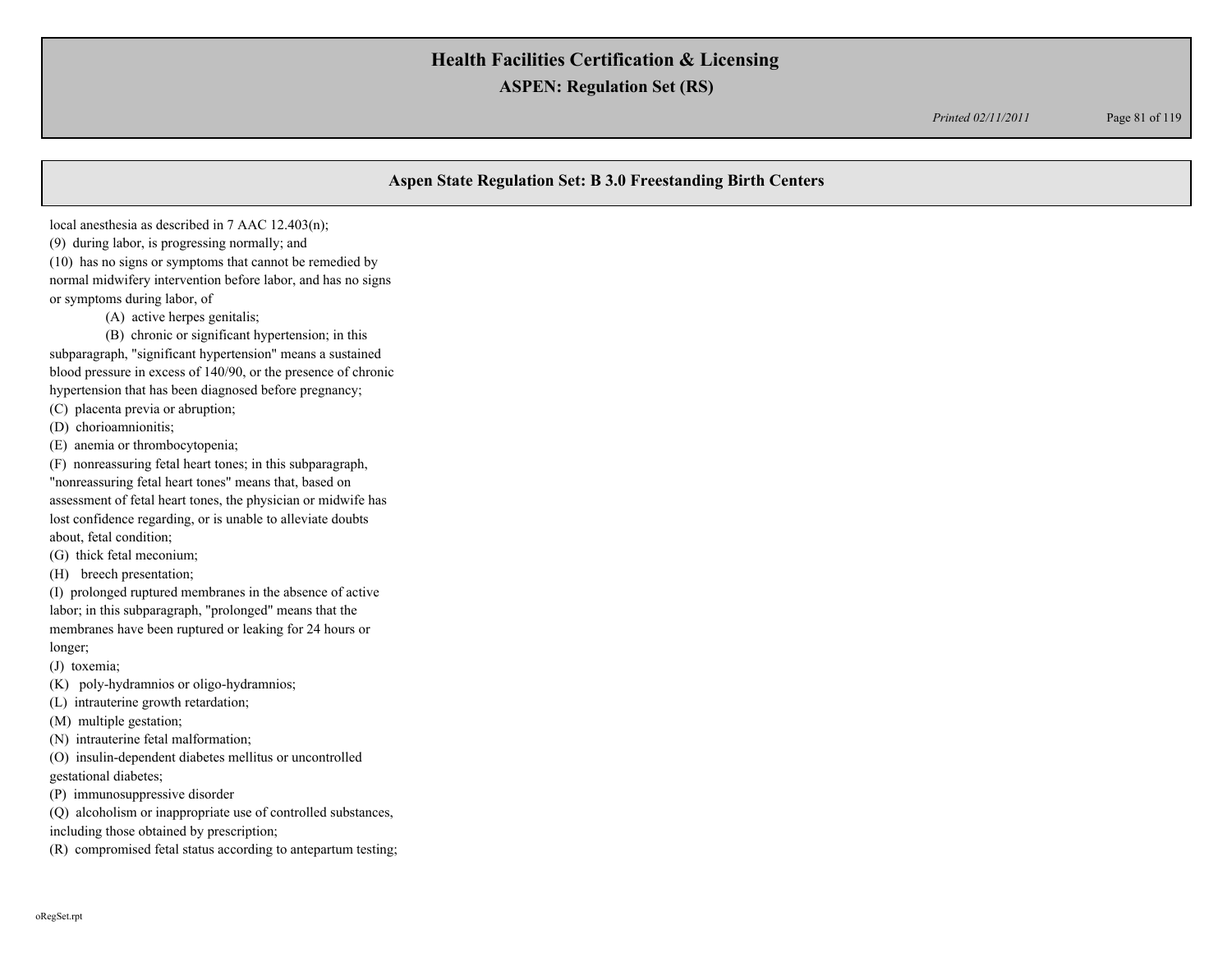*Printed 02/11/2011* Page 82 of 119

# **Aspen State Regulation Set: B 3.0 Freestanding Birth Centers**

or

(S) abnormal labor pattern as defined in the birth center ' s risk assessment tool developed under 7 AAC 12.403(f) and its policy and procedure manual.

ST - B300 - Scope

**Title** Scope

**Rule** 7 AAC 12.600(a), (e) and (g)

**Type** Rule

Scope - (a) Unless indicated otherwise in this chapter, a facility required to be licensed under AS 47.32 and this chapter must comply with the provisions of 7 AAC 10.9500 - 7 AAC 10.9535 (General Variance Procedures), 7 AAC 10.9600 - 7 AAC 10.9620 (Inspections and Investigations), 7 AAC 12.600, 7 AAC 12.605, 7 AAC 12.610, 7 AAC 12.620, and 7 AAC 12.920, and with the applicable provisions of this section for each type of facility. A critical access hospital must also comply with 7 AAC 12.612. (e) A free-standing birth center must comply with 7 AAC 12.650 - 7 AAC 12.660, 7 AAC 12.730 - 7 AAC 12.760, 7 AAC 12.860, 7 AAC 12.890, and 7 AAC 12.910. (g) A facility licensed under this chapter, with the exception of a home health agency, that provides a service described in 7 AAC 12.670 - 7 AAC 12.720, 7 AAC 12.780, 7 AAC 12.790 - 7 AAC 12.850, 7 AAC 12.870, or 7 AAC 12.880 must comply with the section of this chapter governing the provision of that service, unless otherwise indicated.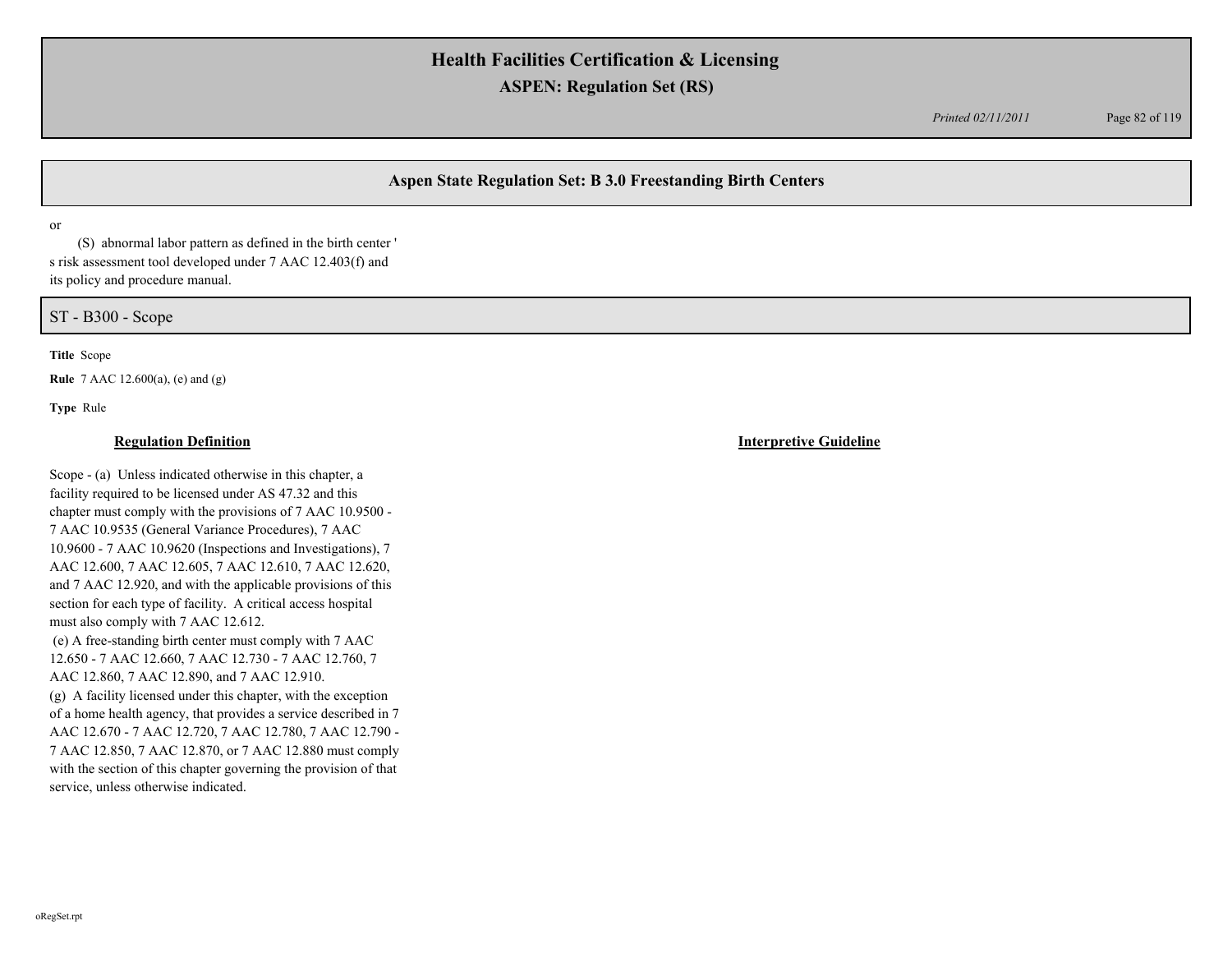*Printed 02/11/2011* Page 83 of 119

## **Aspen State Regulation Set: B 3.0 Freestanding Birth Centers**

# ST - B301 - Criminal History Check Requirements

**Title** Criminal History Check Requirements

**Rule** 7 AAC 12.605

**Type** Rule

Criminal History Check Requirements - An entity listed in AS 47.32.010(b) that is required to be licensed under AS 47.32 and this chapter must also comply with the applicable requirements of AS 47.05.300 - 47.05.390 and 7 AAC 10.900 - 7 AAC 10.990 (Barrier Crimes, Criminal History Checks, and Centralized Registry).

ST - B302 - Licensure

**Title** Licensure

**Rule** 7 AAC 12.610

**Type** Rule

### **Regulation Definition Interpretive Guideline**

Licensure - (a) Unless exempt under 7 AAC 12.611, before an individual or entity may operate a facility subject to AS 47.32 and this chapter, the individual or entity must obtain a license from the department under AS 47.32 and this section. The department may bring an action to enjoin the operation of a facility that has failed to obtain a license as required under AS 47.32 and this chapter.

(b) An application for an initial license must be submitted on a form supplied by the department. The applicant must submit a complete application, providing all applicable documents and information required under this chapter, including the names and addresses of all owners, officers, directors,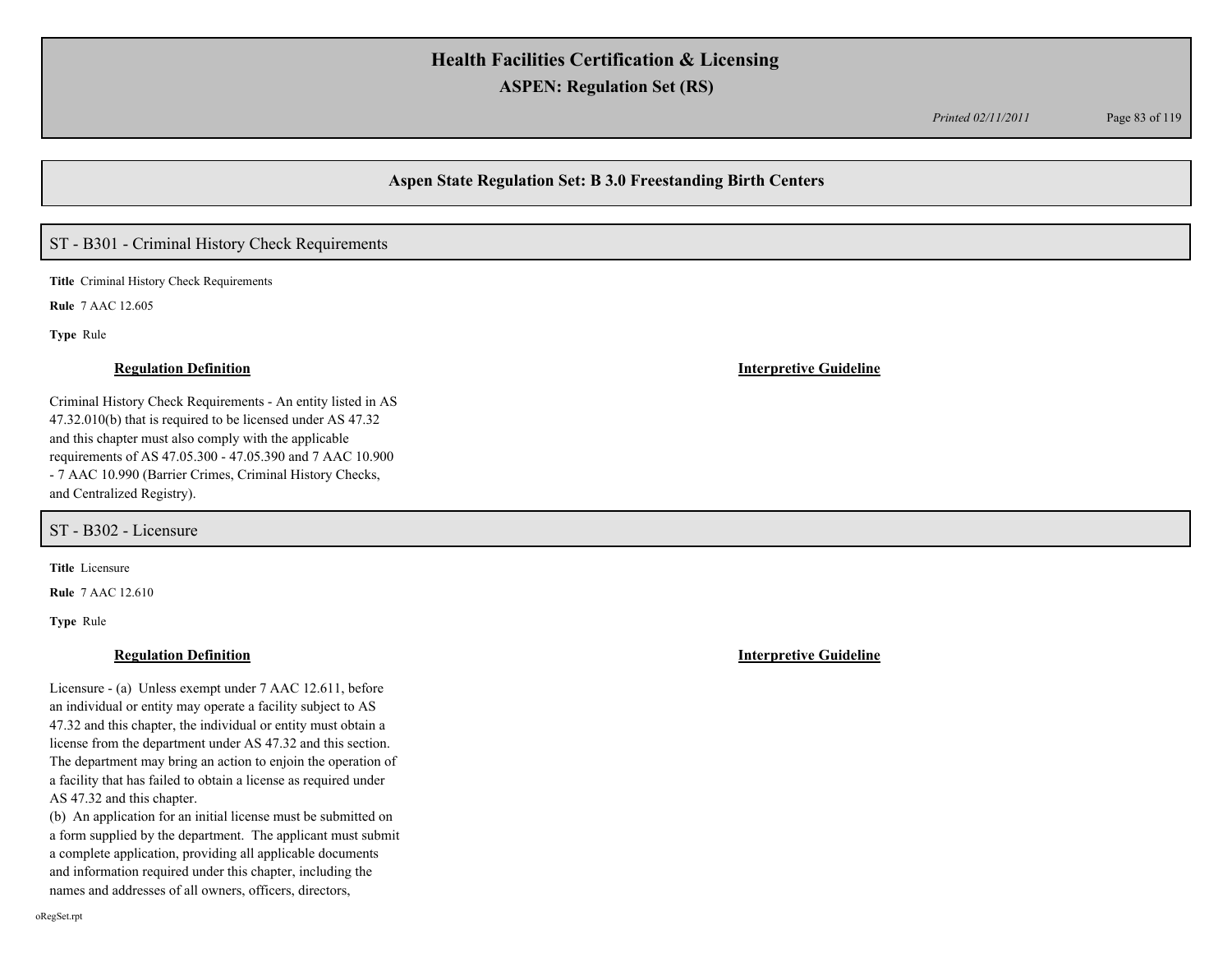*Printed 02/11/2011* Page 84 of 119

# **Aspen State Regulation Set: B 3.0 Freestanding Birth Centers**

partners, members, and principals of the business organization that owns the entity for which licensure is sought. Within 30 days after receipt of an application, the department will review the application for completeness. If the application is incomplete, the department will return it to the applicant for additional information. If the application is complete, the department will conduct an onsite review and inspection of the facility. If, after the onsite review and inspection, and review of the application, the department determines that the applicant meets the applicable requirements of AS 47.32 and this chapter, the department will issue a provisional license in accordance with AS 47.32.050(a). If the department determines that the applicant does not meet the applicable requirements of AS 47.32 and this chapter, the department will deny the application and issue the notice as required under AS 47.32.070.

(c) If the department determines that the applicant is temporarily unable to comply with one or more applicable requirements and is taking appropriate steps to achieve compliance, the department will extend the application review period under (b) of this section for an additional 90 days. (d) An application for renewal of a biennial license must be submitted, and will be reviewed, in accordance with AS 47.32.060. In addition to any noncompliance with the applicable provisions of AS 47.32 and this chapter, grounds for nonrenewal include

(1) submission of false or fraudulent information to the department;

(2) failure or refusal to provide required information to the department;

(3) noncompliance that threatens the health, welfare, or safety of patients;

(4) the facility or individual, or an employee of the facility or individual,

(A) permitting, aiding, or abetting the commission of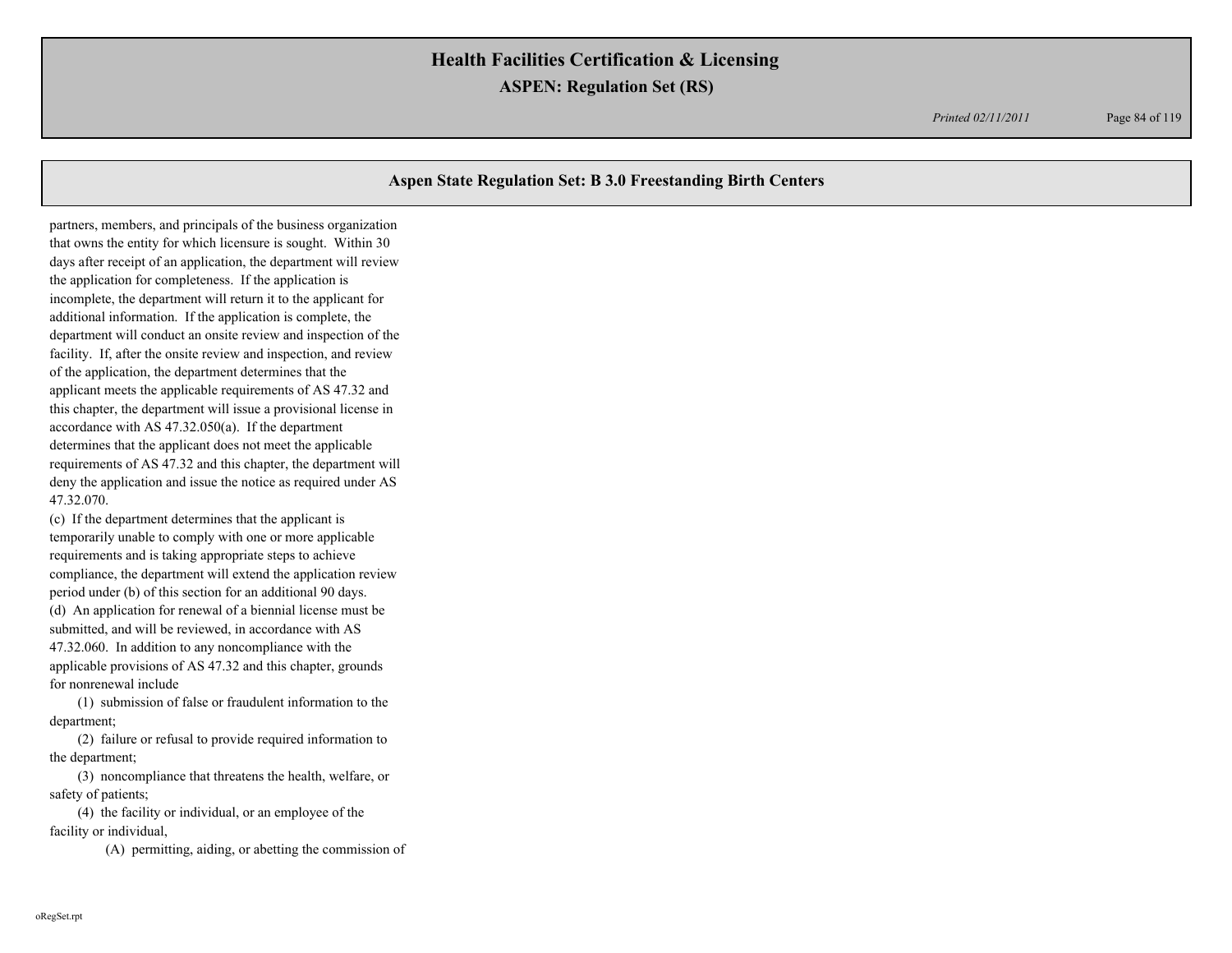*Printed 02/11/2011* Page 85 of 119

# **Aspen State Regulation Set: B 3.0 Freestanding Birth Centers**

a criminal act under AS 11, AS 21, AS 28, or AS 47 related to facility operations covered by the license;

(B) engaging in conduct or practices detrimental to the health, welfare, or safety of patients, clients, or employees; or

(C) participating in, offering to participate, or implying an offer to participate in rebate, kickback, or fee-splitting arrangements or substantially similar arrangements; and

(5) an insufficient number of staff at the facility with the training, experience, or judgment to provide adequate care.

## ST - B340 - Employee Health Program

**Title** Employee Health Program

**Rule** 7 AAC 12.650

**Type** Rule

### **Regulation Definition Interpretive Guideline**

Employee health program - (a) Each facility must have an employee health program that

(1) requires each employee to be evaluated within the first two weeks of employment and, except as provided otherwise in this paragraph, annually after that, to detect active cases of pulmonary tuberculosis, as follows:

(A) an employee who has never had a positive tuberculin skin test result shall obtain a tuberculin Mantoux skin test; if the tuberculin skin test result is negative, the employee does not need to have further annual tuberculosis evaluation under this paragraph if the employee's duties never require him or her to be in a room where patients or residents might enter, and if the employee does not handle clinical specimens or other material from patients or from their rooms; an example of such an employee is an administrative person or research worker whose place of work is remote from patient or residential care areas and who does not come in contact with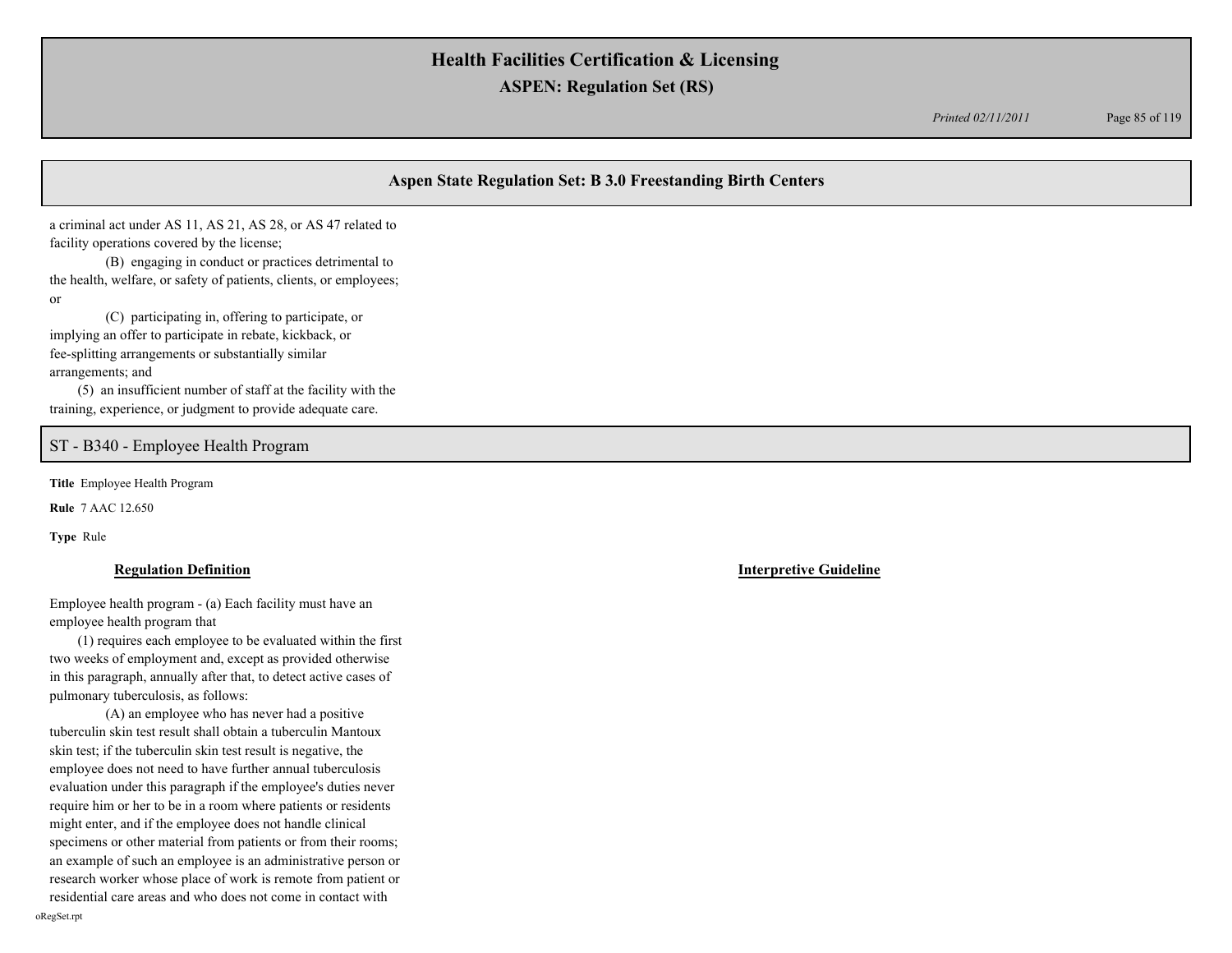*Printed 02/11/2011* Page 86 of 119

# **Aspen State Regulation Set: B 3.0 Freestanding Birth Centers**

clinical specimens;

(B) an employee who has previously had a positive tuberculin skin test result, or an employee whose tuberculin skin test obtained under (A) of this paragraph has a positive result,

(i) shall have a health evaluation by a health care provider to identify symptoms suggesting that tuberculosis disease is present; the health evaluation must also include evaluation for the presence of any of the following risk factors: evidence of inadequately treated past tuberculosis disease, history of close exposure to a case of communicable pulmonary tuberculosis within the previous two years, history of a negative tuberculin test within the previous two years, diabetes mellitus (severe or poorly controlled), diseases associated with severe immunologic deficiencies, immunosuppressive therapy, silicosis, gastrectomy, excessive alcohol intake, or human immunodeficiency virus infection; if symptoms suggesting tuberculosis disease are present, or if any of the risk factors is present, a chest x-ray shall be obtained as part of the health evaluation and the health care provider shall report the case to the section of epidemiology, division of public health; and

(ii) if the employee has previously received appropriate antituberculosis chemotherapy and has no symptoms suggesting that tuberculosis is present, the employee need not have further annual tuberculosis evaluation under this paragraph; and

(2) requires evidence of immunization against rubella by

(A) a valid immunization certificate signed by a physician listing the date of rubella vaccination;

(B) a copy of a record from a clinic or health center showing the date of vaccination; or

(C) the result of a serologic test approved by the department showing the employee is immune; and

(3) requires evidence of immunization against hepatitis B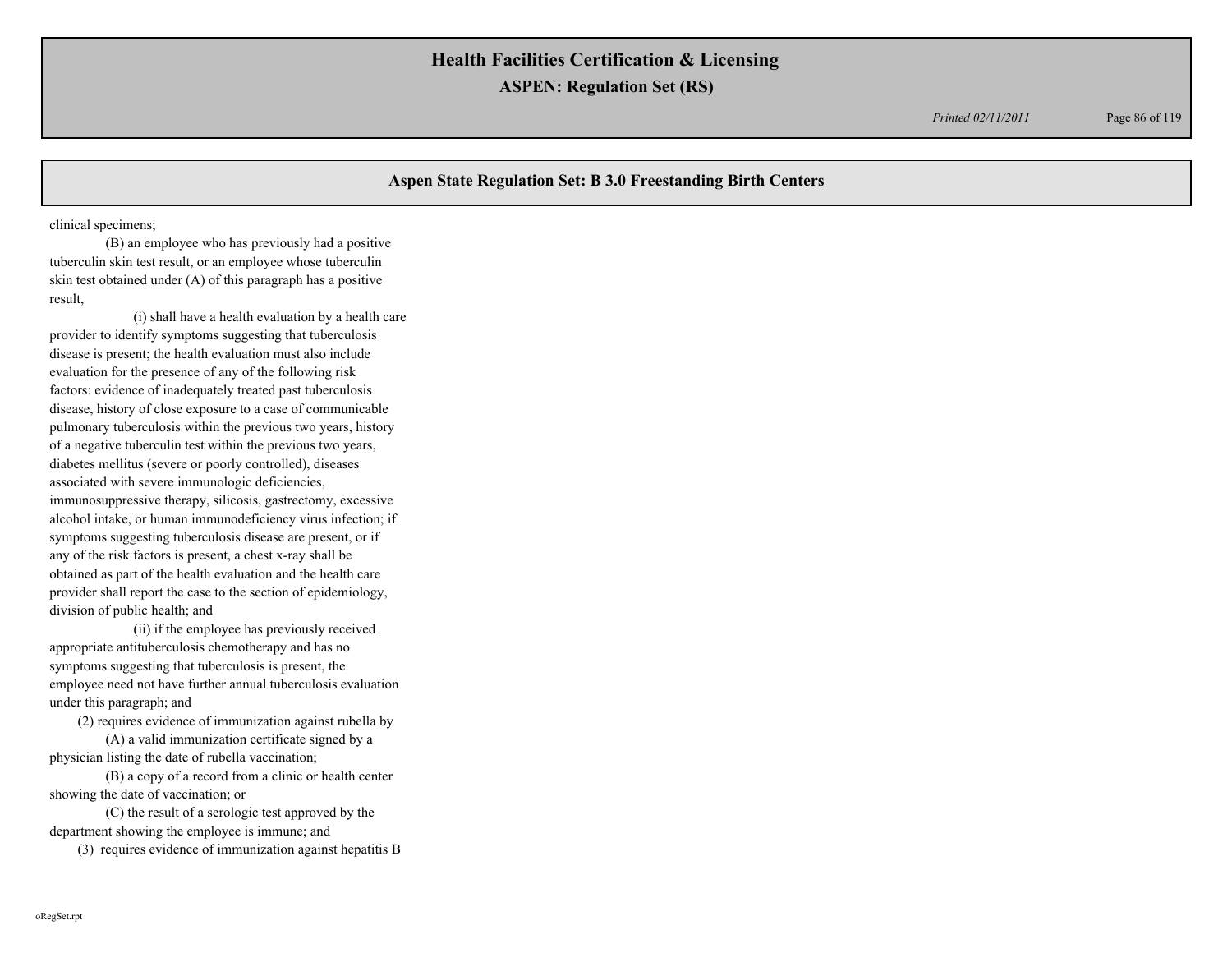*Printed 02/11/2011* Page 87 of 119

# **Aspen State Regulation Set: B 3.0 Freestanding Birth Centers**

by

(A) a valid immunization certificate signed by a physician listing the date of vaccination; or

(B) a copy of a record from a clinic or health center showing the date of vaccination.

(b) The requirements of this section do not apply to hospice agencies that do not provide inpatient care on agency premises. The requirements of (a)(2) of this section does not apply to home health agencies, nursing homes, or ambulatory surgical facilities, and, for employees of other facilities, may be waived if a physician signs a certificate that there are medical reasons that dictate that an employee should not be vaccinated against rubella.

ST - B350 - Personnel

**Title** Personnel

**Rule** 7 AAC 12.660(a)

**Type** Rule

### **Regulation Definition Interpretive Guideline**

Personnel - (a) A facility must plan and retain records of employee orientation, in-service training programs, and employee supervision. In addition, the facility must maintain for each employee a file that includes

(1) a current job description;

(2) a copy of the employee's current license or certification, if a license or certification is required by statute for the employee's profession;

(3) a summary of the employee's education, training, and experience; and

(4) evidence of the employee ' s compliance with the employee health requirements of 7 AAC 12.650.

(5) evidence of compliance with the applicable requirements of AS 47.05.300 - 47.05.390 and 7 AAC 10.900

- 7 AAC 10.990 (Barrier Crimes, Criminal History Checks,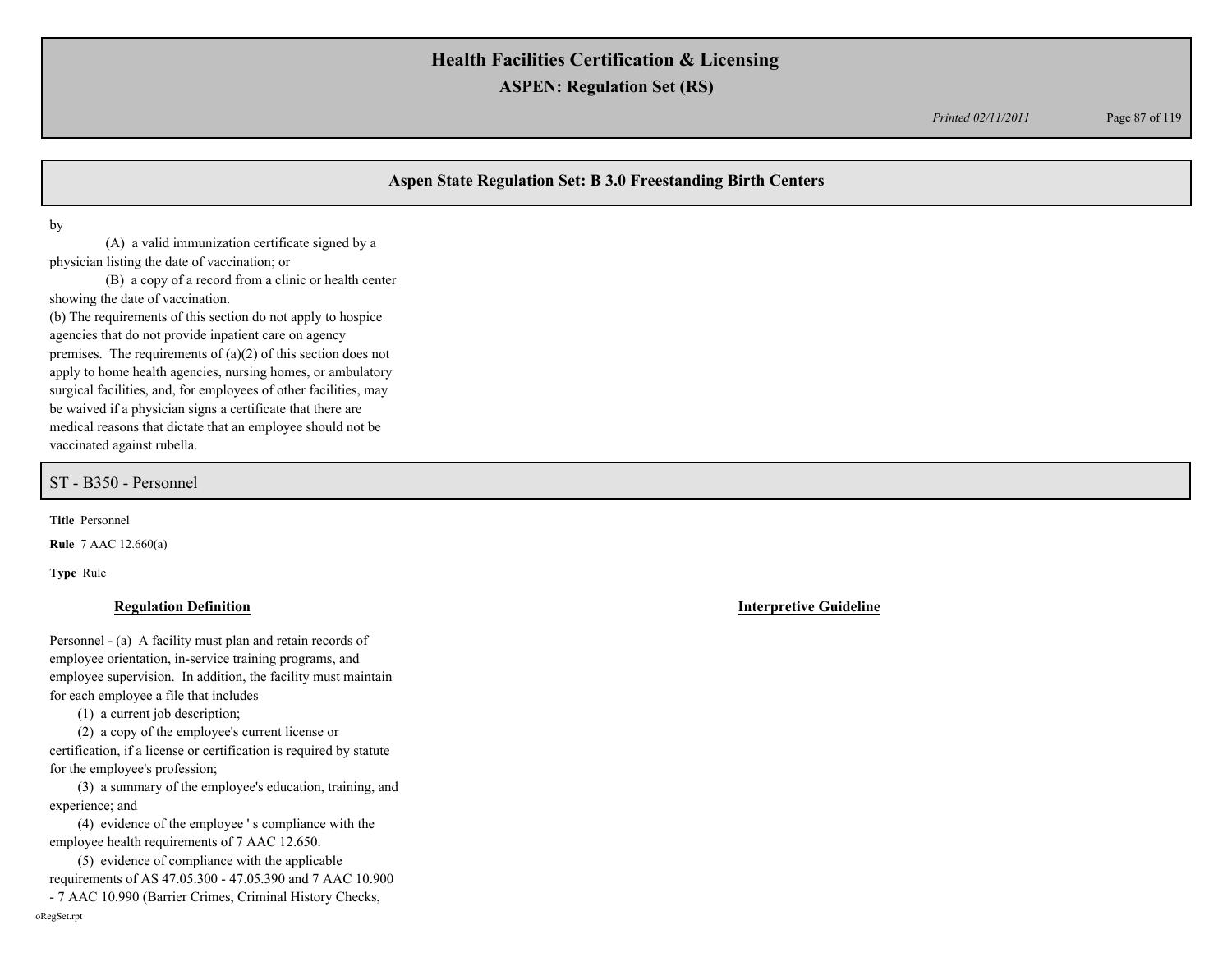*Printed 02/11/2011* Page 88 of 119

# **Aspen State Regulation Set: B 3.0 Freestanding Birth Centers**

and Centralized Registry).

ST - B351 - Personnel

**Title** Personnel

**Rule** 7 AAC 12.660(b)

**Type** Rule

Personnel - (b) If required by AS 08, patient care personnel must be currently licensed, certified, authorized, or registered in the state for the practice of their particular profession.

ST - B352 - Personnel

**Title** Personnel

**Rule** 7 AAC 12.660(c)

**Type** Rule

Personnel - (c) Physicians, licensed nurses, pharmacists, physical therapists, dietitians, and social workers must be involved in the orientation and in-service education program for patient care personnel.

ST - B353 - Personnel

**Title** Personnel

**Rule** 7 AAC 12.660(d)

**Type** Rule

**Regulation Definition Interpretive Guideline**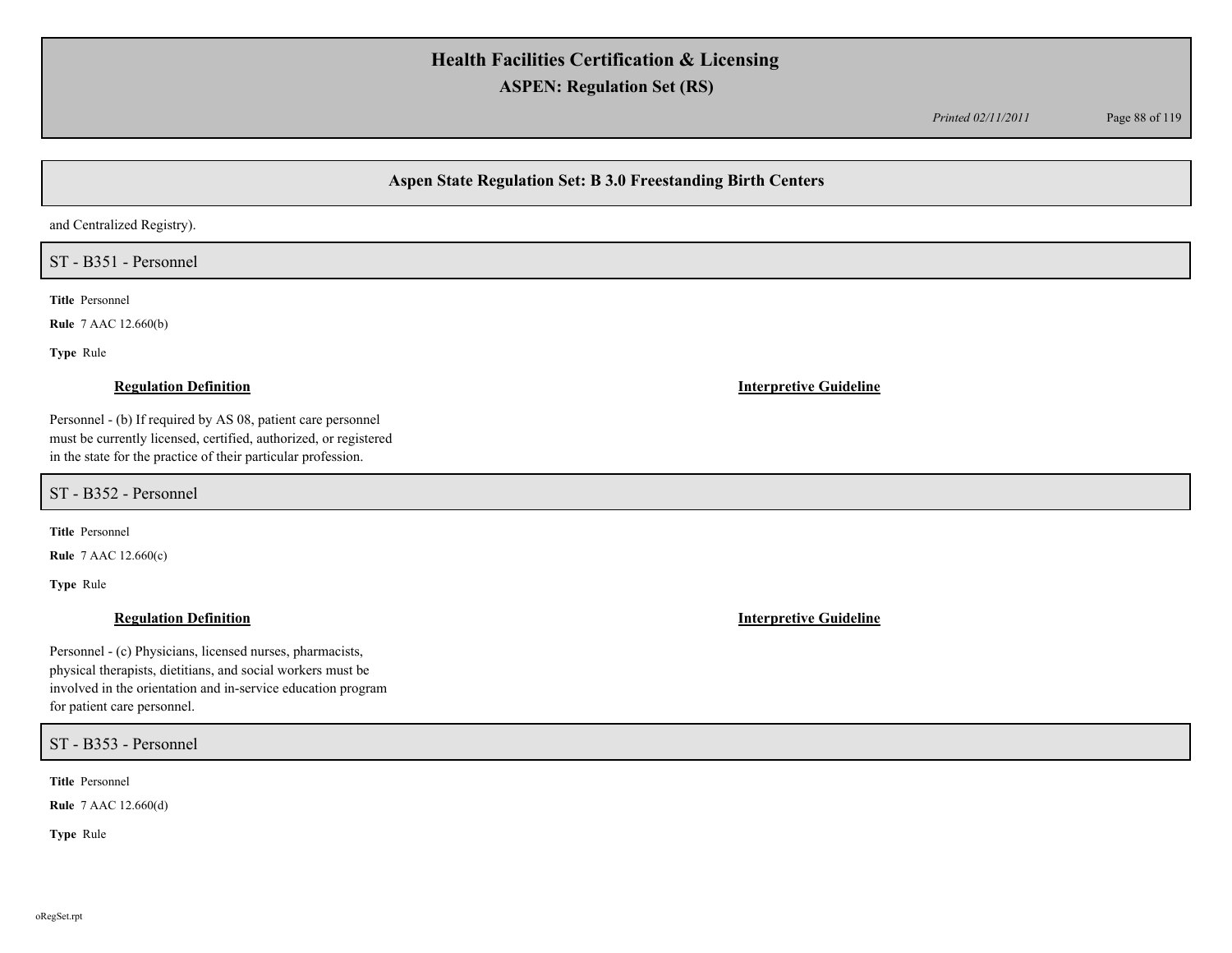*Printed 02/11/2011* Page 89 of 119

# **Aspen State Regulation Set: B 3.0 Freestanding Birth Centers**

### **Regulation Definition Interpretive Guideline**

Personnel - (d) The facility shall

(1) document in personnel files that each employee has completed all required orientation, education, and training; and

(2) establish and implement personnel policies requiring an annual evaluation of each employee ' s performance.

ST - B360 - Nursing Service (if applicable)

**Title** Nursing Service (if applicable)

**Rule** 7 AAC 12.670(a) - (b)

**Type** Rule

Nursing service - (a) A licensed nurse shall write a patient care plan for each patient in consultation with other patient care personnel and the patient.

(b) The patient care plan must reflect analysis of patient problems and needs, treatment goals, medication prescribed and, upon discharge, instructions given to the patient and the patient's family regarding medication management, including any risks, side effects, and benefits expected, and including any recommended activities and diet.

ST - B361 - Nursing Service (if applicable)

**Title** Nursing Service (if applicable)

**Rule** 7 AAC 12.670(c)

**Type** Rule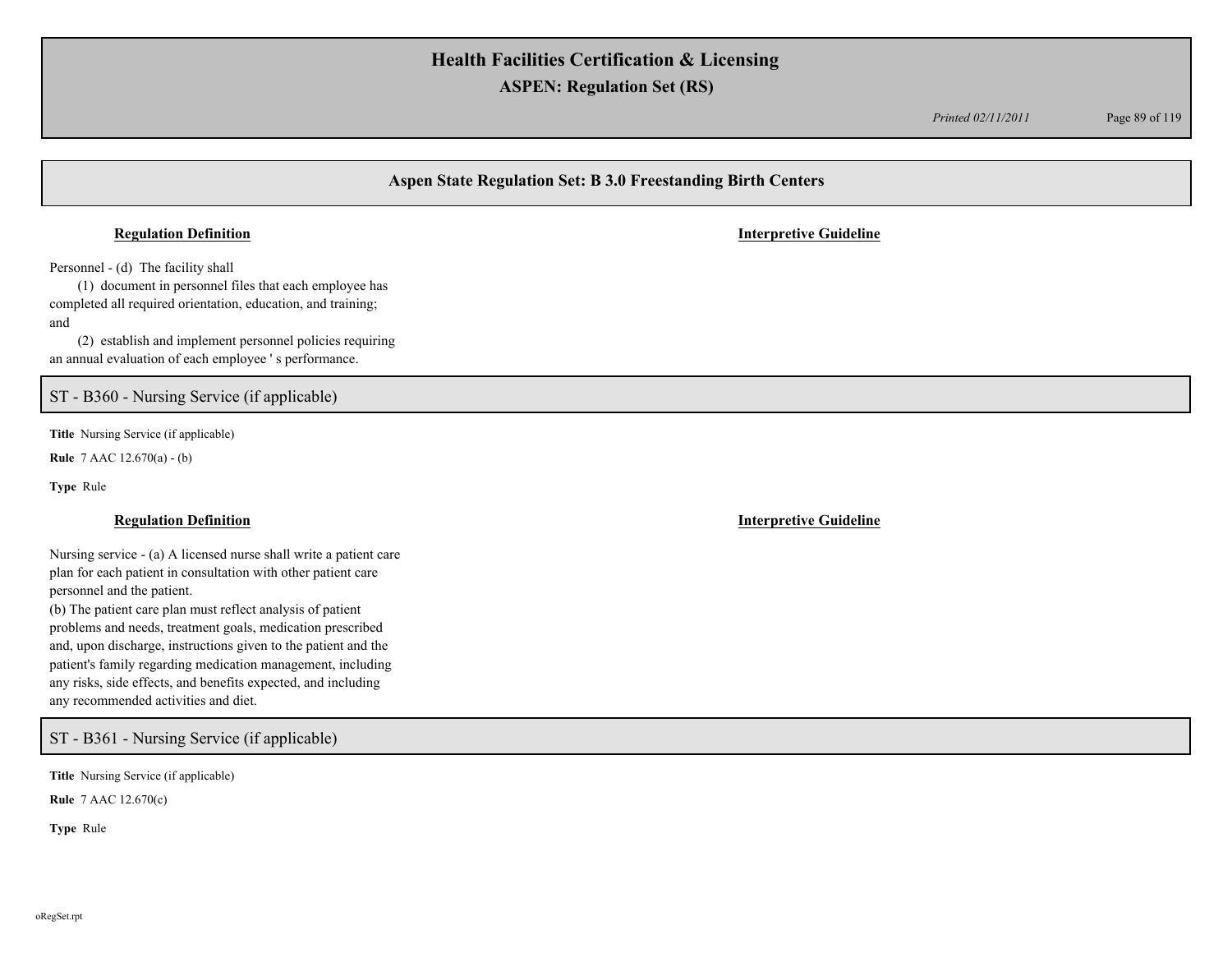*Printed 02/11/2011* Page 90 of 119

# **Aspen State Regulation Set: B 3.0 Freestanding Birth Centers** Nursing service - (c) Each facility must have a registered nurse as the director for nursing services. The director shall perform the following duties: (1) assure that all nurses comply with the requirements of (a) of this section; (2) provide a sufficient number of registered nurses to meet patient needs; (3) write an annual evaluation on the performance of each nurse; (4) maintain records on the number of nurses employed and the hours and weeks of employment; (5) delegate to a registered nurse the responsibility to plan, assign, supervise, and evaluate the nursing care for each patient; **Regulation Definition Interpretive Guideline**

(6) select and promote nursing personnel based on their qualifications and terminate employees when necessary; and

(7) establish and implement a standard procedure for the safe administration of medications.

## ST - B362 - Nursing Service (if applicable)

**Title** Nursing Service (if applicable)

**Rule** 7 AAC 12.670(d)

**Type** Rule

### **Regulation Definition Interpretive Guideline**

Nursing service - (d) Only a registered nurse who has been appropriately trained may perform a blood transfusion. All other nursing services may be performed only under the direction of a registered nurse. A licensed practical nurse may administer medications, or perform limited infusion therapy functions, if

(1) the licensed practical nurse is authorized under AS 08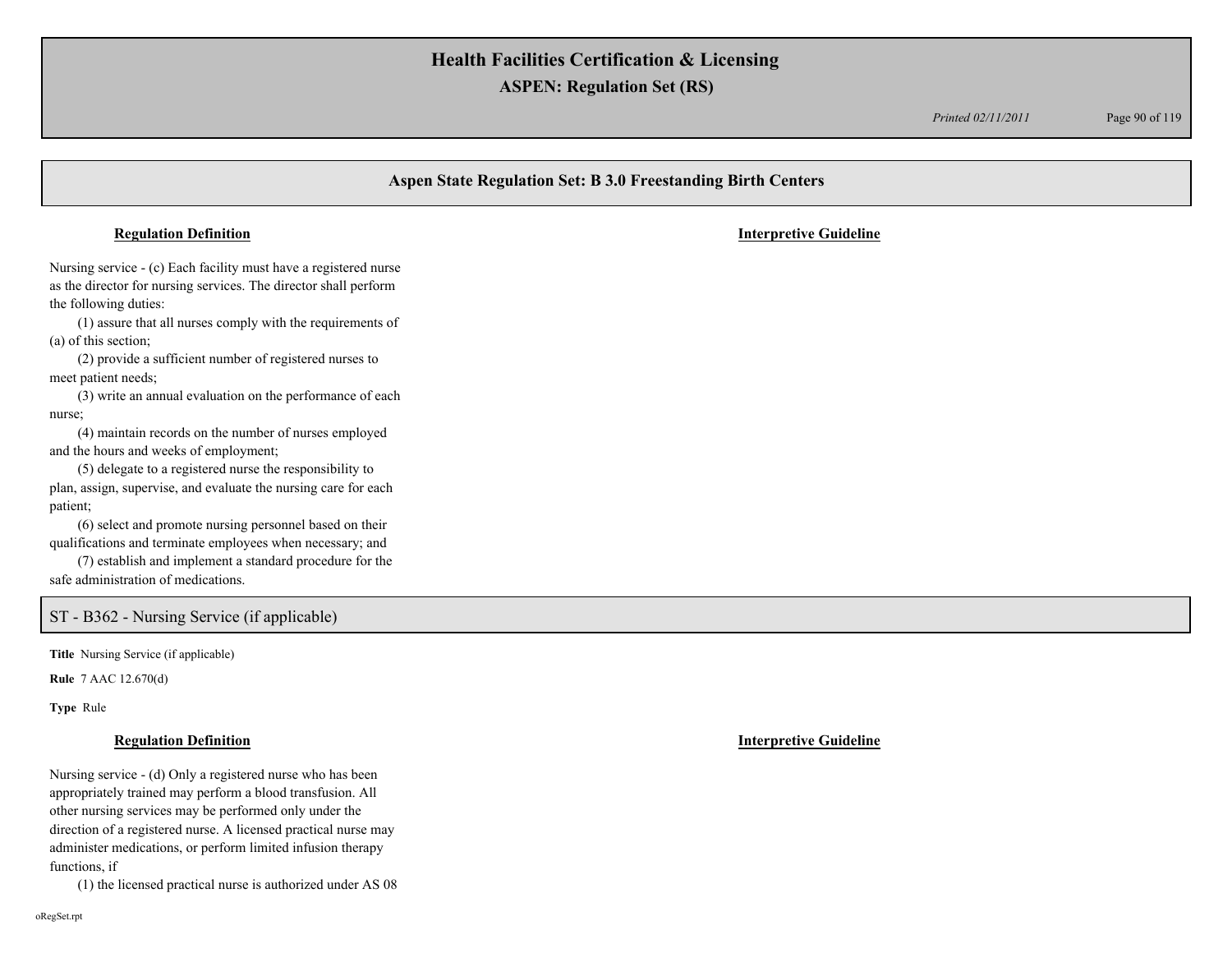*Printed 02/11/2011* Page 91 of 119

# **Aspen State Regulation Set: B 3.0 Freestanding Birth Centers**

to perform these services;

(2) these services are authorized in the facility program standards; and

(3) the program standards have been approved by the hospital administrator and the pharmacist.

ST - B363 - Nursing Service (if applicable)

**Title** Nursing Service (if applicable)

**Rule** 7 AAC 12.670(e) - (f)

**Type** Rule

### **Regulation Definition Interpretive Guideline**

Nursing service - (e) Licensed nursing personnel who meet the requirements under (d) of this section to administer medications, and who have been authorized in writing by the hospital administrator and the pharmacist, may perform the following services if a pharmacist is not available:

(1) inventory and restocking of emergency drugs at least every 30 days; and

(2) removal of a single dose of a prescribed drug for a patient or any drug packaged by a pharmacist from the licensed pharmacy or drug room.

(f) If licensed nursing personnel perform a service described in  $(e)(2)$  of this section, a pharmacy or drug room record must be kept and signed by the licensed nurse showing the name, strength and amount of the drug, the date and time taken, and the patient to whom the drug is administered.

ST - B364 - Nursing Service (if applicable)

**Title** Nursing Service (if applicable)

**Rule** 7 AAC 12.670(g)

**Type** Rule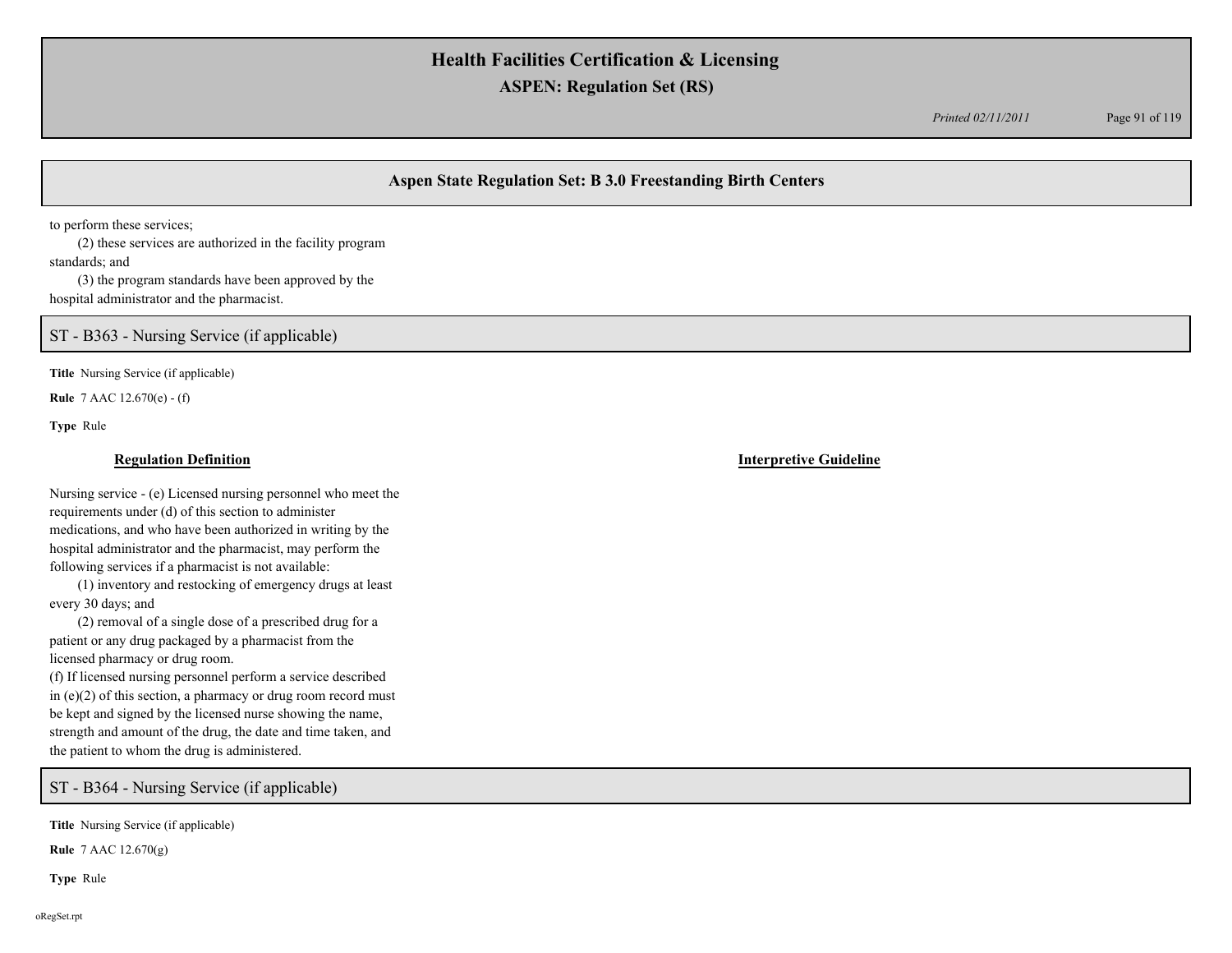*Printed 02/11/2011* Page 92 of 119

# **Aspen State Regulation Set: B 3.0 Freestanding Birth Centers**

### **Regulation Definition Interpretive Guideline**

Nursing service - (g) Except as provided in (i) of this section for a critical access hospital or 7 AAC 12.275 for a nursing facility, a facility that provides a nursing service must have a registered nurse on duty at all times.

ST - B365 - Nursing Service (if applicable)

**Title** Nursing Service (if applicable)

**Rule** 7 AAC 12.670(h)

**Type** Rule

Nursing service - (h) The nursing staff shall hold regular meetings to review and evaluate ways of improving nursing care. Minutes of the meetings must be made available to staff members.

ST - B366 - Nursing Service (if applicable)

**Title** Nursing Service (if applicable)

**Rule** 7 AAC 12.670(i)

**Type** Rule

Nursing service - (i) The department will waive the requirement of (g) of this section for a critical access hospital if the hospital establishes to the department's satisfaction that

(1) to have a registered nurse on duty at all times is not financially feasible for the hospital;

(2) the community served by the hospital was involved in the decision to discontinue having a registered nurse on duty at all times and is aware that the hospital's emergency

**Regulation Definition Interpretive Guideline**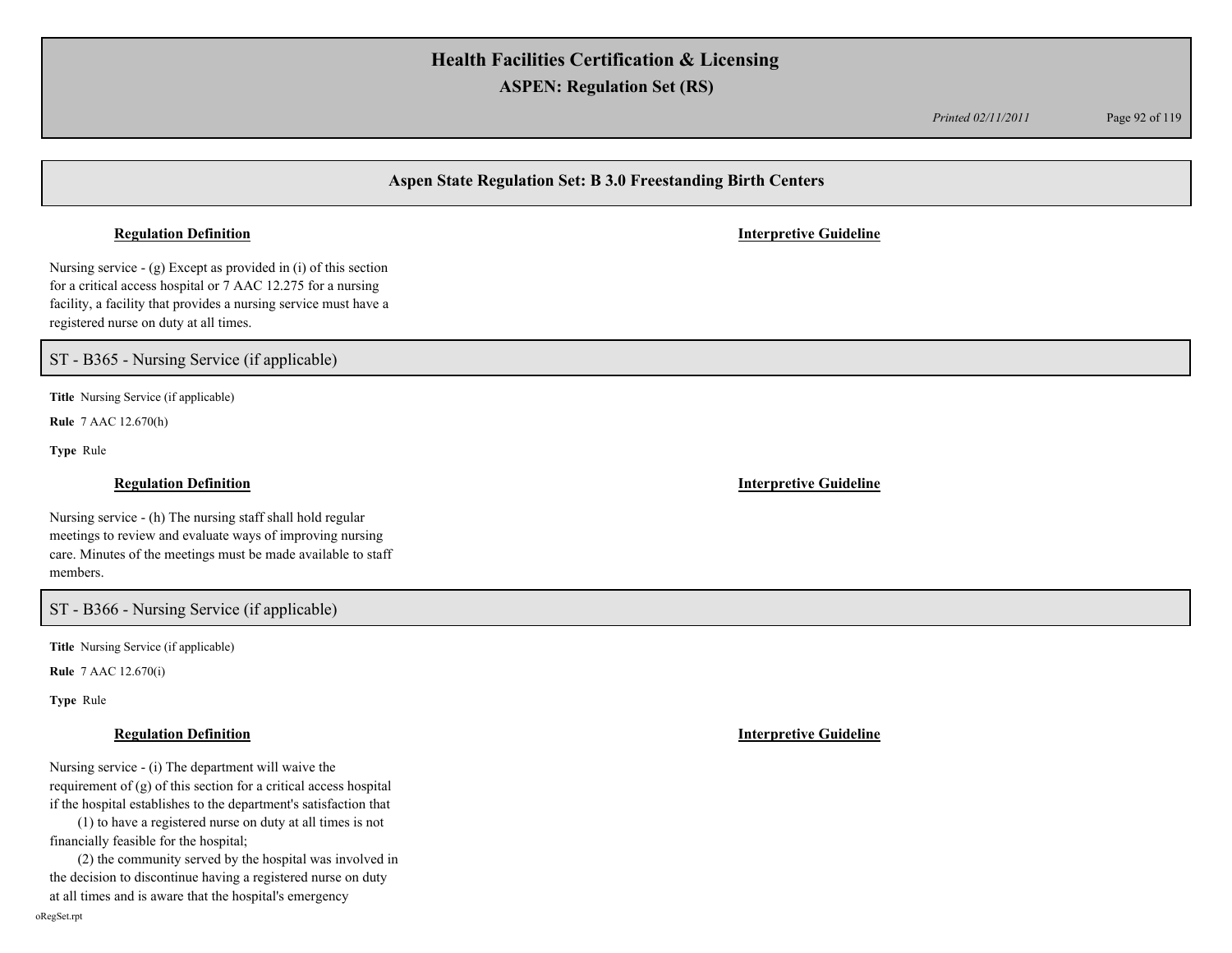*Printed 02/11/2011* Page 93 of 119

# **Aspen State Regulation Set: B 3.0 Freestanding Birth Centers**

department may close on occasion;

(3) the hospital's emergency medical service plan submitted under 7 AAC 12.612(c) (6) assures that a registered nurse will be available at the hospital's emergency room to receive patients delivered by local emergency services personnel; and (4) the hospital will have a registered nurse on duty

whenever an inpatient is present in the facility.

ST - B385 - Physical Therapy Service (if applicable)

**Title** Physical Therapy Service (if applicable)

**Rule** 7 AAC 12.690

**Type** Rule

### **Regulation Definition Interpretive Guideline**

Physical therapy service - (a) A facility that provides physical therapy services must retain, as an employee or under contract as a consultant of the facility, a physical therapist licensed under AS 08.84. If treatment is to be rendered by a physical therapy assistant, the physical therapy assistant must be licensed under AS 08.84, and the treatment must be planned, delegated, and supervised by the physical therapist. (b) A physical therapist may evaluate a patient and establish a treatment program only upon written or verbal instructions from the treating physician. A treatment program and any modification to it must be approved by the referring physician. A physical therapist may accept a verbal order of a physician. (c) A physical therapist shall perform the following duties or, if one or more of these duties is delegated to a physical therapy assistant, the physical therapist shall ensure that the duties are properly performed:

(1) enter each treatment into the patient's medical record;

(2) prepare clinical progress notes;

(3) prepare summaries of care.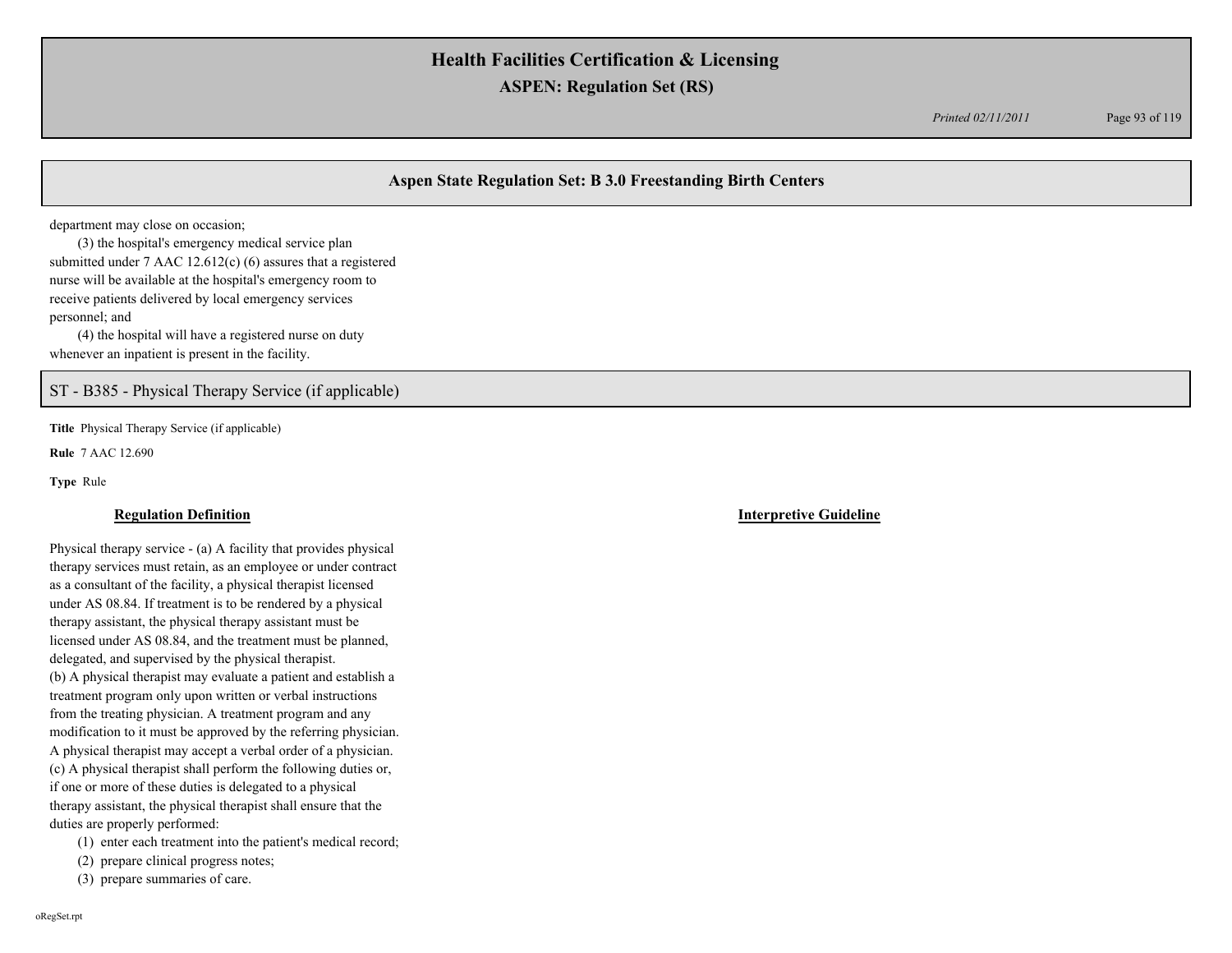*Printed 02/11/2011* Page 94 of 119

## **Aspen State Regulation Set: B 3.0 Freestanding Birth Centers**

# ST - B390 - Social Work Service (if applicable)

**Title** Social Work Service (if applicable)

**Rule** 7 AAC 12.700(a)

**Type** Rule

Social work service - (a) A facility that provides social work services must retain a social worker licensed under AS 08.95 as an employee or consultant of the facility. The social worker shall

(1) regularly assess the social service needs for each patient, resident, or client, implementing the plan of care to meet those needs, and reevaluating those needs as appropriate;

(2) link each patient, resident, or client and that individual's family with applicable community resources as necessary to assist in meeting ongoing social, emotional, and economic needs;

(3) assist the physician, any interdisciplinary team, and other staff in understanding the social and emotional factors related to the health of each patient, resident, or client;

(4) prepare clinical and progress notes;

(5) participate in in-service training; and

(6) plan, supervise, and delegate any services furnished by a social services specialist as provided in (c) of this section.

ST - B391 - Social Work Service (if applicable)

**Title** Social Work Service (if applicable)

**Rule** 7 AAC 12.700(b)

**Type** Rule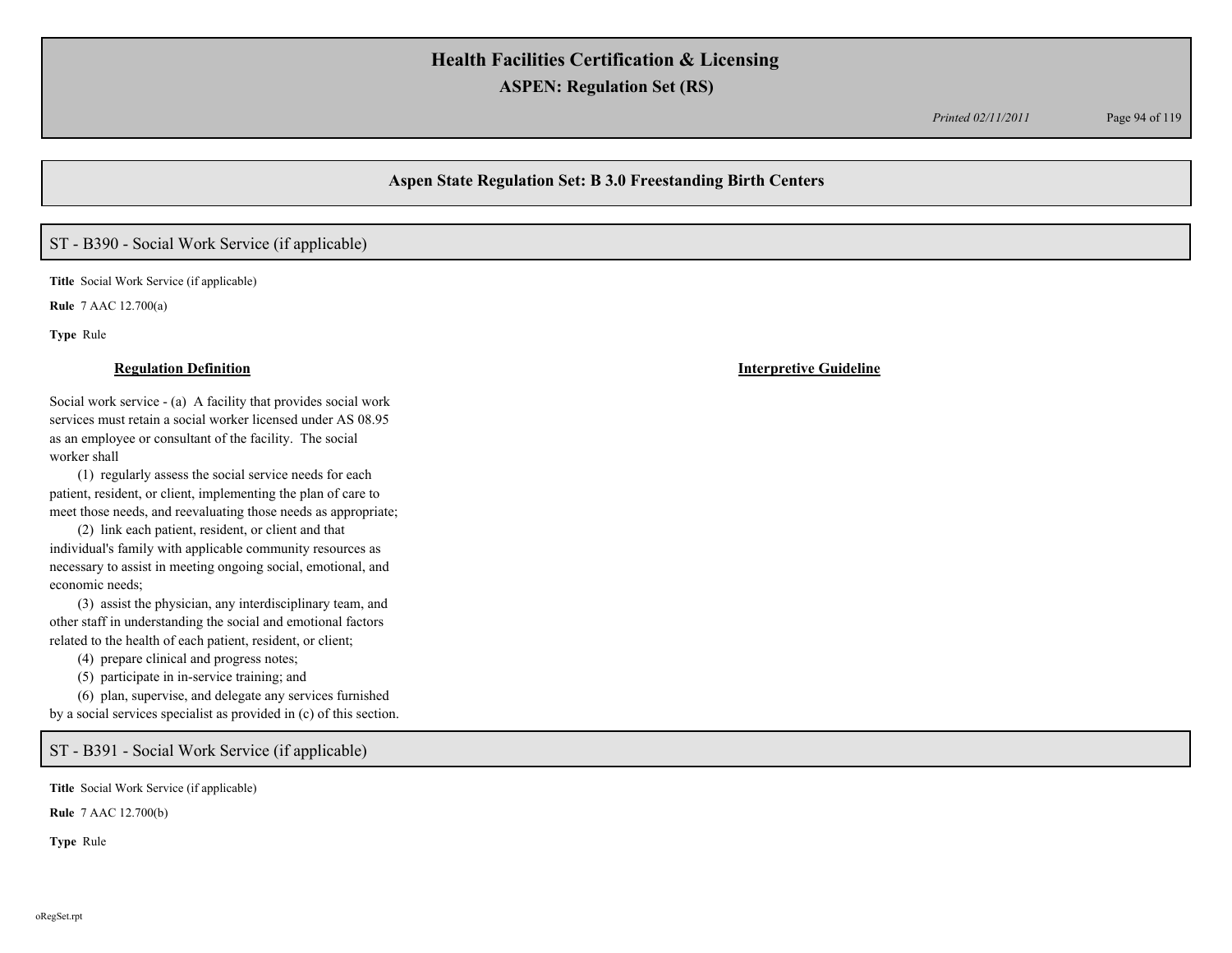*Printed 02/11/2011* Page 95 of 119

## **Aspen State Regulation Set: B 3.0 Freestanding Birth Centers**

### **Regulation Definition Interpretive Guideline**

Social work service - (b) A facility that provides social work services must identify and provide interventions in response to the medically-related mental, behavioral, psychosocial, and advocacy needs of a patient. Social work services must assist staff, patients, and patients' families to understand and cope with emotional and social problems associated with health care.

## ST - B392 - Social Work Service (if applicable)

**Title** Social Work Service (if applicable)

**Rule** 7 AAC 12.700(c) - (d)

**Type** Rule

Social work service - (c) A social services specialist must have a baccalaureate degree in social work or in a human service field, and at least one year of social work experience in a health care setting. A social services specialist shall act as an assistant to the social worker and shall

(1) perform services delegated by the social worker, in accordance with the plan of care;

(2) assist in preparing clinical progress notes;

(3) participate in the interdisciplinary team meetings; and

(4) participate in in-service training.

(d) In this section, "human service field" means sociology, special education, rehabilitation counseling, psychology, or another field related to social work.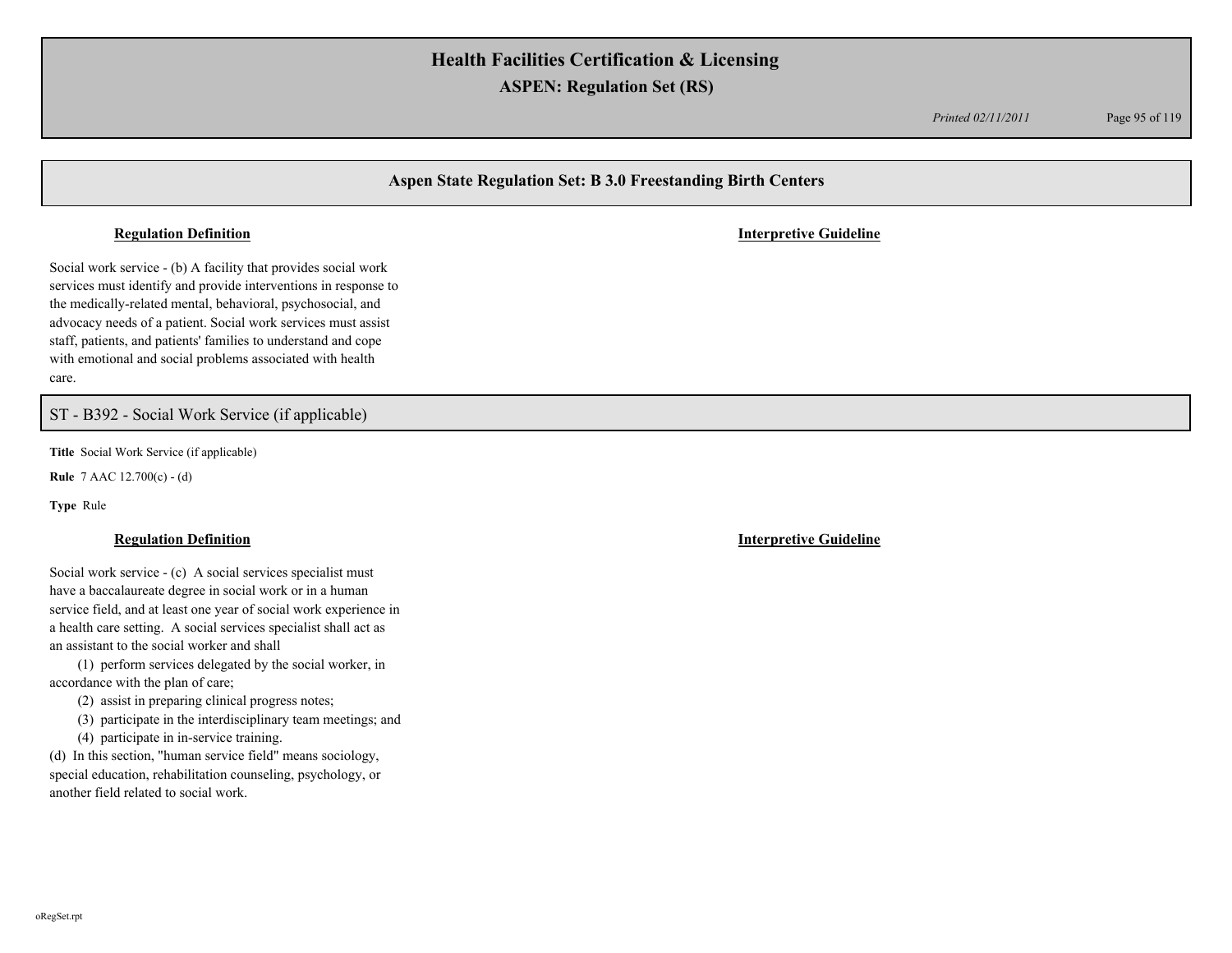*Printed 02/11/2011* Page 96 of 119

## **Aspen State Regulation Set: B 3.0 Freestanding Birth Centers**

# ST - B396 - Occupational Therapy Service (if applicable)

**Title** Occupational Therapy Service (if applicable)

**Rule** 7 AAC 12.710

**Type** Rule

### **Regulation Definition Interpretive Guideline**

Occupational therapy service - (a) A facility which provides occupational therapy services must retain an occupational therapist as an employee or consultant of the facility. (b) Repealed 5/28/92. (c) An occupational therapist shall directly supervise assistants.

# ST - B420 - Central Service

**Title** Central Service

**Rule** 7 AAC 12.730(a)

**Type** Rule

Central service - (a) If a facility processes sterilized instruments and supplies, it must meet the requirements in this section. If a facility receives sterilized instruments and supplies from another entity through contract or agreement, the facility must ensure the contractor meets the requirements in this section.

**Regulation Definition Interpretive Guideline**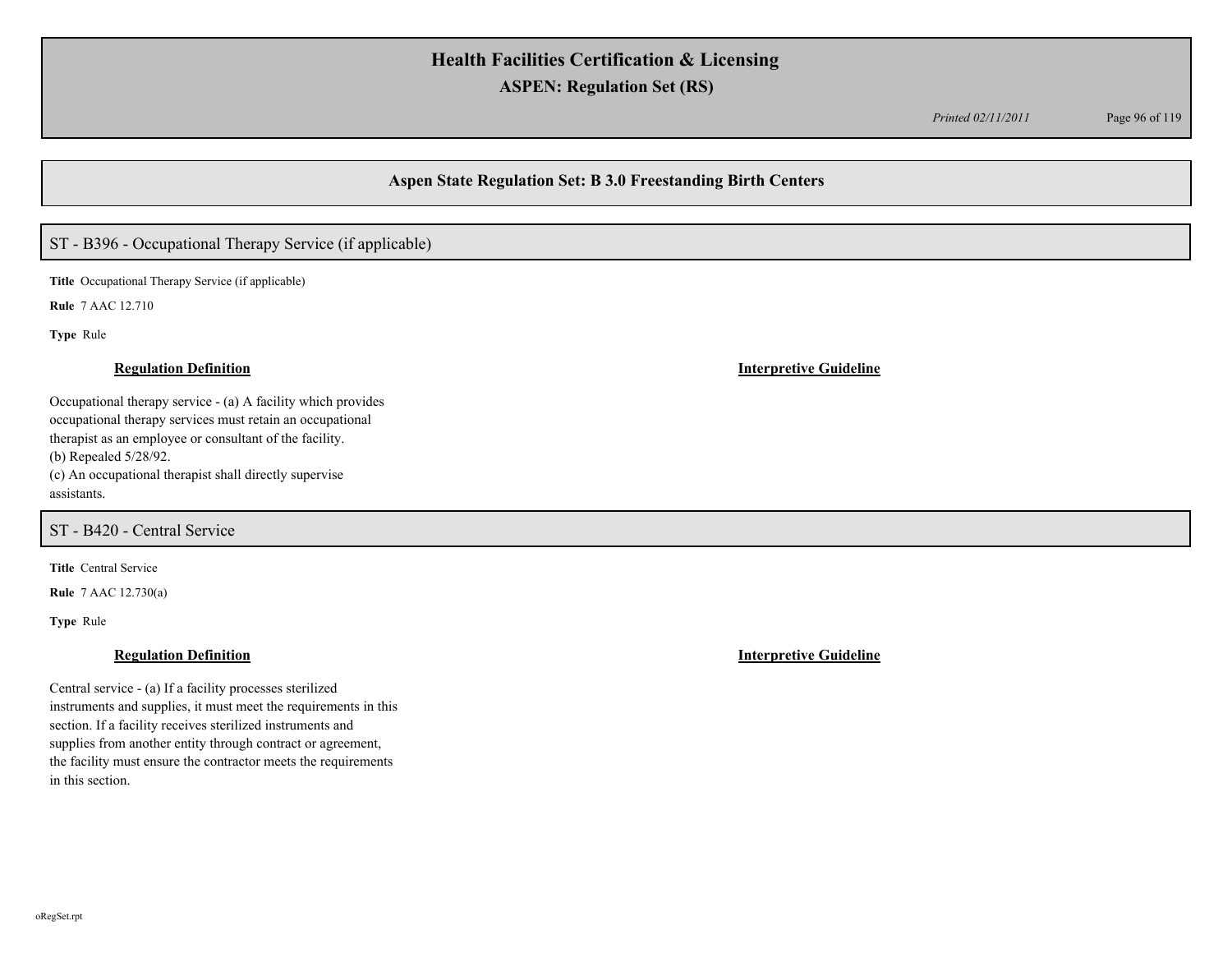*Printed 02/11/2011* Page 97 of 119

## **Aspen State Regulation Set: B 3.0 Freestanding Birth Centers**

# ST - B421 - Central Service

**Title** Central Service

**Rule** 7 AAC 12.730(b)

**Type** Rule

### **Regulation Definition Interpretive Guideline**

Central service - (b) A facility must maintain a separate area for processing, decontamination, if necessary, and storage of sterile supplies and materials.

ST - B422 - Central Service

**Title** Central Service

**Rule** 7 AAC 12.730(c)

**Type** Rule

### **Regulation Definition Interpretive Guideline**

Central service - (c) A facility must develop and implement written policies and procedures for the cleaning, antimicrobial processing, and storage of supplies and equipment to prevent the transmission of infection through their use.

ST - B423 - Central Service

**Title** Central Service

**Rule** 7 AAC 12.730(d)

**Type** Rule

### **Regulation Definition Interpretive Guideline**

Central service - (d) Traffic in an area designated for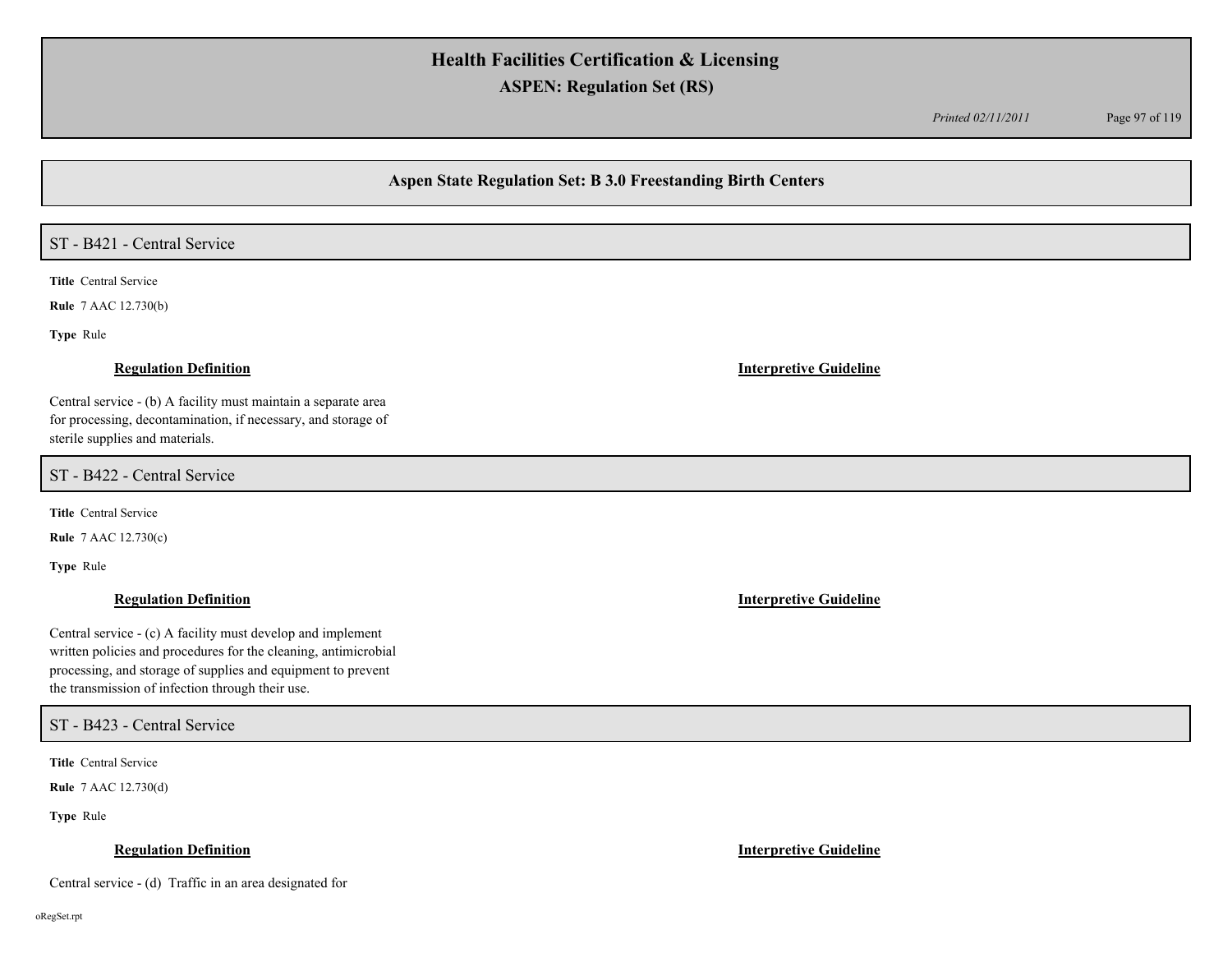*Printed 02/11/2011* Page 98 of 119

# **Aspen State Regulation Set: B 3.0 Freestanding Birth Centers**

processing, decontamination, and storage of supplies must be restricted to properly attired authorized personnel. Birth centers, frontier extended stay clinics, and nursing homes are not required to comply with this subsection.

## ST - B424 - Central Service

**Title** Central Service

**Rule** 7 AAC 12.730(e)

**Type** Rule

## **Regulation Definition Interpretive Guideline**

Central service - (e) Shipping cartons may not be stored with sterile products.

# ST - B425 - Central Service

**Title** Central Service

**Rule** 7 AAC 12.730(f)

**Type** Rule

Central service - (f) A facility must retain records of bacteriological efficiency monitoring of autoclaves at recommended frequency for three years.

ST - B426 - Central Service

**Title** Central Service

**Rule** 7 AAC 12.730(g)

**Type** Rule

**Regulation Definition Interpretive Guideline**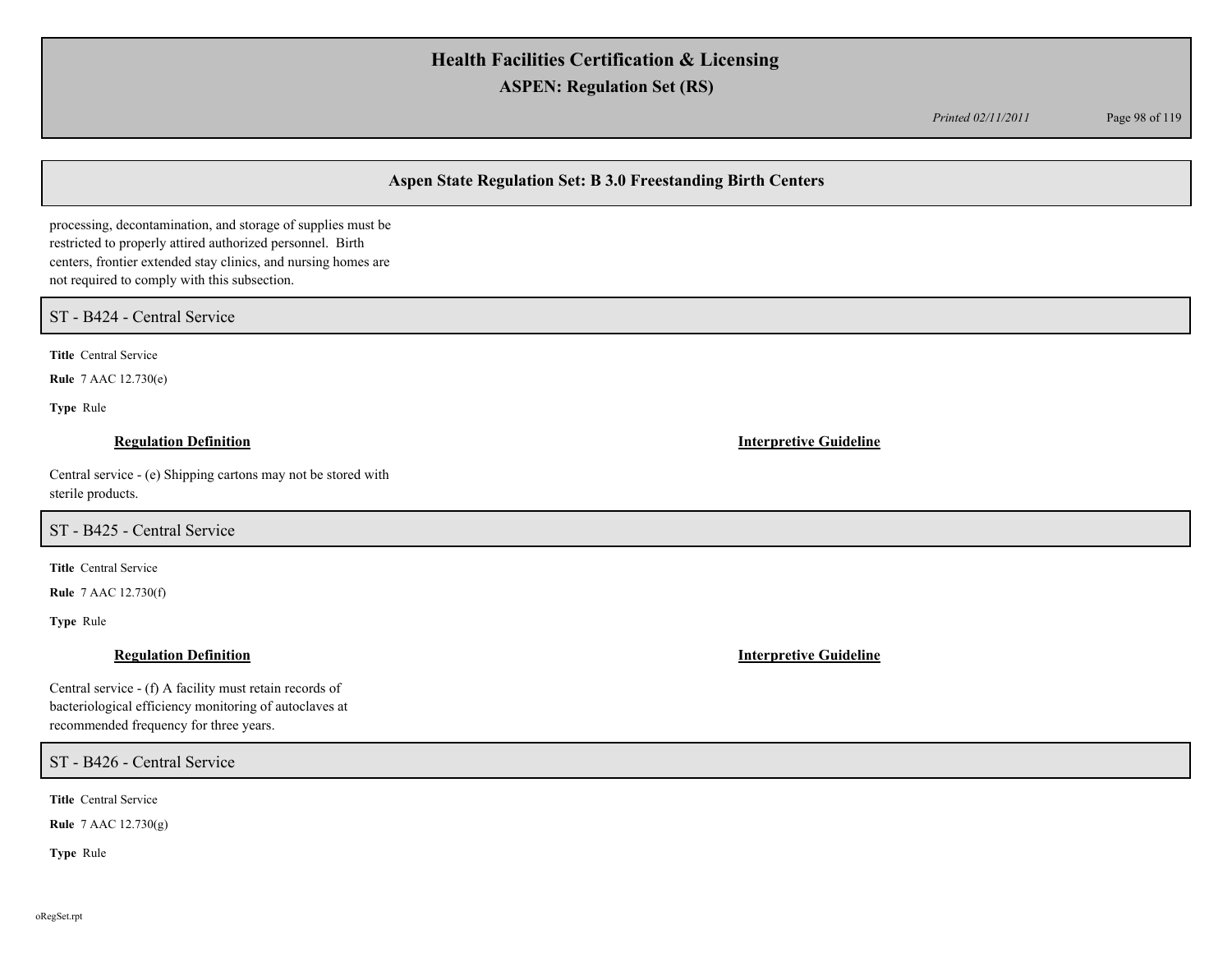*Printed 02/11/2011* Page 99 of 119

# **Aspen State Regulation Set: B 3.0 Freestanding Birth Centers**

## **Regulation Definition Interpretive Guideline**

Central service - (g) Instructions for the operation of autoclaves must be posted near the equipment.

ST - B427 - Central Service

**Title** Central Service

**Rule** 7 AAC 12.730(h)

**Type** Rule

## **Regulation Definition Interpretive Guideline**

Central service - (h) Each facility must maintain a retrieval system for supplies whose sterility is questionable.

ST - B430 - Laundry Service

**Title** Laundry Service

**Rule** 7 AAC 12.740(a)

**Type** Rule

Laundry service - (a) Each facility, with the exception of home health agencies, frontier extended stay clinics, and intermediate care facilities for the mentally retarded, must provide a laundry service.

ST - B431 - Laundry service

**Title** Laundry service

**Rule** 7 AAC 12.740(b)

**Type** Rule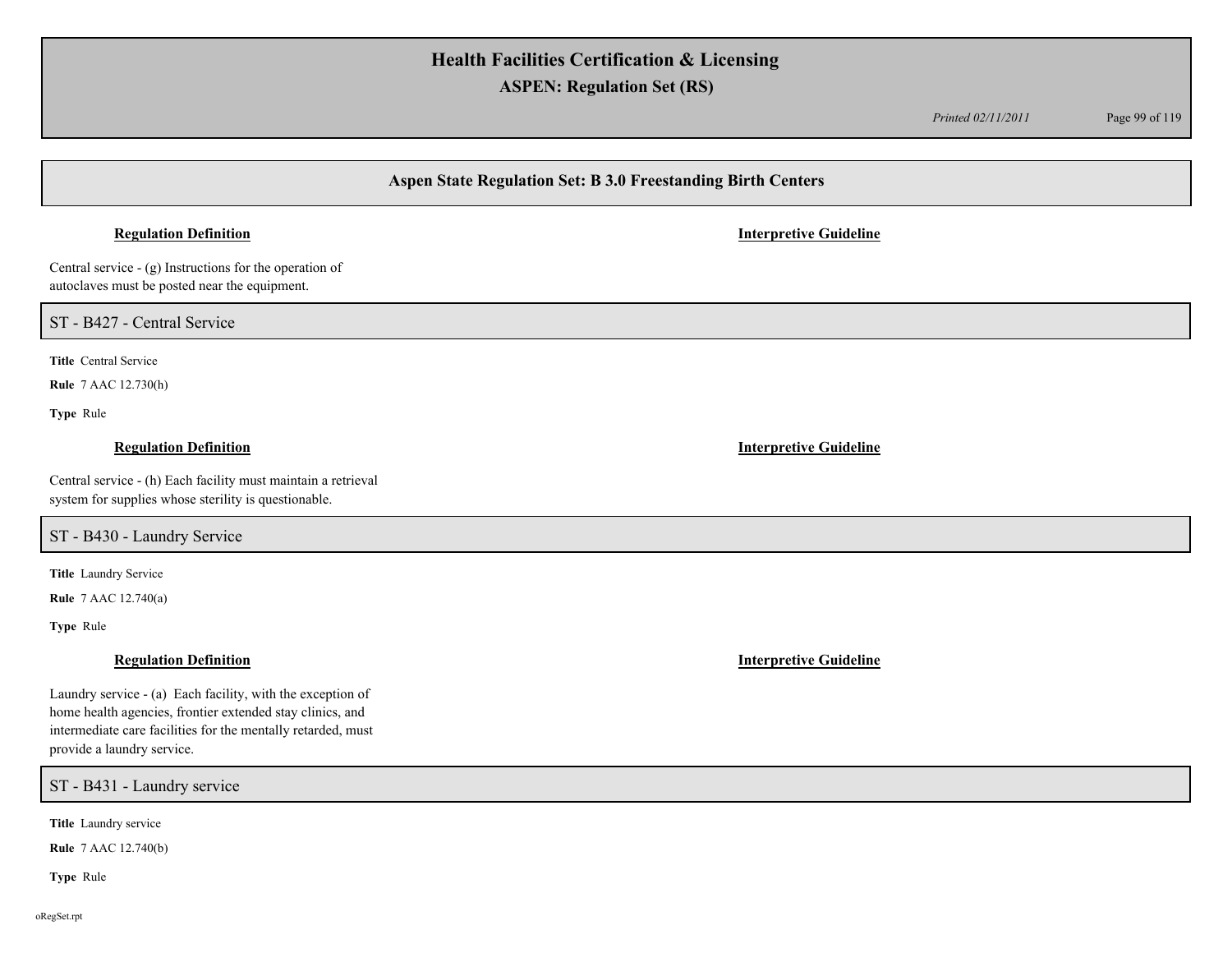*Printed 02/11/2011* Page 100 of 119

# **Aspen State Regulation Set: B 3.0 Freestanding Birth Centers**

Laundry service - (b) A facility must develop and implement written procedures for handling, processing, storage, and transportation of linen in a manner that will prevent the spread of infection and will assure the maintenance of clean linen.

ST - B432 - Laundry Service

**Title** Laundry Service

**Rule** 7 AAC 12.740(c)

**Type** Rule

Laundry service - (c) If a facility operates its own laundry, it must be

(1) located so that steam, odors, lint, and objectionable noises do not reach patient or personnel areas;

(2) well-lighted, ventilated, and adequate in size for the needs of the facility;

(3) maintained in a sanitary manner and in good repair;

(4) separate from any storage area; and

(5) organized so that clean and soiled functions are

physically separated.

ST - B433 - Laundry Service

**Title** Laundry Service

**Rule** 7 AAC 12.740(d)

**Type** Rule

Laundry service - (d) A facility must have laundry equipment

that provides hot water at a temperature of 160 degrees

### **Regulation Definition Interpretive Guideline**

**Regulation Definition Interpretive Guideline**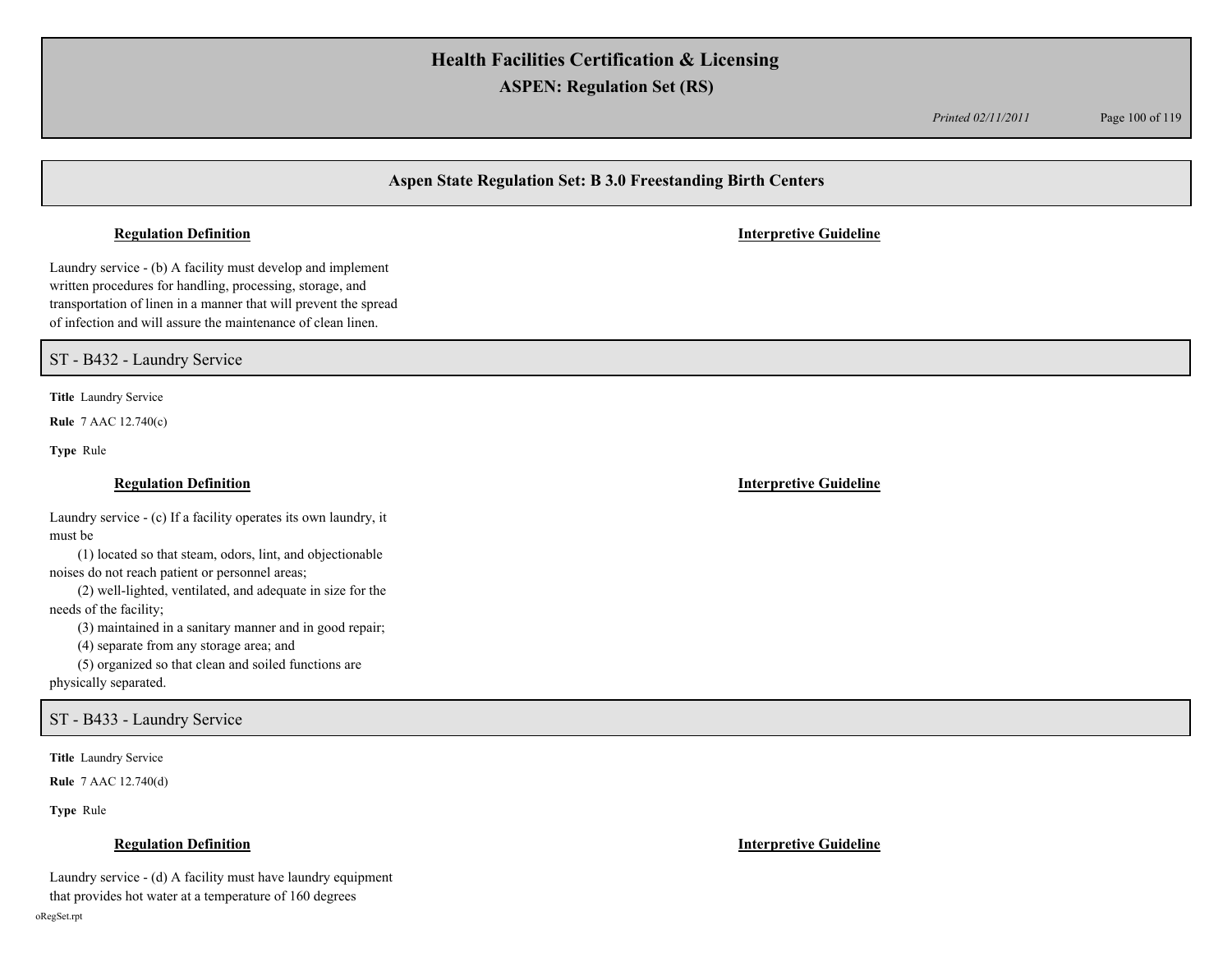*Printed 02/11/2011* Page 101 of 119

# **Aspen State Regulation Set: B 3.0 Freestanding Birth Centers**

Fahrenheit unless the facility uses an alternative disinfectant measure, including ozonized water, bleach, or a bleach byproduct, at a lower temperature recommended by the product manufacturer. If the facility uses an alternative disinfectant measure, the facility must develop a written policy and procedure for use of the product and must maintain documentation of the manufacturer's minimum recommended water temperature.

ST - B434 - Laundry Service

**Title** Laundry Service

**Rule** 7 AAC 12.740(e)

**Type** Rule

Laundry service - (e) Hand-washing and toilet facilities for laundry personnel must be provided at a location convenient to the laundry.

ST - B435 - Laundry Service

**Title** Laundry Service

**Rule** 7 AAC 12.740(f)

**Type** Rule

Laundry service - (f) Separate covered carts must be used for transporting soiled and clean linen. The carts must be clearly labeled and equipped with washable covers that are laundered or suitably cleaned daily.

**Regulation Definition Interpretive Guideline**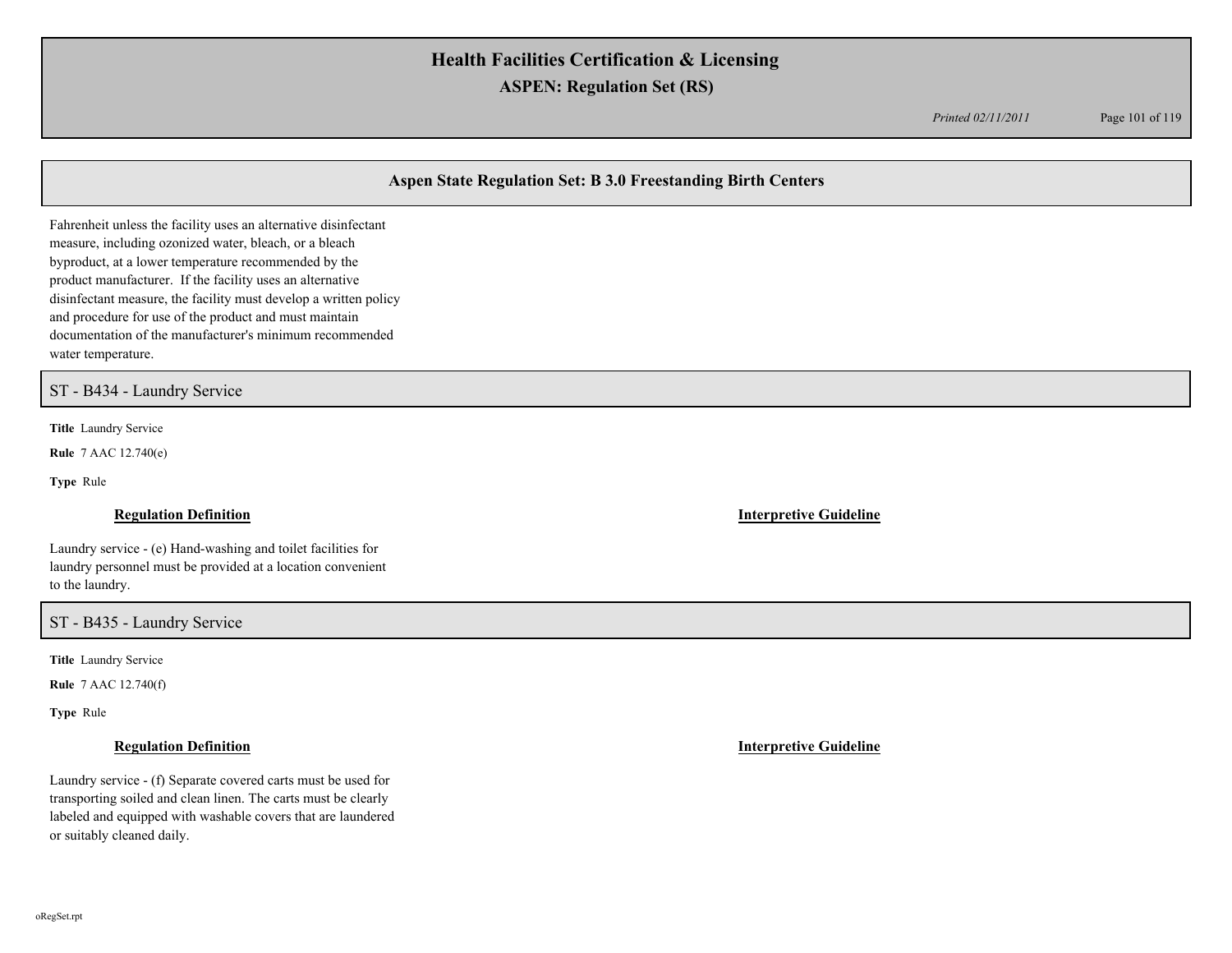*Printed 02/11/2011* Page 102 of 119

## **Aspen State Regulation Set: B 3.0 Freestanding Birth Centers**

## ST - B436 - Laundry Service

**Title** Laundry Service

**Rule** 7 AAC 12.740(g)

**Type** Rule

### **Regulation Definition Interpretive Guideline**

Laundry service - (g) If laundry service is provided by an outside laundry service establishment, the facility must choose an establishment that meets the requirements of this section.

ST - B440 - Housekeeping Service

**Title** Housekeeping Service

**Rule** 7 AAC 12.750(a)

**Type** Rule

Housekeeping service - (a) Each facility, with the exception of home health agencies and intermediate care facilities for the mentally retarded, must provide a housekeeping service.

ST - B441 - Housekeeping Service

**Title** Housekeeping Service

**Rule** 7 AAC 12.750(b)

**Type** Rule

### **Regulation Definition Interpretive Guideline**

Housekeeping service - (b) A facility must have routine cleaning procedures for furniture, floors, walls, ceilings,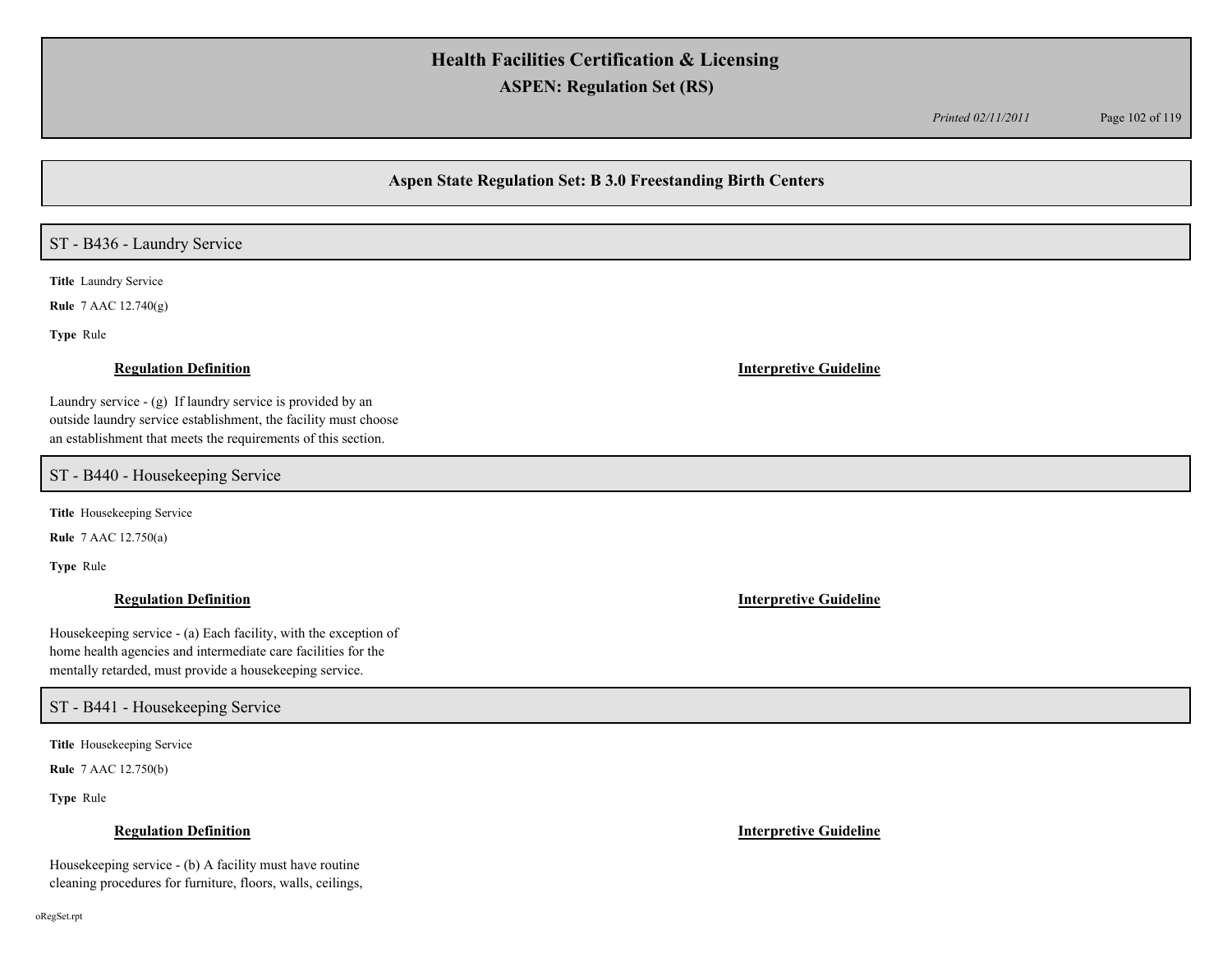*Printed 02/11/2011* Page 103 of 119

# **Aspen State Regulation Set: B 3.0 Freestanding Birth Centers**

supply and exhaust grills, and lighting fixtures.

## ST - B442 - Housekeeping Service

**Title** Housekeeping Service

**Rule** 7 AAC 12.750(c)

**Type** Rule

Housekeeping service - (c) A facility must have written procedures for cleaning all areas of the facility, including cleaning of a patient unit following discharge of a patient.

ST - B443 - Housekeeping Service

**Title** Housekeeping Service

**Rule** 7 AAC 12.750(d)

**Type** Rule

Housekeeping service - (d) Housekeeping personnel must wear clean cap, mask, and gown when cleaning a surgical or delivery suite.

ST - B444 - Housekeeping Service

**Title** Housekeeping Service

**Rule** 7 AAC 12.750(e)

**Type** Rule

## **Regulation Definition Interpretive Guideline**

Housekeeping service - (e) A facility must maintain sufficient

## **Regulation Definition Interpretive Guideline**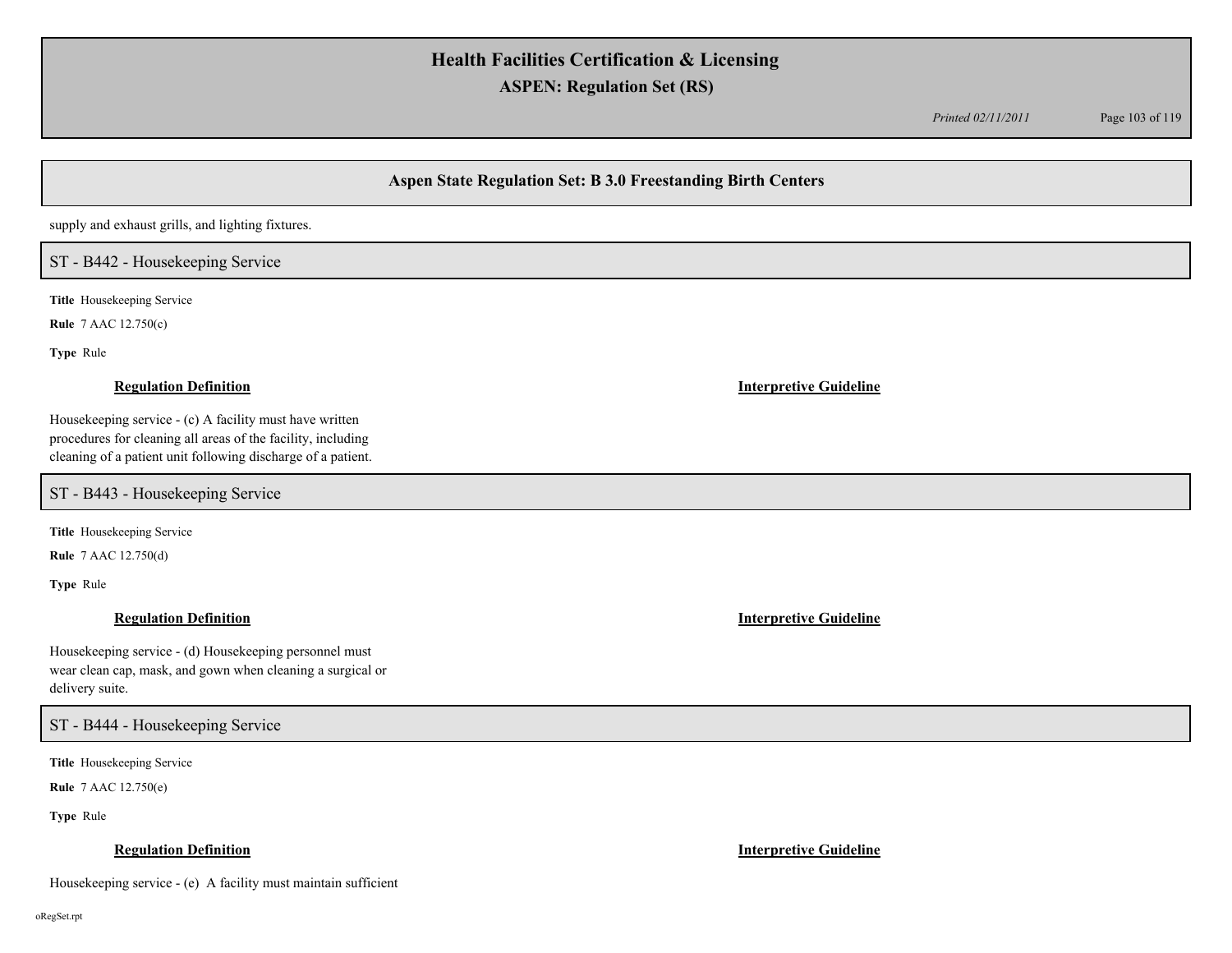*Printed 02/11/2011* Page 104 of 119

# **Aspen State Regulation Set: B 3.0 Freestanding Birth Centers**

housekeeping cleaning supplies and equipment. Separate equipment must be provided, as applicable, for operating rooms, delivery rooms, the nursery, and the dietary area. Housekeeping equipment and cleaning supplies, other than those in bulk, must be stored in designated housekeeping supply rooms. A detergent germicide must be used for all cleaning and dusting purposes. Mop heads must be removable and must be changed at least daily.

## ST - B445 - Housekeeping Service

**Title** Housekeeping Service

**Rule** 7 AAC 12.750(f)

**Type** Rule

Housekeeping service - (f) Each facility must provide a sufficient housekeeping service to maintain the interior of the facility in a safe, clean, orderly and attractive manner and free from offensive odors.

ST - B450 - Infection Control

**Title** Infection Control

**Rule** 7 AAC 12.760(a)

**Type** Rule

Infection control - (a) Each facility, with the exception of home health agencies and hospice agencies that do not provide inpatient care on agency premises, must have an infection control committee.

**Regulation Definition Interpretive Guideline**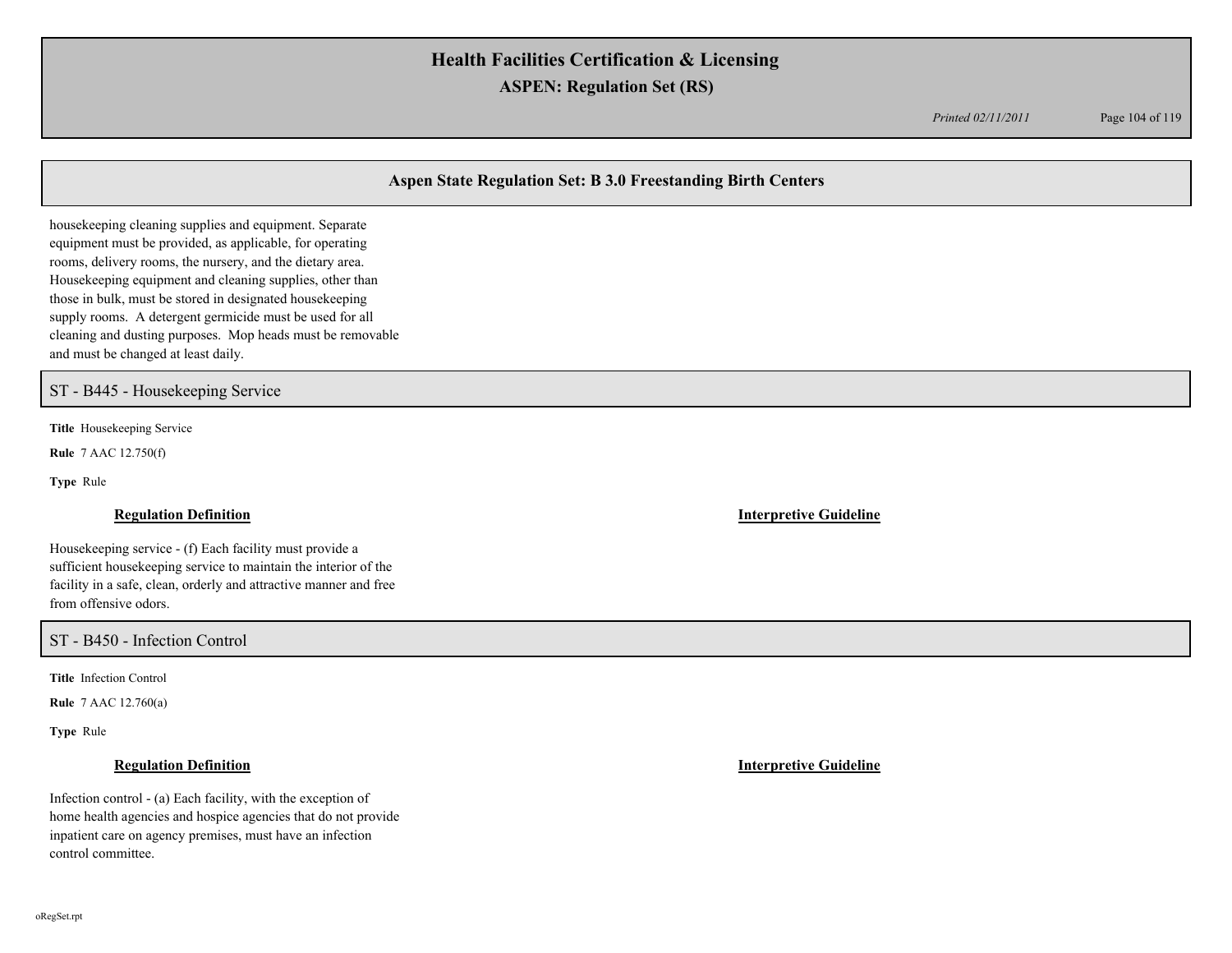*Printed 02/11/2011* Page 105 of 119

# **Aspen State Regulation Set: B 3.0 Freestanding Birth Centers**

### ST - B451 - Infection Control

**Title** Infection Control

**Rule** 7 AAC 12.760(b) - (f)

**Type** Rule

Infection control - (b) The administrator or medical staff shall appoint an infection control committee composed of representatives of the medical staff, administration, nursing, and other services, that is responsible for maintenance and supervision of an infection control program. (c) The infection control committee shall establish and maintain, as part of the infection control program,

(1) specific procedures for diagnosing, reporting, investigating, reviewing, and maintaining records of infection of residents and personnel, such as the procedures set out in the federal Centers for Disease Control guidelines;

(2) written procedures for all departments incorporating principles or practices that reduce the risk of infection in all patient care services and areas;

(3) a system for reporting communicable diseases in accordance with 7 AAC 27.005 - 7 AAC 27.010; and

(4) written isolation and body substance isolation techniques for known or suspected communicable diseases or infections.

(d) The infection control committee shall meet not less than quarterly, and shall retain written minutes of all meetings for at least three years.

(e) Infectious wastes must be disposed of in an incinerator which provides complete combustion.

(f) The infection control committee shall approve proposed disinfectant-detergent formulations and policies and procedures for their use.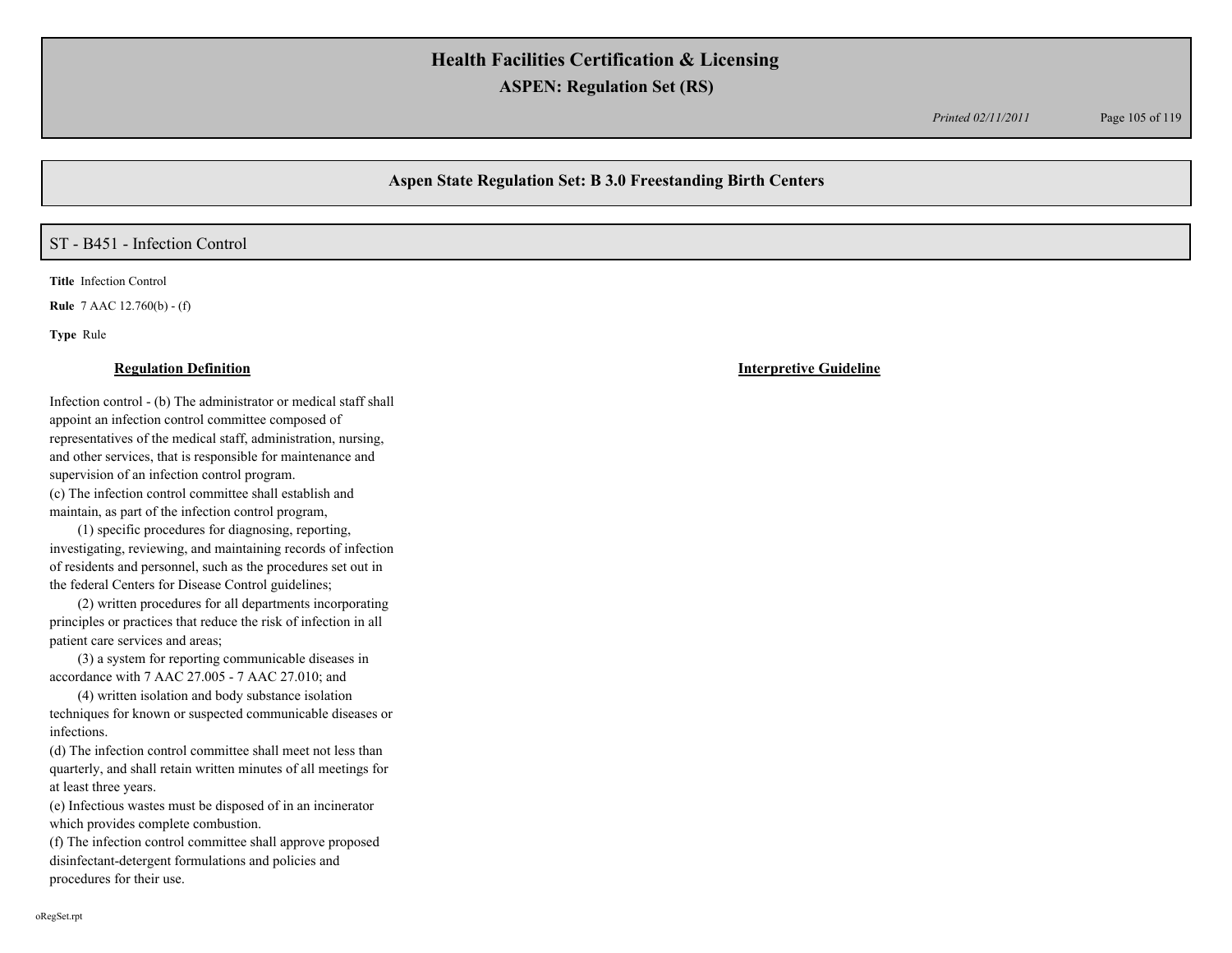*Printed 02/11/2011* Page 106 of 119

## **Aspen State Regulation Set: B 3.0 Freestanding Birth Centers**

## ST - B510 - Risk Management

**Title** Risk Management

**Rule** 7 AAC 12.860(1)

**Type** Rule

Risk management - A facility, with the exception of home health agencies and hospice agencies that do not provide inpatient care on agency premises, must have a risk management program that has

(1) provision for monitoring, evaluating, identifying, correcting, and reassessing care practices that negatively affect quality of care and services provided or result in accident or injury to a patient, resident, or staff, and provisions for documenting deficiencies found and remedial actions taken;

## ST - B511 - Risk Management

**Title** Risk Management

**Rule** 7 AAC 12.860(2)

**Type** Rule

### **Regulation Definition Interpretive Guideline**

Risk management - A facility, with the exception of home health agencies and hospice agencies that do not provide inpatient care on agency premises, must have a risk management program that has

(2) a preventive maintenance program that is designed to ensure the proper functioning, safety and performance of all electrical and mechanical equipment used in the care, diagnosis, and treatment of patients or residents, and for the physical plant including the electrical, plumbing, heating, and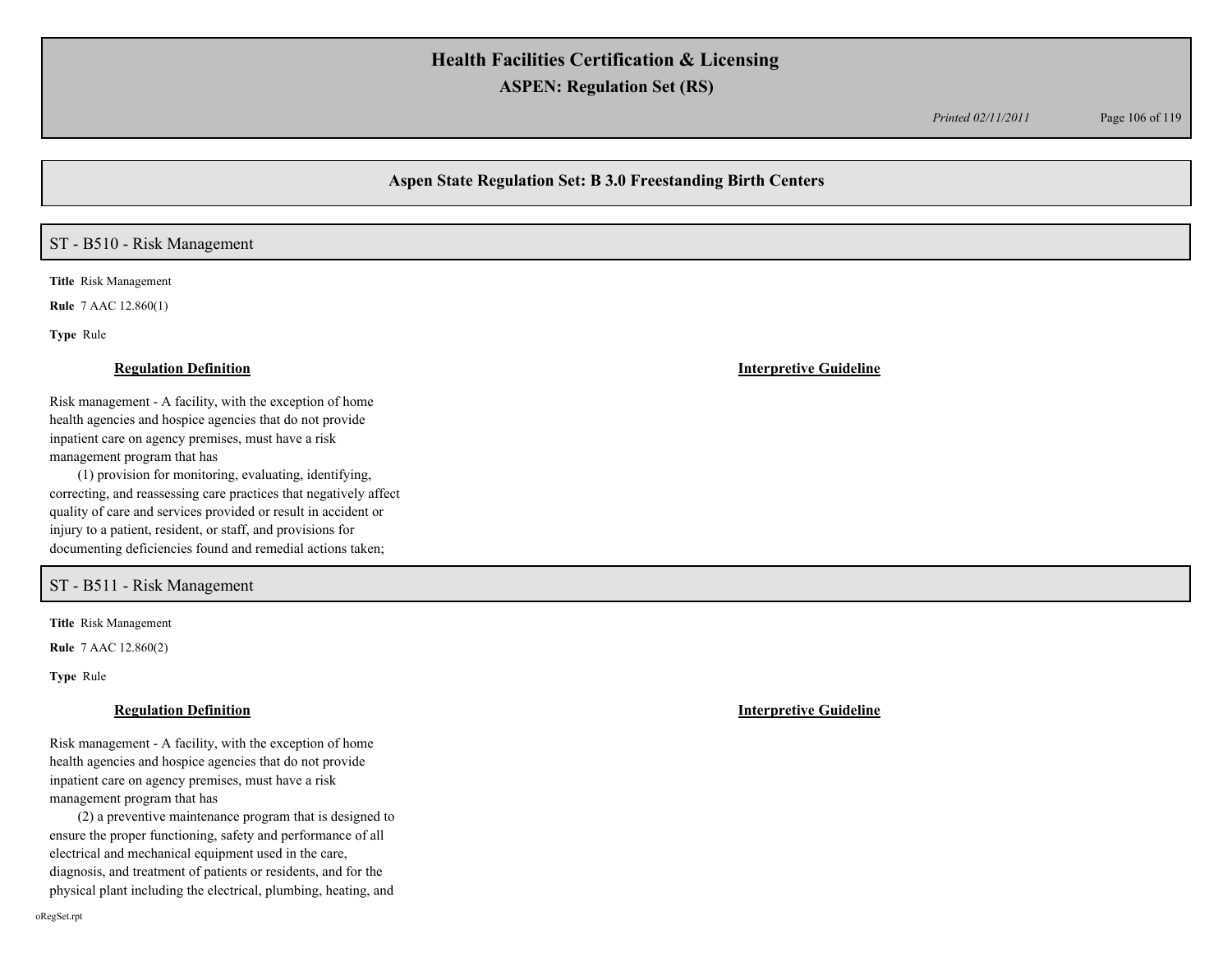*Printed 02/11/2011* Page 107 of 119

# **Aspen State Regulation Set: B 3.0 Freestanding Birth Centers**

ventilation systems and their parts, including (A) implementation of policies that specify procedures and frequencies for the maintenance of all equipment and systems and all their parts, that meets or exceeds manufacturers' recommendations, and (B) documentation of the preventive maintenance

that has occurred;

ST - B512 - Risk Management

**Title** Risk Management

**Rule** 7 AAC 12.860(3)

**Type** Rule

### **Regulation Definition Interpretive Guideline**

Risk management - A facility, with the exception of home health agencies and hospice agencies that do not provide inpatient care on agency premises, must have a risk management program that has

(3) a procedure to investigate, analyze, and respond to patient or resident grievances that relate to patient or resident care;

ST - B513 - Risk management

**Title** Risk management

**Rule** 7 AAC 12.860(4)

**Type** Rule

Risk management - A facility, with the exception of home health agencies and hospice agencies that do not provide inpatient care on agency premises, must have a risk management program that has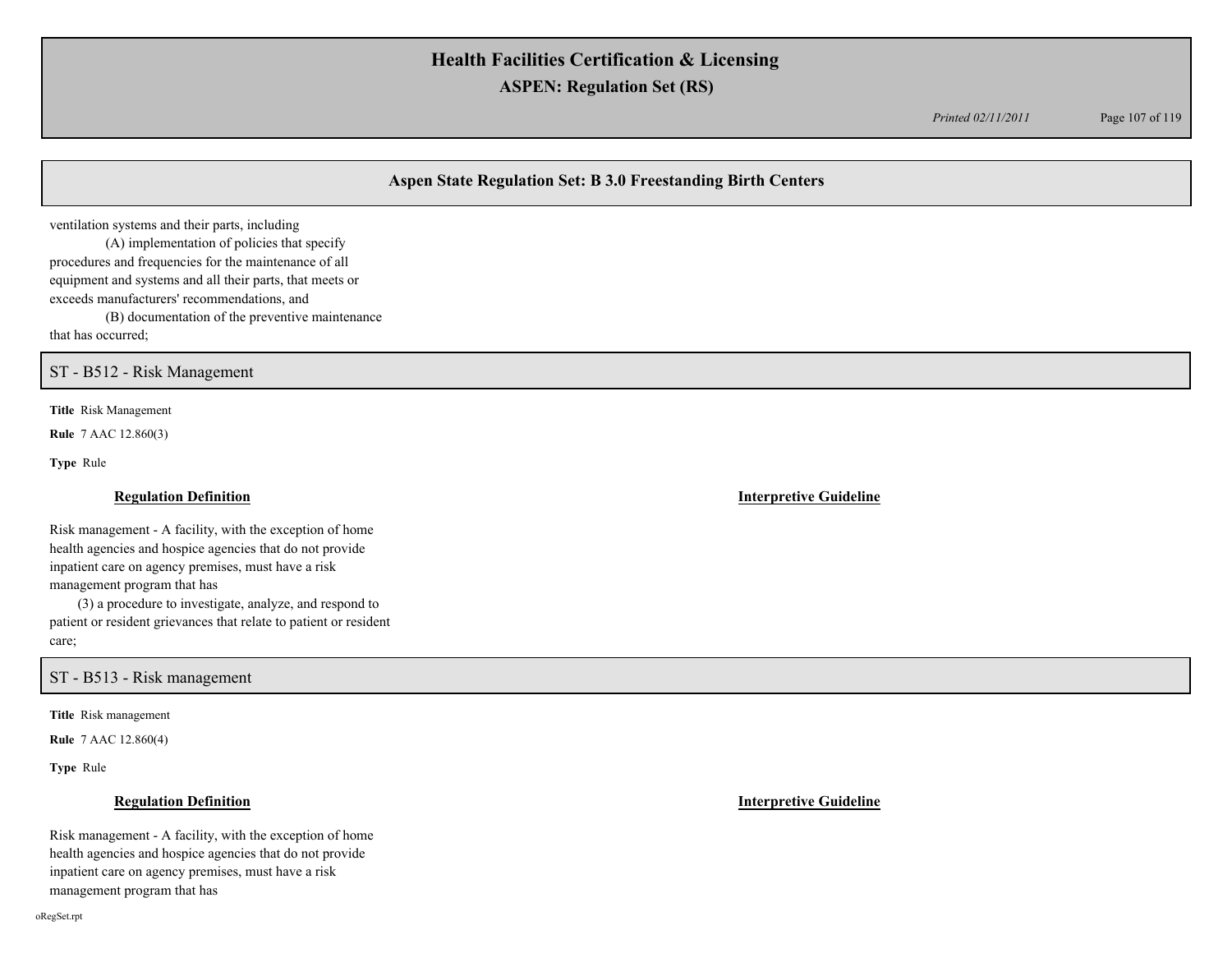*Printed 02/11/2011* Page 108 of 119

# **Aspen State Regulation Set: B 3.0 Freestanding Birth Centers**

(4) a job-specific orientation program and an in-service training program for each employee that provides annual instruction in

(A) policies and procedures for that service;

(B) the employee's job responsibilities and the skills

necessary to meet those responsibilities;

(C) safety, fire, and disaster plans; and

(D) principles and techniques of infection control;

## ST - B514 - Risk Management

**Title** Risk Management

**Rule** 7 AAC 12.860(5)

**Type** Rule

Risk management - A facility, with the exception of home health agencies and hospice agencies that do not provide inpatient care on agency premises, must have a risk management program that has

(5) provision of 24-hour emergency service by a physician, on site or on call, including posting the on-call physician's name and phone number at each nursing station; a frontier extended stay clinic or free-standing birth center is exempt from the requirements of this paragraph;

ST - B515 - Risk Management

**Title** Risk Management

**Rule** 7 AAC 12.860(6)

**Type** Rule

### **Regulation Definition Interpretive Guideline**

Risk management - A facility, with the exception of home

oRegSet.rpt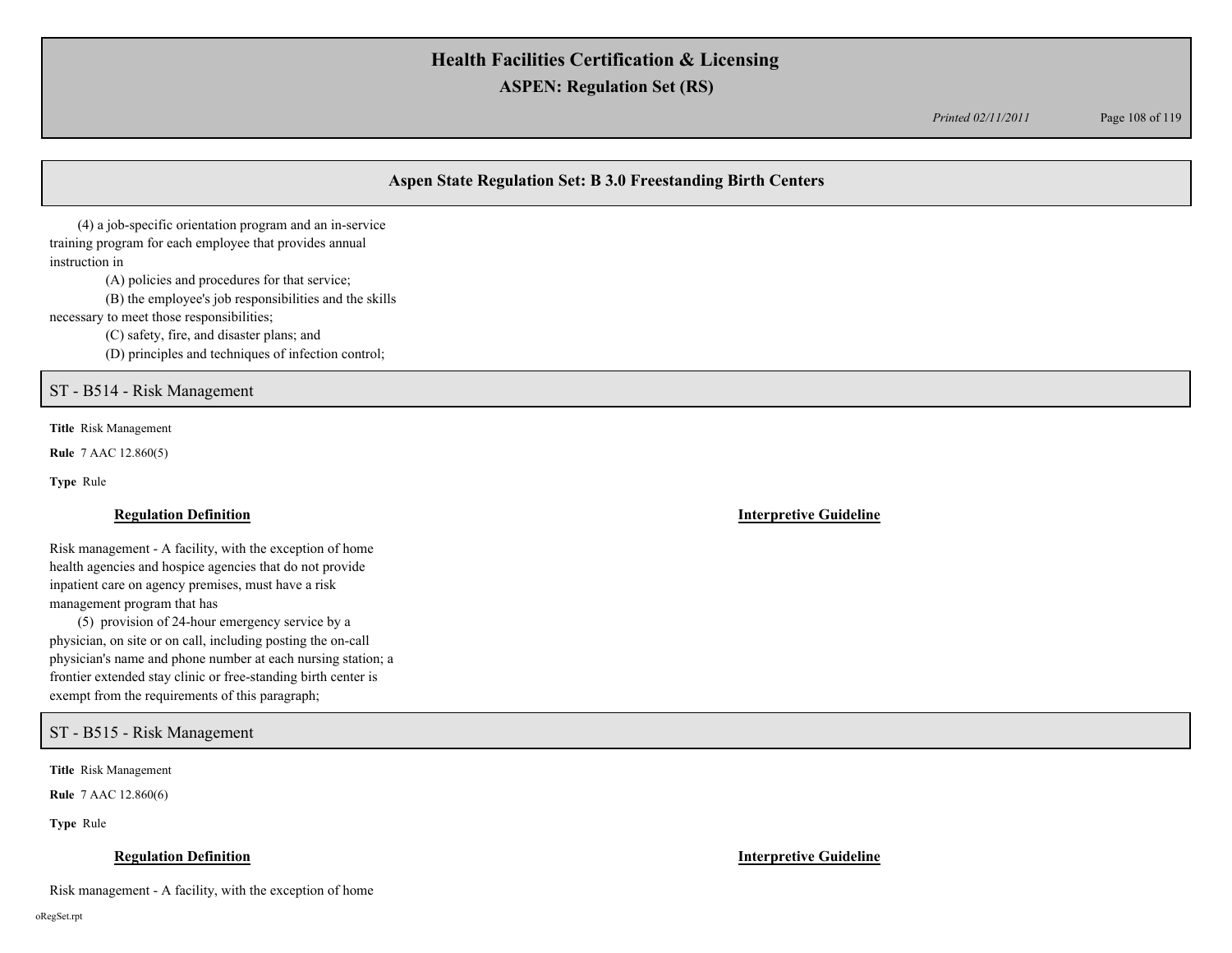*Printed 02/11/2011* Page 109 of 119

# **Aspen State Regulation Set: B 3.0 Freestanding Birth Centers**

health agencies and hospice agencies that do not provide inpatient care on agency premises, must have a risk management program that has

(6) quarterly fire drills for each work shift, a record showing when each drill was held, and coordination with community or area mass casualty drills;

ST - B516 - Risk Management

**Title** Risk Management

**Rule** 7 AAC 12.860(7)

**Type** Rule

Risk management - A facility, with the exception of home health agencies and hospice agencies that do not provide inpatient care on agency premises, must have a risk management program that has

(7) an annual review of written policies and procedures approved, signed, and dated by the administrator or the administrator's designee;

ST - B517 - Risk Management

**Title** Risk Management

**Rule** 7 AAC 12.860(8)

**Type** Rule

## **Regulation Definition Interpretive Guideline**

Risk management - A facility, with the exception of home health agencies and hospice agencies that do not provide inpatient care on agency premises, must have a risk

management program that has

(8) a training program by an instructor certified in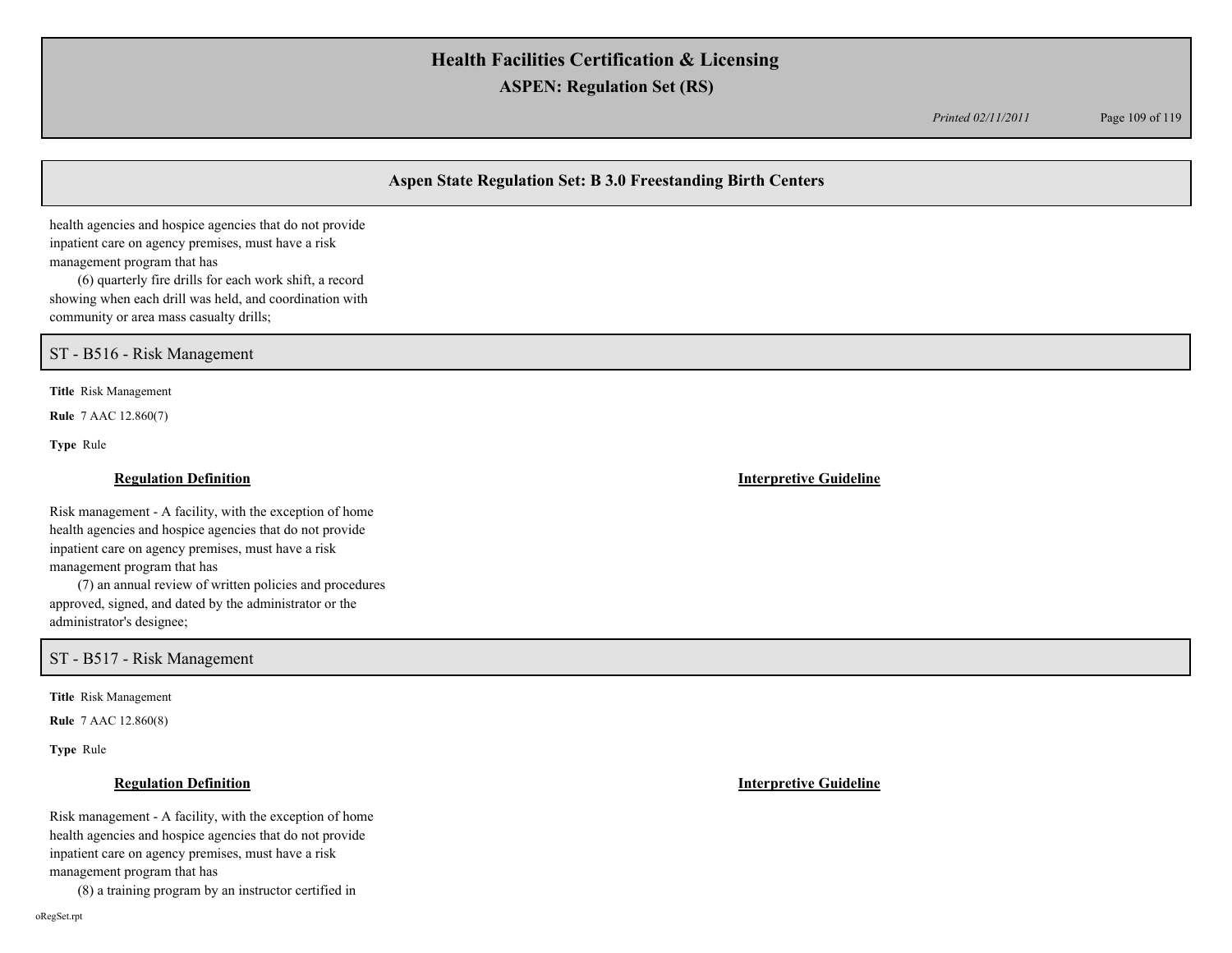*Printed 02/11/2011* Page 110 of 119

# **Aspen State Regulation Set: B 3.0 Freestanding Birth Centers**

cardiopulmonary resuscitation (CPR) for all personnel who are engaged in patient care; the training program must include certification of employees by an approved organization; and

ST - B518 - Risk Management

**Title** Risk Management

**Rule** 7 AAC 12.860(9)

**Type** Rule

### **Regulation Definition Interpretive Guideline**

Risk management - A facility, with the exception of home health agencies and hospice agencies that do not provide inpatient care on agency premises, must have a risk management program that has (9) a method of ensuring safe storage and transportation

of gas cylinder tanks.

# ST - B519 - Risk Management

**Title** Risk Management

**Rule** 7 AAC 12.860(10)

**Type** Rule

Risk management - A facility, with the exception of home health agencies and hospice agencies that do not provide inpatient care on agency premises, must have a risk management program that has

(10) a disaster plan developed in coordination with the local community to address the facility's response in case of a disaster; the plan must include community and state resources for staffing and supplies, and prioritized options to account for staffing shortages, disruptions in the supply line, community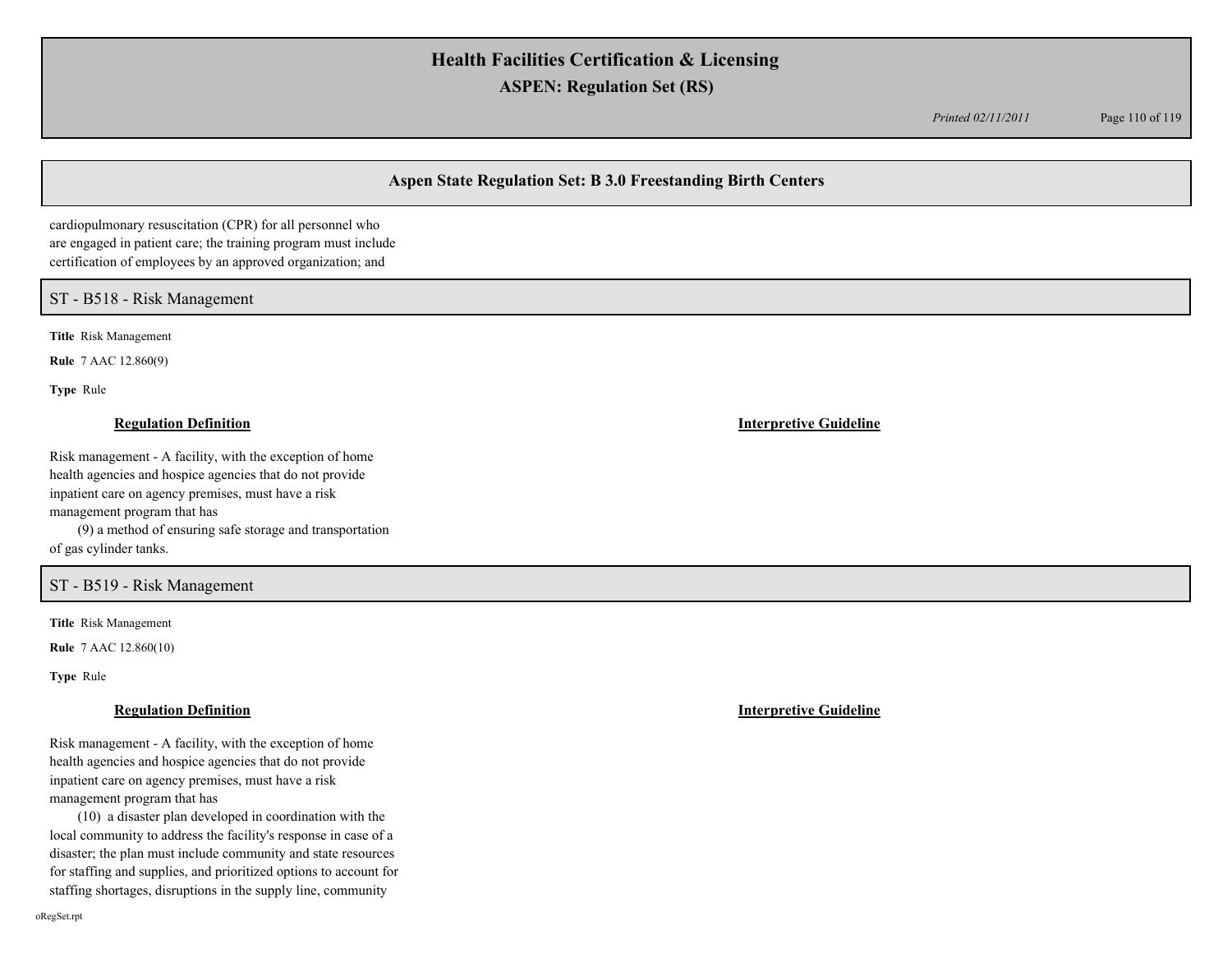*Printed 02/11/2011* Page 111 of 119

# **Aspen State Regulation Set: B 3.0 Freestanding Birth Centers**

allocation of staff resources, telephone triage, and plans for establishing and maintaining communication with local, state, and federal emergency response agencies; the disaster plan must be in place on or before January 1, 2007, and must address response to

(A) an earthquake, flood, major fire, tsunami, or other potential disaster relative to the area; and

(B) a pandemic influenza outbreak; the plan must include plans for

(i) separate entrances to buildings, and segregated seating, for patients with influenza-like illness; and

(ii) other measures to contain or prevent

transmission of the illness.

## ST - B540 - Outpatient Services (if applicable)

**Title** Outpatient Services (if applicable)

**Rule** 7 AAC 12.880(a)

**Type** Rule

### **Regulation Definition Interpretive Guideline**

Outpatient service - (a) If a facility provides outpatient service, the responsibility of the outpatient service to the medical staff and the administration of the facility must be defined in writing.

ST - B541 - Outpatient Services (if applicable)

**Title** Outpatient Services (if applicable)

**Rule** 7 AAC 12.880(b)

**Type** Rule

### **Regulation Definition Interpretive Guideline**

Outpatient service - (b) The outpatient service must develop a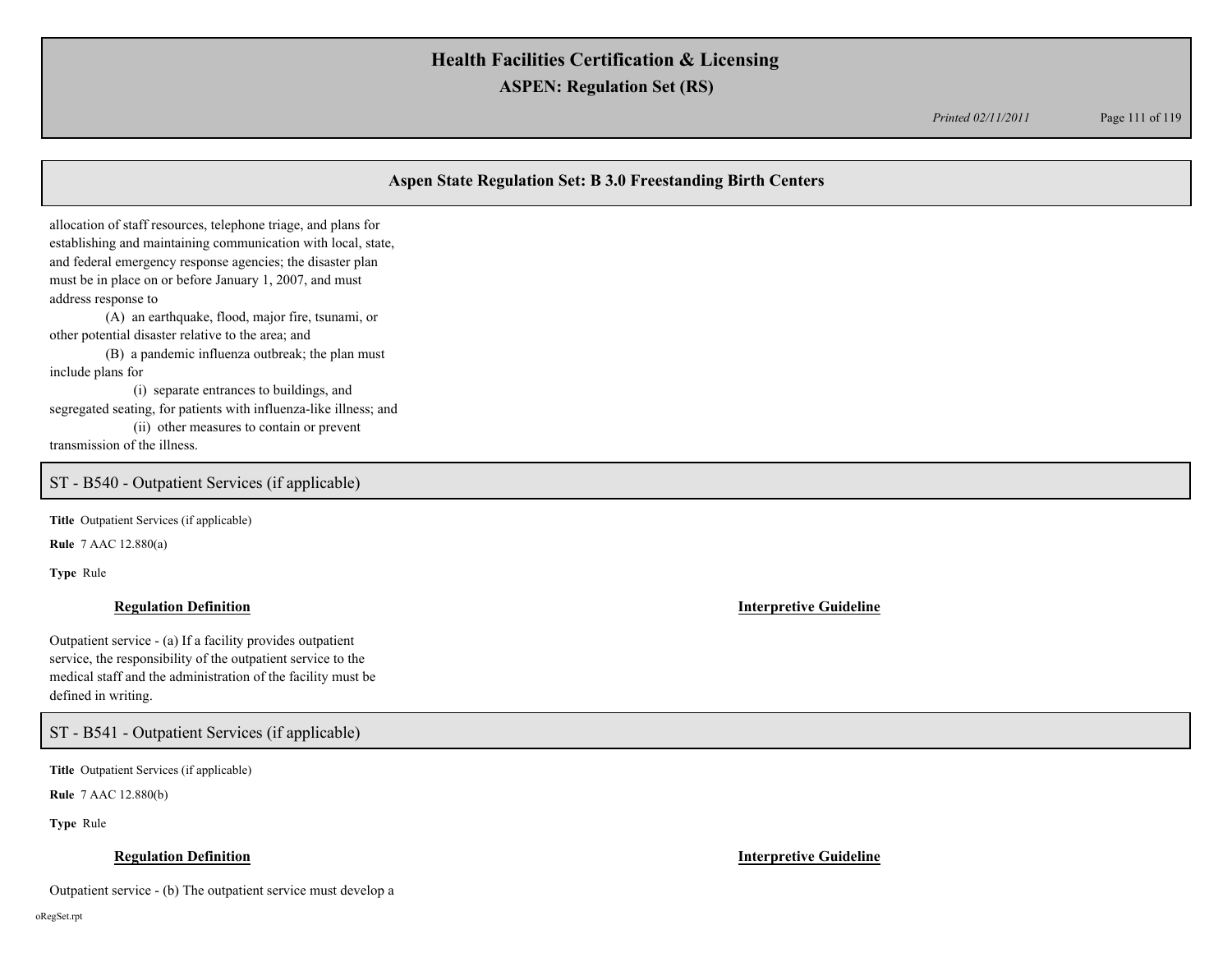*Printed 02/11/2011* Page 112 of 119

# **Aspen State Regulation Set: B 3.0 Freestanding Birth Centers**

written plan describing its treatment philosophy, objectives, and organization.

## ST - B542 - Outpatient Service (if applicable)

**Title** Outpatient Service (if applicable)

**Rule** 7 AAC 12.880(c)

**Type** Rule

### **Regulation Definition Interpretive Guideline**

Outpatient service - (c) If the facility is one that performs outpatient surgery, the written policies and procedures must make provision for at least the following:

(1) types of operative procedures that may be performed;

(2) types of anesthesia that may be used;

(3) pre-operative evaluation of the patient which meets the same standards as apply to inpatient surgery;

(4) informed consent by a patient before treatment;

(5) the delivery to a pathologist designated by the facility of all anatomical parts, tissues, or foreign objects that are removed from a patient, except those designated by the medical staff as not requiring a pathologist's report, and the filing of the pathologist's findings in the patient's medical record;

(6) written instructions to a patient before surgery, which include

(A) applicable restrictions on food and drugs that may be taken before surgery;

(B) any special preparations to be made by the patient;

(C) any post-operative requirements;

(D) clear explanation that admission to the hospital may be required in the event of an unforeseen circumstance; and

(7) examination of each patient by a physician before discharge.

oRegSet.rpt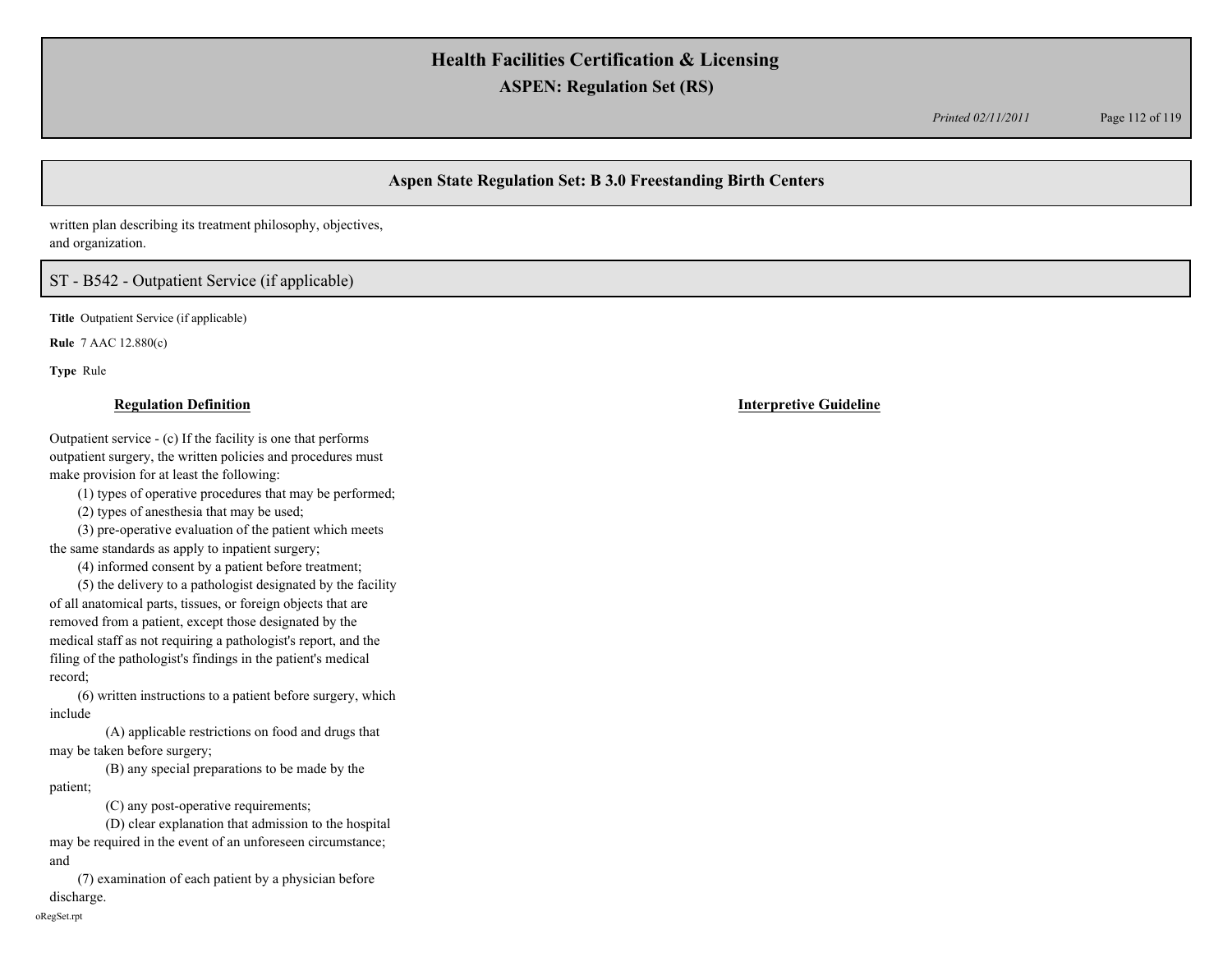*Printed 02/11/2011* Page 113 of 119

# **Aspen State Regulation Set: B 3.0 Freestanding Birth Centers**

# ST - B543 - Outpatient Service (if applicable)

**Title** Outpatient Service (if applicable)

**Rule** 7 AAC 12.880(d)

**Type** Rule

### **Regulation Definition Interpretive Guideline**

Outpatient service - (d) A medical record must be maintained for each patient who receives care in the outpatient service.

## ST - B544 - Outpatient Service (if applicable)

**Title** Outpatient Service (if applicable)

**Rule** 7 AAC 12.880(e)

**Type** Rule

Outpatient service - (e) If outpatient psychiatric followup treatment is provided, the outpatient service must comply with 7 AAC 12.215(d) (3).

ST - B545 - Outpatient Services (if applicable)

**Title** Outpatient Services (if applicable)

**Rule** 7 AAC 12.880(f)

**Type** Rule

### **Regulation Definition Interpretive Guideline**

Outpatient service - (f) If outpatient substance abuse followup treatment is provided, the outpatient service must comply with 7 AAC 12.220(c) (5) and 7 AAC 33.005 - 7 AAC 33.165.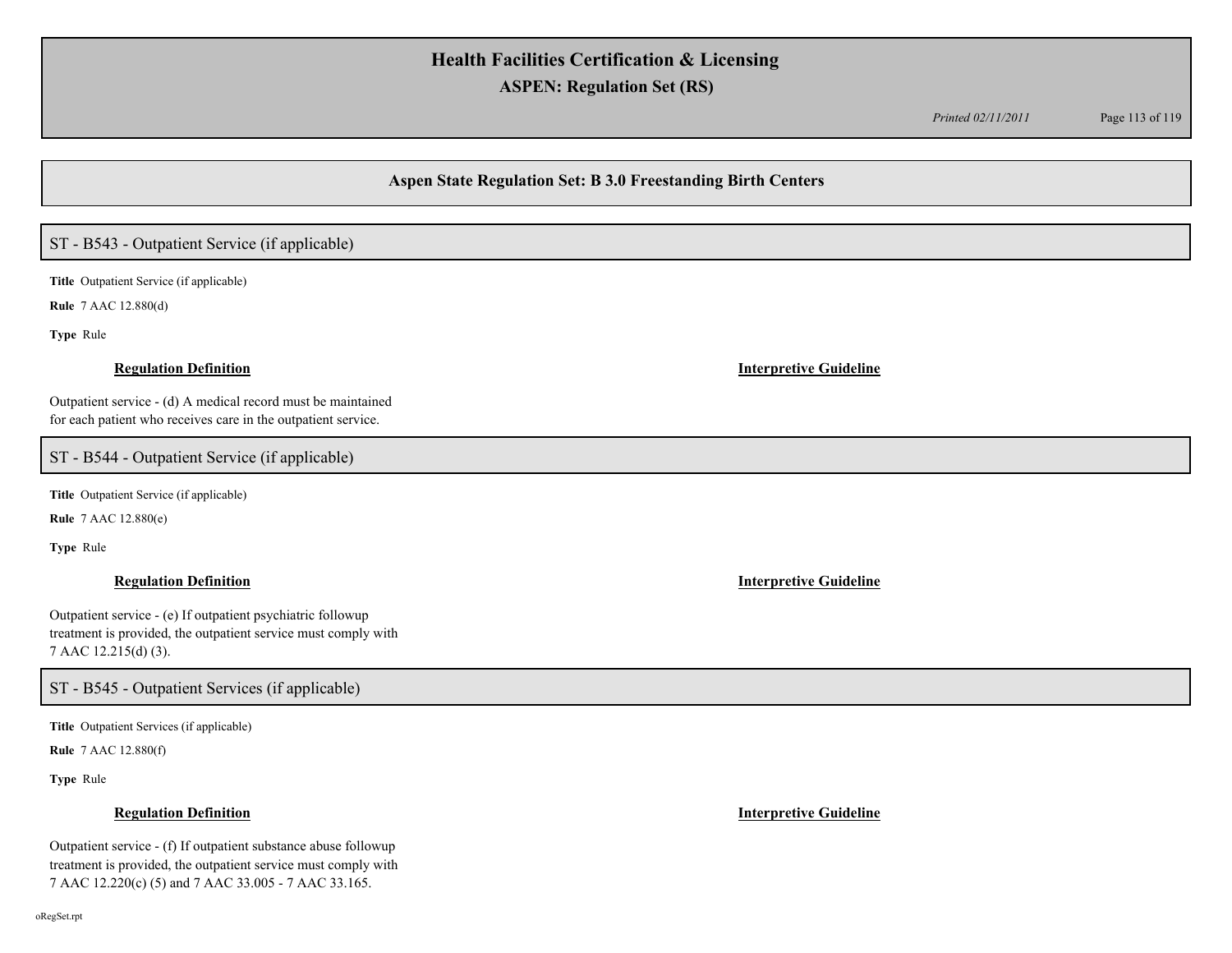*Printed 02/11/2011* Page 114 of 119

# **Aspen State Regulation Set: B 3.0 Freestanding Birth Centers**

## ST - B550 - Rights

**Title** Rights

**Rule** 7 AAC 12.890(a)

**Type** Rule

### **Regulation Definition Interpretive Guideline**

Rights of patients, clients, and residents - a) Except as otherwise provided in AS 47.30.825, a patient, client, or a nursing facility resident has rights that include the following:

(1) to associate and communicate privately with persons of the patient's, client's, or resident's choice;

(2) to have reasonable access to a telephone to make and receive confidential calls;

(3) to mail and receive unopened correspondence;

(4) to be informed of the facility's grievance procedure for handling complaints relating to patient, client, or resident care;

(5) to be free from physical or chemical restraints except as specified in AS 47.30.825 or 7 AAC 12.258;

(6) to be treated with consideration and recognition of the patient's, client's, or resident's dignity and individuality;

(7) to confidentiality of the patient's, client's, or resident's medical records and treatment;

(8) to be free from unnecessary or excessive medications;

(9) to private visits by the patient's, client's, or resident's spouse, and to share a room if both spouses are patients, clients, or residents in the facility, unless medical reasons or space problems require separation;

(10) to be informed in a language that the patient, client, or resident understands, before or at the time of admission and during the stay, of services that are available in the facility and their cost, including any costs for services or personal care items not covered by the facility's basic per diem rate or not covered under 42 U.S.C. 1395 - 1396v (Titles XVIII or XIX oRegSet.rpt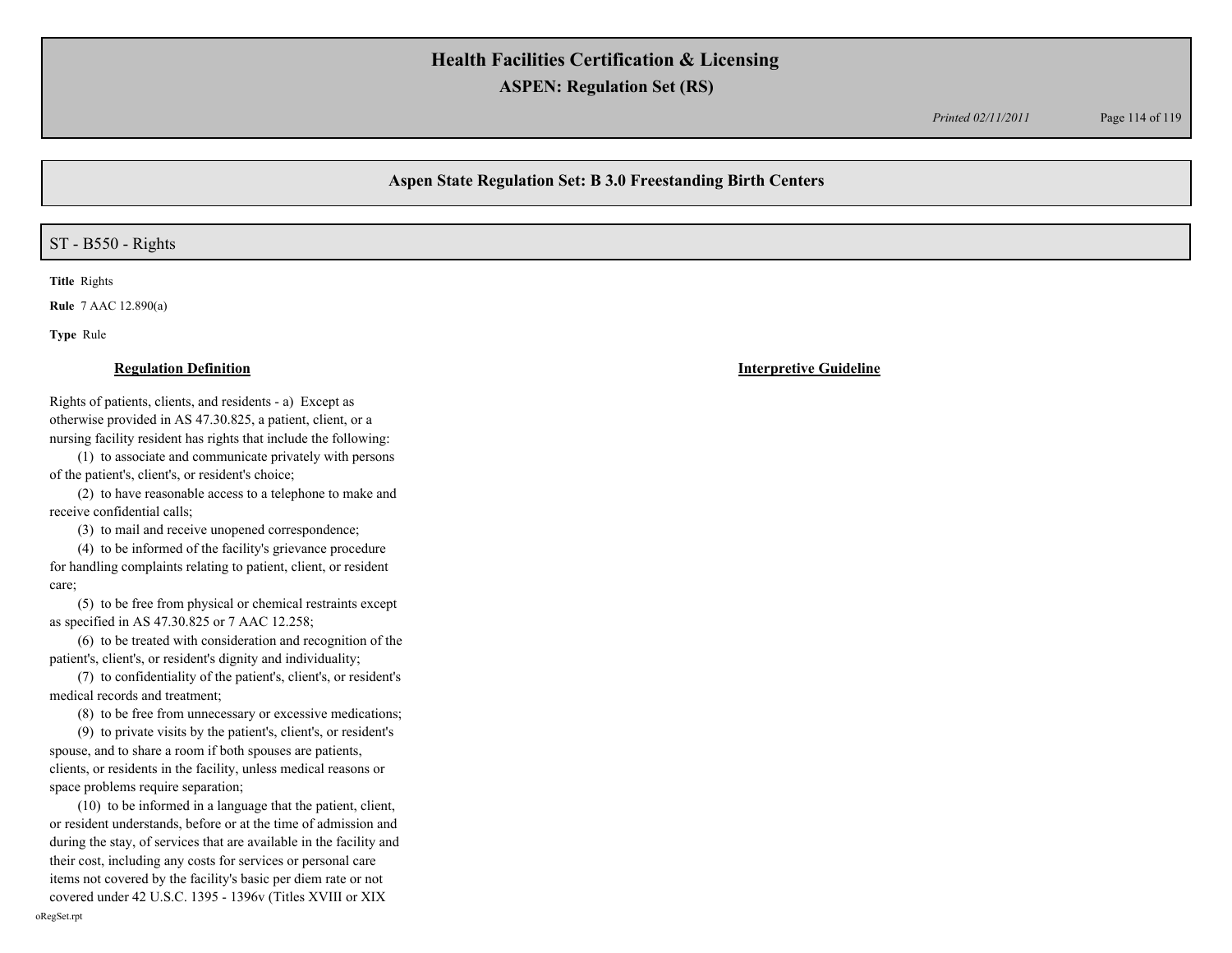*Printed 02/11/2011* Page 115 of 119

# **Aspen State Regulation Set: B 3.0 Freestanding Birth Centers**

of the Social Security Act);

(11) to be informed, in a language that the patient, client, or resident understands, of the patient's, client's, or resident's medical condition by the practitioner responsible for treatment;

(12) to refuse to participate in experimental research, psychosurgery, lobotomy, electroconvulsive therapy, or aversive conditioning;

(13) to participate in the development of a plan of care, or discharge plan, and to receive instructions for self-care and treatment that include explanation of adverse symptoms and necessary precautions, as appropriate;

(14) to be informed, in a language that the patient, client, or resident understands, of the rights listed in this subsection and of all the rules and regulations governing patient, client, or resident conduct and responsibility;

(15) to be informed of the professional training and experience of the practitioner responsible for treatment;

(16) to be informed by a practitioner of different options to the treatment recommended by the practitioner responsible for treatment, including the risks and benefits of each option.

ST - B551 - Rights

**Title** Rights

**Rule** 7 AAC 12.890(b)

**Type** Rule

Rights of patients, clients, and residents - (b) A written notice that sets out the rights listed in (a) of this section must be posted in a conspicuous location, and a copy must be given to a patient, a client, a resident, a family member, or the legal representative of the patient, client, or resident and, at cost, to a member of the public.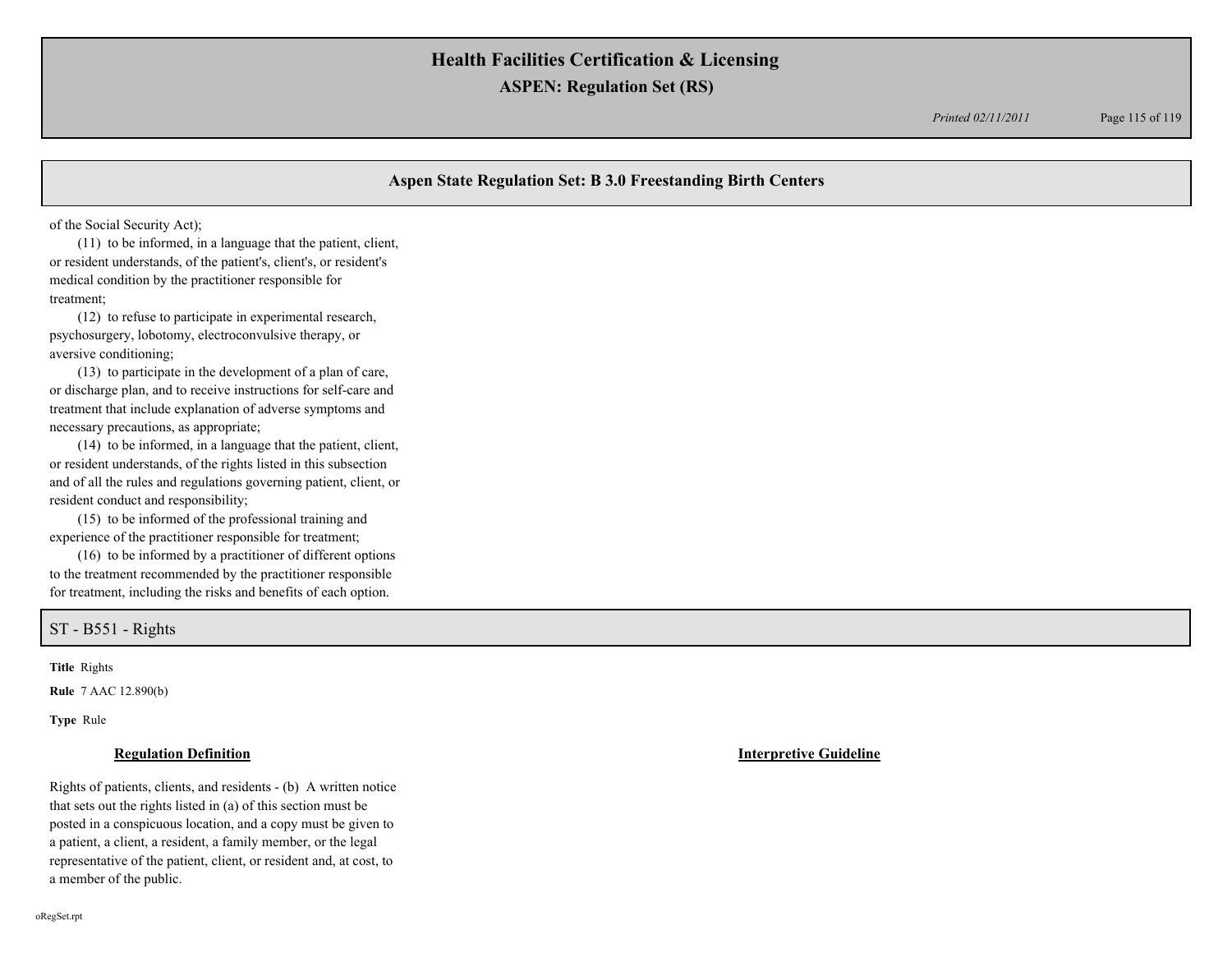*Printed 02/11/2011* Page 116 of 119

# **Aspen State Regulation Set: B 3.0 Freestanding Birth Centers**

## ST - B552 - Rights

**Title** Rights

**Rule** 7 AAC 12.890(c)

**Type** Rule

### **Regulation Definition Interpretive Guideline**

Rights of patients, clients, and residents - (c) A written notice that sets out the facility procedures for receipt and safekeeping of patients', clients', or residents' money and valuables must be posted in a conspicuous location. A copy of the notice must be given to a patient, client, or resident, or to a family member or legal representative of the patient, client, or resident. If requested, a copy of the notice must be provided, at cost, to a member of the public. A receipt for safeguarded money and valuables must be provided by the facility to the patient, client, or resident at the time of admission and following changes in the facility's procedures.

ST - B553 - Rights

**Title** Rights

**Rule** 7 AAC 12.890(d)

**Type** Rule

Rights of patients, clients, and residents - (d) A facility must establish written procedures to assure delivery of complaints by patients, clients, or residents to the facility's administration. The administration shall acknowledge receipt of a patient's, client's, or resident's complaint, and take appropriate action.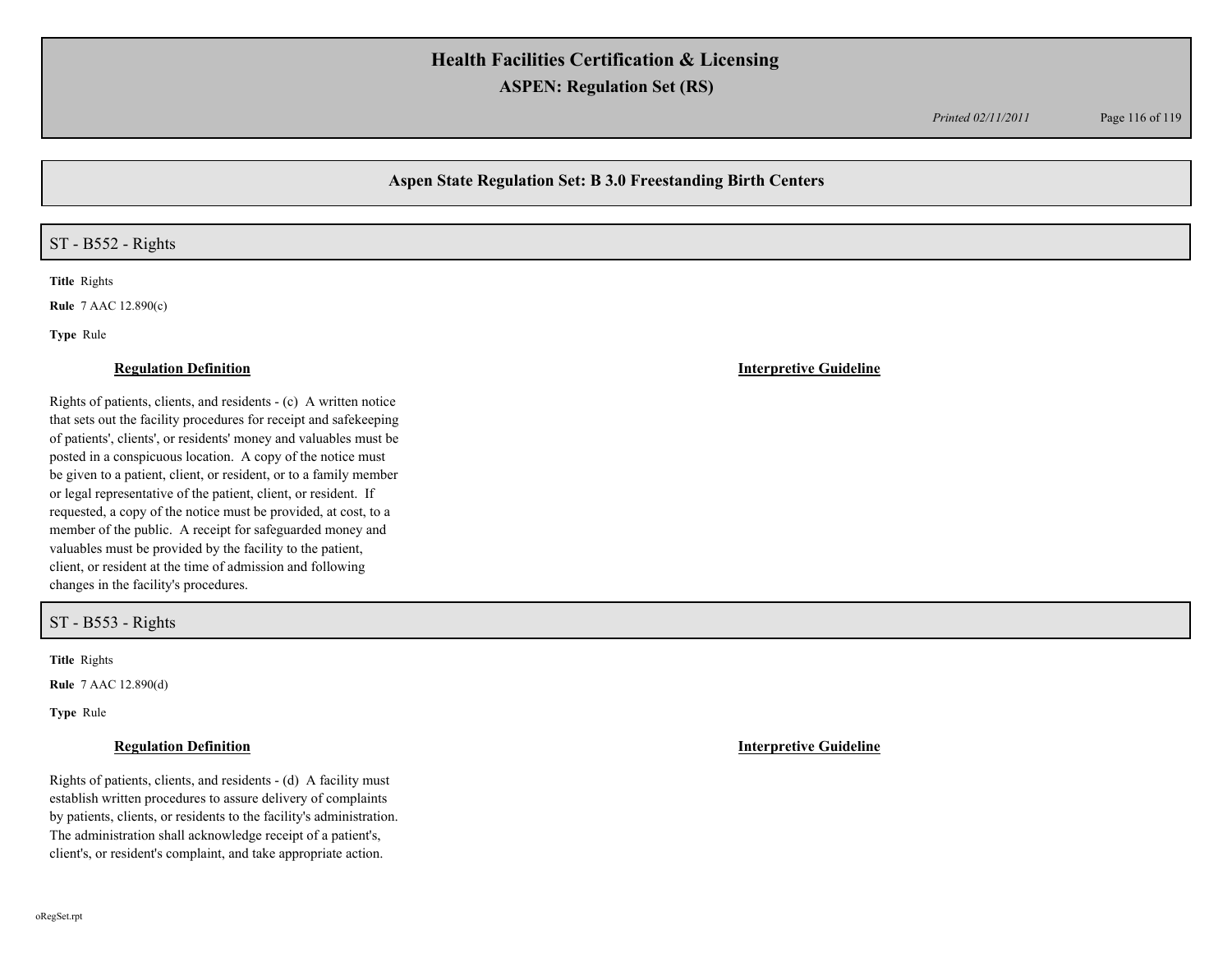*Printed 02/11/2011* Page 117 of 119

# **Aspen State Regulation Set: B 3.0 Freestanding Birth Centers**

### ST - B570 - Contracts

**Title** Contracts

**Rule** 7 AAC 12.910(a) - (c)

**Type** Rule

Contracts - (a) A facility may contract with another facility or agent to perform services or provide resources to the facility. (b) Services regulated under this chapter that are provided by contract must meet the requirements of this chapter.

(c) A contract for resources or services required by regulation and not provided directly by a facility must be in writing, must be dated and signed by both parties, and must

(1) specify the respective functions and responsibilities of the contractor and the facility, and the frequency of onsite consultation by the contractor;

(2) identify the type and frequency of services to be furnished;

(3) specify the qualifications of the personnel providing services;

(4) require documentation that services are provided in accordance with the agreement;

(5) specify how and when communication will occur between the facility and the contractor;

(6) specify the manner in which the care or services will be controlled, coordinated, supervised, and evaluated by the facility;

(7) identify the procedures for payment for services furnished under the contract; and

(8) include the current license or registration number of the contractor, if required by state statute or regulation.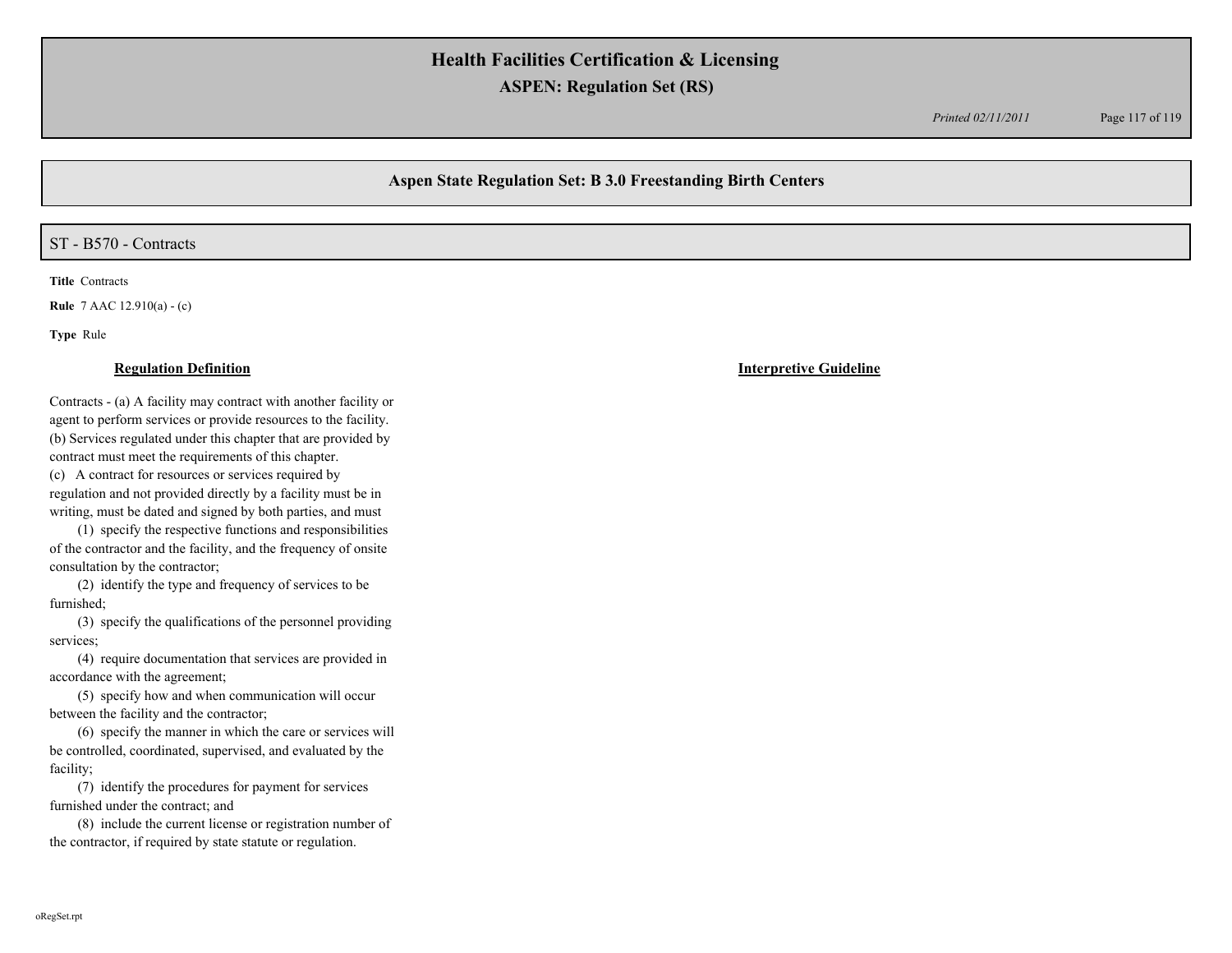*Printed 02/11/2011* Page 118 of 119

# **Aspen State Regulation Set: B 3.0 Freestanding Birth Centers**

# ST - B571 - Contracts

**Title** Contracts

**Rule** 7 AAC 12.910(d)

**Type** Rule

### **Regulation Definition Interpretive Guideline**

Contracts - (d) Ambulatory surgical facilities, specialized hospitals, rural primary care hospitals, critical access hospitals, nursing homes, and intermediate care facilities for the mentally retarded must have a signed agreement with a general acute care hospital for transfer of patients who require medical or emergency care beyond the scope of the ability or license of the facility.

ST - B575 - Applicable Laws and Regulations

**Title** Applicable Laws and Regulations

**Rule** 7 AAC 12.920

**Type** Rule

Applicable federal, state, and local laws and regulations - A facility must comply with all applicable federal, state, and local laws and regulations. If a conflict or inconsistency exists between codes or standards, the more restrictive provision applies.